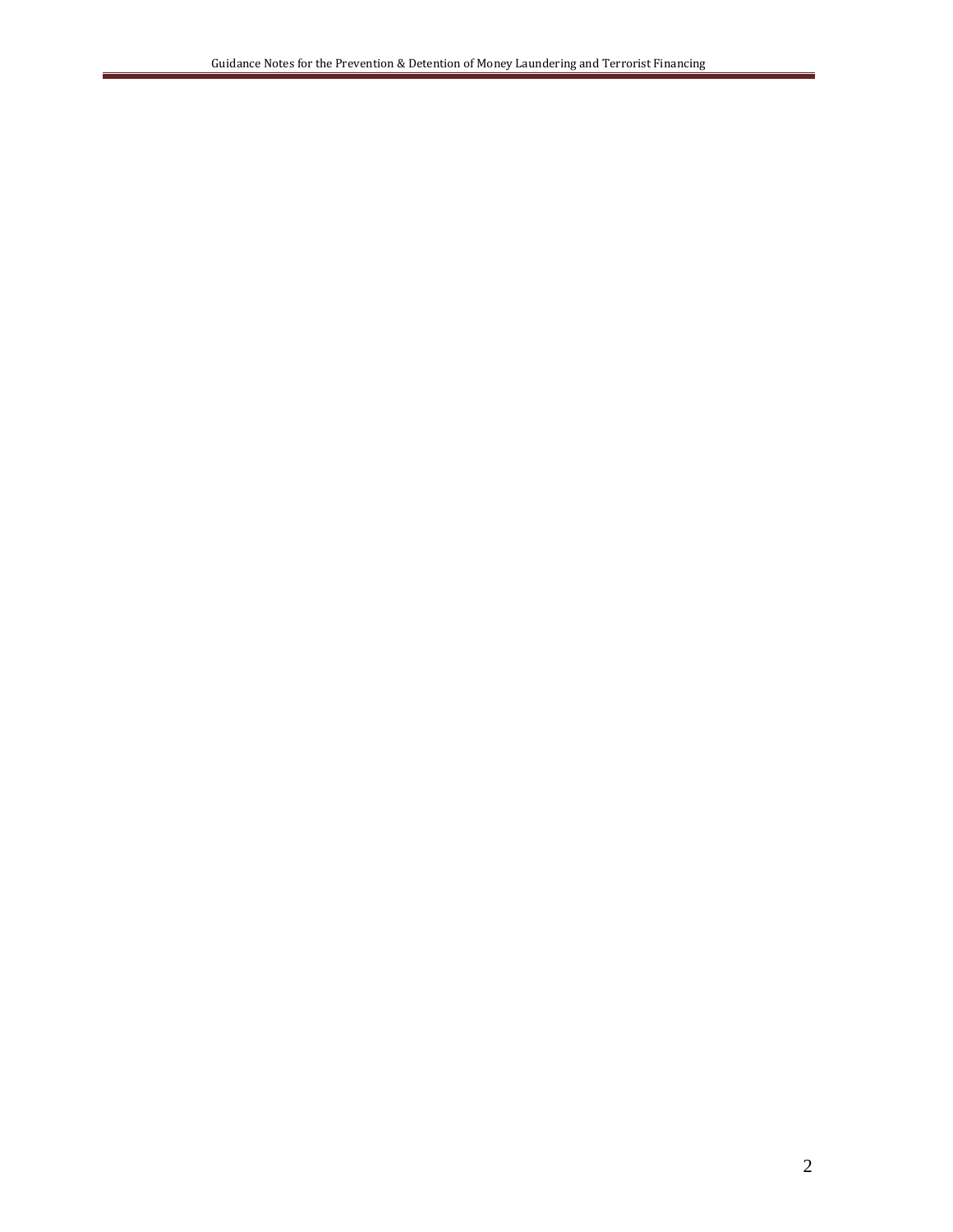# **TABLE OF CONTENTS**

| 1. | <b>Introduction</b>                         | 3         |
|----|---------------------------------------------|-----------|
| 2. | <b>Legislative and Regulatory Framework</b> | 7         |
| 3. | <b>Internal Systems and Controls</b>        | 16        |
| 4. | <b>Risk Based Approach</b>                  | 23        |
| 5. | <b>Client Due Diligence</b>                 | 46        |
| 6. | <b>Timing of Verification</b>               | 60        |
| 7. | <b>Ongoing Monitoring</b>                   | 67        |
| 8. | <b>Suspicious Activity Reporting</b>        | 73        |
| 9. | <b>Reliance on Third Parties</b>            | <u>93</u> |
|    | 10. Legal Professional Privilege            | 105       |
|    | 11. Training                                | 113       |
|    | 12. Record Keeping                          | 119       |
|    | 13. Internal Audit                          | 126       |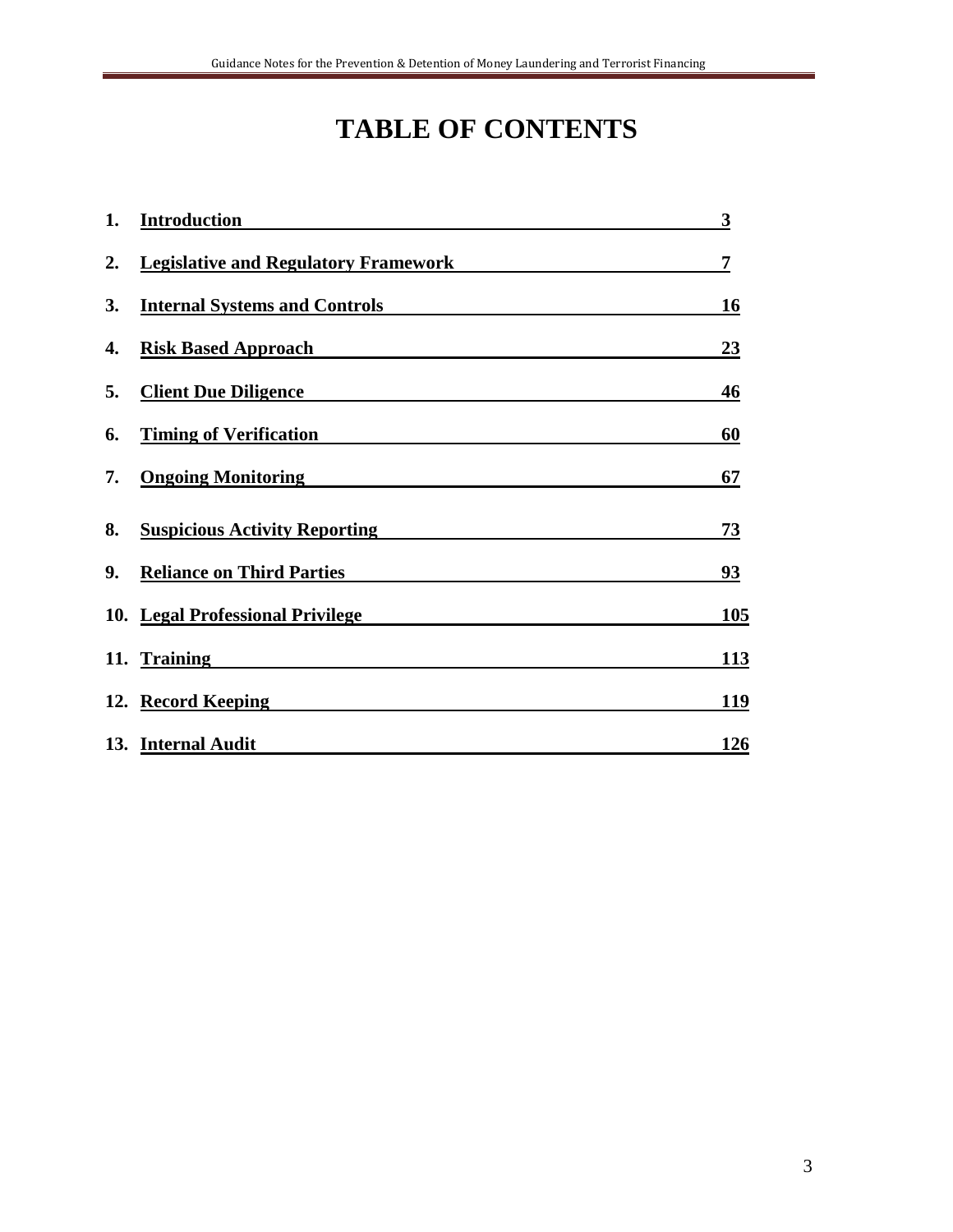### **CHAPTER 1: INTRODUCTION**

1.1 Lawyers are key professionals in the business and financial sector who often facilitate vital transactions that underpin Bermuda's economy. As such, they have a significant role to play in ensuring that their services are not used to further a criminal purpose. Increasingly over the past decade, criminals have responded to the anti-money laundering and anti-terrorism financing measures taken by the traditional financial institutions and have sought other means to convert their proceeds of crime, or to mix them with legitimate income before they enter the banking system, thus making those proceeds of criminal conduct harder to detect. Frequently, professional advisors such as lawyers and accountants who interface with the financial sector have been used in some jurisdictions as a conduit for criminal property to enter the financial system and as such Bermuda's legal fraternity should be on guard to ensure that it is not used in this manner.

1.2 In particular, criminals and money launderers will often try to exploit the services offered by lawyers, through the business of undertaking property and financial transactions, setting up corporate and trust structures and when acting as directors or trustees. Furthermore, client accounts can provide a money launderer with a valuable, anonymous, route into the banking system.

1.3 The inter-governmental agencies and international standard-setting bodies such as the Financial Action Task Force ("FATF") have recognized the access that professional advisors provide for their clients to financial services and products, and have extended the scope of the international standards and recommendations to include lawyers and accountants – often referred to as 'gatekeepers'. Bermuda, of course, is an offshore jurisdiction. FATF refers repeatedly to offshore structures facilitated by lawyers as an area of concern<sup>1</sup>, and can be expected to focus on the legal sector in Bermuda when the Caribbean Financial Action Task Force (CFATF) conducts its mutual assessment of Bermuda in 2018. As a well-regulated jurisdiction operating within the international financial arena, Bermuda has adopted these

 $\overline{a}$ 

<sup>1</sup> See: FATF REPORT Money Laundering and Terrorist Financing Vulnerabilities of Legal Professionals June 2013; http://www.fatf-gafi.org/media/fatf/documents/reports/ML%20and%20TF%20vulnerabilities%20legal%20professionals.pdf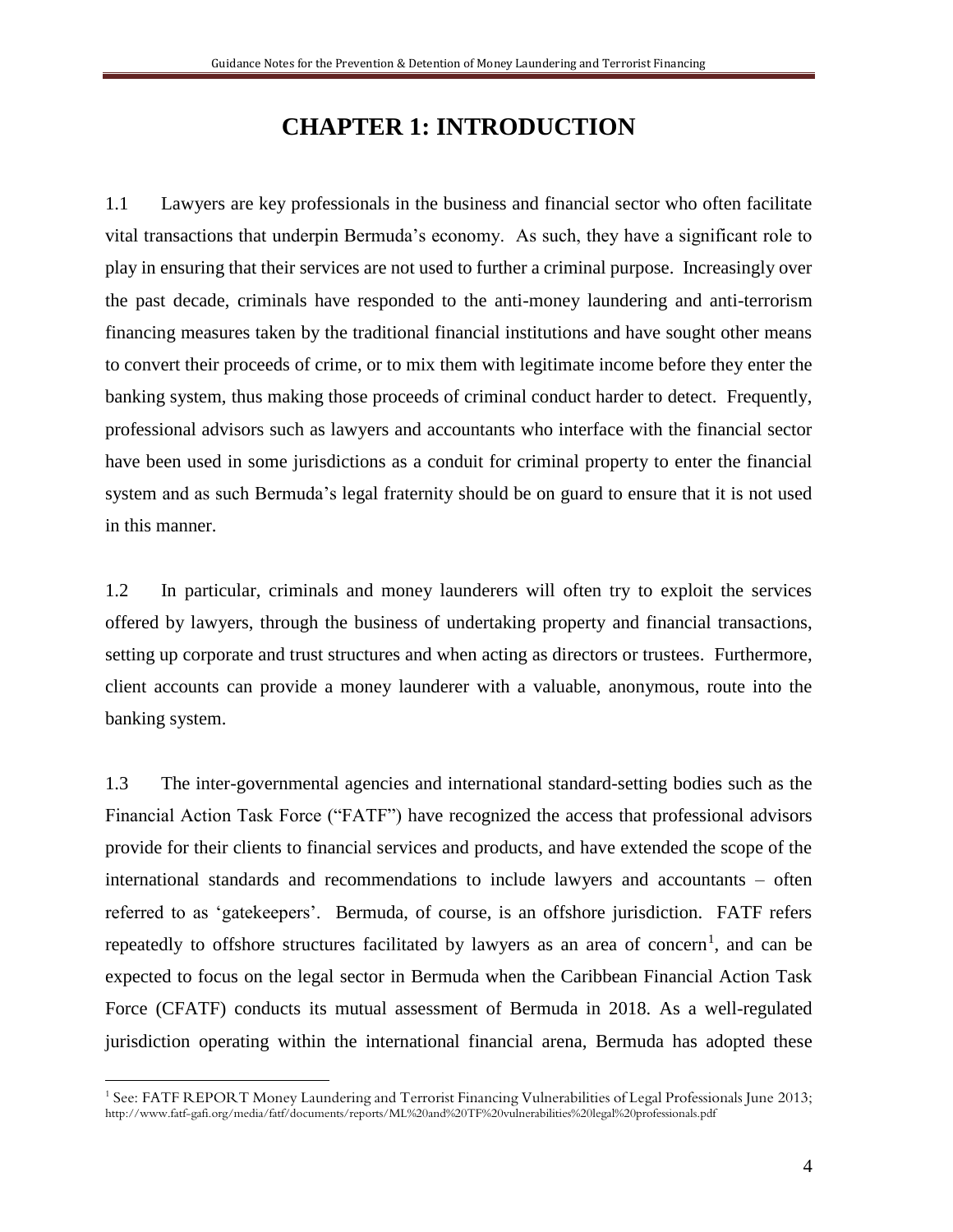international standards to guard against money laundering and terrorist financing and has integrated the requirements into its legal and regulatory framework.

1.4 The continuing ability of Bermuda's finance industry to attract legitimate clients with funds and assets that are clean and untainted by criminality depends, in large part, upon the Island's reputation as a sound, well-regulated jurisdiction. Therefore, any professional legal advisor in Bermuda who is found to be involved in a money laundering or terrorism financing scheme with knowledge or suspicion or reasonable grounds for suspicion of the connection to crime may face a range of penalties including the loss of reputation, disciplinary action by the Bermuda Bar Association ("the Bar") and prosecution for criminal offences. Likewise regulated professional firms ("RPF's) registered pursuant to the Proceeds of Crime (Anti-Money Laundering And Anti-Terrorist Financing Supervision and Enforcement) Act 2008 ("Supervision and Enforcement Act") who fail to adhere to the AML/ATF Regulations and thereby fail or potentially fail to prevent one of their lawyers or employees being involved in money-laundering or terrorism financing will be sanctioned by, and/or incur civil penalties up to \$250,000 from, the Barristers and Accountants AML/ATF Board (the "Board") as supervisory authority over such RPFs. Every law firm in Bermuda therefore must recognize the role that it must play in protecting itself and its employees from involvement in money laundering and terrorist financing, and also in protecting the Island's reputation. This principle relates not only to business operations within Bermuda, but also operations conducted by Bermuda law firms outside the Island.

1.5 These Guidance Notes have been issued by the Board to provide law firms for whom the Board has supervisory authority with guidance as to how they should carry out their obligations as required under Bermuda's legislative framework for the prevention and detection of money laundering and terrorist financing. It is not enough to "check the box" of a list of compliance items, nor simply to compose risk-management manuals, but rather, the Board requires to be satisfied by word and deed that lawyers have applied and continue actively to apply their minds to each client and each transaction on a risk weighted basis to determine whether they have a reporting obligation to the FIA or whether they should take any other action in relation to a suspect person or activity as required by the AML/ATF Regulations or any other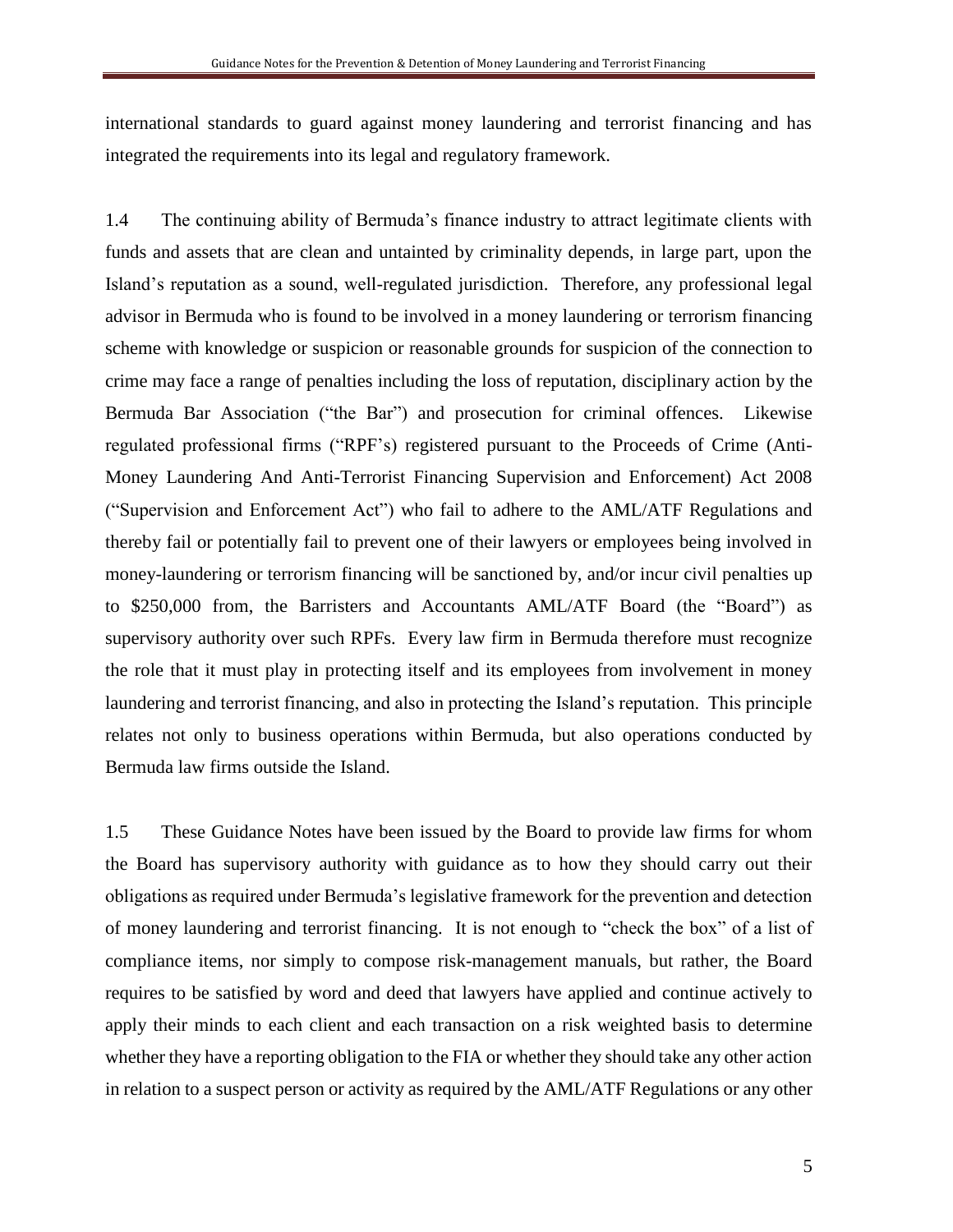requirement of law. Accordingly, these Guidance Notes are not intended to be exhaustive or a replacement for a firm's internal policies and procedures manual. However, section 30I (6) of the Proceeds of Crime (Anti-Money Laundering and Anti-Terrorist Financing Supervision and Enforcement) Act 2008 ("the Supervision and Enforcement Act") provides that in deciding whether a regulated professional firm has failed to comply with a requirement of the Proceeds of Crime (Anti-Money Laundering and Anti-Terrorist Financing) Regulations 2008 ("the AML/ATF Regulations"), the designated professional body must consider whether the firm followed any relevant guidance which was at the time issued by the designated professional body. The Board is directed by Section 5 of the Supervision and Enforcement Act to take measures necessary for the purpose of securing compliance by lawyers with the AML/ATF Regulations. In the execution of this broad direction, the Board has wide powers under Part 4A of the Supervision and Enforcement Act, including powers of investigation, inspection, issuing mandatory directives, imposing civil penalties and publicising any decision to impose a penalty on a lawyer. It follows from the broad remit of the Board and the wide powers granted to it, together with the criminal provisions of Section 33 of the Supervision and Enforcement Act and Section 19 of the AML/ATF Regulations of non-compliance with these Guidelines that lawyers will wish to read what follows closely.

1.6 For the purposes of these Guidance Notes, "lawyers" refers to professional legal advisers as defined by Regulation 2(1) of the AML/ATF Regulations as read with Section 42A of the Proceeds of Crime Act 1997 ("the "Proceeds of Crime Act")- a barrister and attorney who is a member of the Bar, and "law firms" refers to firms as defined by section 2(1) of the Supervision and Enforcement Act – a professional company, association or partnership of barristers in independent practice and the employees, servants and agents of such company, association or partnership of barristers, including a barrister in independent practice, operating as a sole proprietor and his employees, servants and agents. "Criminal conduct" means drug trafficking, or any relevant offence; where "relevant offence" means any indictable offence in Bermuda other than a drug trafficking offence; or any act or omission which, had it occurred in Bermuda, would have constituted an indictable offence other than a drug trafficking offence.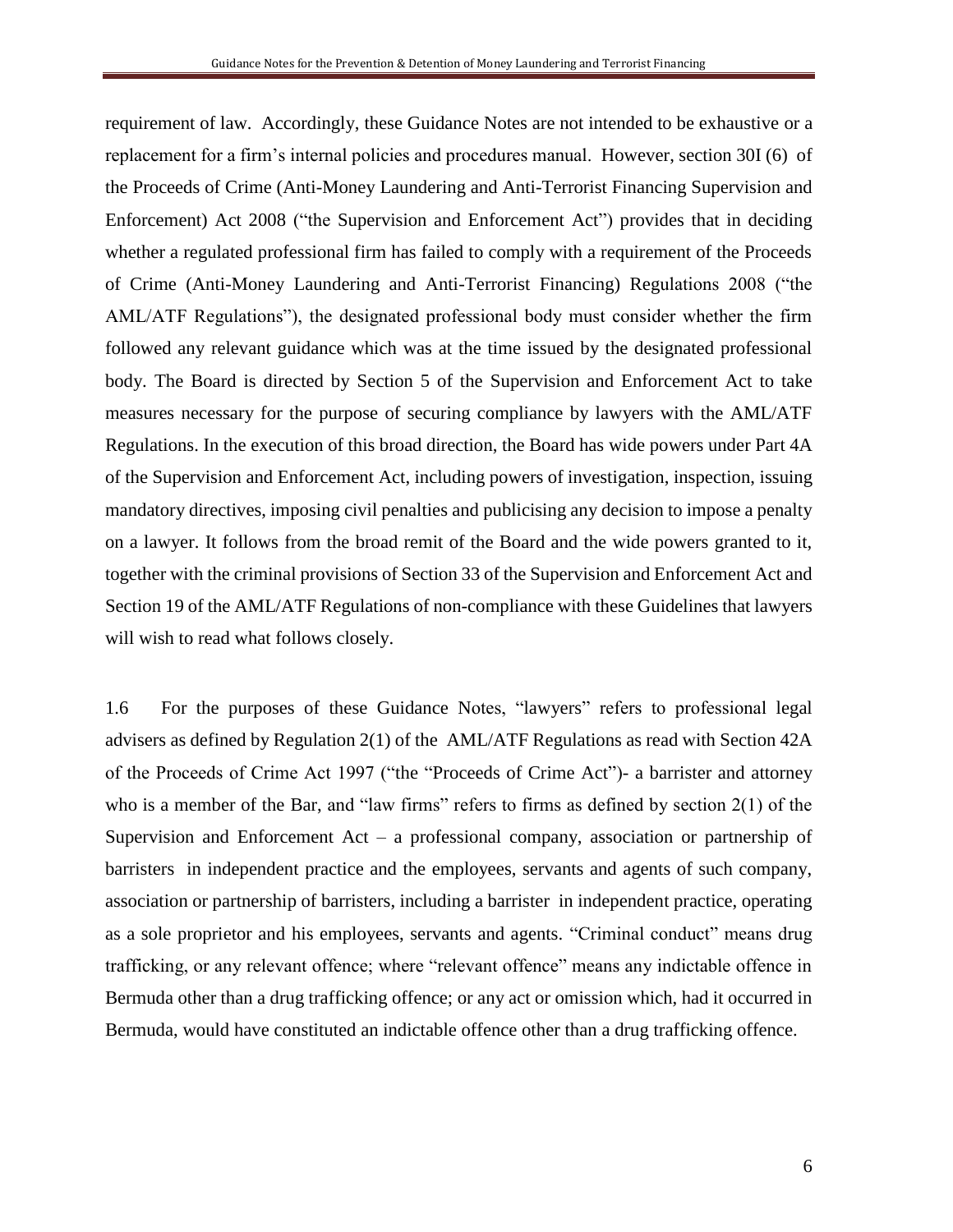1.7 These Guidance Notes have been updated to take into account the amendments introduced by the Proceeds of Crime Amendment Act 2015, which came into effect on 1 January 2016 and which were themselves further amended by four subsequent acts: one in 2017 and three in 2016. These amendments to the AML/ATF Legislation were made so as to ensure Bermuda's compliance with the revised 40 technical recommendations that were published in 2012 by the Financial Action Task Force (FATF) i.e. Bermuda's rules on paper. The Board's role is to ensure such rules are implemented and applied in practice.

1.8 Some key areas covered by the amendments are provisions relating to enhanced due diligence, to the role of the reporting and compliance officer, to the requirement for an independent audit function, and to the identification of Politically Exposed Persons (PEPs) inside Bermuda. However, a fundamental change to the reporting threshold was made this year by the 2017 Amendment Act by the introduction of an objective test. Now, a report (internal or external) must be made where there are "reasonable grounds to suspect" that a moneylaundering or terrorist financing offence has, is being or is about to be committed. The "reasonable grounds for suspicion" test is more commonly associated with arrests to be made by the Police and the implication therefore is that lawyers are to actively police their clients (see the discussion on Monitoring below).

1.9 Separate Guidance Notes for the prevention and detection of money laundering and terrorist financing have been drafted for the Bermuda Accounting Sector.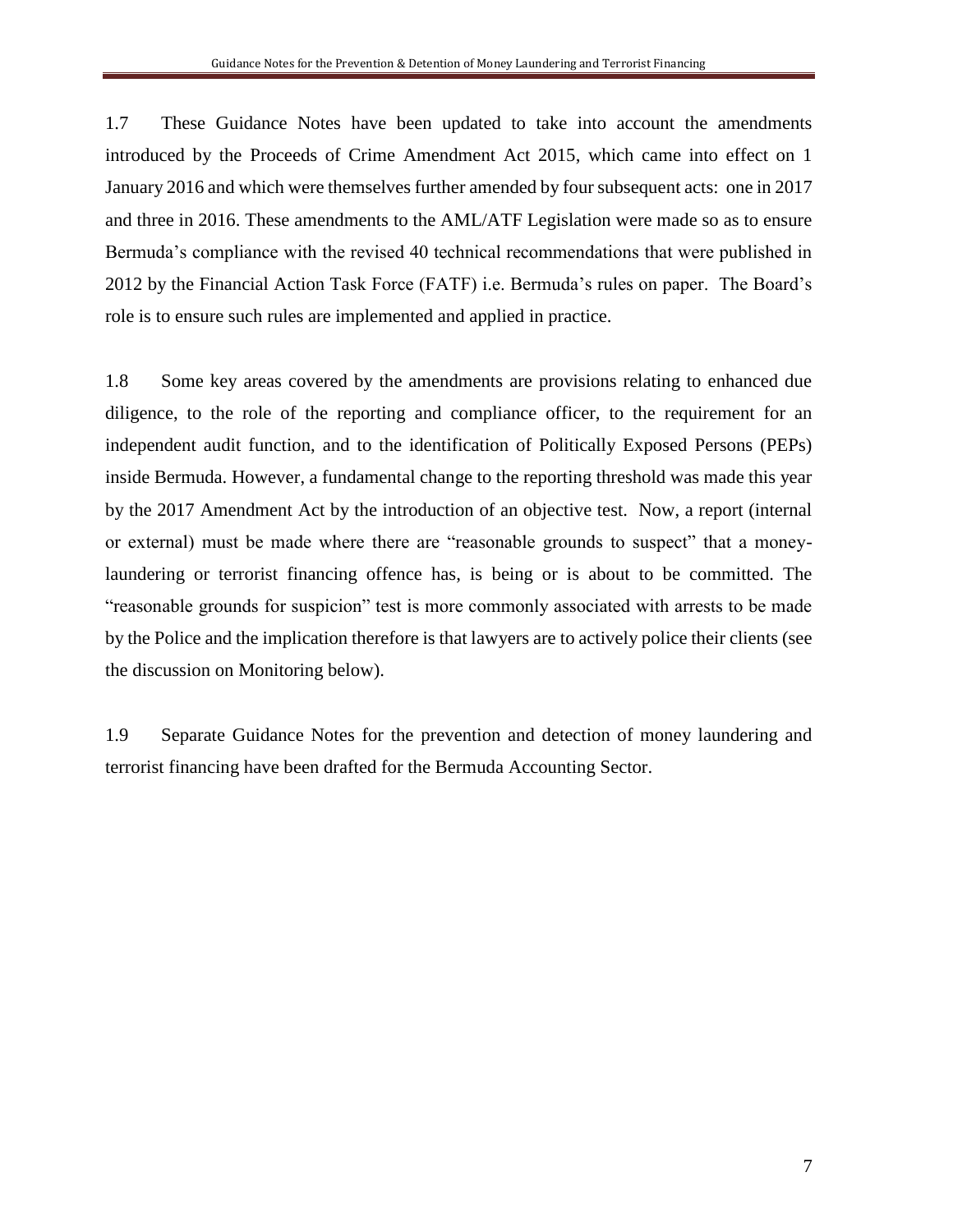### **CHAPTER 2: LEGISLATIVE and REGULATORY FRAMEWORK**

2.1 Bermuda's key legislative enactments relevant to the legal sector and pertaining to money laundering and terrorist financing primarily consists of the following (the "AML/ATF Legislation"):

### *Statutes:*

- Proceeds of Crime (Anti-Money Laundering and Anti-Terrorist Financing Supervision and Enforcement) Act 2008 ("Supervision and Enforcement Act");
- Financial Intelligence Agency Act 2007 ("FIA Act");
- Anti-Terrorism (Financial and Other Measures) Act 2004 ("ATFA");
- Proceeds of Crime Act 1997 ("Proceeds of Crime Act");
- The Criminal Justice (International Cooperation) (Bermuda) Act 1994;

### *Regulations:*

- Proceeds of Crime (Anti-Money Laundering and Anti-Terrorist Financing) Regulations 2008 ("AML/ATF Regulations");
- International Sanctions Regulations 2013

### *Orders:*

- International Sanctions (ISIL (Da'esh) and Al-Qaida) Amendment Regulations 2016 ("Al-Qaida Regulations") which implement The ISIL(Da'esh) and Al-Qaida (Sanctions) (Overseas Territories) Order 2016 No. 1218 ("Al-Qaida Order 2016");
- International Sanctions (Afghanistan) (United Nations Measures) Regulations 2012 ("Afghanistan Regulations which implement The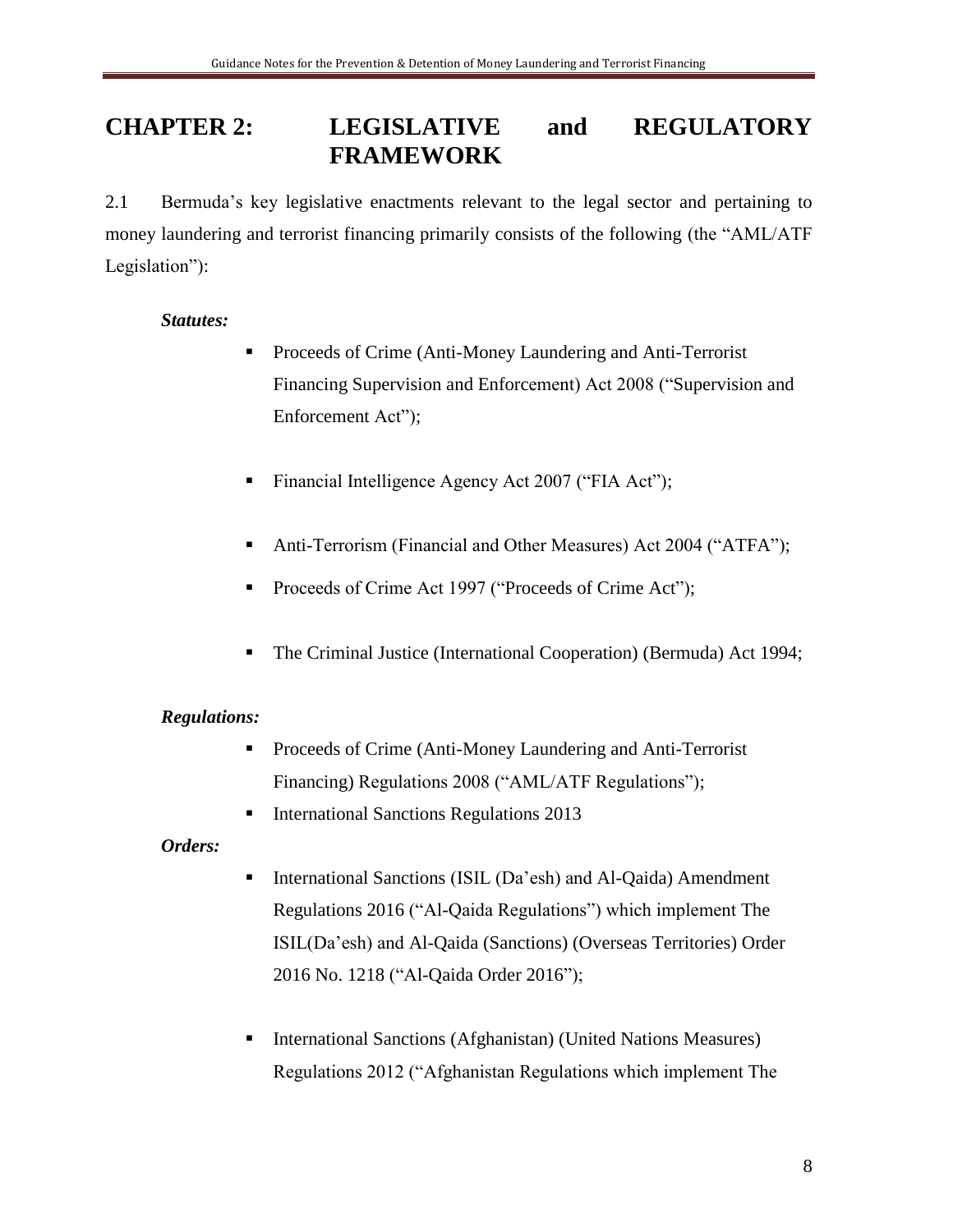Afghanistan (United Nations Measures) (Overseas Territories) Order 2012 No. 1758 ("Afghanistan Order 2012");

- International Sanctions (Iran) Amendment Regulations 2016 ("Iran Regulations") which implements The Iran (Sanctions) (Overseas Territories) Order 2016 No. 371 ("Iran Order 2016");
- The Terrorist Asset-Freezing etc. Act 2010 (Overseas Territories) Order 2011 ("TAFA Order 2011");
- **The Terrorist Asset-Freezing etc. Act 2010 (Overseas Territories)** (Amendment) Order 2017 ("TAFA Amendment Order 2017")
- The Democratic People's Republic of Korea (Sanctions) (Overseas Territories) Order 2012 No. 3066 ("DPRK Order 2012")
- Proceeds of Crime (Designated Countries and Territories) Order 1998;

Reference should also be made to [www.bermudalaws.bm](http://www.bermudalaws.bm/) for a comprehensive list of Bermuda's legislation.

### **Supervisory Role**

2.2 Regulation 2(1) of the AML/ATF Regulations defines a relevant person as a person to whom in accordance with Regulation 4 of the AML/ATF Regulations those Regulations apply, namely AML/ATF regulated financial institutions and independent professionals acting in the course of business carried on by them in or from Bermuda. Law firms that are "relevant persons" pursuant to Regulation 2(1) of the AML/ATF Regulations must put in place risk-based systems and controls to guard against money laundering and terrorist financing in accordance with Bermuda's requirements, which are based on the international standards set by the FATF. The FATF standards require that all relevant persons must be supervised by an appropriate antimoney laundering supervisory authority. The Board has been established pursuant to Section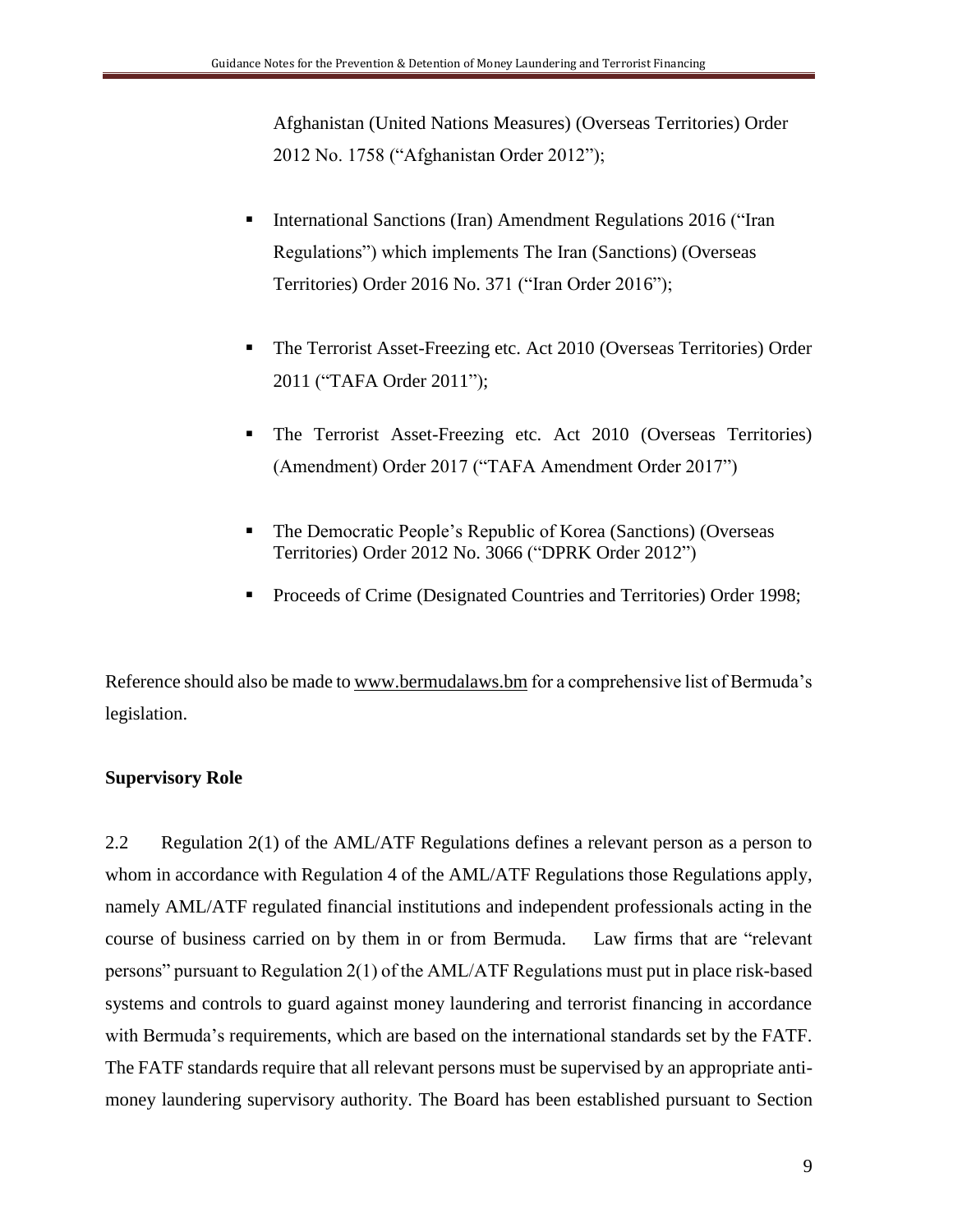25A of the Bermuda Bar Act 1974. The Minister of Justice by Order has designated the Board under section 4(1) of the Supervision and Enforcement Act as the supervisory authority for the purposes of section 3(1) (b) of that Act as the professional body for the relevant persons regulated by it. The Board's duties and powers are set out more particularly in Sections 30C to 30N of the Supervision and Enforcement Act.

2.3 The AML/ATF Regulations apply to independent professionals pursuant to Regulation 4. An independent professional is defined in Regulation 2(1) of the AML/ATF Regulations as meaning a professional legal adviser or accountant being a firm or sole practitioner in independent practice who by way of business provides legal or accountancy services to other persons when participating in financial or real property transactions concerning -

- i. buying and selling of real property;
- ii. managing of client monies, securities or other assets;
- iii. management of bank, savings or securities accounts;
- iv. organisation of contributions for the creation, operation or management of companies; or
- v. creation, operation or management of legal persons or arrangements, and buying and selling business entities

2.4 A person is defined as participating in a transaction by assisting in the planning or execution of the transaction, or otherwise acting for or on behalf of a client in the transaction.

#### **Guidance Notes**

2.5 The Board's duties are set out in Section 5 of the Supervision and Enforcement Act. Generally, Section 5 directs the Board to effectively monitor the relevant persons for whom it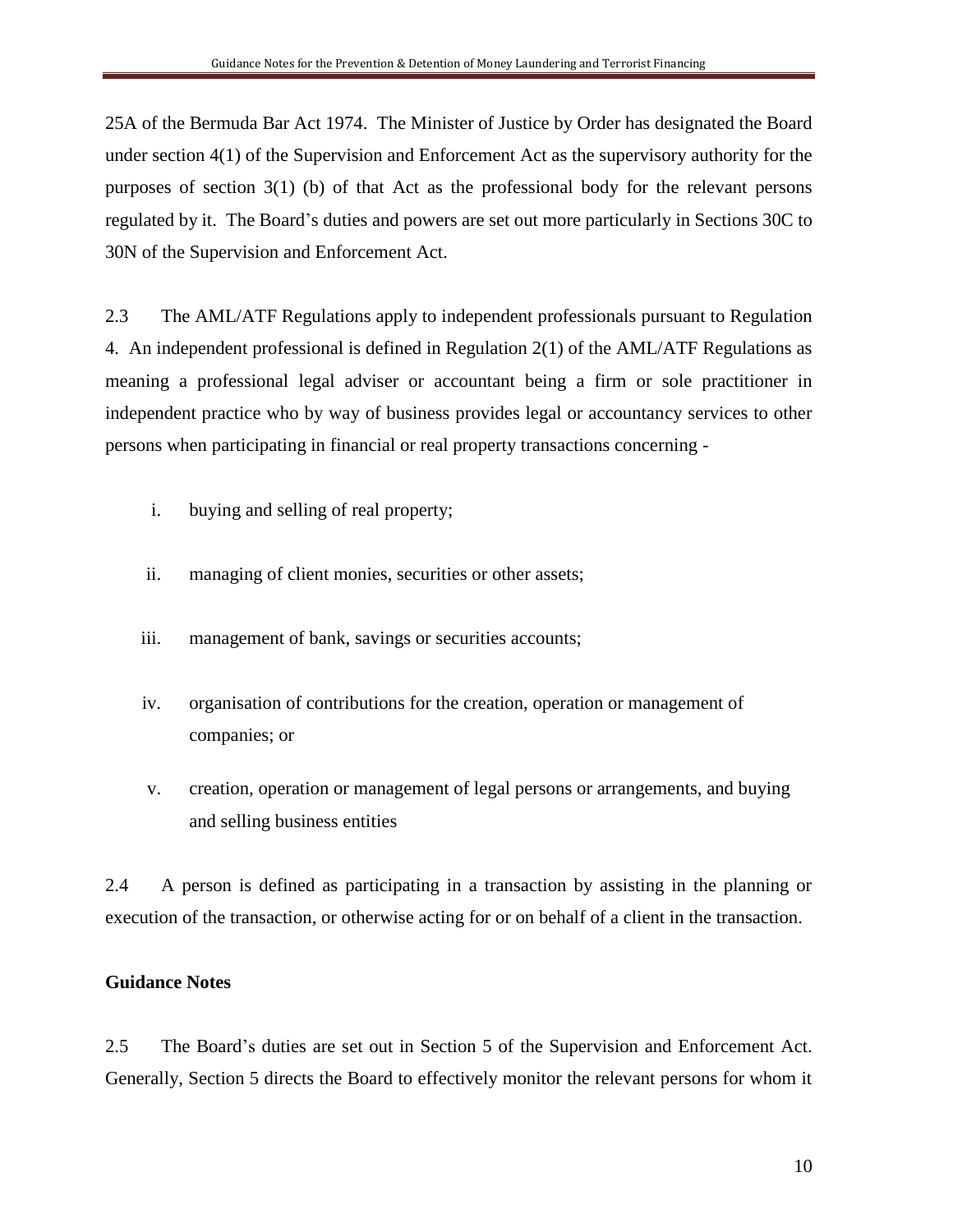is the supervisory authority and take necessary measures for the purpose of securing compliance by such persons with the AML/ATF Regulations. Section 5(2) of that Act states that a supervisory authority must issue from time to time guidance as to compliance with –

- the AML/ATF Regulations;
- Part V of Proceeds of Crime Act; and
- paragraph 1 of Schedule 1 to the ATFA.

2.6 These Guidance Notes are being issued in accordance with Section 5(2) of the Supervision and Enforcement Act. As "independent professionals" lawyers are required by Section 4(b) of the AML/ATF Regulations to comply with those Regulations and this Guidance when carrying out the services listed in Regulation 2 (1). The objectives of these Guidance Notes are as follows:-

- i. to outline the requirements of the AML/ATF legislation which applies to all professional legal advisers as defined by Regulation 2(1) of the AML/ATF Regulations;
- ii. to outline good practice for implementing the legal requirements;
- iii. to set out the Board's requirements for professional legal advisers undertaking business providing legal services to other persons when participating in financial or real property transactions as set out in Regulation  $2(1)$  of the AML/ATF Regulations;
- iv. to outline good practice in developing risk-based policies, procedures and riskmitigation mechanisms to prevent lawyers from being used to facilitate money laundering, corruption, terrorist financing or the evasion of international sanctions<sup>2</sup>;
- v. to provide a base from which individual law firms can design, document and implement policies, systems and controls and tailor their own policies and procedures for the prevention and detection of money laundering and terrorist financing on a risk-weighted basis;

 $\overline{a}$ <sup>2</sup> Section 11(1)(ab) Proceeds of Crime (Anti-Money Laundering and Anti-Terrorist Financing) Regulations 2008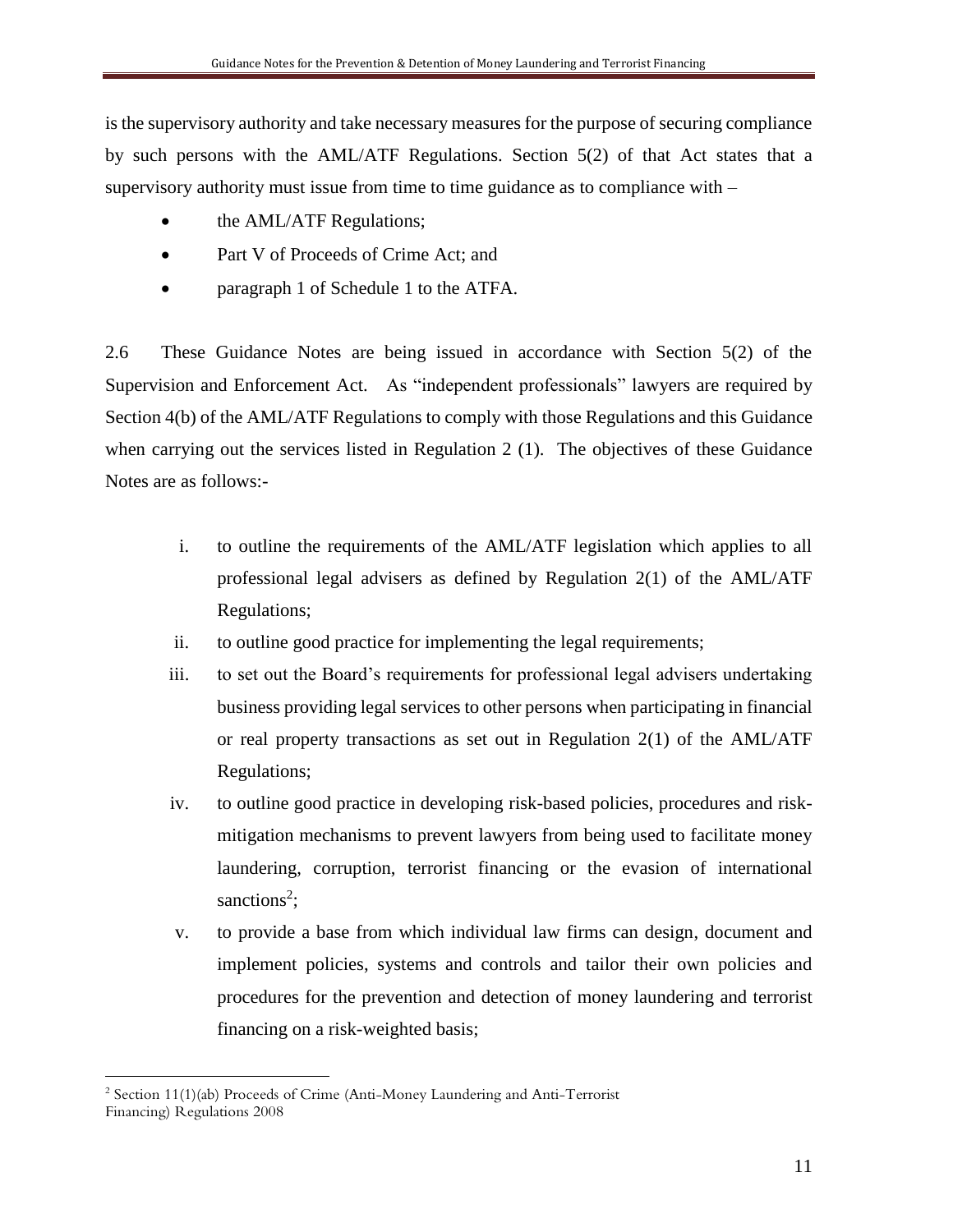- vi. to ensure that Bermuda matches international standards to prevent and detect money laundering and terrorist financing;
- vii. to provide direction on applying the risk-based approach effectively;
- viii. to provide practical guidance on customer due diligence, including identification and verification of identity;
- ix. to provide practical guidance on the introduction and implementation of an annual audit to provide and document an independent and objective evaluation of the robustness of a lawyer's AML/ATF framework, and the reliability, integrity and completeness of the design and effectiveness of that lawyer's AML/ATF risk management function, AML/ATF internal controls framework, and AML/ATF compliance; and
- x. to provide an information resource to be used in training and raising awareness of money laundering and terrorist financing.

2.7 Where an affiliated company of a law firm is an AML/ATF regulated financial institution operating in or from within Bermuda and as defined by Section 2(1) of the AML/ATF Regulations (which include Corporate Service Providers (CSP)) reference should be made to the Guidance Notes for AML/ATF regulated financial institutions issued by the Bermuda Monetary Authority ("BMA") when drawing up policies and procedures for the prevention of and detection of money laundering and terrorist financing.

2.8 This Guidance is intended for use by senior management and compliance staff of a firm to assist in the development of systems and controls, and detailed policies and procedures. These Guidance Notes are not intended as an internal procedures manual or to provide an exhaustive list of systems and controls to counter money laundering and terrorist financing. In applying the Guidance Notes, a firm should adopt an appropriate risk-based approach and should always consider what additional measures might be necessary to prevent its exploitation, and that of its services, by persons seeking either to launder money, engage in corrupt practices, finance terrorism or breach international sanctions.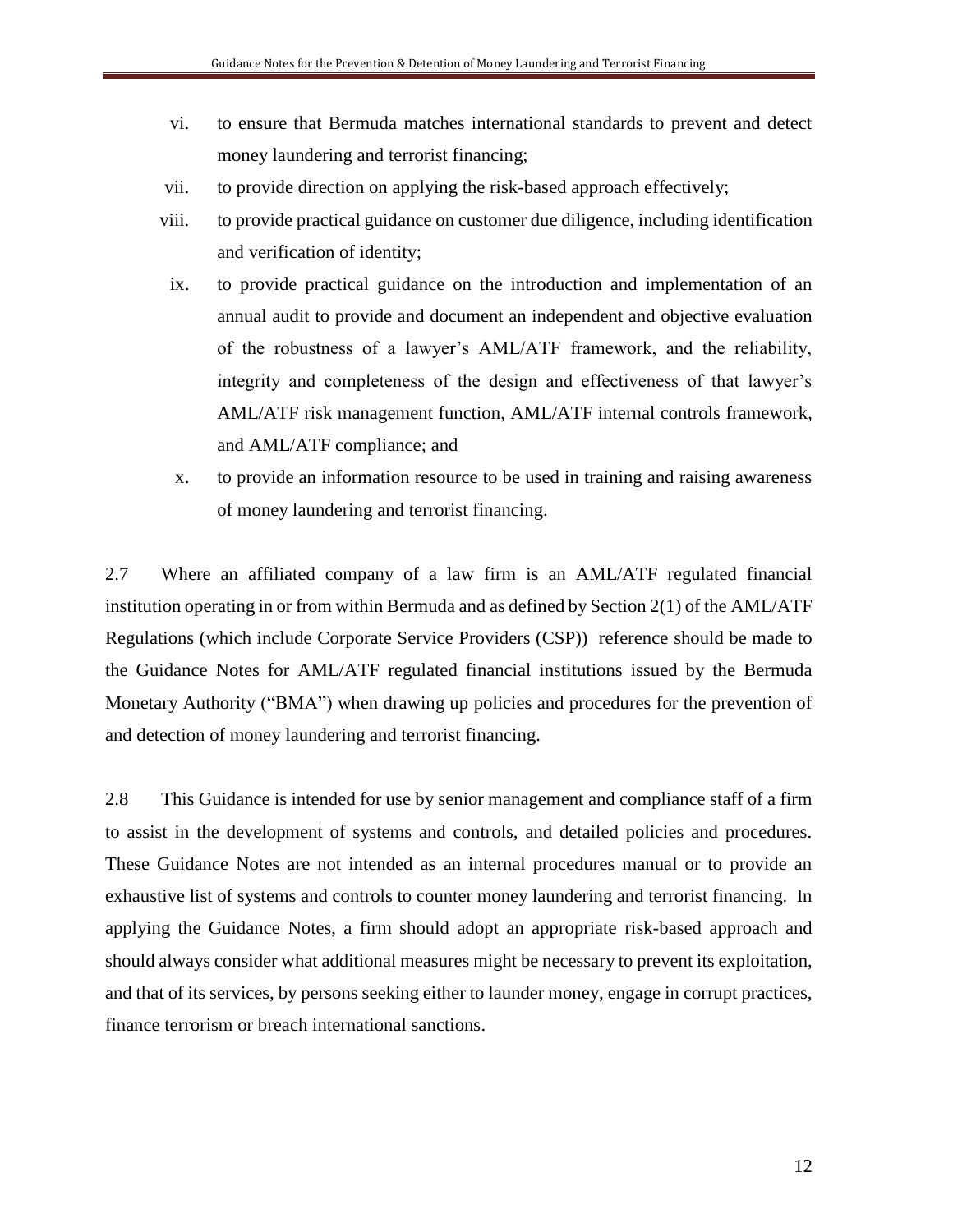### **Application of the AML/ATF Regulations**

2.9 The AML/ATF Regulations came into effect for all law firms that are independent professionals pursuant to Regulation 2 (1) of the AML/ATF Regulations on 15 August 2012 by BR 63/ 2012.

2.10 The AML/ATF Regulations only apply to certain activities of independent professionals and these are set out in Regulation  $2(1)$  of the AML/ATF Regulations. In terms of activities covered it should be noted that:

- i. managing client monies is narrower than handling it; and
- ii. operating or managing a bank account is wider than simply opening a client account. It would be likely to cover, for example, lawyers being a co-signatory on an account, acting as a trustee, exercising a power of attorney, or acting as a receiver.

2.11 The Board has confirmed that the following would not generally be regarded as participating in business falling within the services described in the definition of "independent professional" in Regulation 2(1):

- i. Payment on account of costs to a legal professional or payment of a lawyer's bill.
- ii. In respect of payments on account of costs, law firms should ensure that the payment is proportionate to the issue in respect of which the firm is asked to advise upon.
- iii. In respect of payment of a lawyer's bill, if the lawyer knowing that any property is or in whole or in part directly, or indirectly, represents the proceeds of criminal conduct or suspects that the payment is made out of the proceeds of criminal conduct, this would constitute an offence under Section 45 of the Proceeds of Crime Act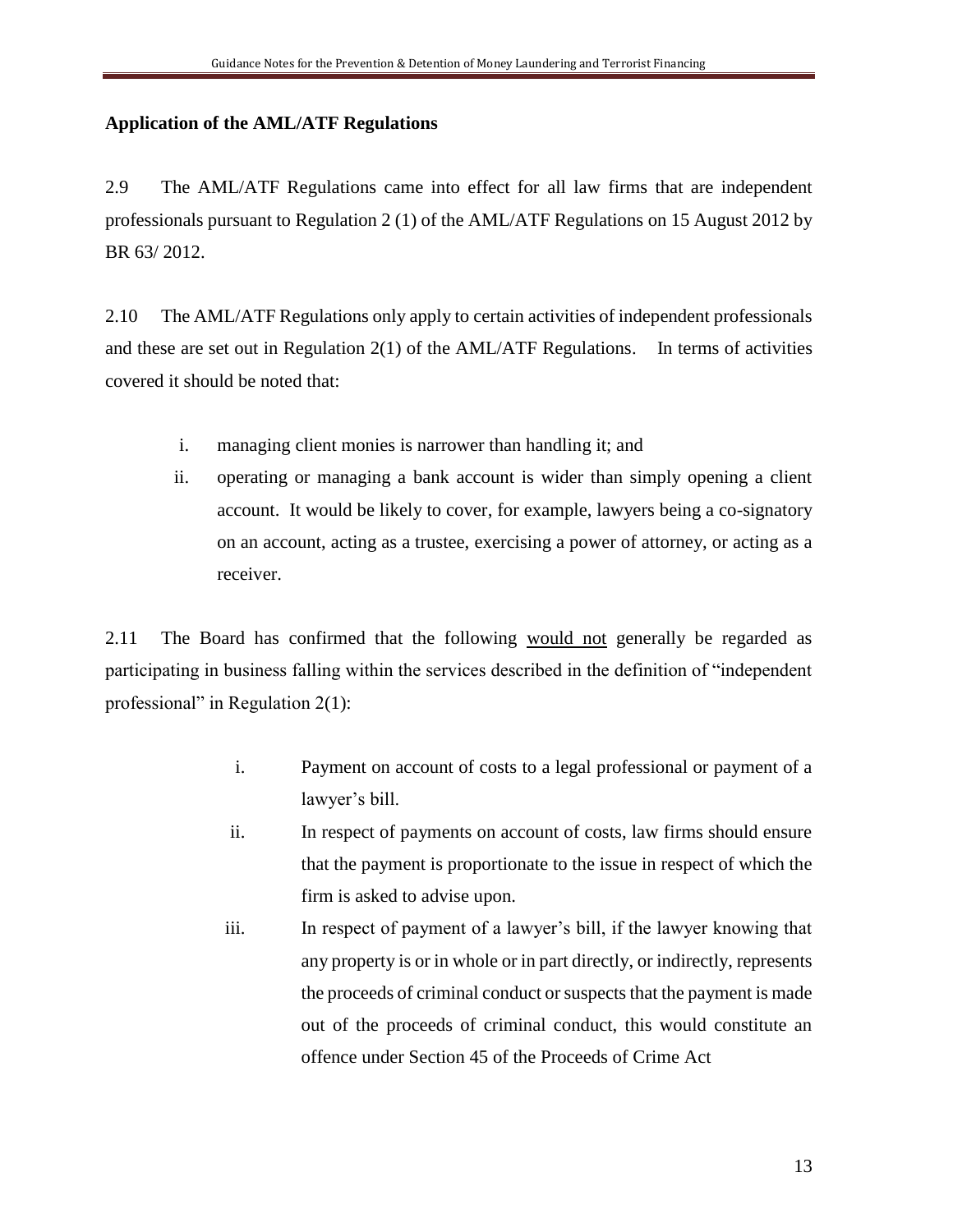- iv. Provision of legal advice
	- a. In relation to the provision of legal advice, a lawyer needs to consider whether they are providing legal advice or whether they are a lawyer participating in a transaction by assisting in its planning or its execution. Ultimately, each case will have to be decided on its own facts and it is a matter for each firm to form a view.
	- b. However, generally, the giving of generic advice, or advice specific to a transaction in terms of whether such a transaction is possible under Bermuda law or what factors are taken into account in making such a transaction possible, will only constitute the giving of legal advice where the decision has not already been taken to proceed with the transaction.
	- c. Where a decision is made to proceed with a transaction set out in Regulation 2(1) of the AML/ATF Regulations, drafting documentation to enable that transaction to proceed, or seeking information to advise further on the planning or execution of the transaction will fall within the scope of the AML/ATF Regulations.
- v. Participation in litigation or a form of alternative dispute resolution.
	- a. The following guidance should be taken into account:
	- b. In relation to litigation involving trusts where the proposed resolution includes a change in trusteeship or the application related to asking the Court to approve a future transaction, then the requirements of the AML/ATF Regulations may apply;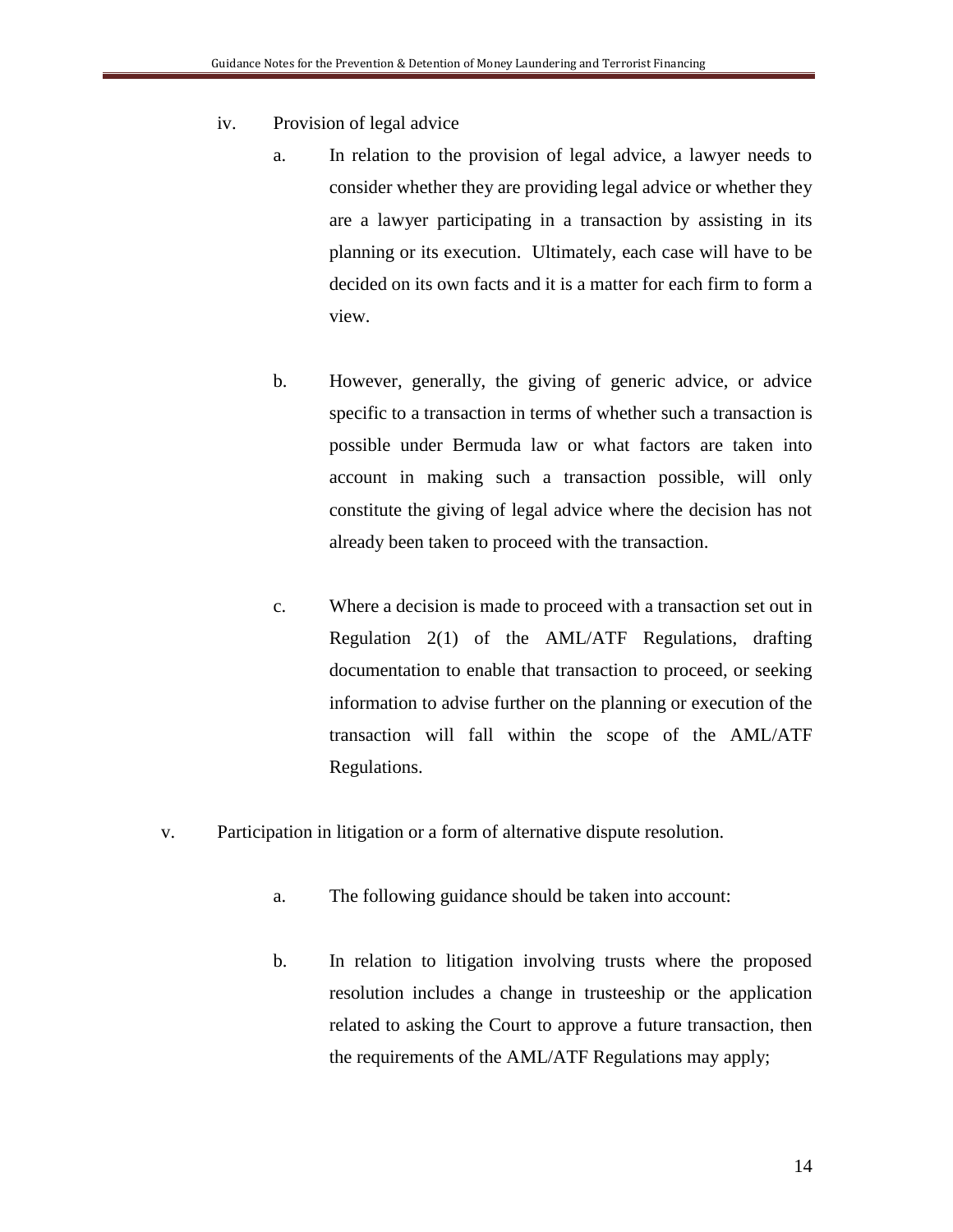c. In respect of advising clients on insolvency or debt collection matters relating to individuals or entities, the requirements of the AML/ATF Regulations may apply.

### vi. Will Writing

a. In relation to Will writing, any steps taken during the lifetime of the deponent of the Will to enable their wishes to be given effect to as recorded in the Will, may well fall within the definition of Regulation 2(1) of the AML/ATF Regulations in which case the requirements of the AML/ATF Regulations will apply.

### **Publicly funded work**

2.12 Publicly funded work extends to individuals under the legal aid scheme, even if an individual may be required to make a contribution to the fees of the law firm.

### **Penalties for Non-compliance**

2.13 The Board has numerous powers to enforce compliance with the AML/ATF Regulations pursuant to Part 4A of the Supervision and Enforcement Act, including powers to require general or specific information, powers of entry to premises and physical inspection of a lawyer's business, the issuing of directives e.g. to cease trading, and the imposition of civil penalties. In certain cases it is a criminal offence to fail to comply.

2.14 In determining whether to impose a penalty on a firm that has failed to comply with the requirements of the AML/ATF Regulations, the Board must consider whether the firm followed any relevant guidance which was issued at the time by the designated professional body. The sanctions for failing to comply with the AML/ATF Regulations may include civil penalties up to \$250,000.00 and publication of the decision to impose the penalty pursuant to Sections 30I and 30K of the Supervision and Enforcement Act.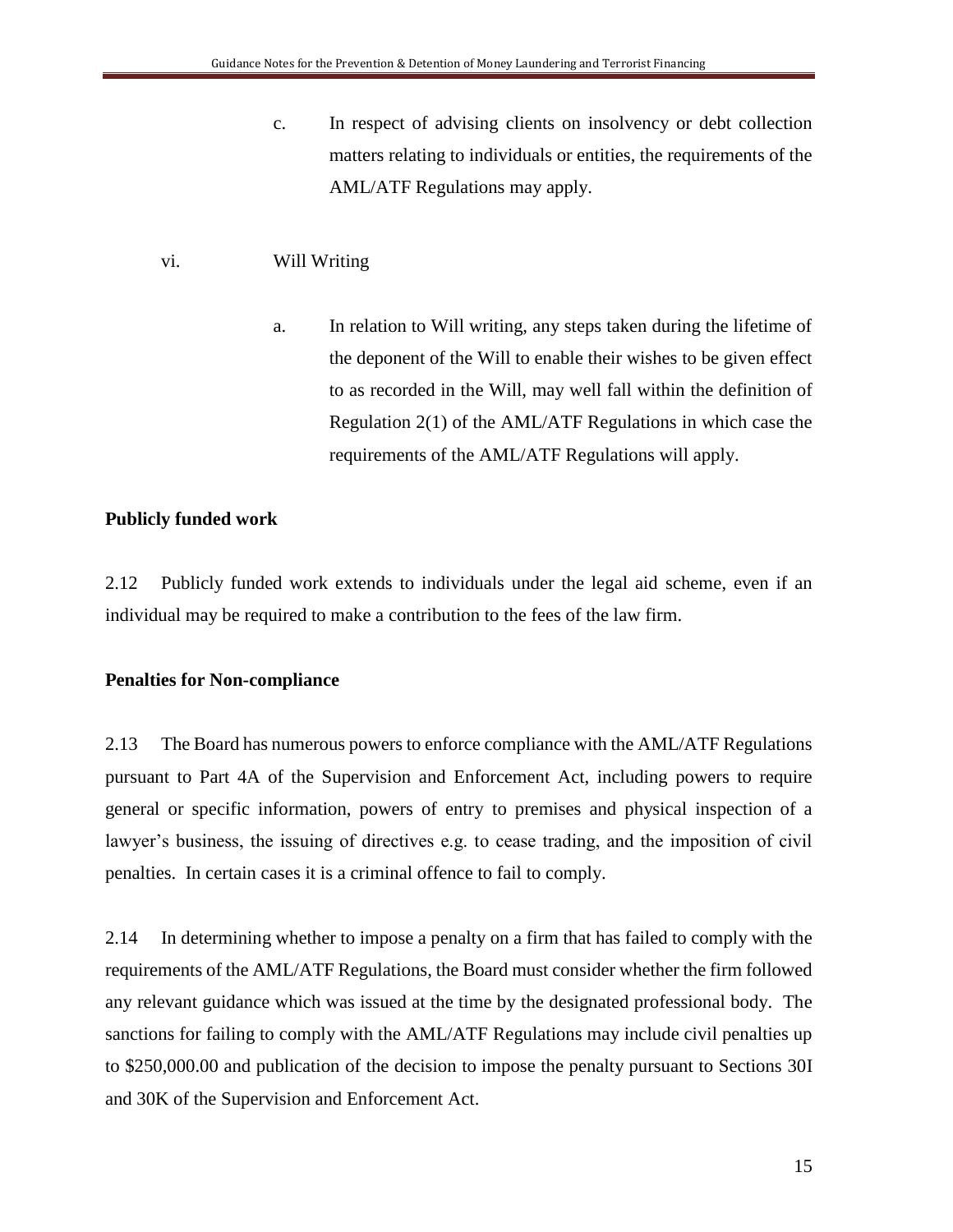2.15 Similarly, in determining whether a person has committed certain offences under the Proceeds of Crime Act, for example section 46 (2) of the Proceeds of Crime Act (the offence of failing to disclose knowledge or suspicion or that they have reasonable grounds for suspicion of money laundering), the Supreme Court is required to take account of the guidance provided herein.<sup>3</sup> The sanctions for failing to comply with section  $46(2)$  may be an unlimited fine or up to ten years imprisonment, or both. The sanction for failing to comply with section 9(3) of the ATFA (the offence of failing to disclose information) may be a fine of \$100,000.00 or up to five years imprisonment, or both.

2.16 Nevertheless, these Guidance Notes are not a substitute for the law and compliance with them is not of itself a defence to offences under the AML/ATF legislation. However, courts will generally have regard to regulatory guidance when considering the standards of a professional person's conduct and whether they acted reasonably, honestly, and appropriately, and took all reasonable steps and exercised necessary due diligence to avoid committing the offence.

2.17 The consequences of non-compliance with the AML/ATF regulatory regime could include an investigation by the Board and the imposition of regulatory sanctions by the Board and the Bar.

 $\overline{a}$ 

<sup>3</sup> Section 49M of the Proceeds of Crime Act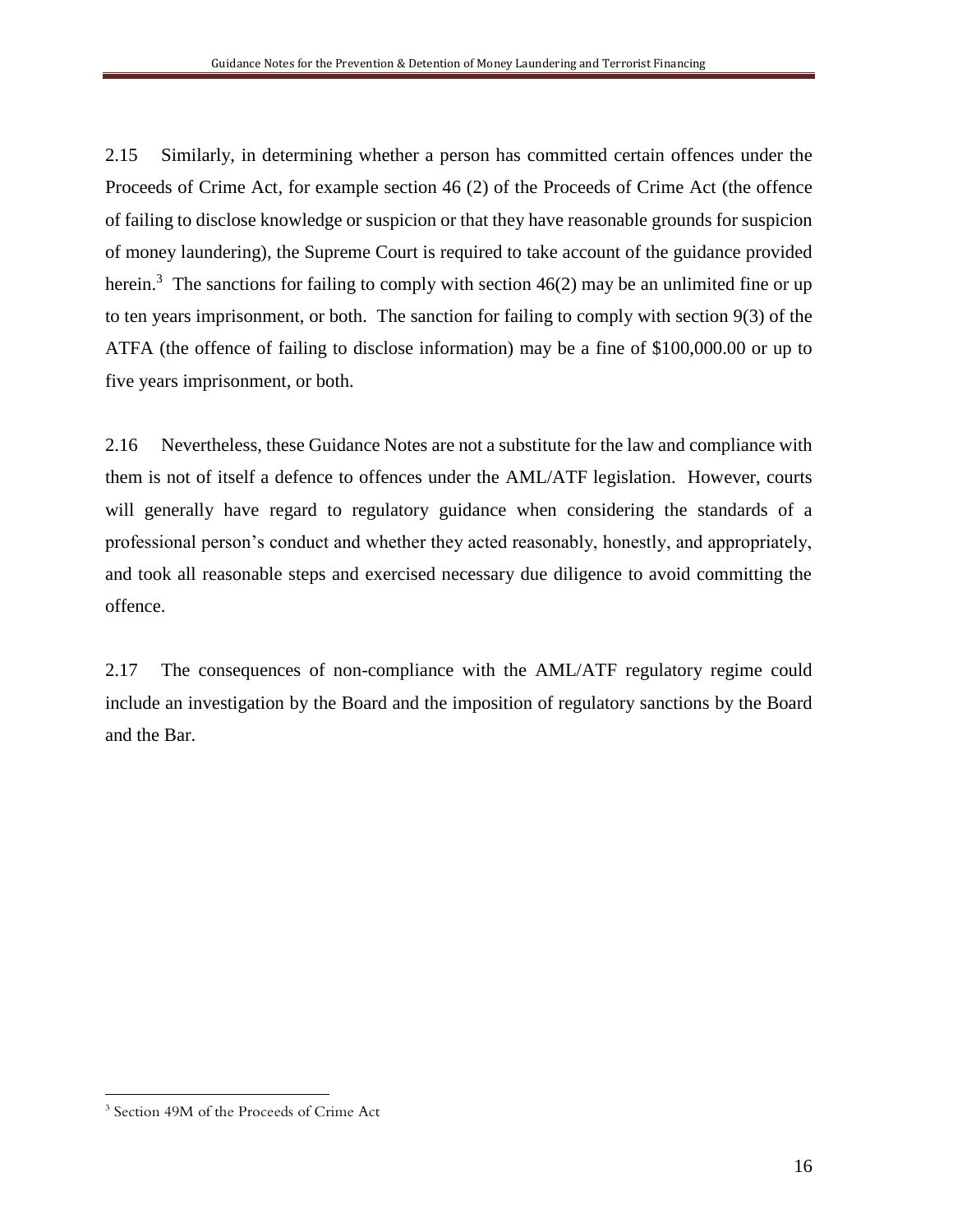### **CHAPTER 3: INTERNAL SYSTEMS AND CONTROLS**

### **Regulation 16**

3.1 Corporate governance is the system by which businesses are directed and controlled and the business risks managed. For lawyers, money laundering and terrorist financing are risks that must be managed in the same way as other business risks. These Guidance Notes describe the requirements for a law firm's general framework of systems and controls to manage the risk of money laundering and terrorist financing, and refers to the way in which those systems and controls are to be implemented into the day-to-day operation of the firm's business as policies and procedures.

3.2 Although the Board acknowledges that the legislation only brings within its scope the relevant business of law firms as specified in Regulation 2(1) of the AML/ATF Regulations, the AML/ATF legislation and the general offences and penalties cover all persons and all business activities within Bermuda. However, a law firm that does not undertake a significant amount of regulated activity (as defined in Regulation 2(1) of the AML/ATF Regulations) may wish to assess its money laundering and terrorist financing risks on an individual client and/or engagement basis and apply risk-based systems and controls when necessary. See Section 4 on Risk Based Approach for further guidance.

3.3 In accordance with Regulation 16 (1) of the AML/ATF Regulations a law firm must establish and maintain appropriate and risk sensitive policies and procedures relating to:

i.customer due diligence measures and ongoing monitoring;

ii.reporting;

iii.recordkeeping;

iv.internal control;

v.risk assessment and management; and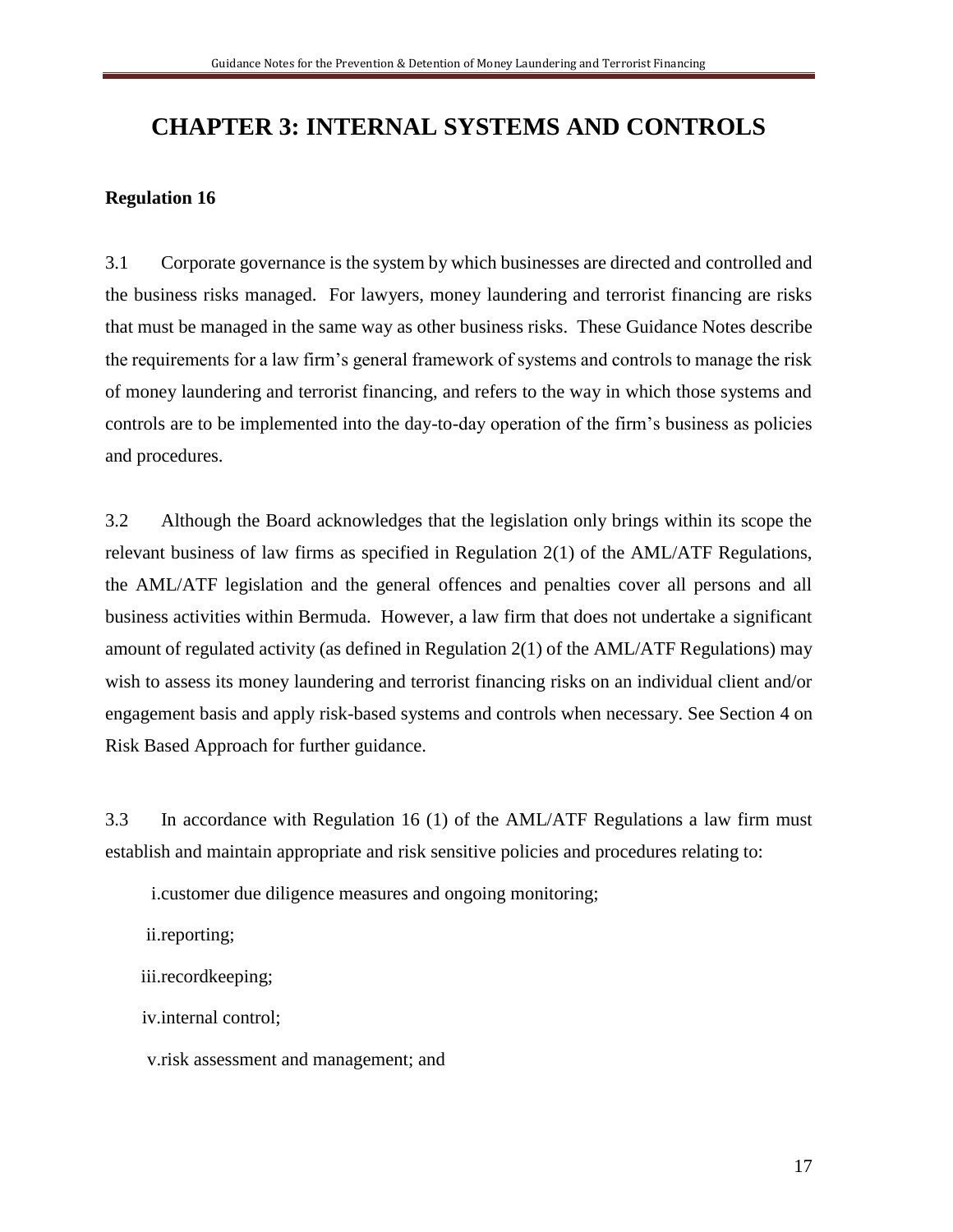vi. the monitoring and management of compliance with and the internal communication of such policies and procedures in order to prevent activities related to money laundering and terrorist financing.

In particular, where a firm intends to introduce a new product, practice or technology the firm must perform and document risk assessments prior to the launch of a new product, practice or technology<sup>4</sup>.

3.4 A law firm must establish and maintain systems and controls to prevent and detect money laundering and terrorist financing, that enable the business to:

- i. apply appropriate client due diligence ("**CDD**") policies and procedures that take into account vulnerabilities and risk which should include:
	- a. the development of clear client acceptance policies and procedures; and
	- b. identifying and verifying the identity of the client;
- ii. monitor and review instances where exemptions are granted to policies and procedures, or where controls are overridden;
- iii. report to the Financial Intelligence Agency ("FIA") when it has knowledge or suspicion or reasonable grounds for suspicion that another person is involved in money laundering or terrorist financing, including attempted transactions;
- iv. ensure that relevant employees are adequately screened when they are initially employed, aware of the risks of becoming concerned in arrangements involving criminal money and terrorist financing, aware of their personal obligations, internal policies and procedures concerning measures to combat money laundering and terrorist financing, and provided with appropriate training;
- v. keep records in accordance with the AML/ATF Regulations; and
- vi. monitor compliance by overseas branches and subsidiaries with policies and procedures.

 $\overline{a}$ 

<sup>4</sup> Section 16 (1A) of Proceeds of Crime (Anti-Money Laundering and Anti-Terrorist Financing) Regulations 2008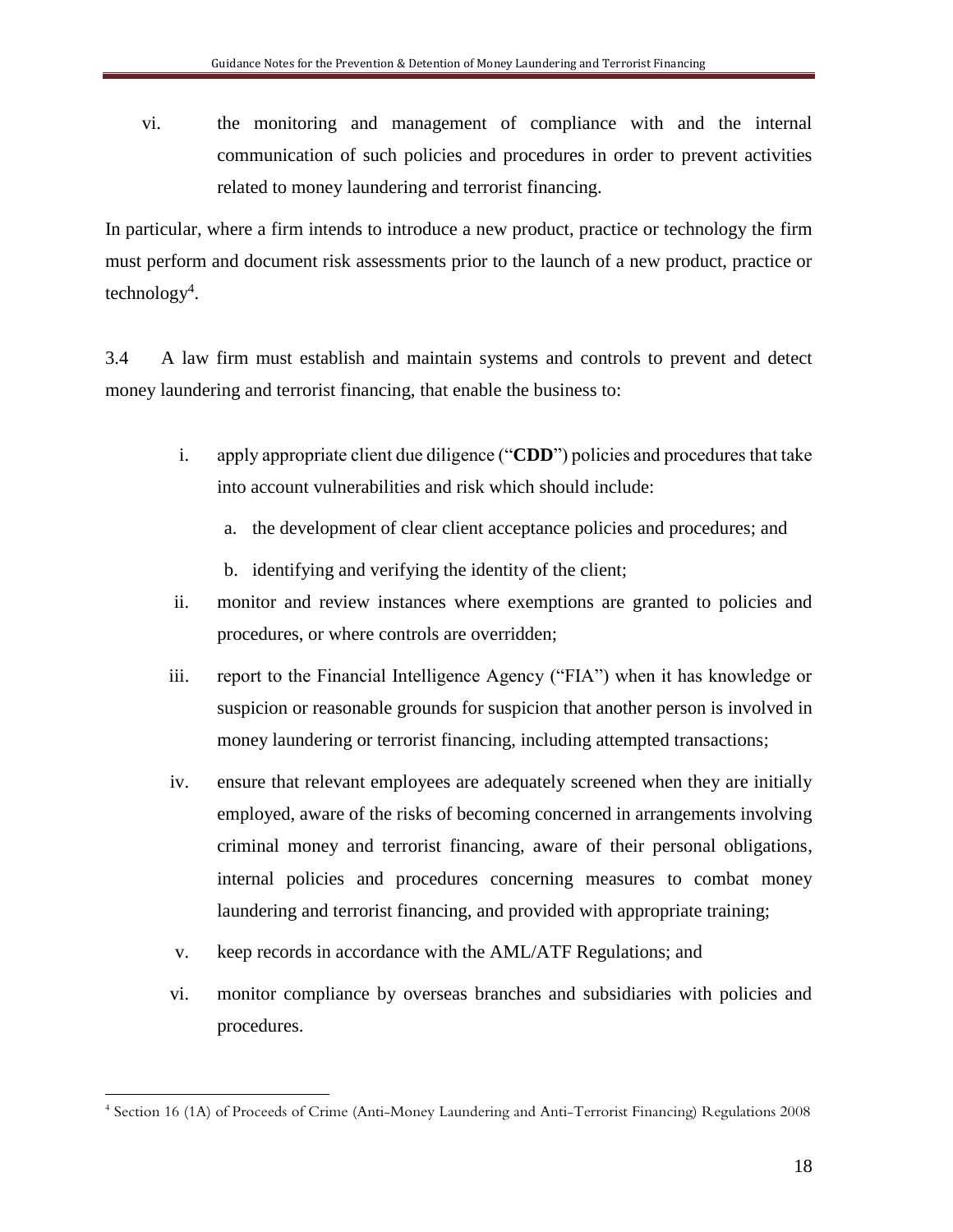3.5 A firm must have policies and procedures in place to address any specific risks associated with client relationships established where the client is not physically present for identification purposes (i.e. non-face to face).

3.6 A firm must ensure that the systems and controls are implemented and operating effectively. For systems and controls (including policies and procedures) to be effective, they will need to be both appropriate to the size and business of the firm and aligned with the risk profile of the firm. In addition, the firm would need to take appropriate measures to guard against the use of technological developments in money laundering or terrorist financing schemes. In particular, there should be policies and procedures in place to address specific risks associated with non-face to face business relationships or transactions, which should be applied when conducting due diligence procedures.

- 3.7 Issues which may be covered in an internal controls system include:
	- i. the level of personnel permitted to exercise discretion on the risk-based application of regulations, and under what circumstances;
	- ii. CDD requirements to be met for simplified, standard and enhanced due diligence;
	- iii. when outsourcing of CDD obligations or reliance on third parties will be permitted, and on what conditions;
	- iv. how the firm will restrict work being conducted on a file where CDD has not been completed;
	- v. the circumstances in which delayed CDD is permitted;
	- vi. when cash payments will be accepted;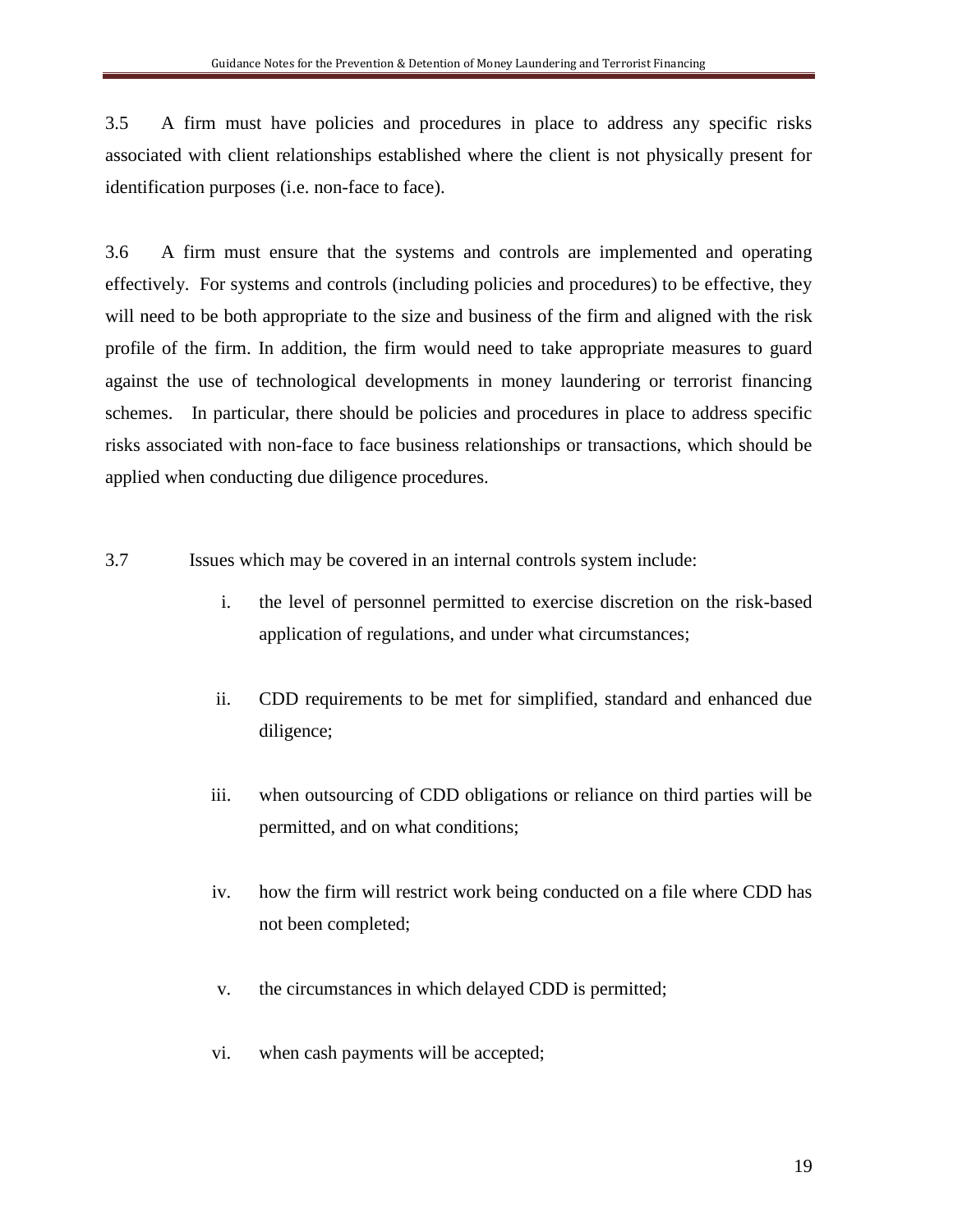- vii. when payments will be accepted from or made to third parties;
- viii. the manner in which disclosures are to be made to the Reporting Officer.

3.8 The firm may demonstrate it has considered the effectiveness of the firm's risk management systems and controls where it, for example:

- i. receives regular and timely information relevant to the management of the firm's money laundering and terrorist financing risks;
- ii. considers the adequacy of the management of the firm's money laundering and terrorist financing risks;
- iii. monitors the on-going competence and effectiveness of the Compliance Officer ("CO") and the Reporting Officer;
- iv. considers the adequacy of resources to ensure effective compliance with the AML/ATF legislation, the Act and by extension this Guidance;
- v. periodically reviews the adequacy of policies and procedures for higher risk clients;
- vi. considers the adequacy of policies and procedures in place where CDD information and documentation is held by third parties such as group entities, outsourcing service providers, introducers and intermediaries;
- vii. considers whether the incidence of suspicious activity reports (or absence of such reports) has highlighted any deficiencies in the firm's CDD, monitoring or internal or external suspicious activity reporting policies and procedures, and whether changes are required to address any such deficiencies;
- viii. takes into account changes made or proposed in respect of new legislation, regulatory requirements or guidance, or as a result of changes in business activities; and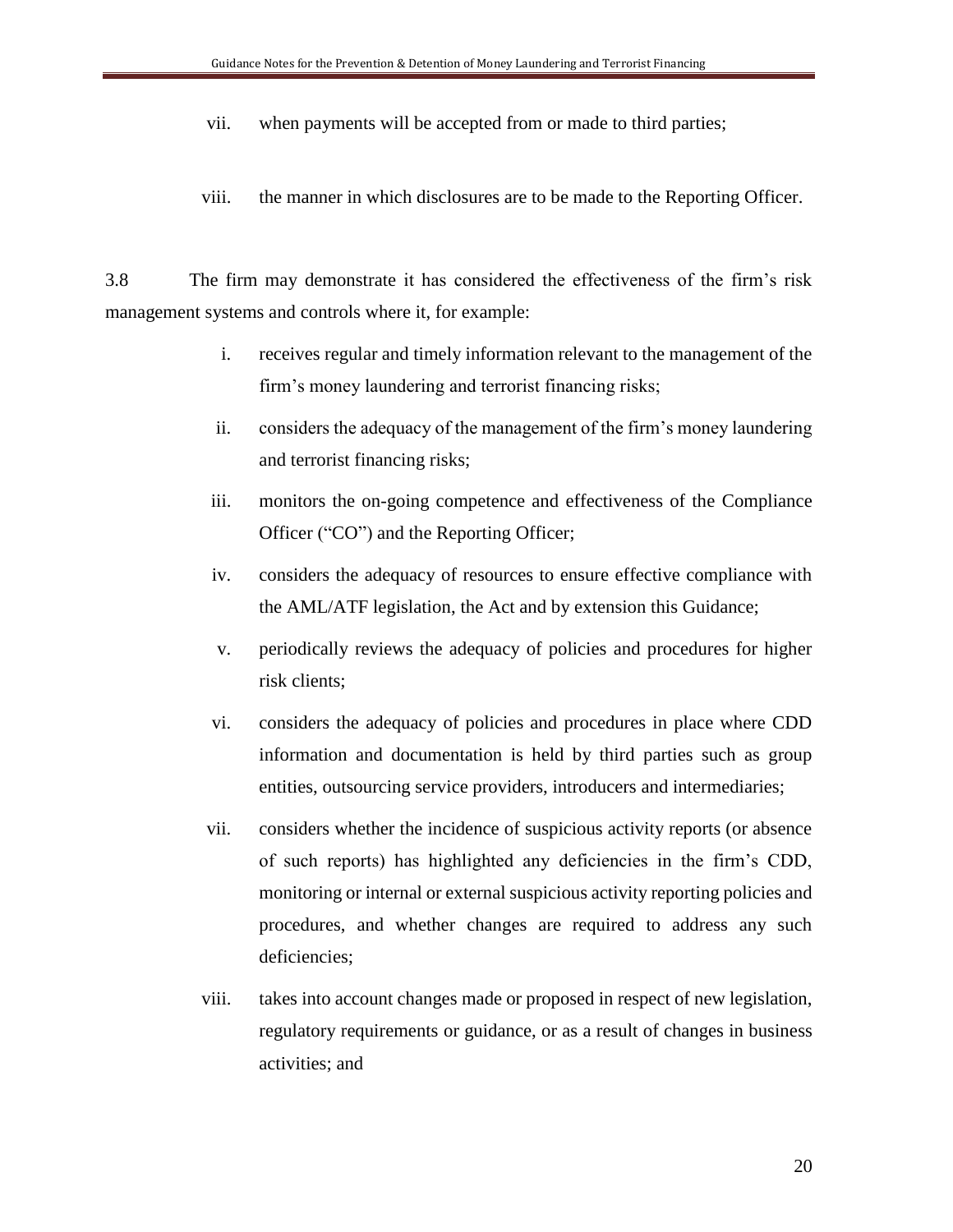ix. considers whether inquiries have been made by the FIA, or production orders received, without issues having previously being identified by CDD or reporting policies and procedures.

3.9 The implementation of systems and controls for the prevention and detection of money laundering and the terrorist financing does not obviate the need for a firm to address cultural barriers that can prevent effective control. Human factors, such as the inter-relationships between different employees within a firm, and between employees and clients, can result in the creation of damaging barriers.

3.10 Unlike systems and controls, the prevailing culture of an organisation is intangible. As a result, its impact on the firm can sometimes be difficult to measure. The risk that cultural barriers might prevent the operation of effective systems and controls to prevent and detect money laundering and the terrorist financing may be minimized by senior management considering the prevalence of the following factors:

- i. an assumption on the part of more junior employees that their concerns or suspicions are of no consequence;
- ii. negative handling by partners or fee earners of queries raised by more junior employees regarding unusual, complex or higher risk activity and transactions;
- iii. an unwillingness on the part of fee earners or other employees to subject high value (and therefore important) clients to effective CDD checks;
- iv. pressure applied by senior management or fee earners outside Bermuda upon employees in Bermuda to conduct transactions without first obtaining all relevant CDD;
- v. excessive pressure applied on fee earners to meet aggressive revenue-based targets, or where employee or fee earner remuneration or bonus schemes are exclusively linked to revenue-based targets;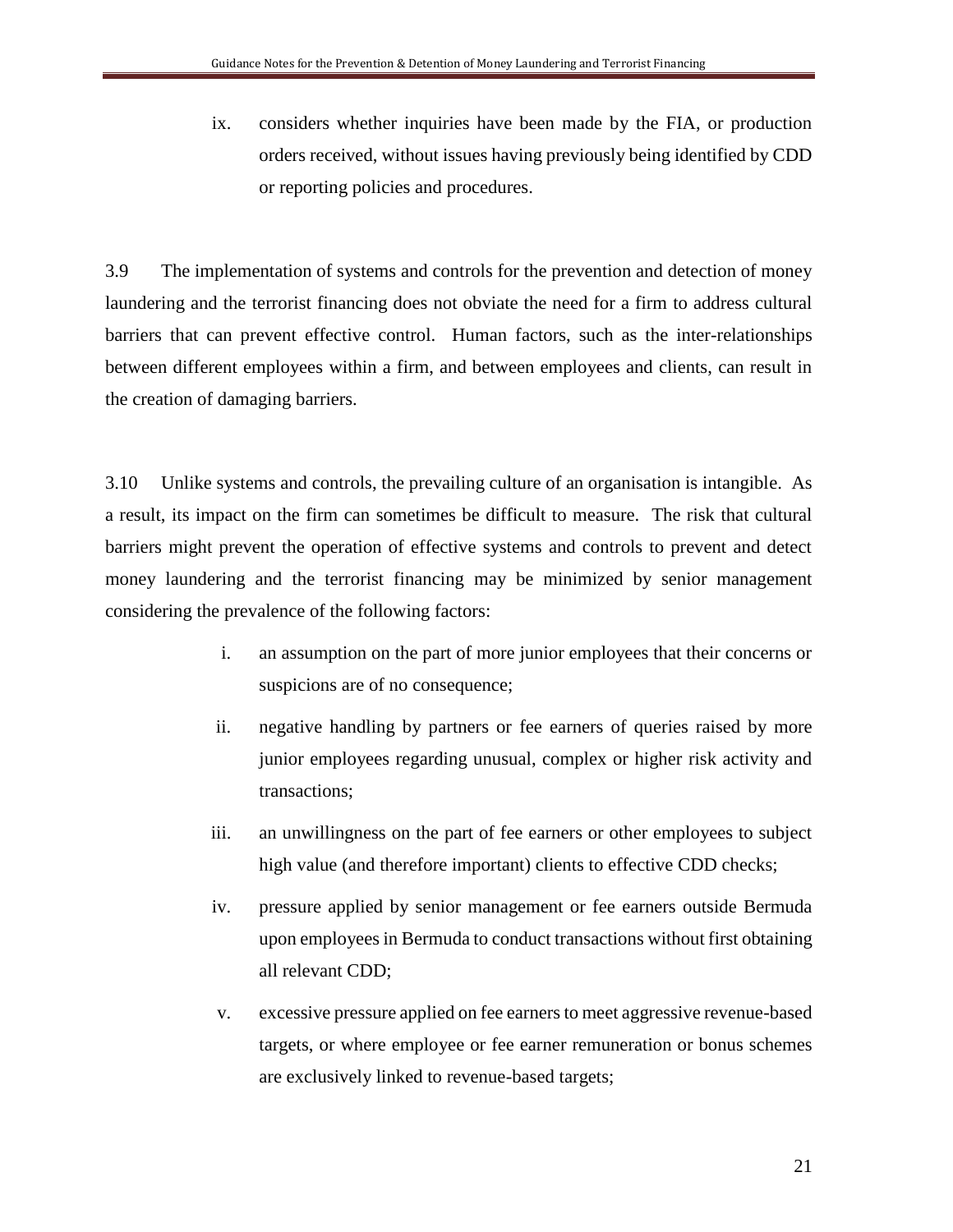- vi. the familiarity of fee earners or other employees with certain clients resulting in unusual, complex, or higher risk activity and transactions within such relationships not being identified as such;
- vii. the inability of employees to understand the commercial rationale for client relationships, resulting in a failure to identify non-commercial enterprises and therefore potential money laundering and terrorist financing activity;
- viii. a tendency for management to discourage employees from raising concerns due to lack of time and/or resources, preventing any such concerns from being addressed satisfactorily;
- ix. an excessive desire on the part of employees to provide a confidential and efficient client service; and
- x. non-attendance of partners or other members of management at anti-money laundering and terrorist financing training sessions on the basis of mistaken belief that they cannot learn anything new or because they have too many other competing demands on their time.

3.11 All law firms must designate a person employed at managerial level as the CO of that law firm. The law firm is responsible for ensuring its CO is adequately trained to carry out the role.

### 3.12 The CO must—

(a) ensure the necessary compliance programme procedures and controls required by the AML/ATF Regulations are in place; and

(b) coordinate and monitor the compliance programme to ensure continuous compliance with the Regulations.

3.13 All law firms must also appoint a Reporting Officer who is responsible for receiving disclosures under section 46 of the Proceeds of Crime Act and Schedule 1 Part 1 of the ATFA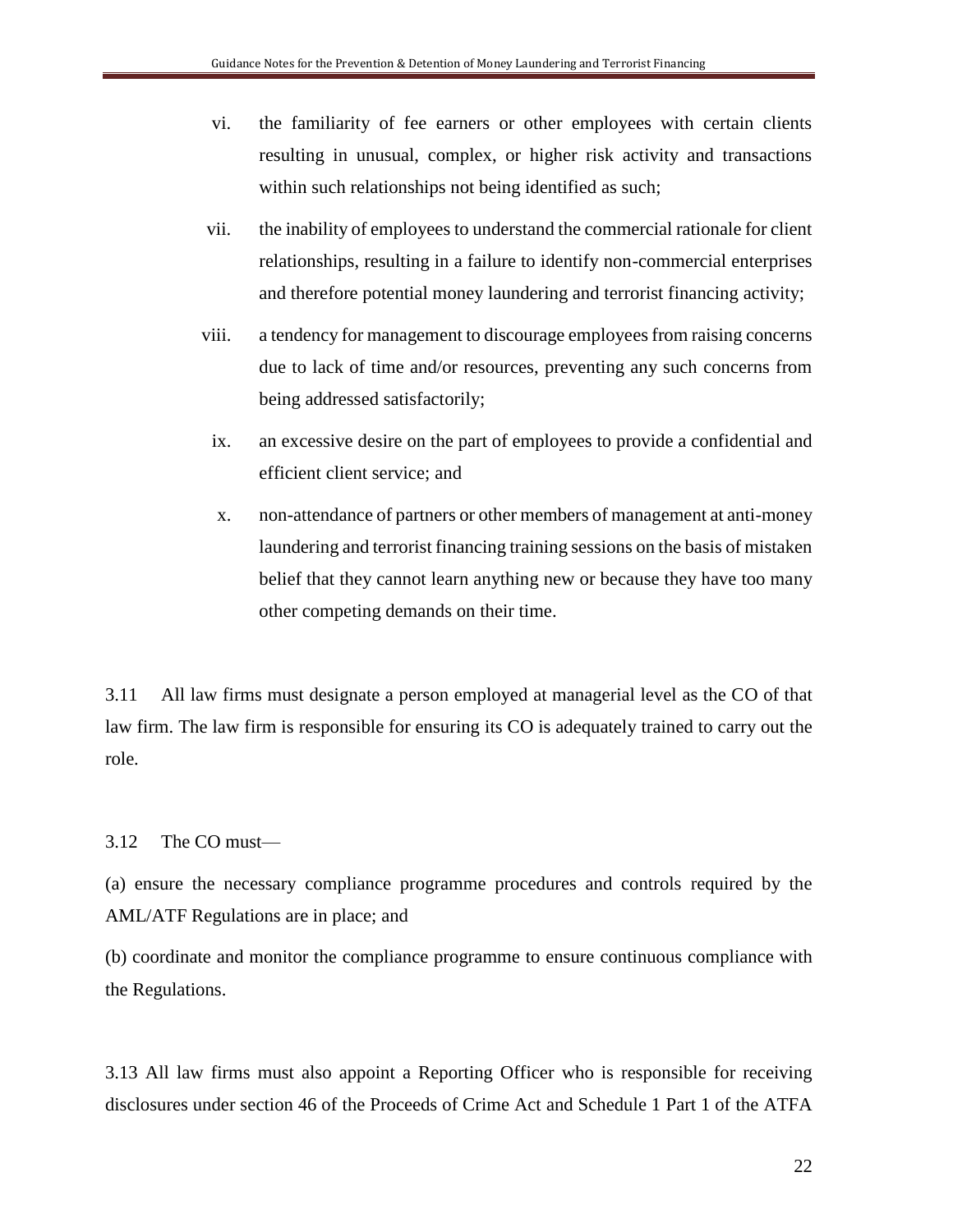and deciding on whether those disclosures should be reported to the FIA. Section 8 deals more comprehensively with Suspicious Activity Reporting. A CO may also be appointed as a Reporting Officer.

3.14 Lawyers may outsource their systems and controls and processing to other jurisdictions or to other companies outside Bermuda within their group of companies. However, a law firm cannot contract out of their legal obligations and as such they (the law firm) remain responsible for the systems and controls which have been outsourced and as such must actively manage the risk to the firm this activity represents.

3.15 In particular, where operational activities are undertaken by staff in other jurisdictions those staff should be subject to the same AML/ATF policies and procedures applicable to the Bermuda firm and internal reporting procedures implemented to ensure all suspicions or reasonable grounds for suspicion related to Bermuda related accounts, transactions or activities are reported to the Reporting Officer in Bermuda.

3.16 Where the AML/ATF regulations and reporting requirements in another jurisdiction are not equivalent to those in Bermuda the Bermuda standard must be applied and adhered to.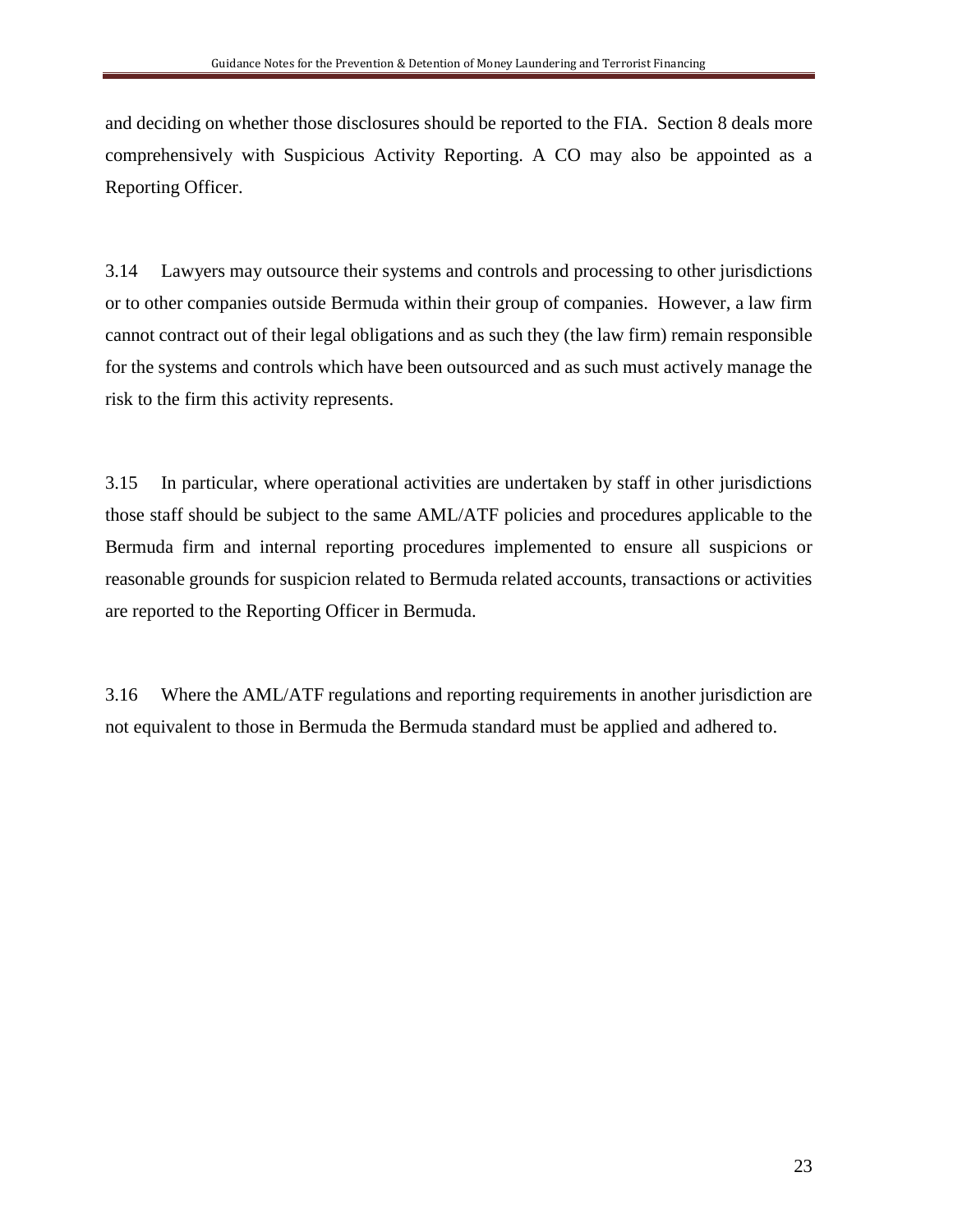### **CHAPTER 4: RISK BASED APPROACH**

### **Regulation 6(3)**

4.1 The possibility of being used to assist with money laundering and terrorist financing poses many risks for law firms including:

- i. criminal prosecution under the AML/ATF legislation;
- ii. disciplinary sanctions imposed by Bar Council and/or the Board;
- iii. civil liability under the Supervision and Enforcement Act; and
- iv. damage to reputation leading to loss of business.

4.2 These risks must be identified, assessed and mitigated in the same way as for all business risks faced by a firm. Firms should develop a risk profile for their business which:

- i. recognises that the money laundering and terrorist financing threats to a firm vary across clients, jurisdictions, services and delivery channels;
- ii. allows a firm to differentiate between clients in a way that matches risk in a particular business;
- iii. while establishing minimum standards, allows a firm to apply its own approach to systems and controls, and other arrangements in particular circumstances; and
- iv. helps to produce a more cost-effective system.

4.3 It must be accepted that applying a risk-based approach will vary between firms. Regulation 6 (3) of the AML/ATF Regulations requires that a relevant person must:

> i. determine the extent of customer due diligence measures on a risk sensitive basis depending on the type of customer, business relationship, geographic areas, services, delivery channels, product or transaction; and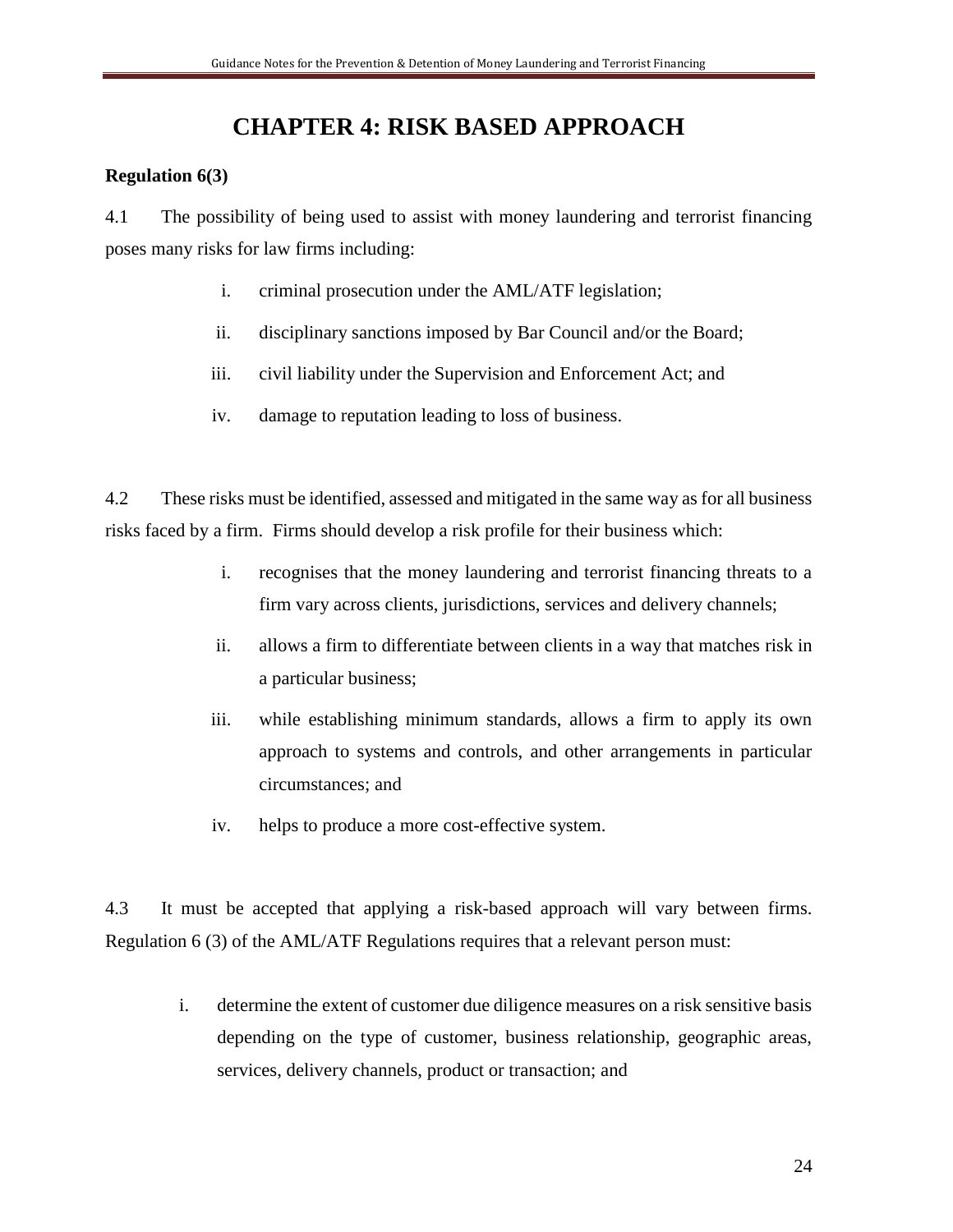ii. be able to demonstrate to its supervisory authority that the extent of customer due diligence measures is appropriate in view of the risks of money laundering and terrorist financing.

4.4 The AML/ATF Regulations require a firm to conduct (and keep up to date) a risk assessment, which considers the firm's activities and structure and concludes on the business' exposure to money laundering and terrorist financing risk. The AML/ATF Regulations also require a firm to use the outcome of this risk assessment in the development of appropriate risk management systems and controls, and the business' policies and procedures.

4.5 In particular, a firm is required to develop CDD procedures that take into account risk, and to apply enhanced CDD procedures (also referred to as Enhanced Due Diligence or "EDD") to higher risk client relationships, being instances where a person or a transaction is from or in a country which represents a higher risk of money laundering, corruption, terrorist financing or being subject to international sanctions; or to apply simplified CDD (also referred to as Simplified Due Diligence or "SDD") procedures to low risk client relationships.

4.6 Firms can decide for themselves how to carry out their risk assessment, which may be simple or sophisticated depending on the nature of the firm and its business. Where the business is simple, involving few practice areas, with most clients falling into similar categories, a simple approach may be appropriate for most clients, with the focus being on those clients that fall outside the norm.

4.7 Systems and controls will not detect and prevent all money laundering or terrorist financing. A risk-based approach will, however, serve to balance the cost burden placed on individual firms and on their clients with a realistic assessment of the threat of a firm being used in connection with money laundering or terrorist financing by focusing effort where it is needed and has most impact.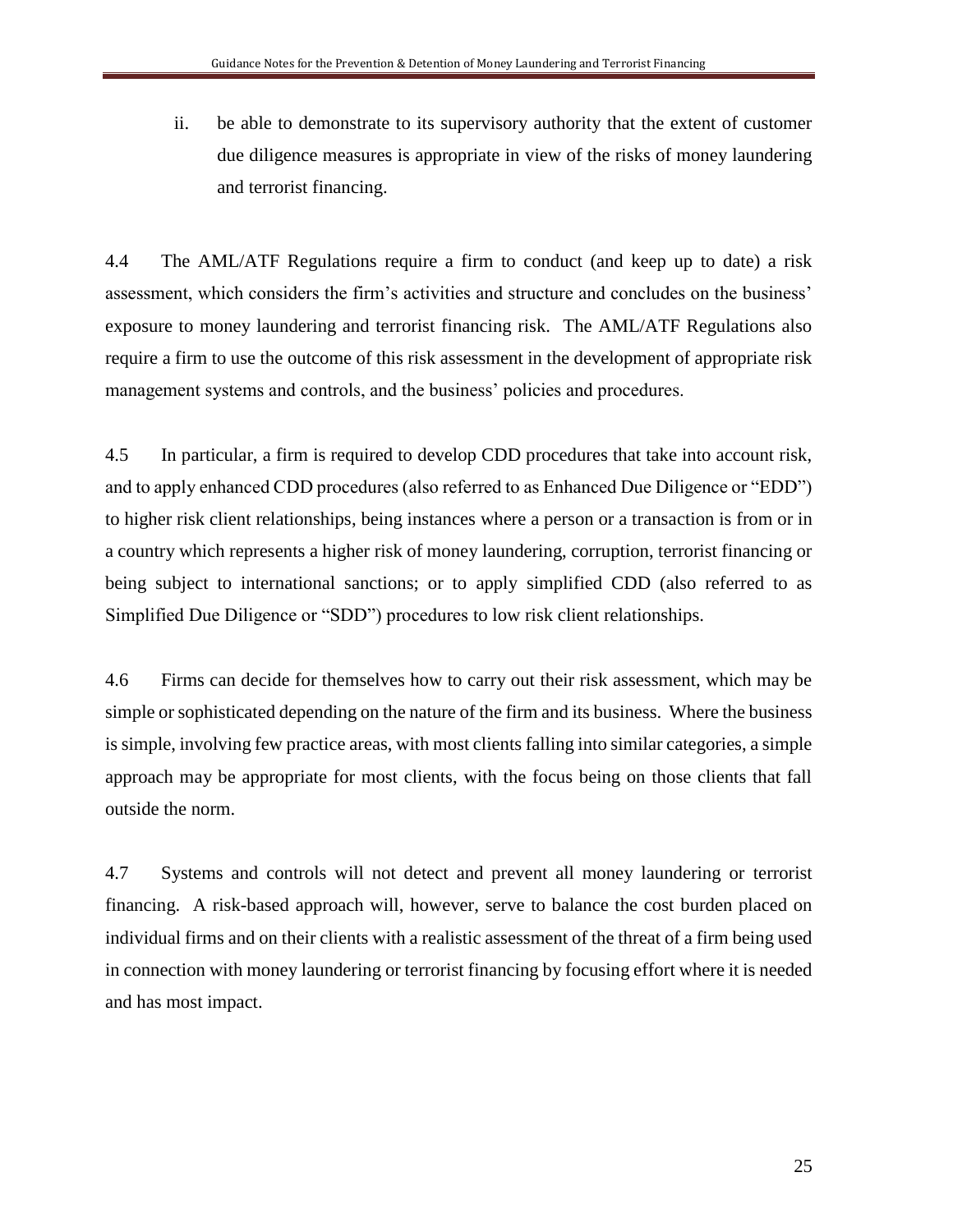4.8 An effective and documented risk-based approach will enable a firm to justify its position on managing money laundering and terrorist risks to law enforcement, the courts, regulators and supervisory bodies.

4.9 The risk-based approach does not apply to reporting suspicious activity. The AML/ATF Regulations lay down specific legal requirements not to engage in certain activities and to make reports of suspicious activities once a suspicion or reasonable grounds for suspicion is held. However, the risk-based approach does apply to ongoing monitoring of clients and retainers which enable firms to identify suspicions.

4.10 Taking into account the conclusions of the risk assessment, senior management must organise and control its affairs effectively and be able to demonstrate the existence of adequate risk management systems and controls. A firm may extend its existing risk management systems to address money laundering and terrorist financing risks.

4.11 The risk assessment will depend on the firm's size, type of clients and the practice area it engages in. In particular, a firm should consider the following risk factors:

### **Client risk**

4.12 A firm's client geographical diversity can affect the risk of money laundering or terrorist financing. Factors which may vary the risk level include whether a firm:

- i. acts for politically exposed persons ("PEPs"), whether inside or outside Bermuda;
- ii. acts for clients without meeting them;
- iii. practices in locations with high levels of acquisitive crime, or for clients who have convictions for acquisitive crimes, which increases the likelihood the client may possess criminal property;
- iv. acts for clients affiliated to countries with high levels of corruption or organized crime, or where terrorist organisations operate, or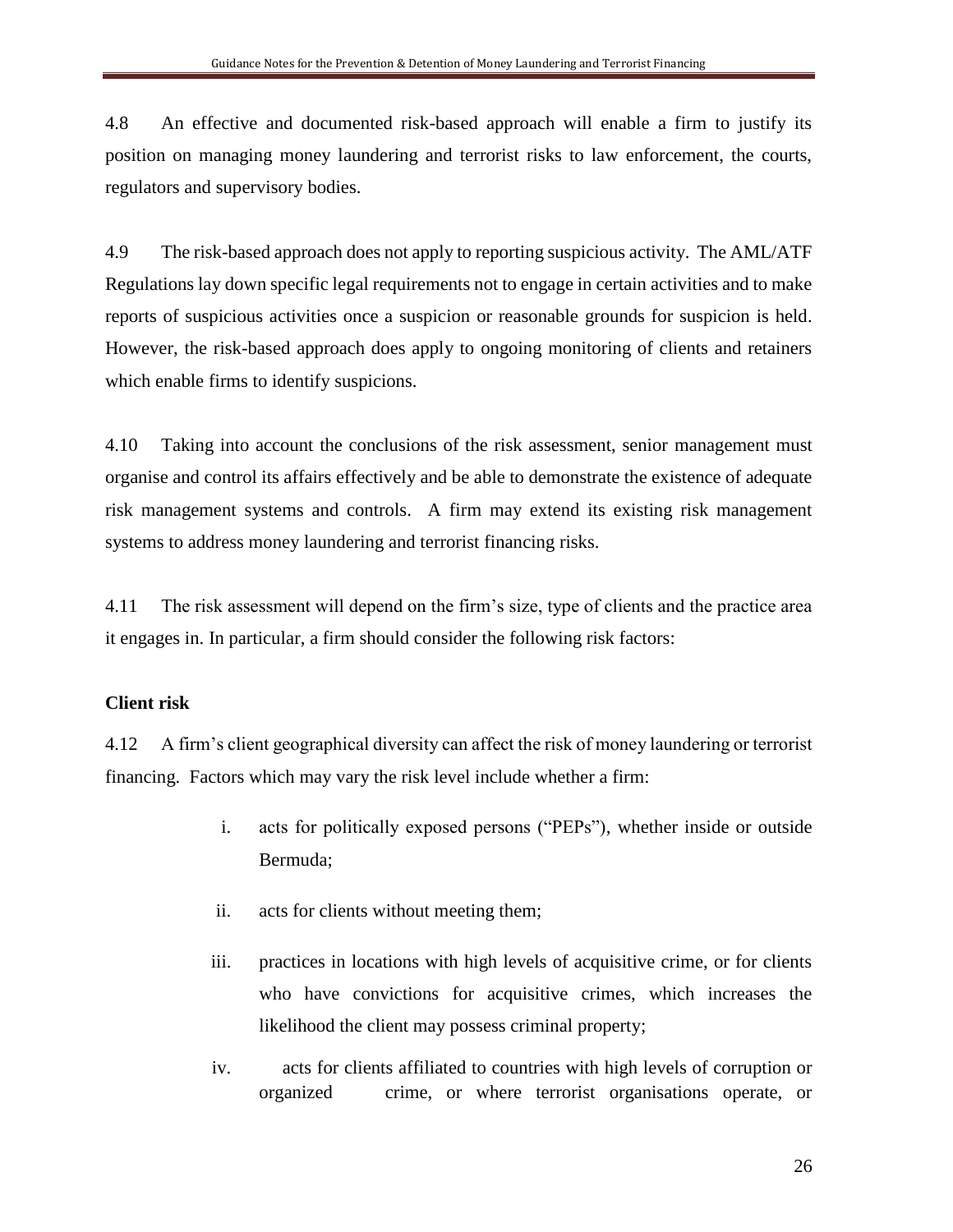countries with inadequate frameworks to prevent and detect money laundering and the terrorist financing;

- v. acts for clients that it is, or is not, easy to obtain details of beneficial owners for;
- vi. acts for entities that have complex ownership structures
- 4.13 Additional factors to consider are:
	- i. Nature and scope of business activities generating the funds/assets. For example, a client conducting "sensitive" activities (as defined by the Board), engaged in higher risk trading activities or engaged in a business which involves significant amounts of cash may indicate higher risk;
	- ii. Transparency of client. For example, persons that are subject to public disclosure rules, e.g. on exchanges or regulated markets (or majorityowned and consolidated subsidiaries of such persons), or subject to licensing by a statutory regulator, e.g. the Bermuda Stock Exchange, or BMA may indicate lower risk. Clients where the structure or nature of the entity or relationship makes it difficult to identify the true beneficial owners and controllers may indicate higher risk;
	- iii. Secretive clients. Whilst face to face contact with clients is not always necessary or possible, an excessively obstructive or secretive client may be a cause for concern;
	- iv. Reputation of client. For example, a well-known, reputable company, with a long history in its industry, and with abundant independent information about it and its beneficial owners and controllers may indicate lower risk;
	- v. Behaviour of client. For example, where there is no commercial rationale for the service that is being sought, or where undue levels of secrecy are requested, or where it appears that an "audit trail" has been deliberately broken or unnecessarily layered, may indicate higher risk; and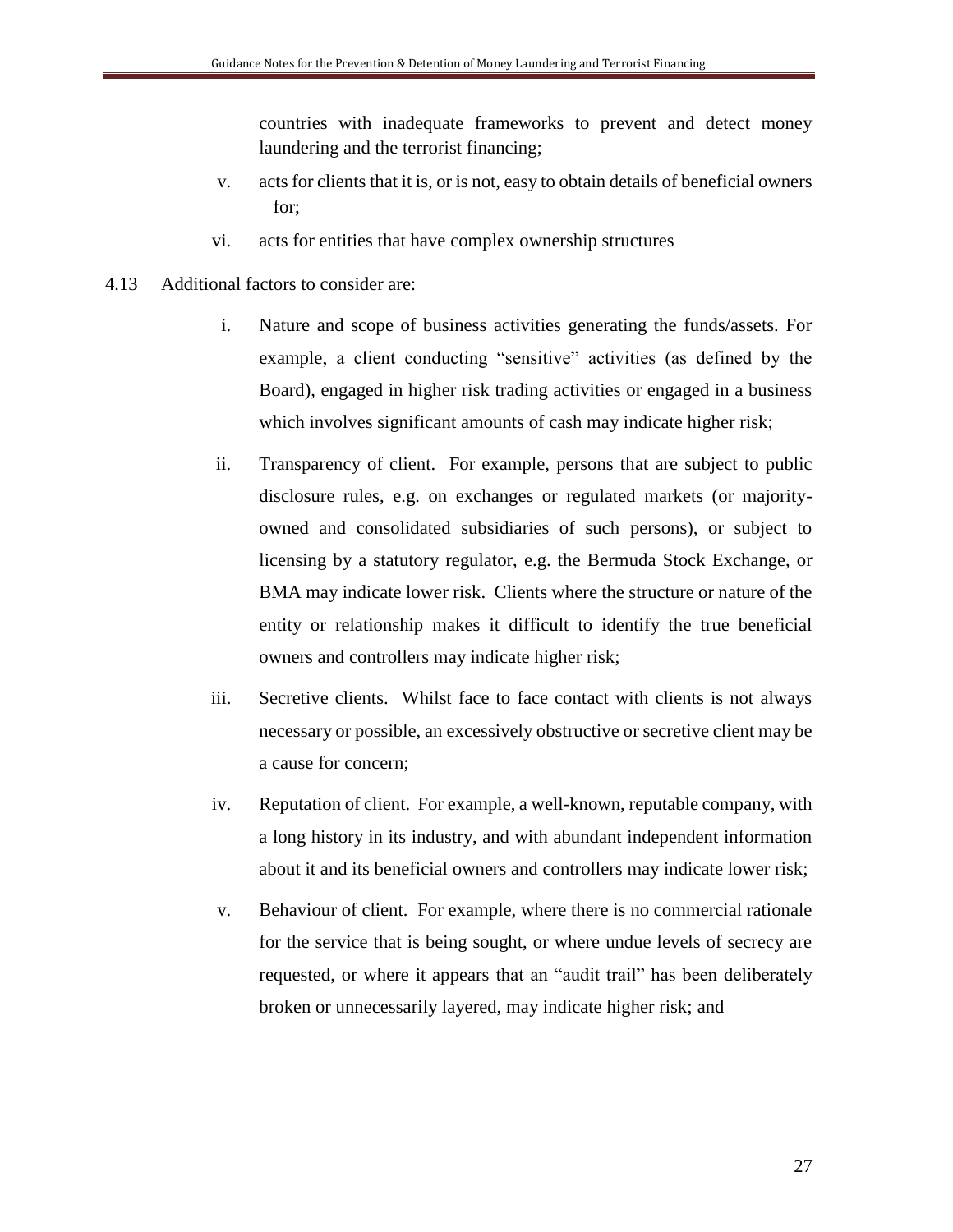vi. The regularity or duration of the relationship. For example, longstanding relationships involving frequent client contact that result in a high level of understanding of the client relationship may indicate lower risk;

### **Service risk**

4.14 Firms should consider the different types of risk to which they are exposed within the different service areas that they provide. Some services and areas of law provide greater opportunities to facilitate money laundering or terrorist financing. For example:

- i. complicated financial or property transactions;
- ii. providing assistance in setting up trusts or company structures which could be used to obscure ownership of property;
- iii. payments that are made to, or received from, third parties;
- iv. payments made by cash; and
- v. transactions with a cross-border element.

4.15 The risks should be considered within the context that a firm may be used to launder funds or assets through the firm. Factors may include:

- i. the firm directly handling cash, assets or through payments that are made to, or received from, third parties; or
- ii. the firm directly handling the financial affairs, setting up companies, trusts or other structures for politically exposed persons that may be used to obscure beneficial ownership.

### **Delivery channels risk**

4.16 Firms should consider how they interact with their clients and the channels through which it delivers its services to them. Factors may include: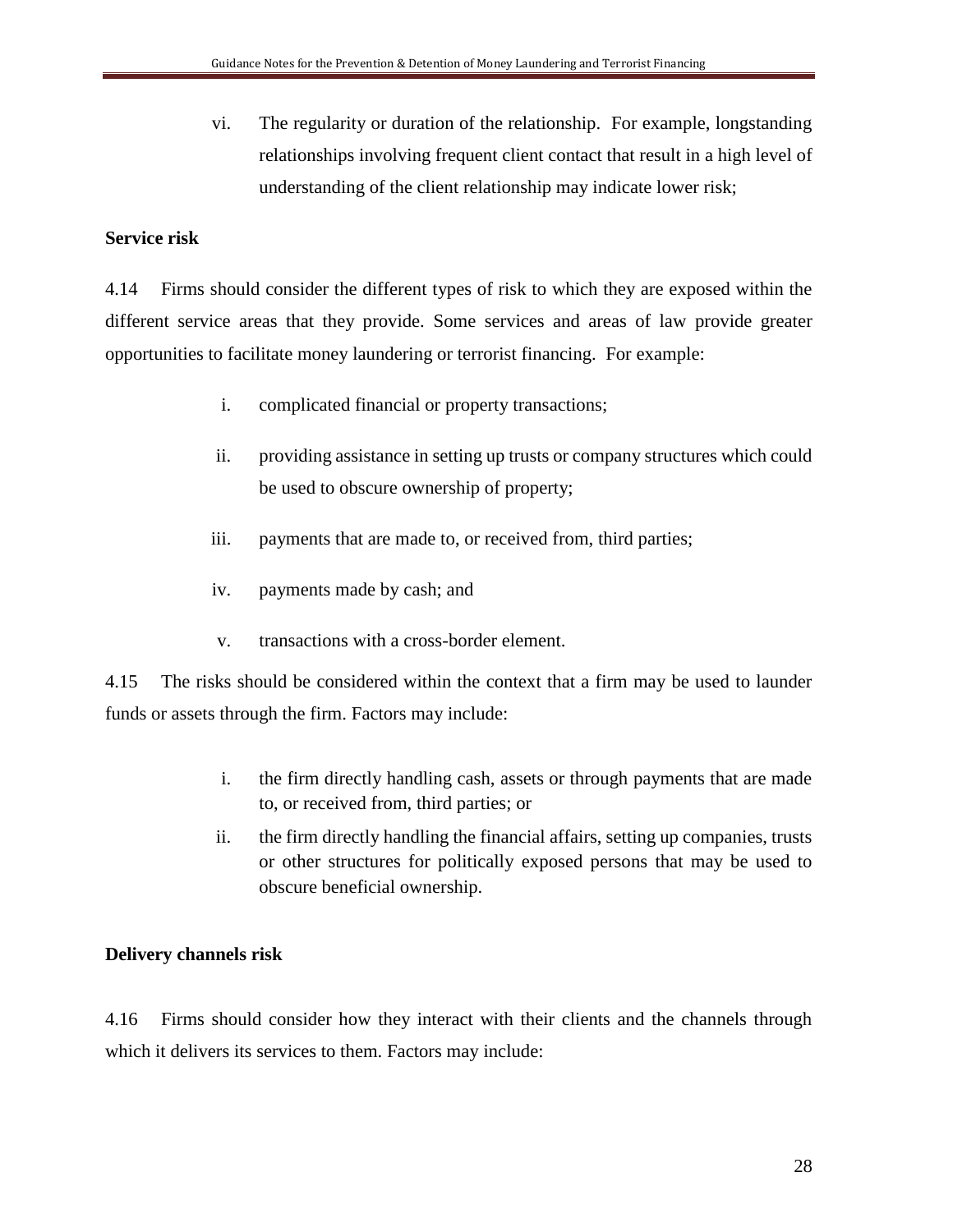- i. the firm acting for clients without meeting them in person; or
- ii. accepting a client through another firm referral or engagement (such as through an appointed law firm).

### **Geographical areas of operation risk**

4.17 Business activity in locations with high levels of acquisitive crime, or for clients who have convictions for acquisitive crimes, which increases the likelihood the client may possess criminal property. Factors may include:

- i. acting for clients affiliated to countries with high levels of corruption or organized crime, or where terrorist organisations operate, or countries with inadequate frameworks to prevent and detect money laundering and the terrorist financing; and
- ii. in assessing which jurisdictions may present a higher risk, objective data published by the International Monetary Fund ("IMF"), Financial Action Task Force ("FATF"), World Bank, the Egmont Group of Financial Intelligence Units, US Department of State ("International Narcotics Control Strategy Report"), Office of Foreign Assets Control ("OFAC") and Transparency International (Corruption Perception Index) will be relevant.

### **Product or Transaction**

4.18 Specific products, services, transactions or delivery channels may pose a greater risk of money laundering. Examples include private banking, anonymous transactions (which may include cash), non-face-to-face business relationships or transactions, and payment received from unknown or un-associated third parties. Additionally, a wide range of products and services offered by financial institutions have been found to be vulnerable to abuse. These include private banking, retail banking products, correspondent and concentration accounts, transactions with non-client corporate accounts, and wire transfers.

4.19 Examples of increased risk products & services likely to be encountered by law firms: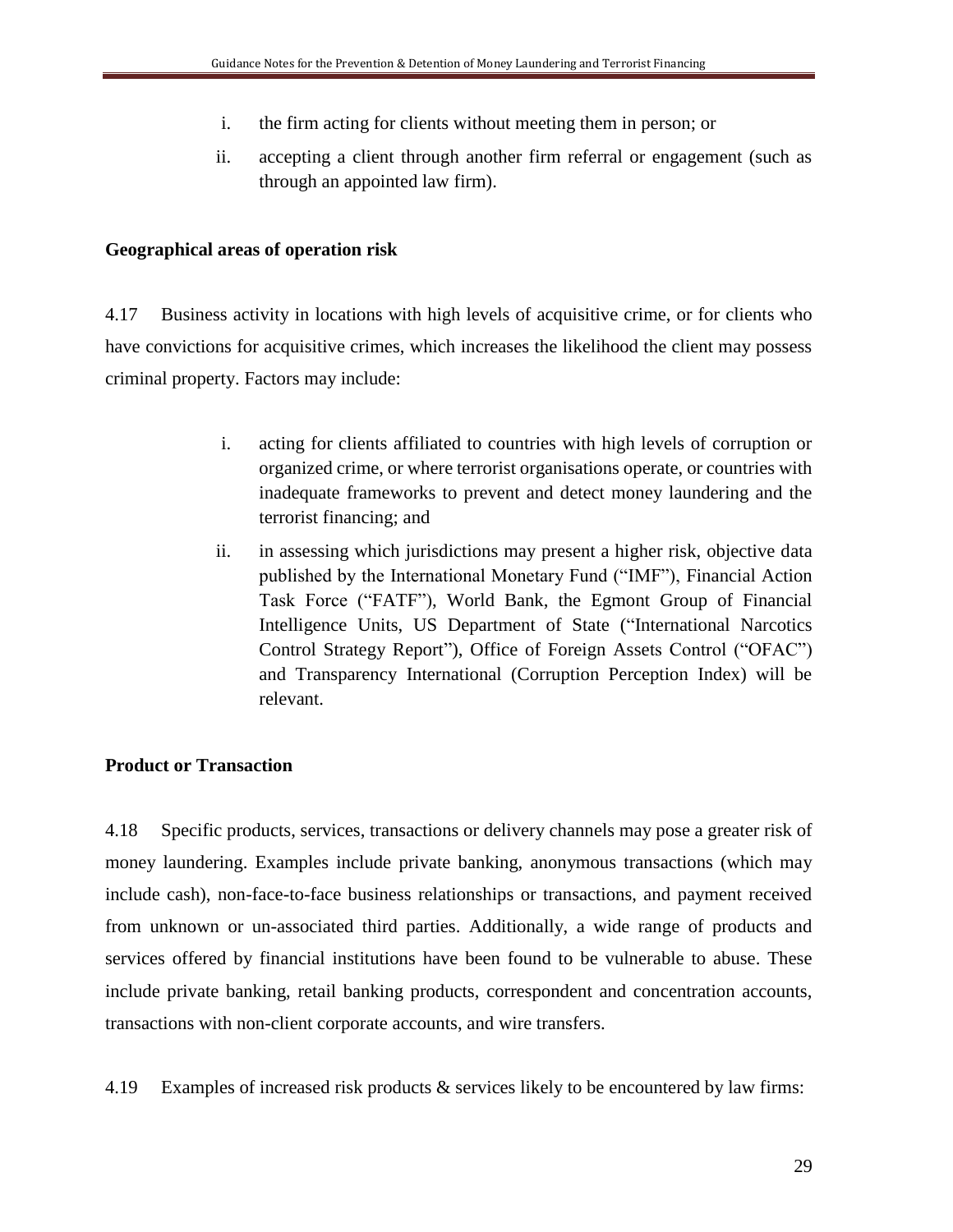- i. Alternative Investment/Structured Products
- ii. Trade/Export Finance
- iii. International Private Banking
- iv. International Correspondent Banking
- v. Precious Metals (Delivery) Services
- vi. Unlimited Cards
- vii. Benchmark and Other Setting of Indices
- 4.20 Examples of Increased Risk Transactions:
	- i. Significant/Unusual Cash/Cash Like
	- ii. Pass-through Transactions
	- iii. Nested accounts
	- iv. International Wires to High Risk Countries
	- v. Suspect Shell Company Transactions
	- vi. Rapid In/Out (High Velocity Turnover)
	- vii. Unusual Wire Transfers
	- viii. Smurfing
	- ix. Suddenly Active

4.21 A firm may demonstrate that it has considered its exposure to money laundering and terrorist financing risk by:

- i. Involving all members of senior management in determining the risks posed by money laundering and terrorist financing within those areas for which they have responsibility;
- ii. Considering organizational factors that may increase the level of exposure to the risk of money laundering and terrorist financing, e.g. business volumes and outsourced aspects of regulated activities or compliance functions;
- iii. Considering the nature, scale and complexity of its business, the diversity of its operations (including geographical diversity), the volume and size of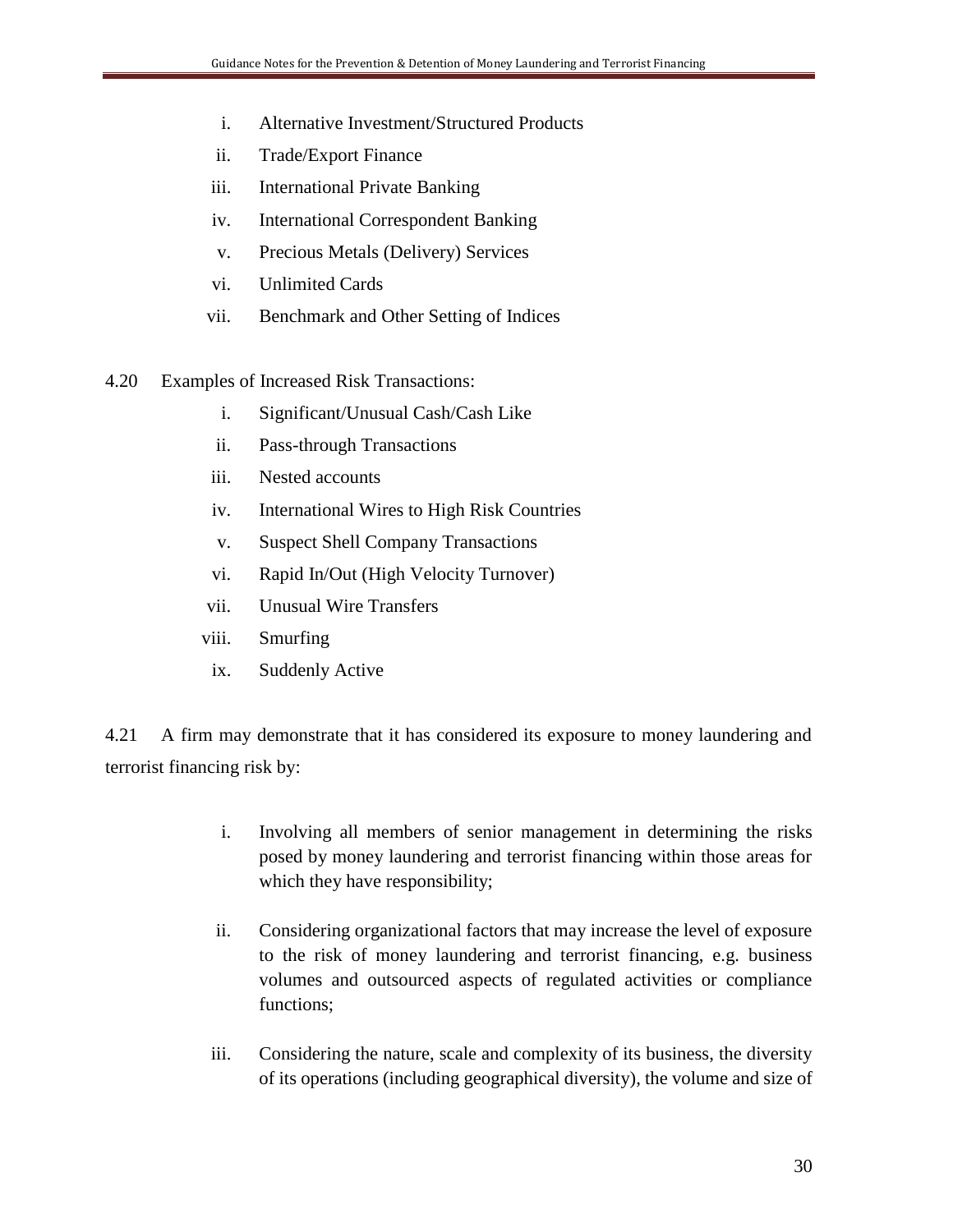its transactions, and the degree of risk associated with each area of its operation;

- iv. Considering who its clients are and what transactions they do;
- v. Considering whether any additional risks are posed by the jurisdictions with which the firm or its clients (including intermediaries and introducers) are connected;
- vi. Considering how the firm establishes business relationships and delivers services or products to its clients. For example, risks are likely to be greater where relationships may be established remotely; and
- vii. Considering the characteristics of its service areas and assessing the associated vulnerabilities posed by each service area, including delivery channels. For example:
	- a. the use of third parties such as group entities, introducers and intermediaries to conduct elements of the CDD process; or
	- b. assessing how legal entities and structures might be used to mask the identities of the underlying beneficial owners.

4.22 Firms should prepare a risk profile for clients based on the type of instructions it has received. A client profile should contain sufficient information to enable it to:

- i. identify a pattern of expected business activity and transactions within each client relationship; and
- ii. identify unusual, complex or higher risk activity and transactions that may indicate money laundering or terrorist financing activity.

4.23 One of the factors to be taken into account in undertaking any risk assessment for a client is whether or not the client is acting for a third party – as an intermediary. One or more of the following factors will be relevant when conducting a risk assessment for an introducer or intermediary: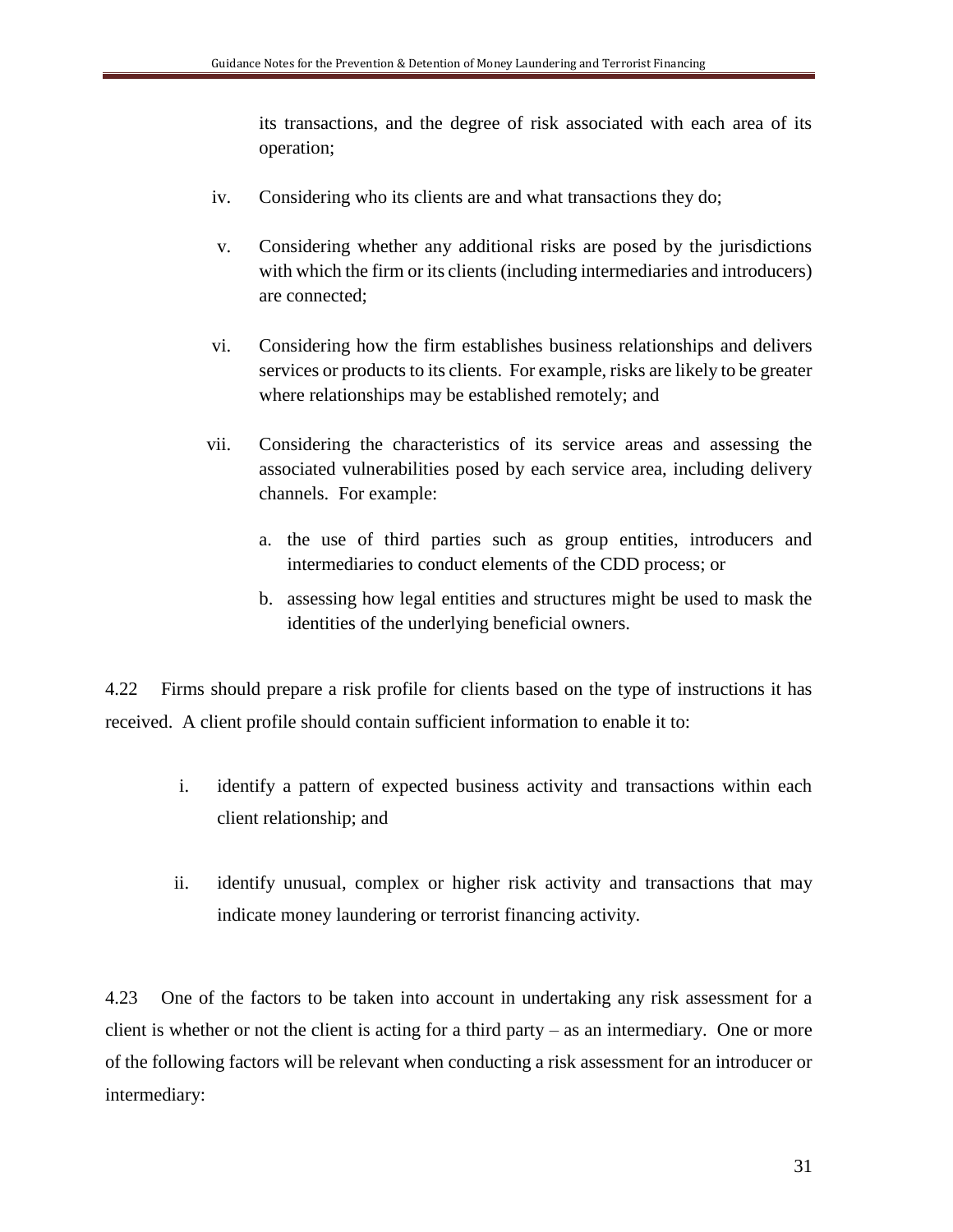- i. the stature and regulatory track record of the intermediary or introducer;
- ii. the adequacy of the framework to combat money laundering and terrorist financing in place in the jurisdiction in which the intermediary or introducer is based;
- iii. the adequacy of the supervisory regime to combat money laundering and terrorist financing to which the intermediary or introducer is subject;
- iv. the adequacy of the measures to combat money laundering and terrorist financing in place at the intermediary or introducer;
- v. previous experience gained from existing relationships connected with the intermediary or introducer;
- vi. the nature of the business conducted by the intermediary or introducer. In this case relevant factors include:
- vii. the geographic location of the client base;
- viii. the general nature of the client base, e.g. whether institutional or private client;
- ix. the risk appetite of the intermediary or introducer;
- x. the nature of the services which the intermediary or introducer provides to its clients;
- xi. whether relationships are conducted by the intermediary or introducer on a face to face basis;
- xii. whether specific relationships are fully managed by the intermediary or introducer; and
- xiii. the extent to which the intermediary or introducer itself relies on third parties to identify its clients and to hold evidence of identity or to conduct other due diligence procedures, and whether such third parties are financial services businesses that are overseen for AML/ATF compliance in Bermuda or carry out an equivalent business. Whether or not specific intermediary or introduced relationships involve PEP's or other higher risk relationships.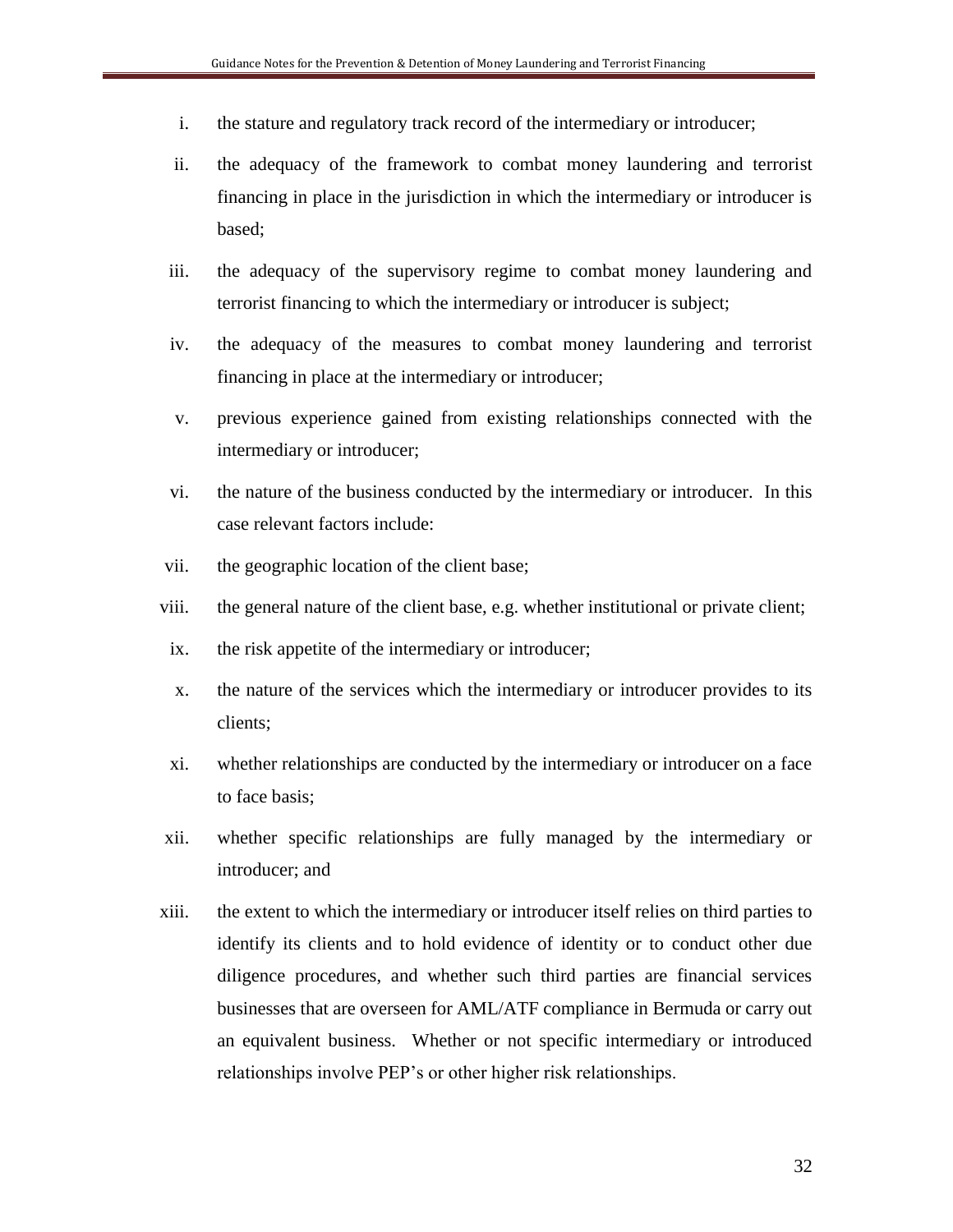4.24 A firm should conduct (and keep up to date) a risk assessment, which considers the firm's exposure to money laundering, terrorist financing, product and services risk<sup>5</sup> and then use the outcome of this risk assessment in the development of appropriate risk management systems and controls, and the firm's policies and procedures. In particular, a firm is required to develop CDD procedures that take into account risk, and to apply enhanced CDD procedures (also referred to as Enhanced Due Diligence or "EDD") to higher risk client relationships, and simplified CDD (also referred to as Simplified Due Diligence or "SDD") procedures low risk client relationships.

4.25 Firms can decide for themselves how to carry out their risk assessment, which may be simple or sophisticated depending on the nature of the firm and its business. Where the business is simple, involving few service lines, with most clients falling into similar categories, a simple approach may be appropriate for most clients, with the focus being on those clients that fall outside the norm.

4.26 A firm may demonstrate that it has considered the business' exposure to money laundering, terrorist financing, corruption or breach of international sanctions risk by:

- i. involving all members of senior management in determining the risks posed by money laundering and terrorist financing within those areas for which they have responsibility;
- ii. considering organisational factors that may increase the level of exposure to the risk of money laundering and terrorist financing, e.g. business volumes and outsourced aspects of regulated activities or compliance functions;
- iii. considering the nature, scale and complexity of its business, the diversity of its operations (including geographical diversity), the volume and size of its transactions, and the degree of risk associated with each area of its products, services and operation;

 $\overline{a}$ <sup>5</sup> Section 16(1)(e ) of the AML/ATF Regulations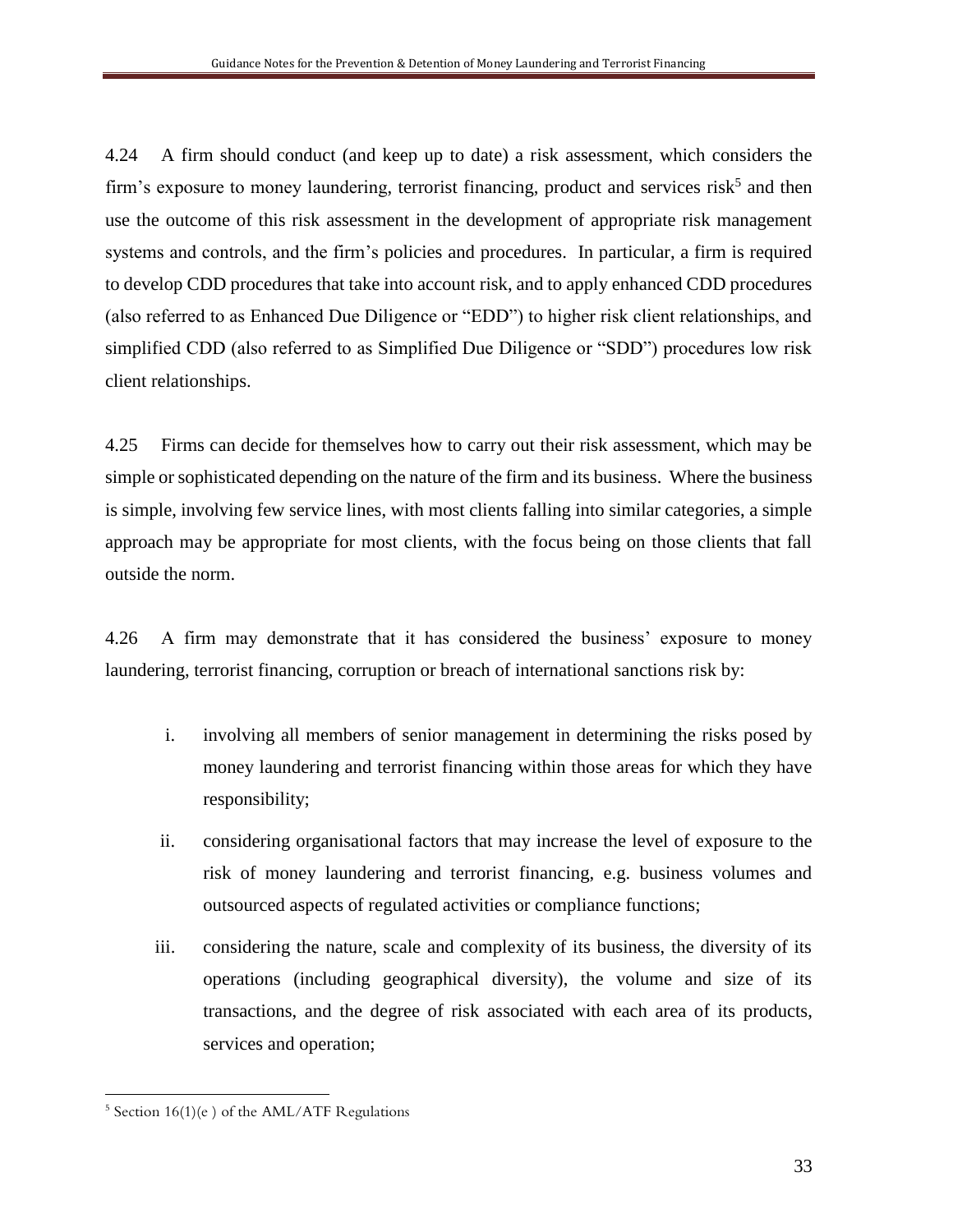- iv. considering who its clients are and what transactions they do;
- v. considering whether any additional risks are posed by the jurisdictions with which the firm or its clients (including intermediaries and introducers) are connected; and
- vi. considering the characteristics of the services, products and areas of law that it offers and assessing the associated vulnerabilities posed by each service, product or area, including delivery channels. For example:
	- a. the use of third parties such as group entities, introducers and intermediaries to conduct elements of the CDD process;
	- b. assessing how legal entities and structures might be used to mask the identities of the underlying beneficial owners; or
	- c. considering how the firm establishes and delivers services to its clients. For example, risks are likely to be greater whether relationships may be established remotely (non face-to-face).

4.27 The following sub-sections set out some key legal service area vulnerabilities drawn from FATF and law enforcement guidance and case studies, and some key warning signs that have been drawn up by the Law Society for England and Wales, as an indication of service area vulnerabilities.

### **Use of client accounts**

4.28 Lawyers should not provide a banking service for their clients. However, it can be difficult to draw a distinction between holding client money for a legitimate transaction and acting more like a bank. For example, when the proceeds of a sale are left with a firm to make payments, these payments may be to mainstream lending companies, but these may also be to more obscure recipients, including private individuals, whose identity is difficult or impossible to check.

4.29 The following situations could give rise to cause for concern: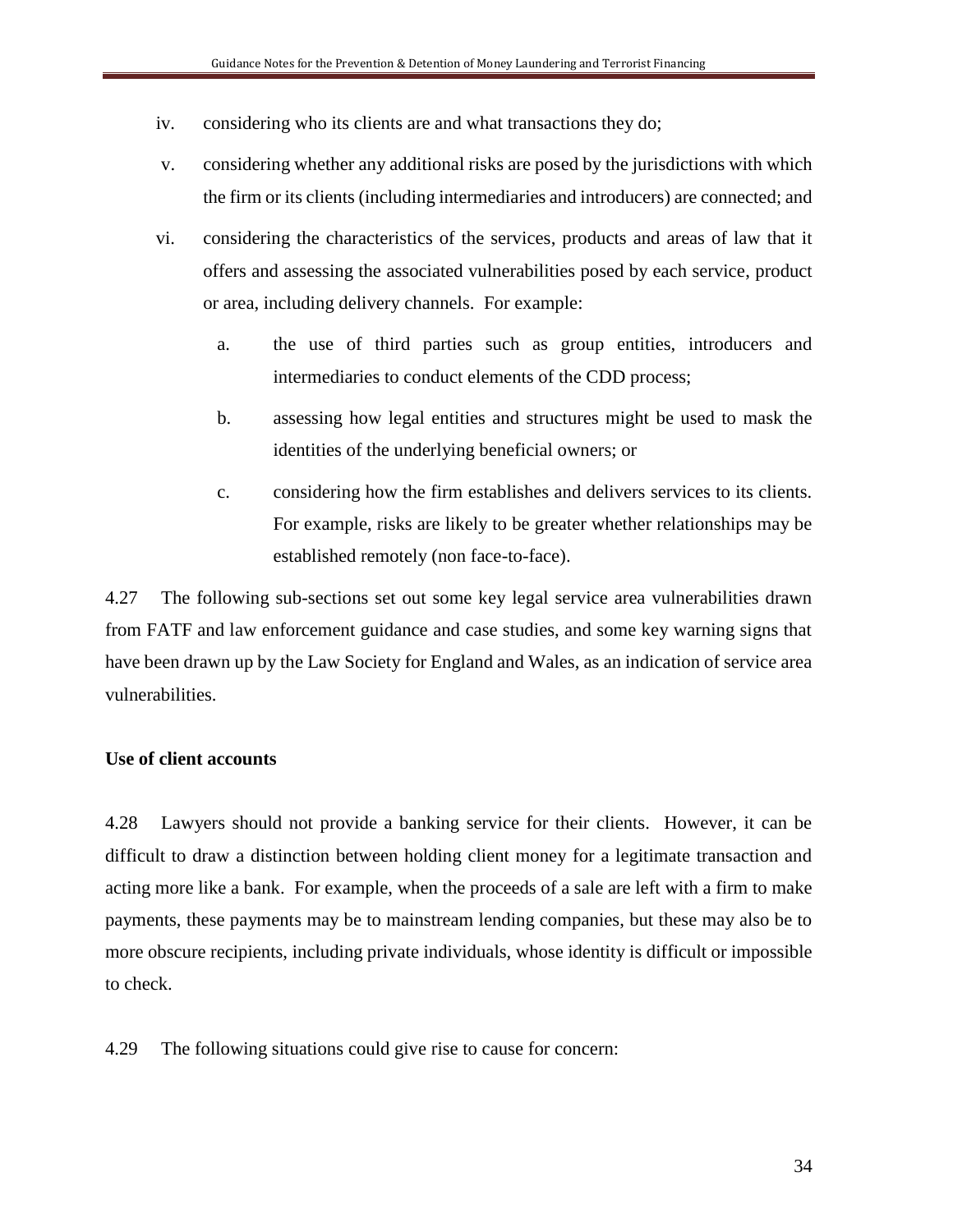- i. a client deposits funds into a firm's client account, but then ends the transaction for no apparent reason;
- ii. a client advises that funds are coming from one source and at the last minute the source changes; or
- iii. a client unexpectedly requests that money received into a firm's client account be sent back to its source, to the client or to a third party.

4.30 Firms should think carefully before disclosing client account details as this allows money to be deposited into a client account without the firm's knowledge. If it is necessary to provide account details, firms should ask the client where the funds will be coming from. Will it be an account in their name, from Bermuda or another jurisdiction? Firms should consider whether they are prepared to accept funds from any source they are concerned about.

4.31 Circulation of client account details should be kept to a minimum. Clients should be discouraged from passing the details on to third parties and should be asked to use the account details only for previously agreed purposes.

#### **Establish a policy on handling cash**

4.32 It is good practice to establish a policy of not accepting cash payments above a certain limit either at the firm's office or into the firm's bank account. Clients may attempt to circumvent such a policy by depositing cash directly into a client account at a bank. Firms may consider advising clients in such circumstances that they might encounter a delay in completion of the final transaction. Avoid disclosing client account details as far as possible and make it clear that electronic transfer of funds is expected.

#### **Source of funds**

4.33 Accounts staff should monitor whether funds are from credible sources. For example, it is reasonable for monies to be received from a company if your client is a director of that company and has the authority to use company money for the transaction.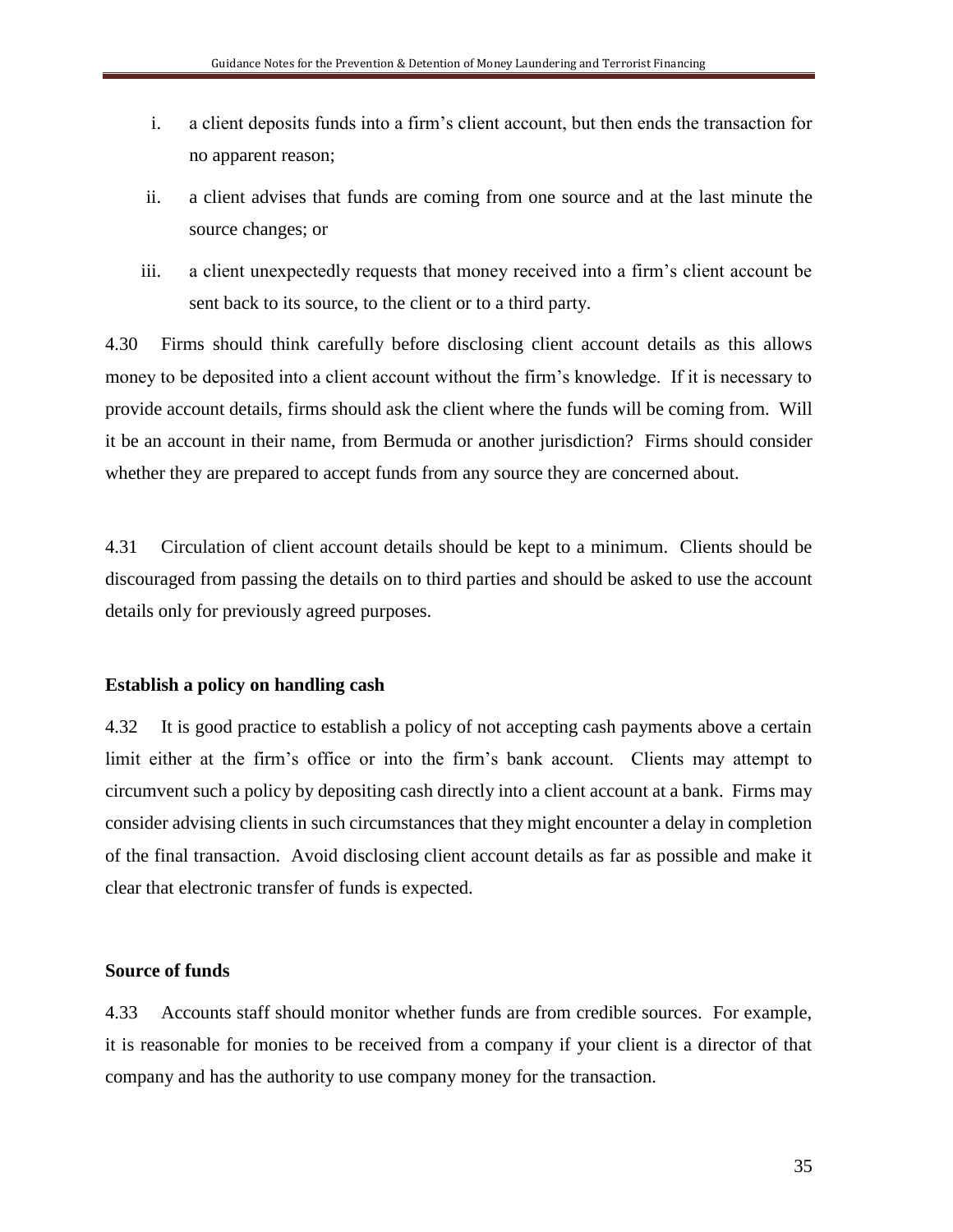4.34 However, if funding is from a source other than a client, firms may need to make further enquiries, especially if the client has not advised what they intend to do with the funds before depositing them into the firm's account. If it is decided to accept funds from a third party, perhaps because time is short, firms should ask how and why the third party is helping with the funding.

4.35 Enquiries do not need to be made into every source of funding from other parties. However, firms must always be alert to warning signs and in some cases will need to seek more information. In some circumstances, cleared funds will be essential for transactions and clients may want to provide cash to meet a completion deadline. Firms should assess the risk in these cases and ask more questions if necessary.

#### **Private client work – Administration of Estates**

4.36 A deceased person's estate is very unlikely to be actively utilised by criminals as a means for laundering their funds; however, there is still a low risk of money laundering for those working in this area where estate assets have been earned or are located in a higher risk territory, firms may need to make further checks about the source of those funds.

4.37 When winding up an estate, there is no blanket requirement that firms should be satisfied about the history of all the funds which make up the estate under administration; however, where estate assets have been earned in a foreign jurisdiction, firms should be aware of the wide definition of criminal conduct in the Proceeds of Crime Act.

4.38 Firms should be alert from the outset and monitor throughout so that any disclosure can be considered as soon as knowledge or suspicion or reasonable grounds for suspicion is formed and problems of delayed consent can be avoided.

4.39 Firms should bear in mind that an estate may include criminal property. An extreme example would be where the firm knows or suspects or has reasonable grounds to suspect that the deceased person was accused or convicted of acquisitive criminal conduct during their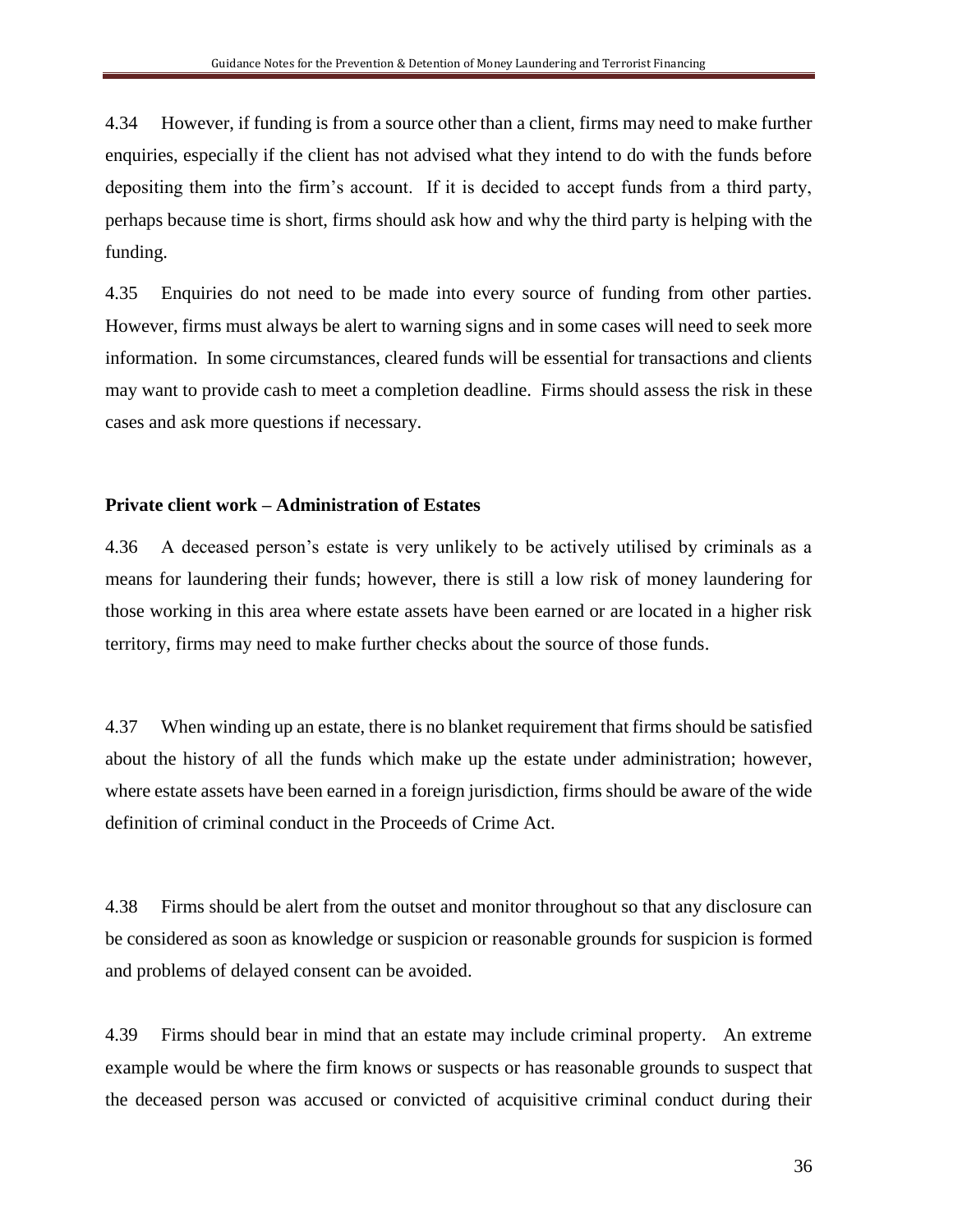lifetime. If firms know, or suspect or have reasonable grounds to suspect that the deceased person improperly claimed benefits/allowances or had evaded the due payment of taxes during their lifetime, criminal property will be included in the estate and so a money laundering disclosure may be required.

4.40 Relevant local laws will apply before assets can be released. For example, a grant of probate will normally be required before assets can be released. Firms should remain alert to warning signs, for example if the deceased or their business interests are based in a higher risk jurisdiction. If the deceased person is from another jurisdiction and a lawyer is dealing with the matter in the home country, firms may find it helpful to ask that person for information about the deceased to gain some assurances that there are no suspicious circumstances surrounding the estate. The issue of the tax payable on the estate may depend on the jurisdiction concerned.

#### **Charities**

4.41 While the majority of charities are used for legitimate reasons, they can be used as money laundering/terrorist financing vehicles. Firms acting for charities should consider its purpose and the organisations it is aligned with. If money is being received on the charity's behalf from an individual or a company donor, or a bequest from an estate, firms should be alert to unusual circumstances including large sums of money.

#### **Property transactions**

4.42 Criminal conduct generates huge amounts of illicit capital and these criminal proceeds need to be integrated into personal lifestyles and business operations. The Police advise that property purchases are one of the most frequently identified methods of laundering money. Property can be used either as a vehicle for laundering money or as a means of investing laundered funds. Criminals will buy property both for their own use, e.g. as principal residencies or second homes, business or warehouse premises and as investment vehicles to provide additional income.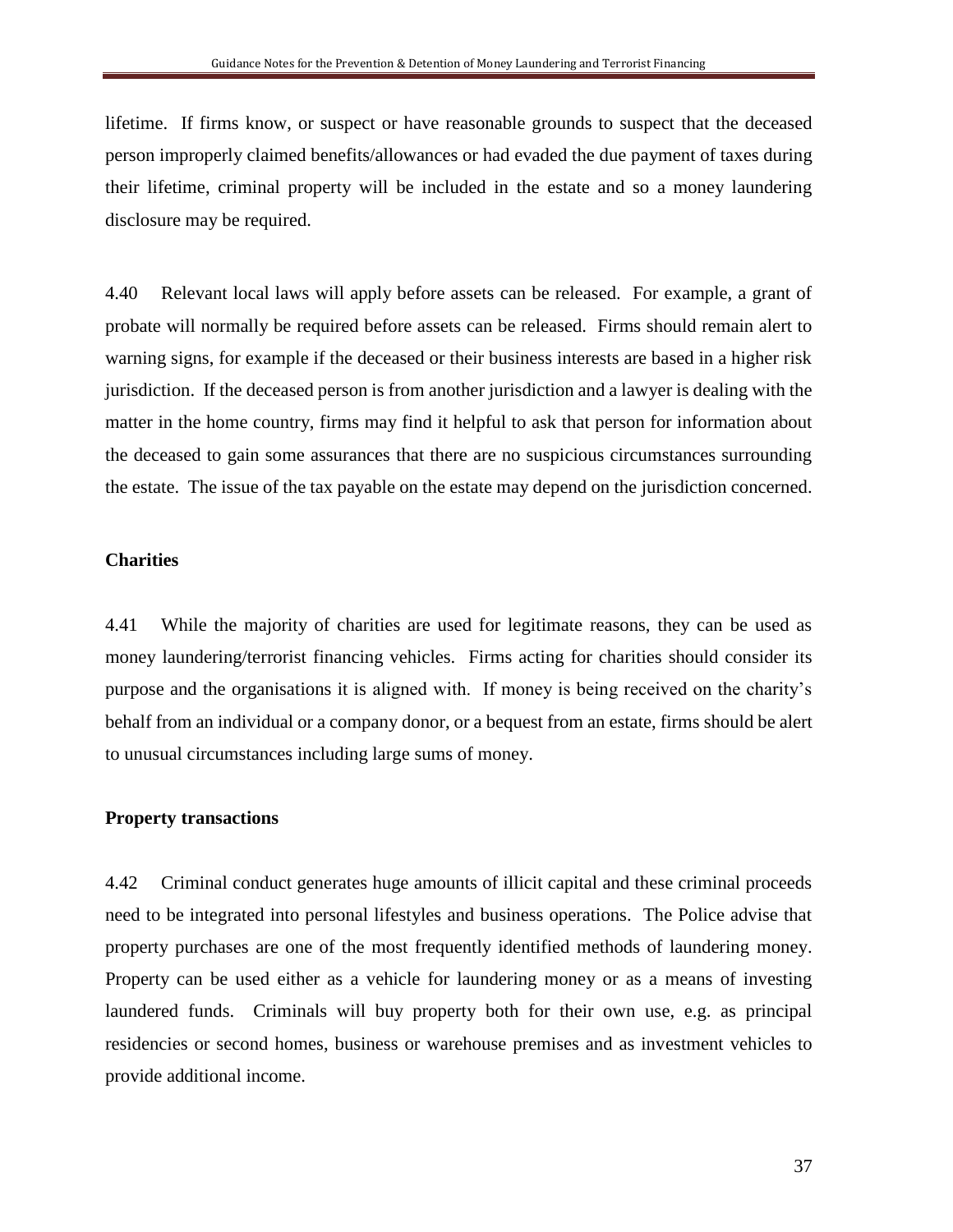4.43 The purchase of real estate is commonly used as part of the last stage of money laundering. Such a purchase offers the criminal an investment which gives the appearance of financial stability. The purchase of a restaurant or hotel, for example, offers particular advantages, as it is often a cash-intensive business, which is the preferred currency of the criminals. Retail businesses provide a good front for criminal funds where legitimate earnings can be used as a front for the proceeds of crime.

#### **Criminal use of conveyancing services**

4.44 Law enforcement advises that of all the services offered by legal practitioners, conveyancing is the most utilised function by criminal groups. Conveyancing is a comparatively easy and efficient means to launder money with relatively large amounts of criminal monies 'cleaned' in one transaction. In a stable or rising property market, the launderer will incur no financial loss except fees. Conveyancing transactions can also be attractive to money launderers who are attempting to disguise the audit trail of the proceeds of their crimes, as the property itself can be 'criminal property' for the purposes of the Proceeds of Crime Act can still be involved in money laundering even if no money changes hands.

4.45 Corrupt lawyers may employ trainees to perform the conveyancing work from criminal groups, thereby distancing themselves from the criminal aspect of the business. Conveyancers should also be alert to instructions which are a deliberate attempt to avoid assets being dealt with in the way intended by the court or through the usual legal process. For example, lawyers may sometimes suspect or have reasonable grounds to suspect that instructions are being given to avoid the property forming part of a bankruptcy, or forming part of assets subject to confiscation.

#### **Ownership issues**

4.46 Properties owned by nominee companies or multiple owners may be used as money laundering vehicles to disguise the true owner and /or confuse the audit trail. Firms should be alert to sudden or unexplained changes in ownership.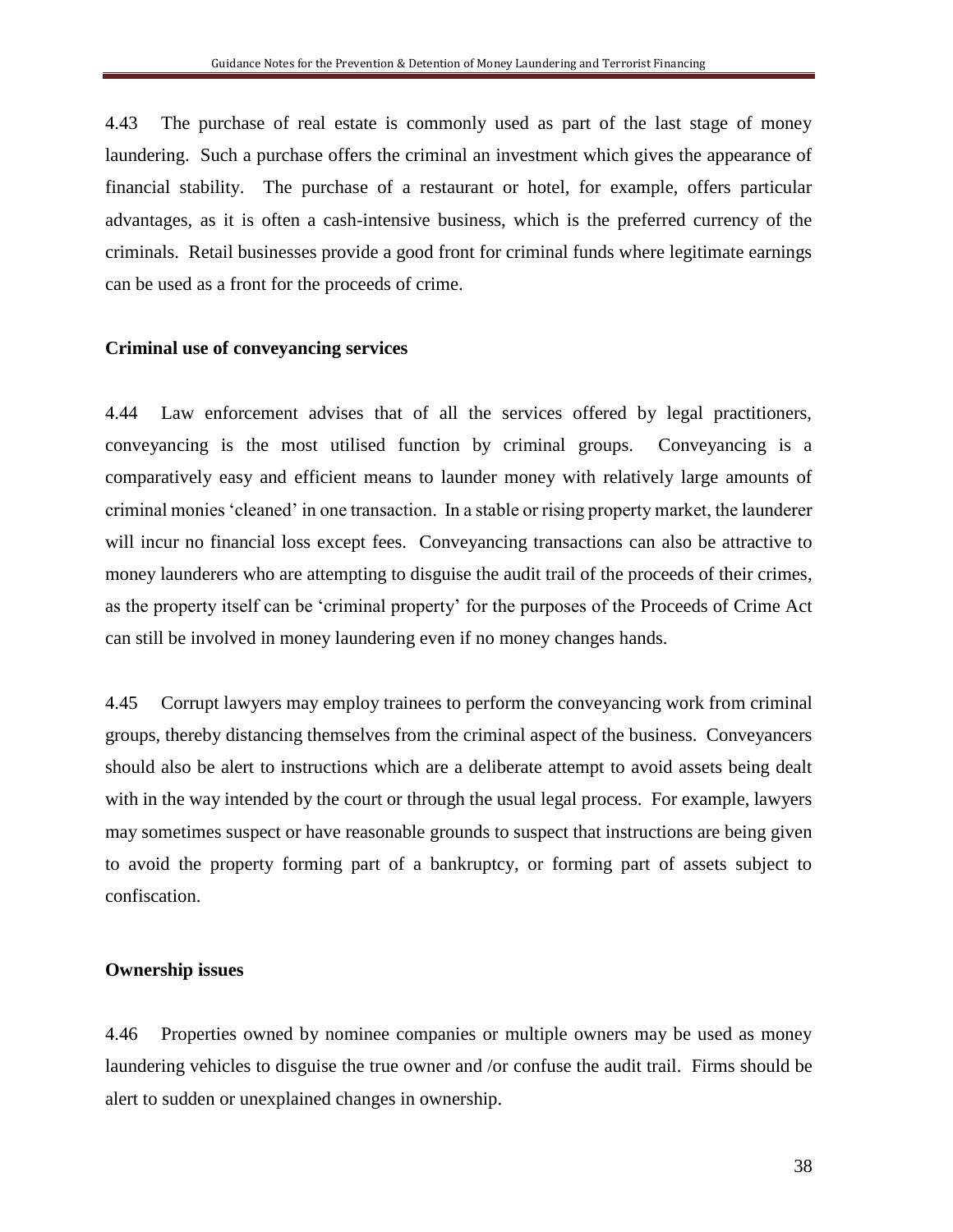4.47 Another potential cause for concern is where a third party is providing the funding for a purchase, but the property is being registered in someone else's name. There may be legitimate reasons for this, such as a family arrangement, but firms should be alert to the possibility of being misled about the true ownership of the property. Further CDD measures should be undertaken on the person providing the funding.

## **Methods of funding**

4.48 Many properties are bought with a combination of deposit, mortgage and/or equity from a current property. Usually, the lawyer acting for the purchaser will have information about how the client intends to fund the transaction. Lawyers should expect to be updated if those details change, for example, if a mortgage falls through and new funding is obtained.

4.49 Firms should remember that payments made through the mainstream banking system are not guaranteed to be clean.

4.50 Transactions that do not involve a mortgage or are not being financed wholly from the sale of a previous property have a higher risk of being fraudulent. Firms should be alert for large payments from private funds, especially if the client receives payments from a number of individuals or sources. If concerns arise;

- i. the client should be asked to explain the source of funds. Firms should assess whether the explanation appears to be valid - e.g. the money has been received from an inheritance;
- ii. ensure that the client is the beneficial owner of the funds being used in the purchase.

4.51 Third parties often assist with purchases and firms may be asked to receive funds directly from third parties, for example relatives often assist first time buyers. Consideration will need to be given as to the extent of due diligence that needs to be undertaken on those third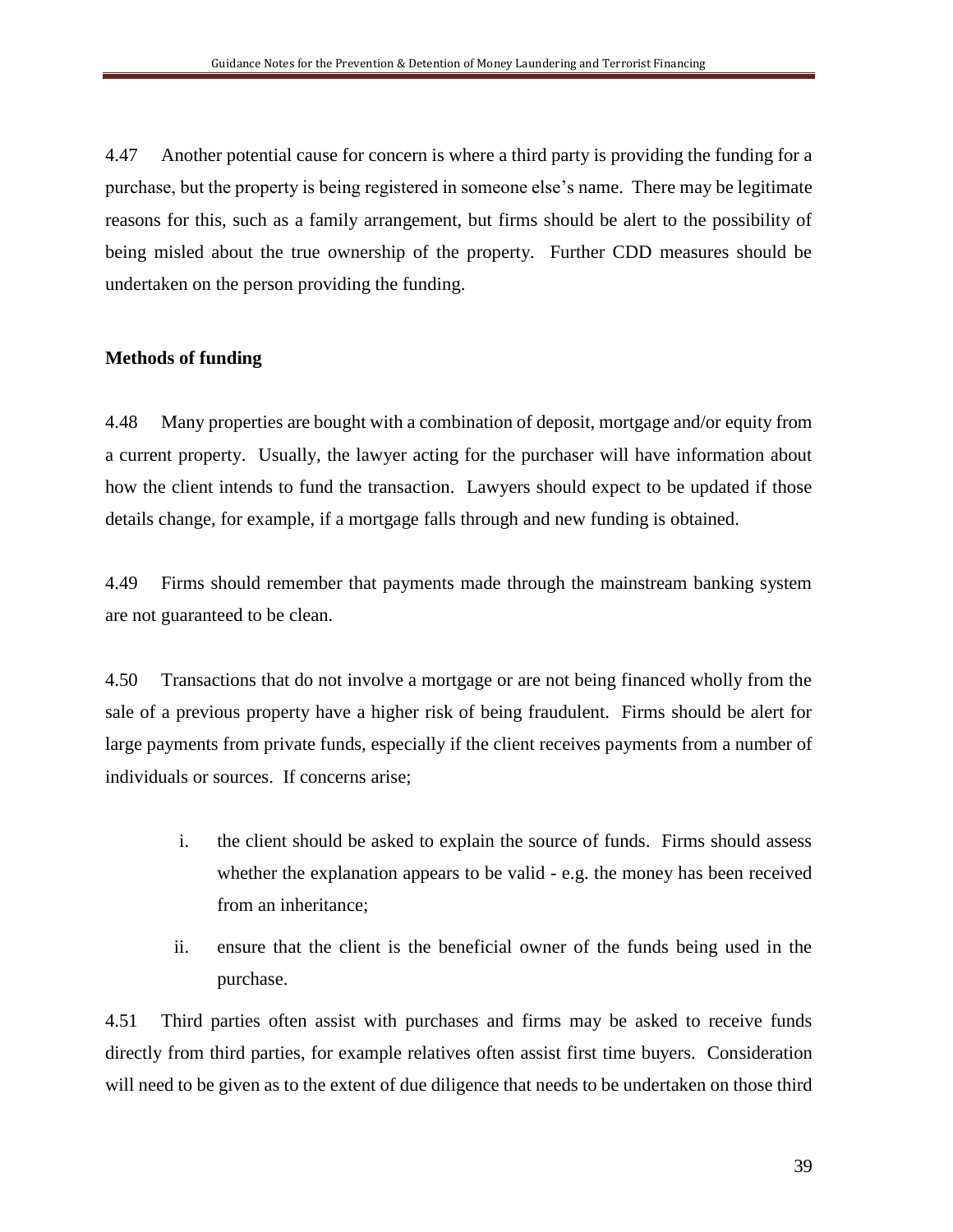parties. Firms should consider whether there are any obvious warning signs and what needs to be known about:

- i. the client;
- ii. the third party;
- iii. their relationship; and
- iv. the proportion of the funding being provided by the third party.

4.52 Firms should consider their obligations to the lender in these circumstances – firms are normally required to advise lenders if the buyers are not funding the balance of the price from their own resources.

#### **Valuations**

4.53 An unusual sale price can be an indicator of money laundering. Whilst lawyers acting in a property sale are not required to get independent valuations, if a firm becomes aware of a significant discrepancy between the sale price and what a property would reasonably be asked to sell for, consideration should be given to asking more questions.

4.54 Properties may also be sold below the market value to an associate, with a view to obscuring the title to the property which the original owner still maintains the beneficial ownership.

#### **Mortgage fraud**

4.55 A firm may discover or suspect or have reasonable grounds to suspect that a client is attempting to mislead a lender client to improperly inflate a mortgage advance – for example, by misrepresenting the borrower's income or because the seller and buyer are conspiring to overstate the sale price. Transactions which are not at arm's length may warrant particular consideration. However, until the improperly obtained mortgage advance is received, there is not any criminal property for the purposes of disclosure to the FIA.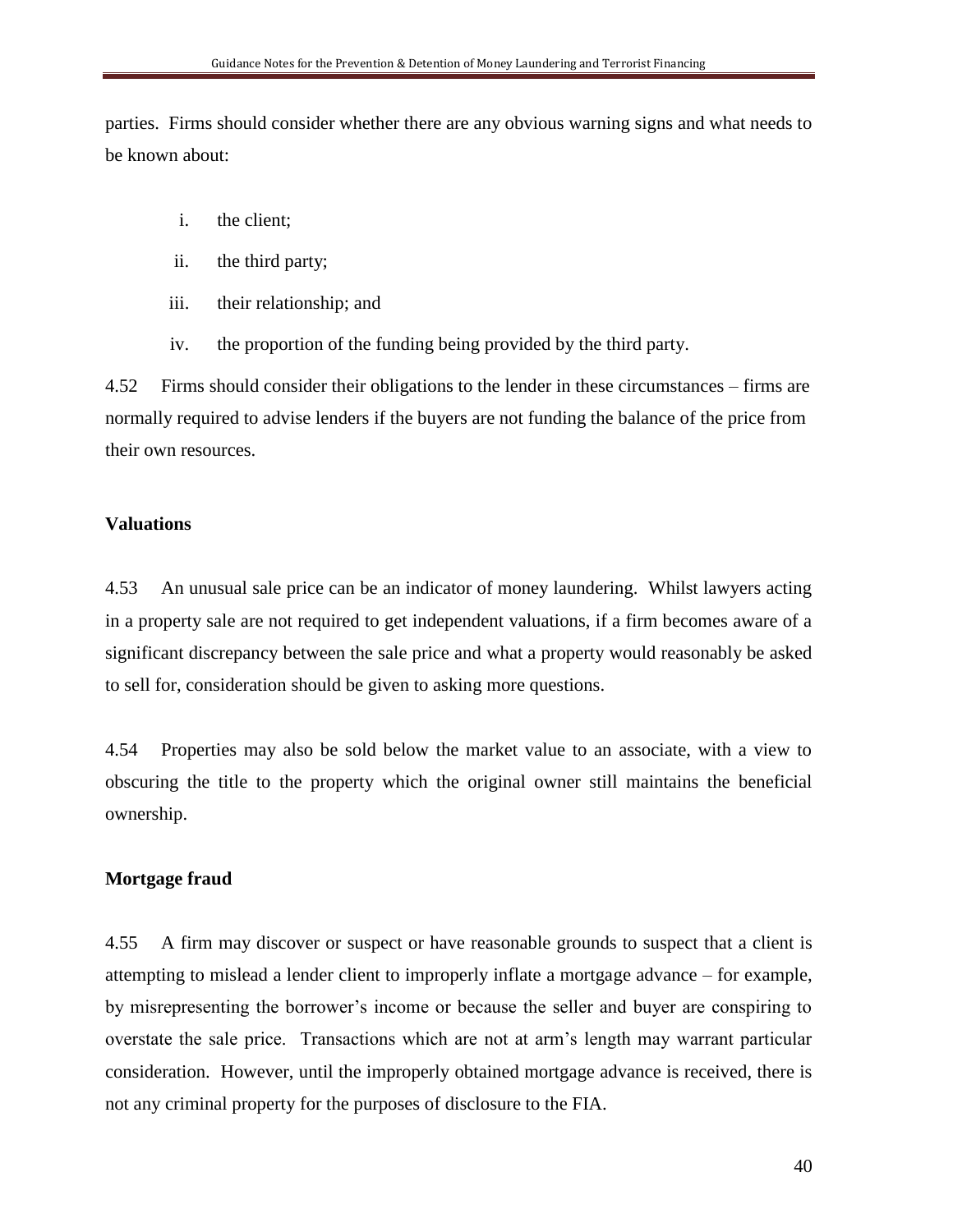4.56 Sometimes fraud is achieved by selling the property between related private companies. The transactions will involve inflated values and will not be at arm's length. Increasingly, offshore companies are used with the property sold several times within the group before approaching a lender for a mortgage at an inflated value.

4.57 Firms that discover or suspect or have reasonable grounds to suspect that a mortgage advance has already been improperly obtained should consider advising the mortgage lender.

4.58 Firms acting in a connection with a mortgage who discover or suspect or have reasonable grounds to suspect that a previous mortgage has been improperly obtained may need to advise the lender, especially if the new mortgage is with the same lender. Consideration should also be given to making a disclosure to the FIA as the improperly obtained mortgage advance represents criminal property.

4.59 If a client has made a deliberate misrepresentation on their mortgage application, it is likely that the crime/fraud exemption to legal professional privilege will apply. This means that no waiver of confidentiality will be needed before a disclosure is made. However, such matters will need to be dealt with on a case-by-case basis.

#### **Company and commercial work**

4.60 The nature of company structures can make them attractive to money launderers because it is possible to obscure true ownership and protect assets for relatively little expense. For this reason, lawyers working with companies and in commercial transactions should remain alert throughout their retainers, with existing as well as new clients.

4.61 A common operating method amongst serious organized criminals is the use of front companies. These are often used to disguise criminal proceeds as representing the legitimate profits of fictitious business activities. They can also help to make the transportation of suspicious cargoes appear as genuine goods being traded. More often than not, they are used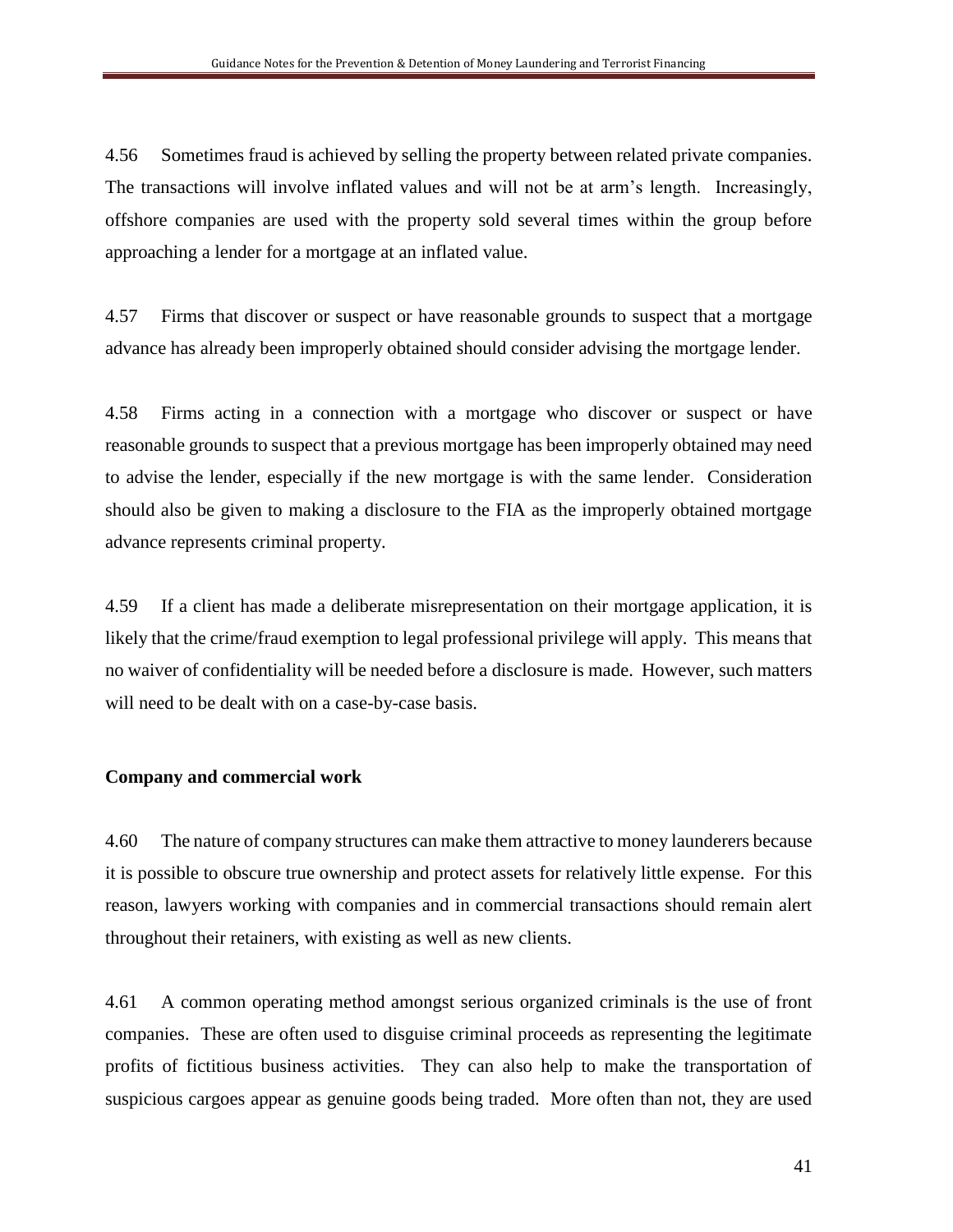to mask the identity of the true beneficial owners and the source of criminally obtained assets. Corporate vehicles are also frequently used to help commit tax fraud, facilitate bribery/corruption, shield assets from creditors, facilitate fraud generally or circumvent disclosure requirements.

4.62 The lack of transparency concerning the ownership and control of corporate vehicles has proved to be a consistent problem for money laundering investigations. Corporations serving as directors and nominee directors can be used to conceal the identity of the natural persons who manage and control a corporate vehicle.

4.63 Several international reports have highlighted the extent to which private limited companies, nominees, front companies, and special purpose vehicles have been used in laundering operations. Case studies submitted to the FATF have indicated the following common elements in the misuse of corporate vehicles:

- i. multi-jurisdictional and/or complex structures of corporate entities and trusts;
- ii. foreign payments without a clear connection to the actual activities of the corporate entity;
- iii. use of offshore bank accounts without clear economic necessity;
- iv. use of nominees; and
- v. tax, financial and legal advisers were generally involved in developing and establishing the structure. In some case studies a lawyer was involved and specialised in providing illicit services for clients.

The more of the above elements that exist, the greater the likelihood and the risk that the identity of the underlying beneficial owner may be able to remain unidentifiable.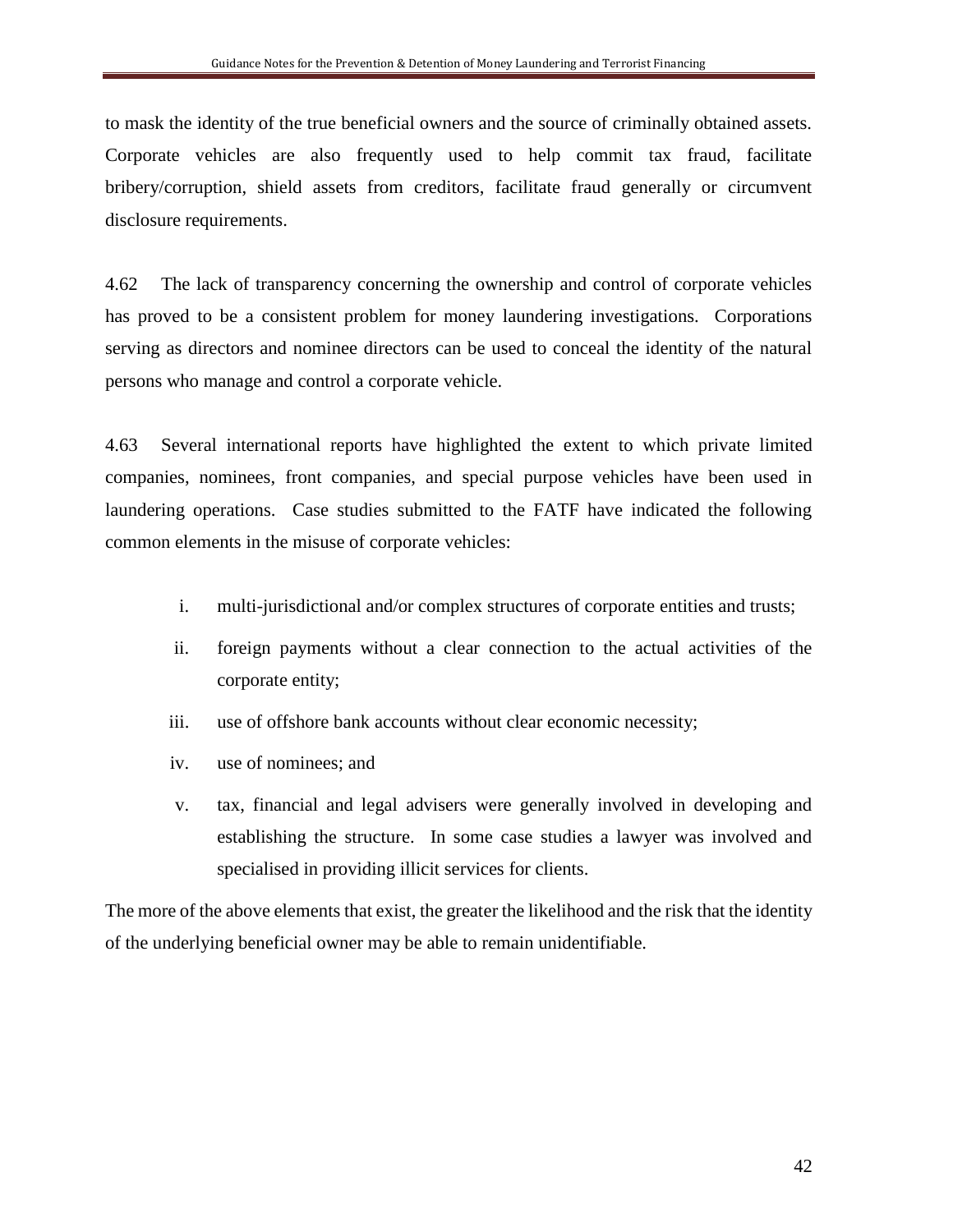#### **Shell Corporation**

4.64 The shell corporation is a tool that appears to be widely used by criminals. Often purchased "off-the-shelf" it remains a convenient vehicle for laundering money and form concealing the identity of the beneficial owner of the funds. The company records are often more difficult for law enforcement to access because they are held behind a veil of professional privilege or the professionals who run the company act on instructions remotely and anonymously.

4.65 Shell companies are often used to receive deposits of cash which are then transferred to another jurisdiction, to facilitate false invoicing or to purchase real estate and other assets. They have also been used as the vehicle for the actual predicate offence of fraud on many occasions.

#### **Bearer Shares**

4.66 Bearer shares confer rights of ownership to a company upon the physical holder of the share. They are commonly and legitimately used in a number of countries. However, the high level of anonymity that bearer shares offer provides opportunities for misuse where the identity of the shareholder is not recorded when the share is issued and transferred, ownership of the share is effectively anonymous.

- 4.67 Such shares are open to two money laundering risks:
	- i. financial assets can be acquired without the purchaser being identified; and
	- ii. the company owners and controllers may not be capable of being identified.

4.68 To guard against misuse, a number of jurisdictions have dematerialized or immobilized bearer shares when they are registered in an effort to ensure that the identity of the beneficial owners can be verified. Dematerialisation is achieved by requiring registration upon transfer or requiring registration in order to vote or collect dividends. While physical transfer of bearer shares is possible, it is believed to be rare.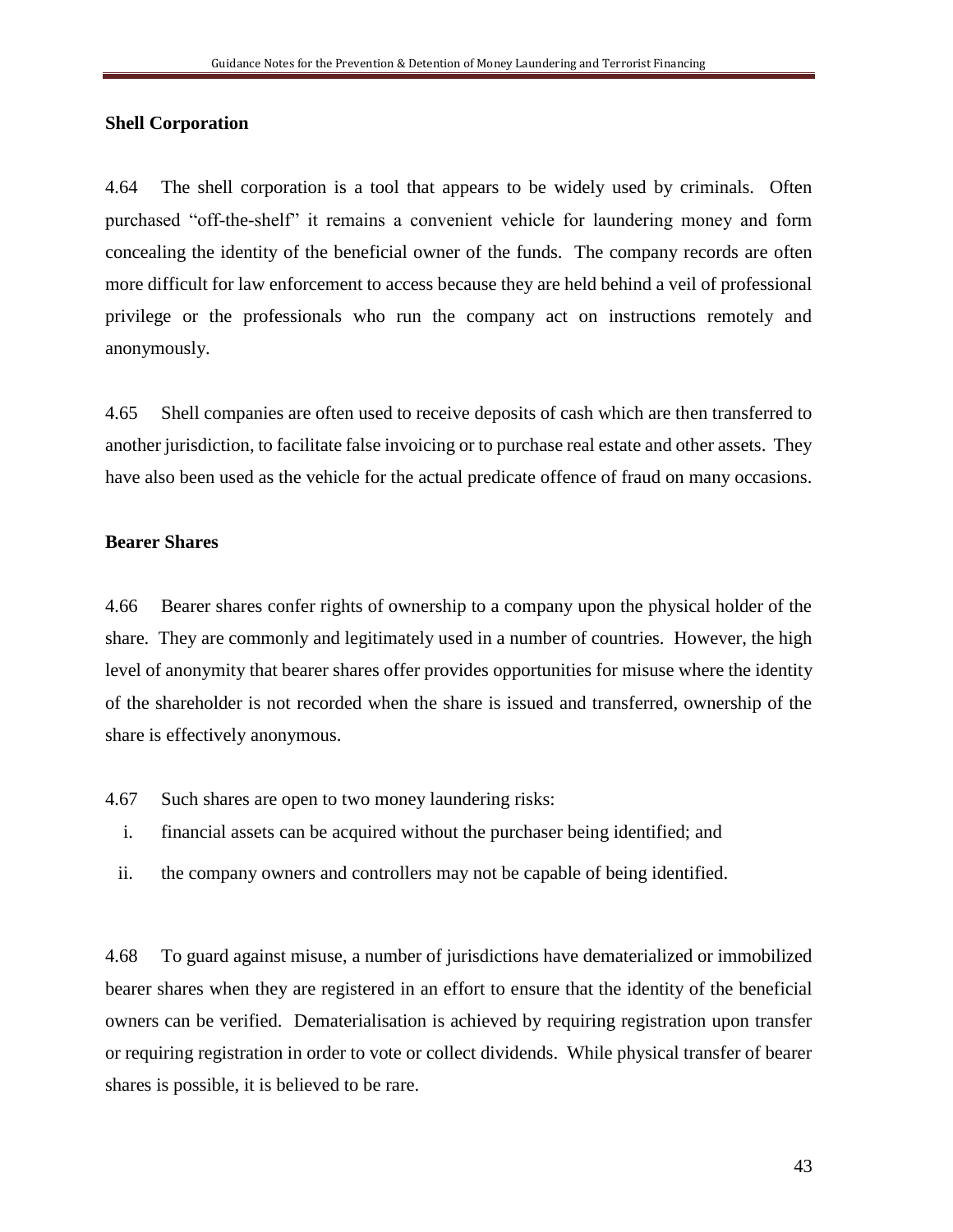## **Holding of funds**

4.69 Firms who choose to hold funds as stakeholder or escrow agent in commercial transactions should consider the checks to be made about the funds they intend to hold before the funds are received. Consideration should be given to conducting CDD measures on all those on whose behalf the funds are being held.

4.70 Particular consideration should be given to any proposal that funds are collected from a number of individuals whether for investment purposes or otherwise. This could lead to wide circulation of client account details and payments being received from unknown sources.

### **Private equity**

4.71 Law firms could be involved in any of the following circumstances:

- i. the start-up phase of a private equity business where individuals or companies seek to establish a private equity firm (and in certain cases, become authorised to conduct investment business);
- ii. the formation of a private equity fund;
- iii. ongoing legal issues relating to a private equity fund; or
- iv. execution of transactions on behalf of a member of a private equity firm's group of companies (a private equity sponsor that will normally involve a vehicle company acting on its behalf (newco)).

4.72 Generally private equity work will be considered to be low risk for money laundering or terrorist financing for the following reasons: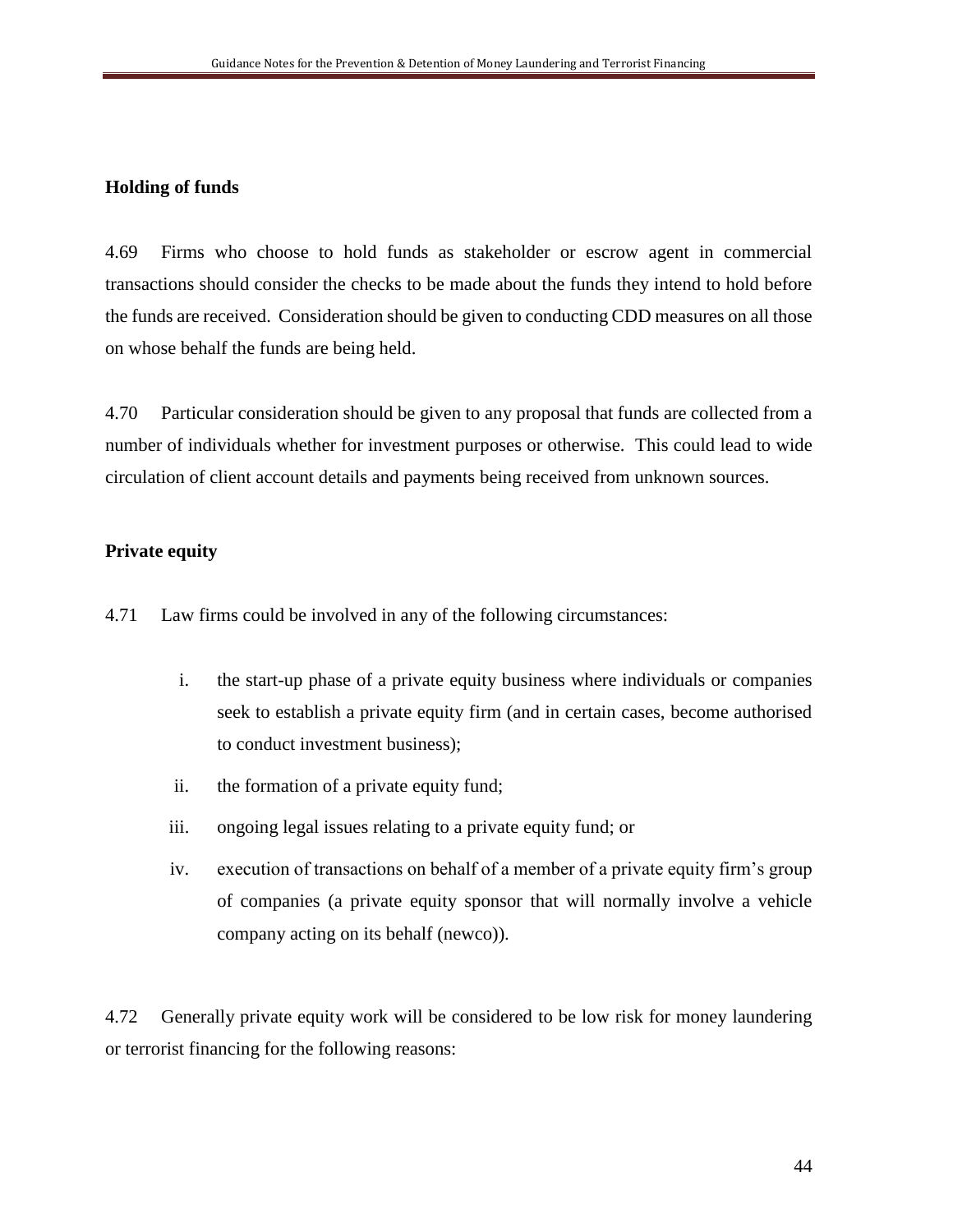- i. private equity firms are also covered by the AML/ATF Regulations and similar legislation in equivalent jurisdictions;
- ii. investors are generally large institutions, some of which will also be regulated for money laundering purposes;
- iii. there are generally detailed due diligence processes followed prior to investors being accepted;
- iv. the investment is generally illiquid and the return of capital is unpredictable; and
- v. the terms of the investment in the fund generally strictly control the transfer of interests and the return of funds to investors.
- 4.73 Factors which may alter this risk assessment include:
	- i. where the private equity firm, fund manager or an investor is located in a jurisdiction which is not regulated for money laundering to a standard which is equivalent to the FATF recommendations;
	- ii. where the investor is either an individual or an investment vehicle itself (a private equity fund of funds); and
	- iii. where the private equity firm is seeking to raise funds for the first time or is approaching a large investor base.

4.74 Systems and controls will not detect and prevent all instances of money laundering or terrorist financing. A risk-based approach will, however, serve to balance the cost burden placed on a firm and on clients with the risk that the firm may be used in money laundering or to finance terrorism by focusing resources on higher risk areas.

4.75 In determining a risk assessment for a client, the presence of one factor to consider that might indicate higher risk will not automatically establish that a client is higher risk. Equally, the presence of one lower risk factor should not automatically lead to a determination that a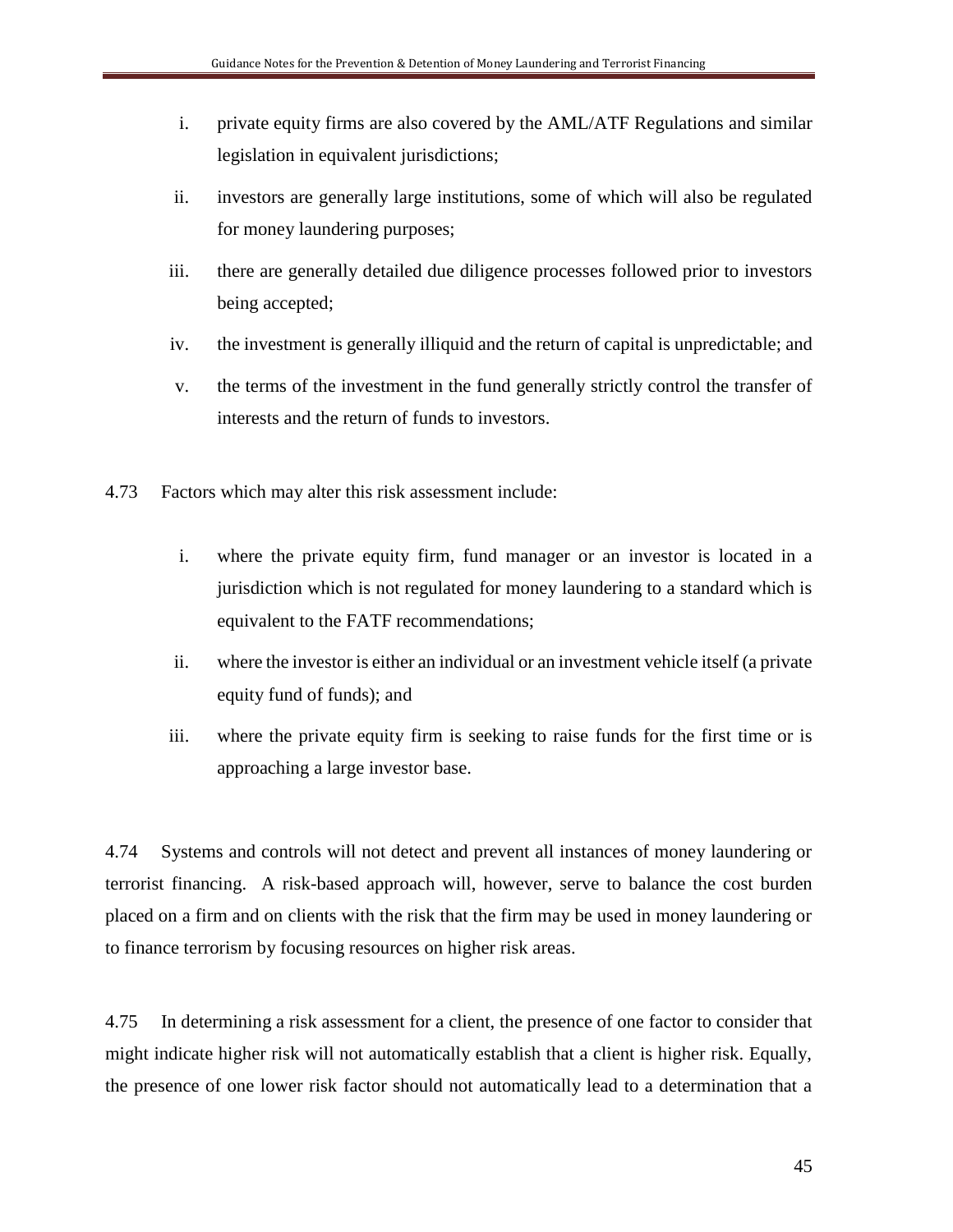client is lower risk. As set out above, the process of determining an appropriate risk assessment should take into account the absence or presence of relevant factors, whether any compensating factors apply and the CDD information held by the firm business.

4.76 Firms should keep records of decisions on the risk assessment process and CDD that was undertaken for a client, and how the category of risk was determined. Such an approach will assist firms to demonstrate that they have applied a risk-based approach to CDD in a reasonable and proportionate manner.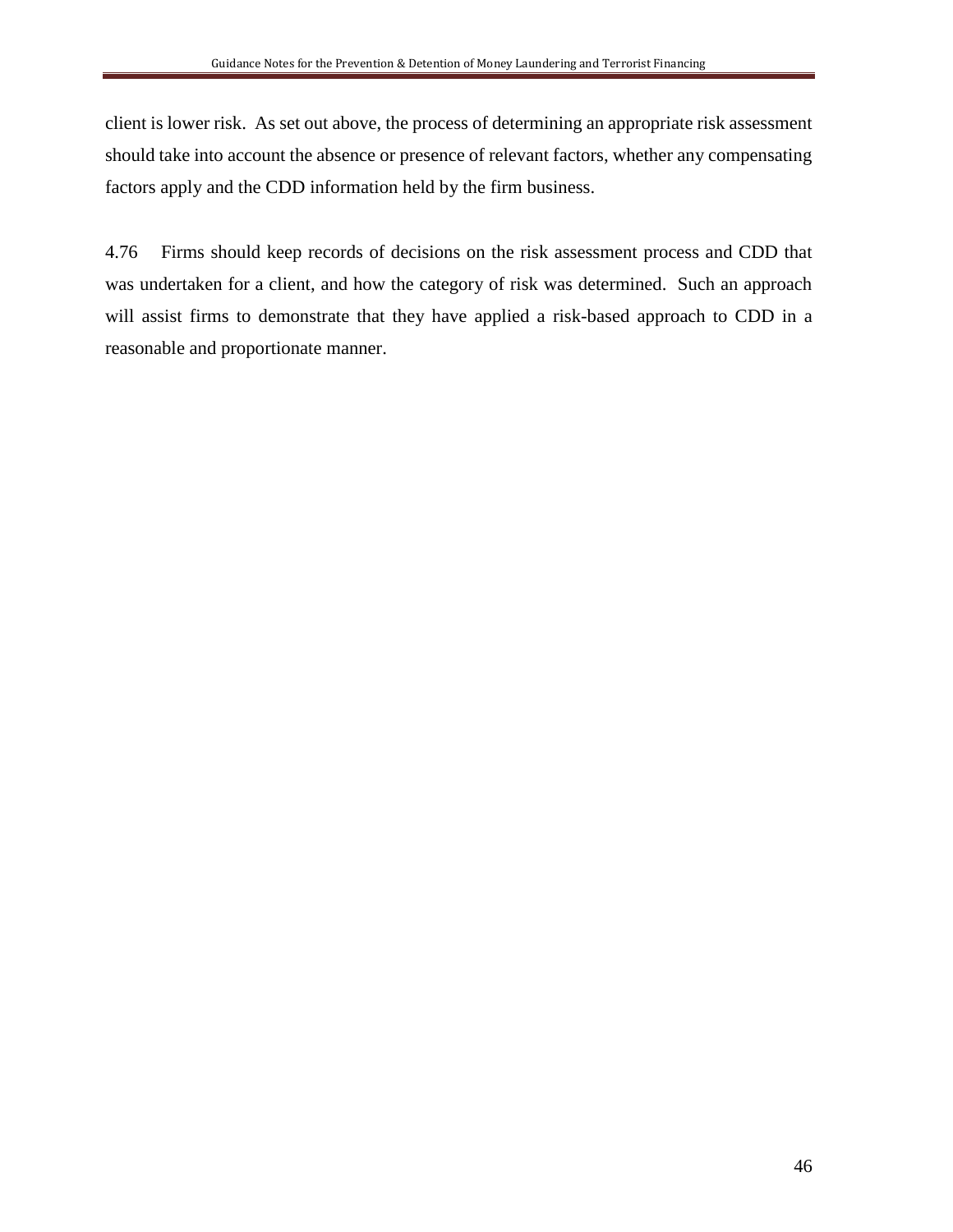## **CHAPTER 5: CLIENT DUE DILIGENCE (CDD)**

**Regulation 5 Regulation 6 Regulation 10**

**Regulation 11**

5.1 Regulation 5 of the AML/ATF Regulations sets out the meaning of customer due diligence. The minimum CDD measures required involve:

- (a) identifying the client or prospective client and verifying the client's identity on the basis of documents, data or information obtained from a reliable and independent source;
- (b) identifying, where there is a beneficial owner who is not the customer, the beneficial owner (including the settlor of any trust) and taking adequate measures, on a risksensitive basis, to verify his identity so that the lawyer is satisfied that he knows who the beneficial owner is, including, in the case of a legal person, trust or similar legal arrangement, measures to understand the ownership and control structure of the person, trust or arrangement, including the settlor of any trust;
- (c) in the case of a legal entity or legal arrangement, identifying the name and verifying the identity of the relevant natural person having the position of chief executive or a person of equivalent or similar position, including the settlor of any trust;
- (d) in the case of a legal entity, identifying and verifying the identity of a natural person (either customer, beneficial owner, person of control or ownership) by some means and, where no natural person has been identified, identifying a relevant natural person holding the position of— a chief executive; or a person of equivalent or similar position; and
- (e) obtaining information on and taking steps to understand the purpose and intended nature of the business relationship.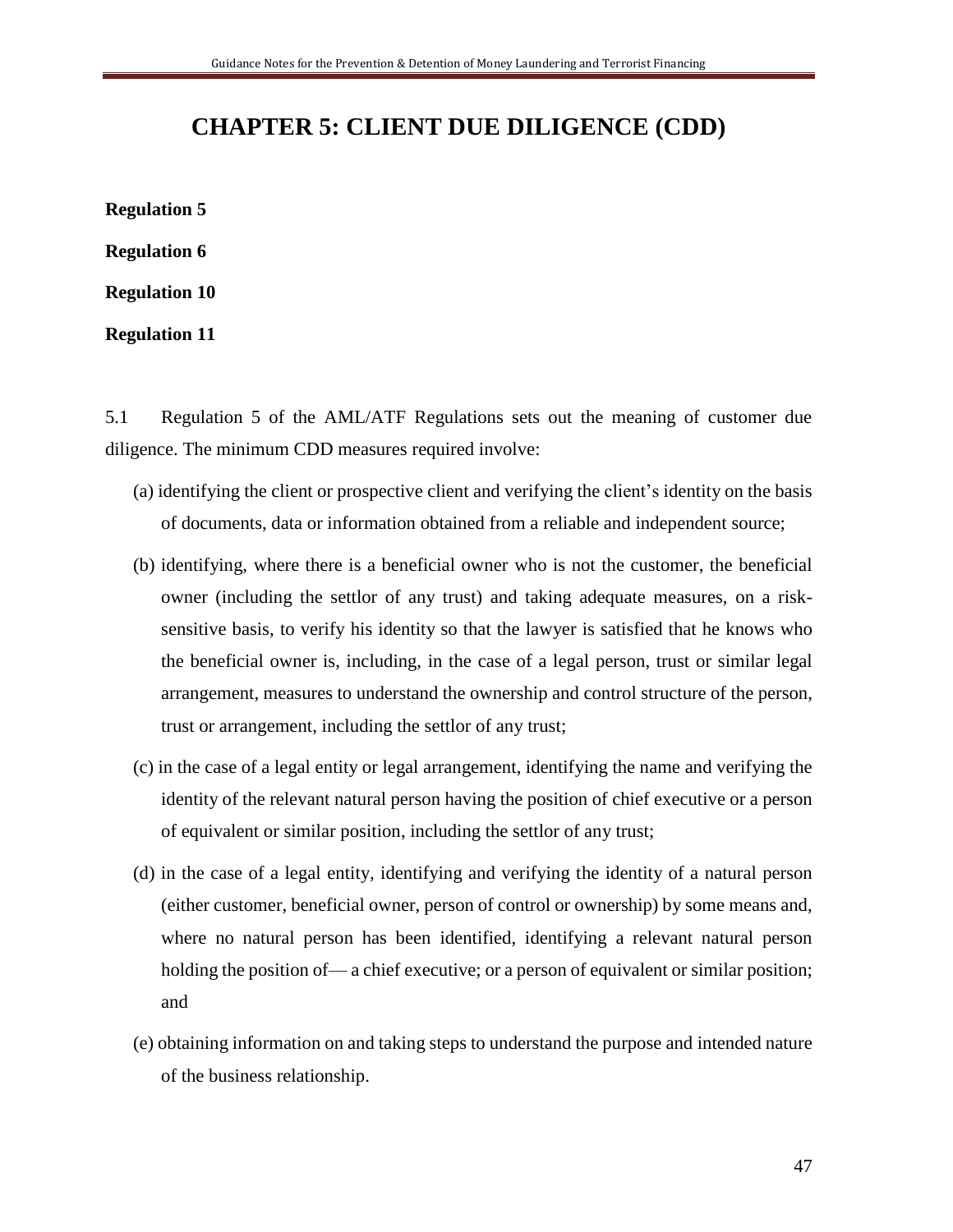## **Identification**

5.2 A firm may demonstrate collection of relevant identification information. The identity of an individual has a number of aspects e.g. his/her given name (which of course may change), date of birth, place of birth. Other factors about an individual accumulate over time (the socalled electronic "footprint"): which will include family circumstances and addresses, employment and business career, contacts with the authorities or with other institutions and physical appearance.

5.3 The identity of a client who is not a private individual is a combination of its constitution, its business, and its legal and ownership structure.

5.4 Evidence of identity can take a number of forms. In respect of individuals, much weight is placed on so called "identity documents" such as passports and photocard driving licenses and these are often the easiest way of being reasonably satisfied as to someone's identity. It is however, possible to be reasonably satisfied as to a client's identity based on other forms of confirmation including in appropriate circumstances, written assurances from persons or organizations that have dealt with the client for some time.

5.5 A firm may demonstrate collection of relevant identification information where it requests and keeps up to date the following:

## **All clients (minimum)**

- Legal name, any former names (such as maiden name) and any other names used;
- Principal residential address; and
- Date of birth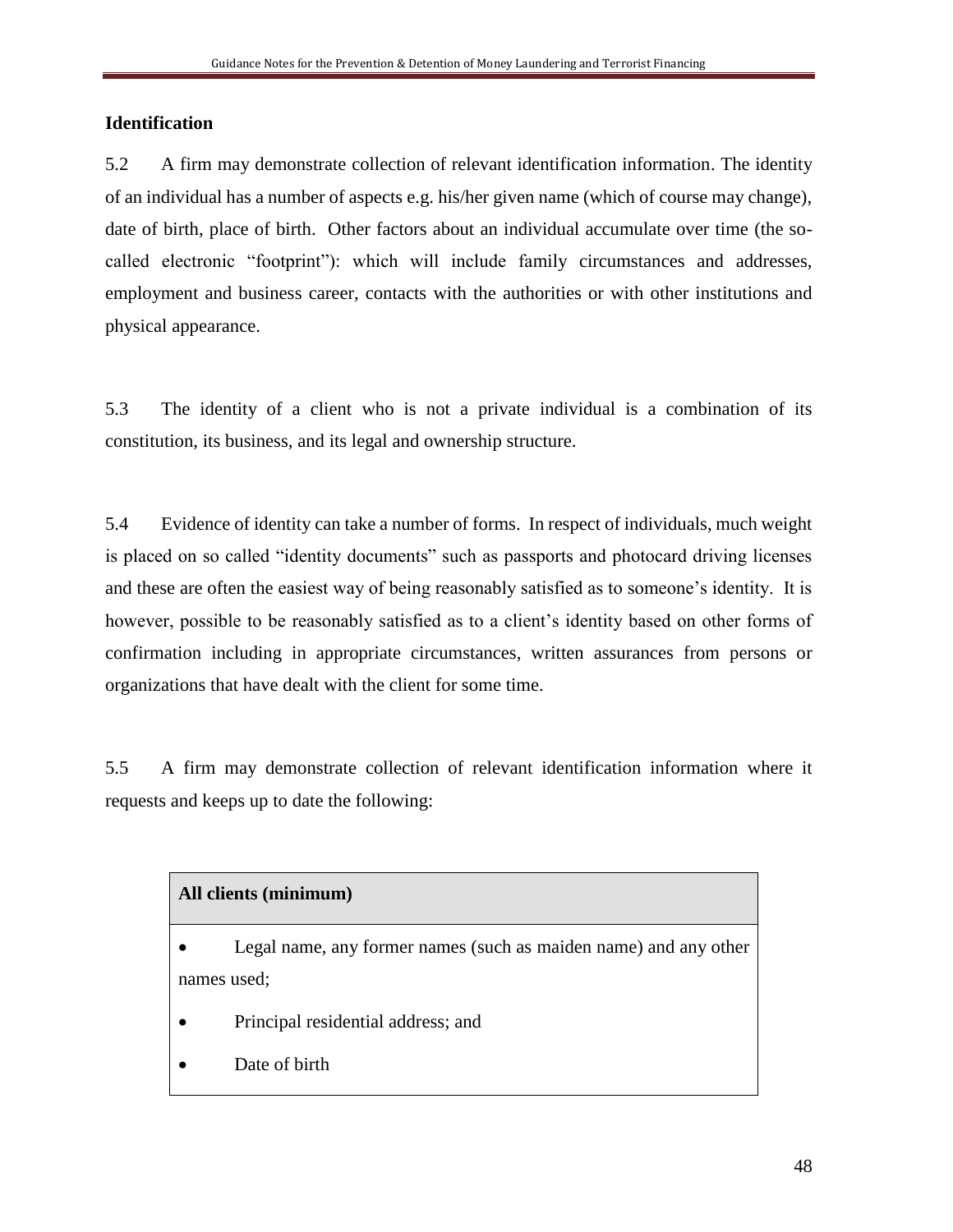• Where client is not an individual copies of constitutional documents evidencing its legal structure

## **Standard and higher risk: additional information**

- Place of birth;
- Nationality;
- Sex; and

Government issued personal identification number or other government issued unique identifier.

5.6 Regulation 6(1) of the AML/ATF Regulations states that a relevant person must conduct CDD measures when it:

- i. establishes a business relationship (where the relationship is expected to have some duration); or
- ii. carries out occasional transactions (i.e. a transaction (carried out other than as part of a business relationship) amounting to \$15,000 or more, whether the transaction is carried out in a single operation or several operations which appear to be linked); or
- iii. suspects money laundering or terrorist financing; or
- iv. doubts the veracity or adequacy of the documents or information previously obtained for the purpose of identification or verification.

5.7 Regulation 6(2) of the AML/ATF Regulations states that a relevant person must apply customer due diligence measures at appropriate times to existing clients on a risk-sensitive basis.

5.8 Regulation 6 (3) of the AML/ATF Regulations requires that a relevant person must: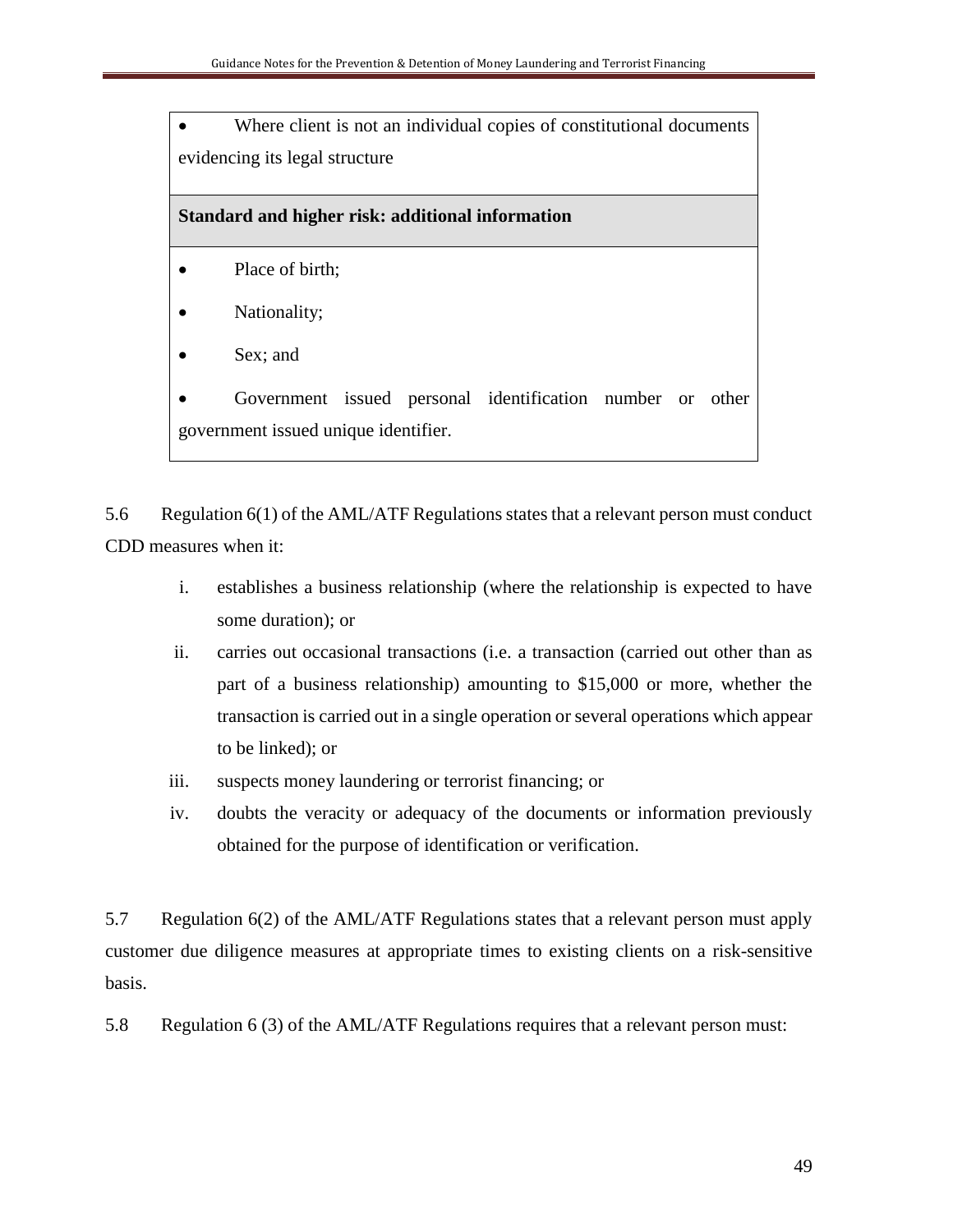- i. determine the extent of customer due diligence measures on a risk sensitive basis depending on the type of customer, business relationship, geographic areas, services, delivery channels, product or transaction; and
- ii. be able to demonstrate to its supervisory authority that the extent of customer due diligence measures is appropriate in view of the risks of money laundering and terrorist financing.

5.9 Regulation 6(1A) of the AML/ATF Regulations specifies the stage at which customer due diligence measures should be applied to beneficiaries of: (a) trust; and (b) life insurance policies. Additionally, it requires relevant business persons to determine the extent of customer due diligence measures to be applied on a risk sensitive basis, dependent on the geographic areas, services, delivery channels product or transaction, and makes provision for the prohibition against performing customer due diligence where doing so may result in the tipping off of another person, which is likely to prejudice an investigation or proposed investigation. Where a relevant person is unable to perform customer due diligence in accordance with paragraph (5) he shall, in lieu, file the necessary disclosure with the FIA.

5.10 Regulation 6(1A) requires that, subject to Regulation 6(1) (described in paragraph 5.6 above), in the case of a trust or life insurance policy, a relevant person shall apply customer due diligence measures on a beneficiary as soon as the beneficiary is designated— for a beneficiary that is identified as a specifically named natural person, legal entity or legal arrangement, taking the name of the person, entity or arrangement; for a beneficiary that is designated by characteristics or by class, obtaining sufficient information concerning the beneficiary to satisfy the relevant person that it will be able to establish the identity of the beneficiary at the time of pay-out.

5.11 Where the client is a Bermuda public authority, Regulation 10 of the AML/ATF Regulations does not require evidence of identity to be obtained in respect of the public authority.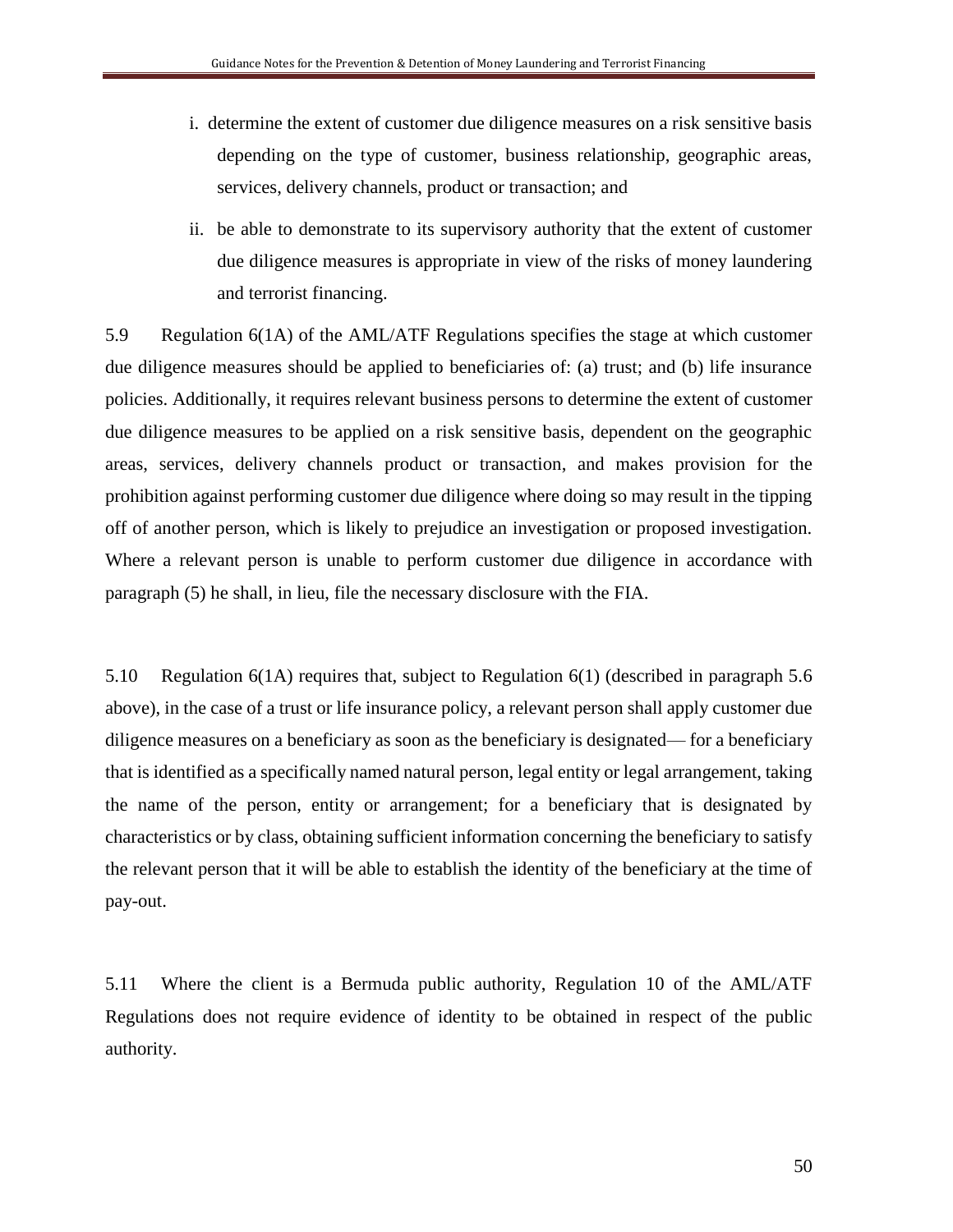5.12 A public authority means any designated person or body of persons (whether corporate or unincorporated) required or authorized to discharge any public function under any Act of the Legislature of Bermuda, or under any act of the Parliament of the United Kingdom which is expressed to have effect, or whose provisions are otherwise applied, in respect of Bermuda, or under any statutory instrument.

#### **Enhanced Due Diligence**

5.13 Regulation 11(1) of the AML/ATF Regulations requires that an institution must apply enhanced customer due diligence ("EDD") measures on a risk sensitive basis in any situation which by its nature can present a higher risk of money laundering or terrorist financing. This may arise in particular situations where the client has not been physically present for identification purposes and when it is determined that a client is Politically Exposed Person ("PEP"). Where a relationship or transaction is assessed as presenting a higher risk, a firm may demonstrate that it has applied EDD to the higher risk client relationships where it undertakes one or more of the measures set out below. The nature of the measures to be applied will depend on the circumstances of the relationship or transaction and the factors leading to the client relationship being considered to be higher risk. Where a relationship or transaction involves a PEP then it must always be considered to present a higher risk.

#### **Definition of PEP**

5.14 A PEP is defined by Regulation 11(5), (6) and (7) and Regulation 11(6A) of the AML/ATF Regulations as a person who is or has at any time in the preceding year in any country or territory inside or outside Bermuda variously:-

- (a) been entrusted with prominent public functions, including those listed in paragraph 2(1)(a) or 2(3) of the Schedule to the AML/ATF Regulations; or
- (b) is an immediate family member of such persons, being spouses, partners, children (and the spouses or partners of those children; or
- (c) is a known close associate of a person holding a prominent public function including a person who falls in either of the categories listed in paragraphs  $2(1)(e)$  or 2 (3) (e) of the Schedule, which includes the following— any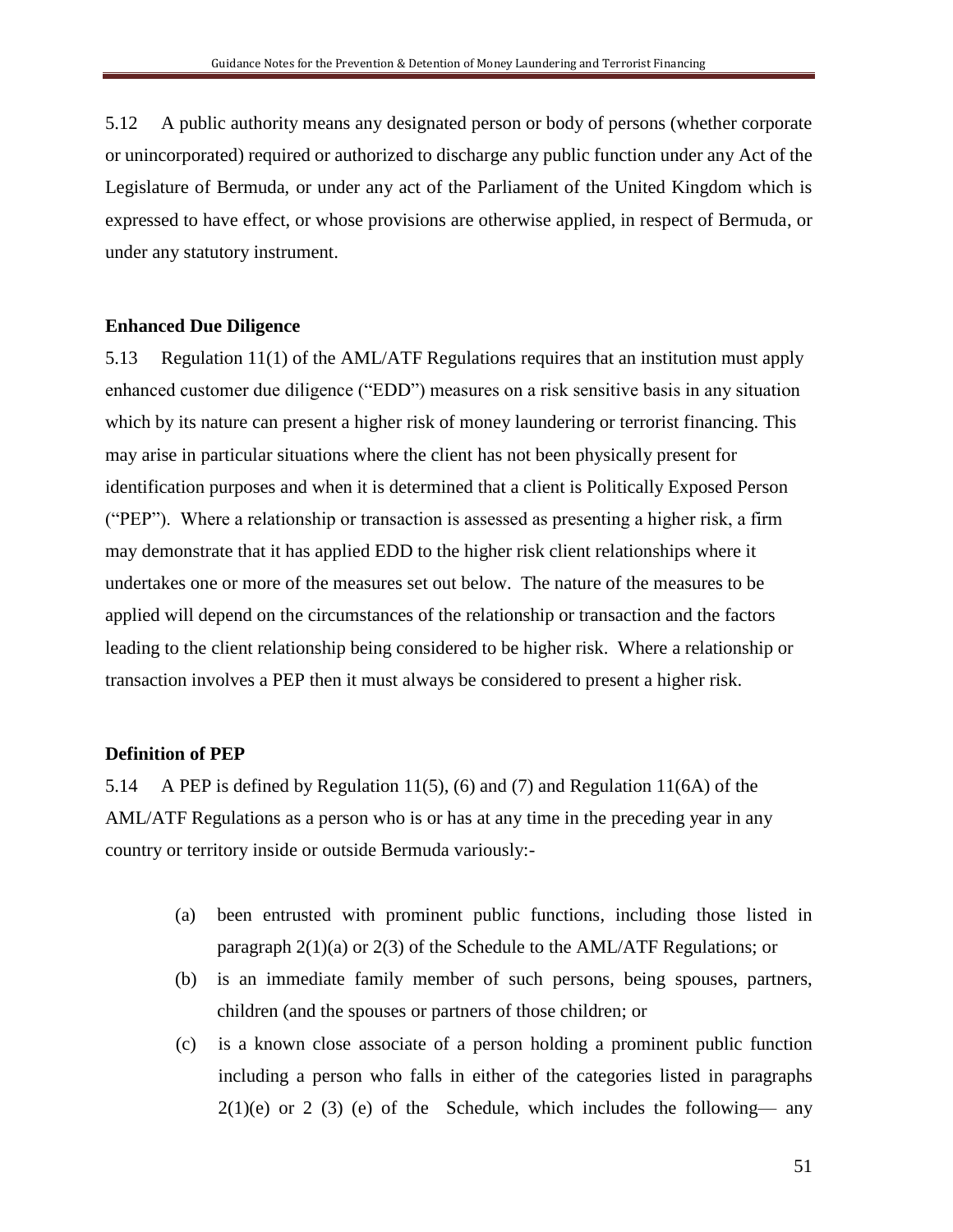individual who is known to have joint beneficial ownership of a legal entity or legal arrangement, or any other close business relations, with a person holding a prominent public function; and any individual who has sole beneficial ownership of a legal entity or legal arrangement which is known to have been set up for the benefit of a person holding a prominent public function.

#### **Scope of PEPs**

5.15 Sub-Sections 2(1) and 2 (3) of the Schedule to the AML/ATF Regulations provide for classes of specified politically exposed persons as well as a description of certain other persons who are deemed to be politically exposed persons, along with their relatives and other related parties as set out below:

#### *Outside Bermuda*

5.16 Individuals who are or have been entrusted with prominent public functions at both domestic and international level including the following—

- i. Heads of State, heads of government, ministers and deputy or assistant ministers; members of parliaments;
- ii. Members of supreme courts, of constitutional courts or of other high-level judicial bodies whose decisions are not generally subject to further appeal, except in exceptional circumstances;
- iii. Members of courts of auditors or of the boards of central banks;
- iv. Ambassadors, chargés d'affaires and high-ranking officers in the armed forces.

This list does not include middle ranking or more junior officers.

5.17 A further category of PEP outside Bermuda is members of the administrative, management or supervisory bodies of State-owned enterprises (but not including their spouses, partners, children or associates).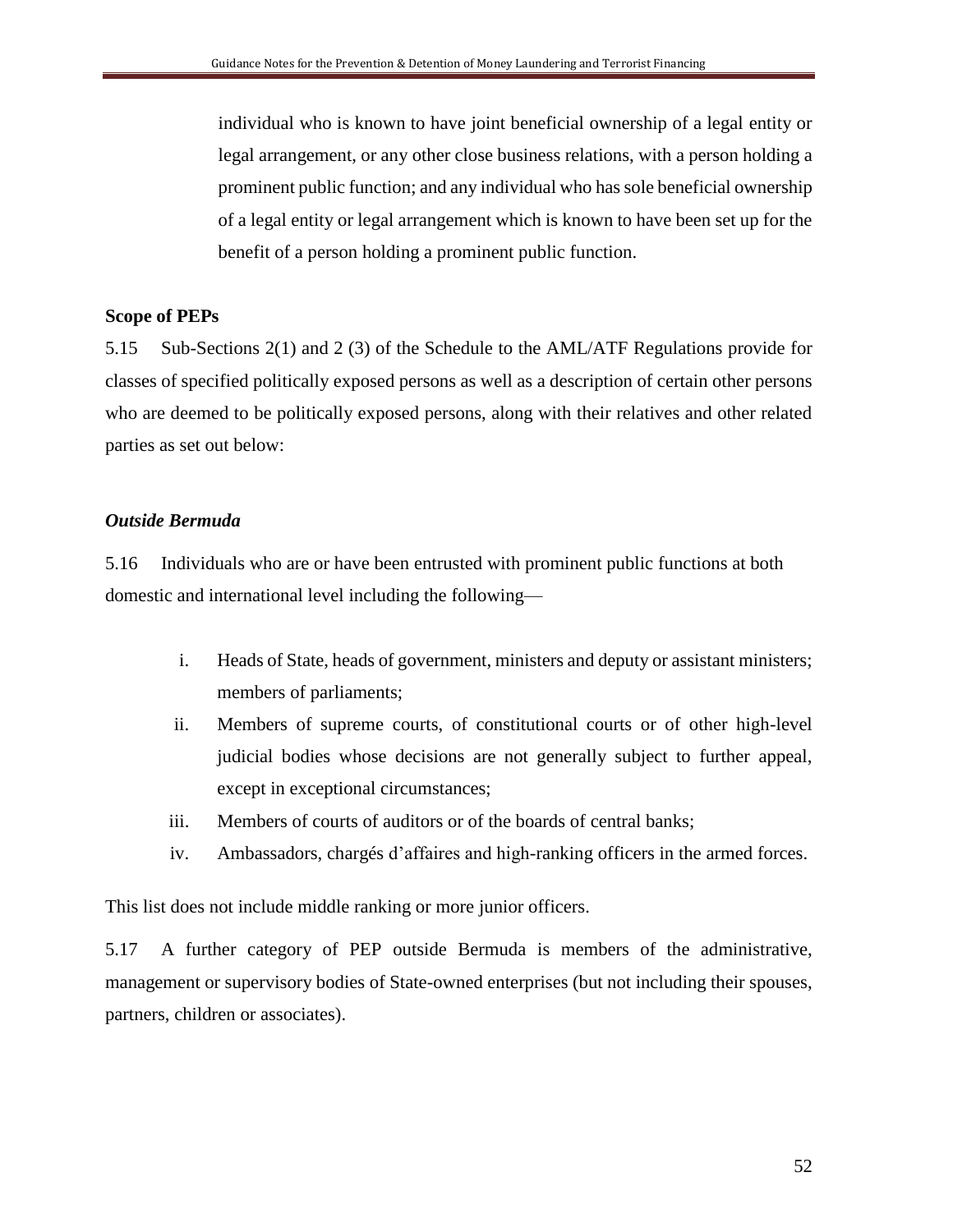## *Inside Bermuda*

5.18 The 2015 Amendment Act introduced a class of Bermudian officials who have been designated as PEPs for the purposes of Regulation 11(6A), being individuals who are or have been entrusted with prominent public functions and including the following—

- i. The Governor, Premier, Ministers and Junior Ministers;
- ii. Members of the Legislature;
- iii. Permanent Secretaries;
- iv. Judges of the Supreme Court and Court of Appeal and Magistrates;

The above categories do not include middle-ranking or more junior officials, but do include, where applicable, positions at domestic and international levels.

5.19 The other categories of Bermuda PEPs are:

- i. Members of the Board or senior management of the Bermuda Monetary Authority and the Bermuda Regulatory Authority;
- ii. Commissioned officers in the Royal Bermuda Regiment and senior officers above the rank of Sergeant (which includes the Commissioner of Police) of the Bermuda Police Service; and
- iii. Members of the Board of Directors and the Chief Executive Officer (by whatever name called) of Bermuda Government owned or controlled enterprises or authorities, including but not limited to— West End Development Corporation; Bermuda Land Development Corporation; Bermuda Development Agency; Bermuda Tourism Authority; Bermuda Deposit Insurance Corporation; and the Bermuda Casino Gaming Commission.

5.20 Individuals who have or have had a high political profile, or hold or have held public office, can pose a higher money laundering or terrorist financing risk to firms as their position may make them vulnerable to corruption. This risk also extends to members of their immediate families and to known close associates. PEP status itself does not, of course, incriminate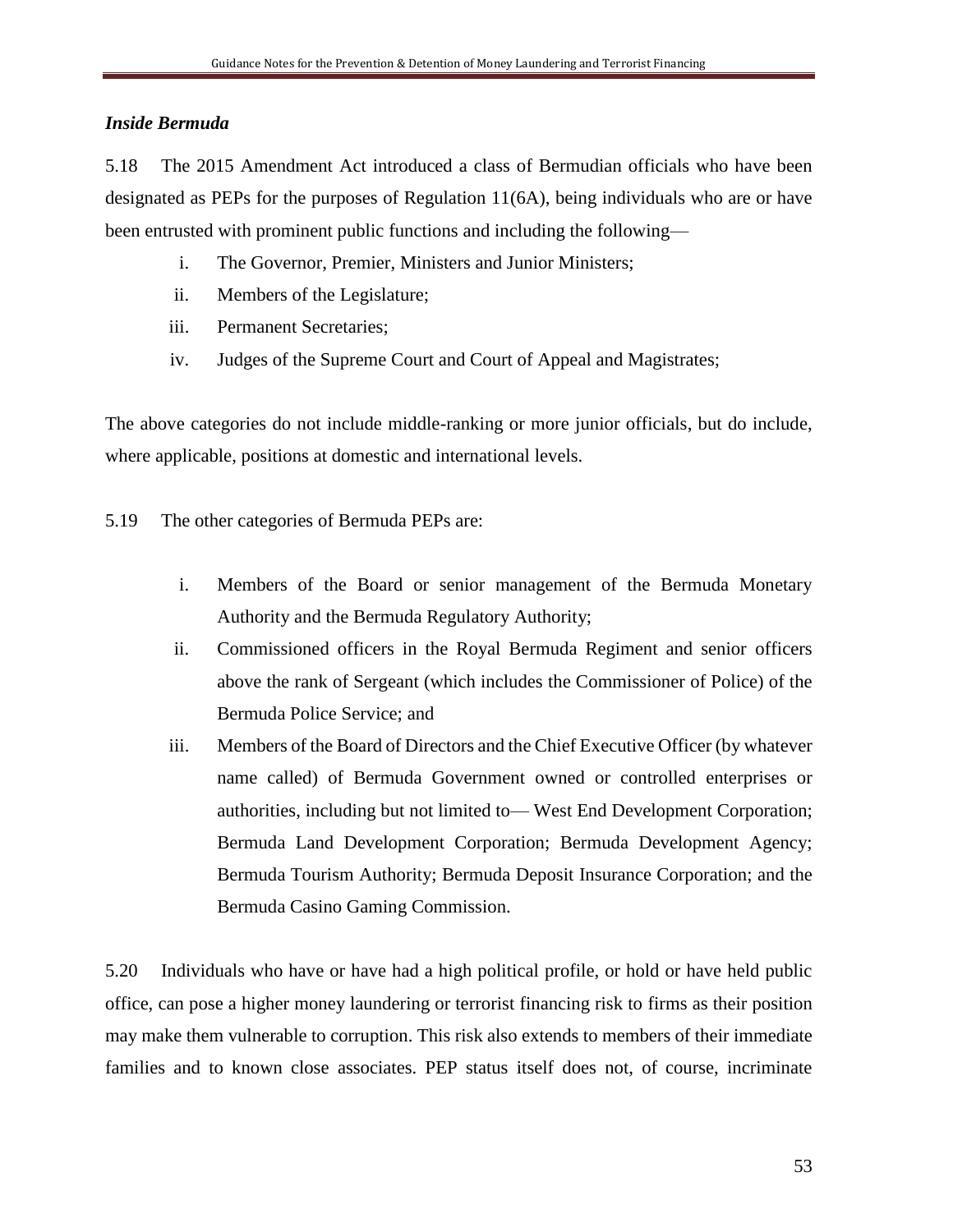individuals or entities. It does, however, put the client or the beneficial owner, into a higherrisk category.

5.21 Although under the definition of a PEP an individual ceases to be so regarded after he has left office for one year, firms are encouraged to apply a risk-based approach in determining whether they should cease carrying out appropriately enhanced monitoring of his transactions or activity at the end of this period. In many cases, a longer period might be appropriate, in order to ensure that the higher-risks associated with the individual's previous position have adequately abated.

5.22 Public functions exercised at levels lower than national should normally not be considered prominent. However, when their political exposure is comparable to that of similar positions at national level, firms should consider, on a risk-based approach, whether persons exercising those public functions should be considered as PEPs.

5.23 For the purpose of deciding whether a person is a known close associate of a PEP, the firm needs only to have regard to any information which is in its possession, or which is publicly known. Having to obtain knowledge of such a relationship does not presuppose active research by the firm.

5.24 Firms are required, on a risk-sensitive basis, to:

- i. Have appropriate risk-based procedures to determine whether a client is a PEP;
	- ii. Obtain appropriate senior management approval for establishing a business relationship with such a client;
- iii. Take adequate measures to establish the source of wealth and source of funds which are involved in the business relationship or occasional transaction; and
- iv. Conduct on-going monitoring of the business relationship.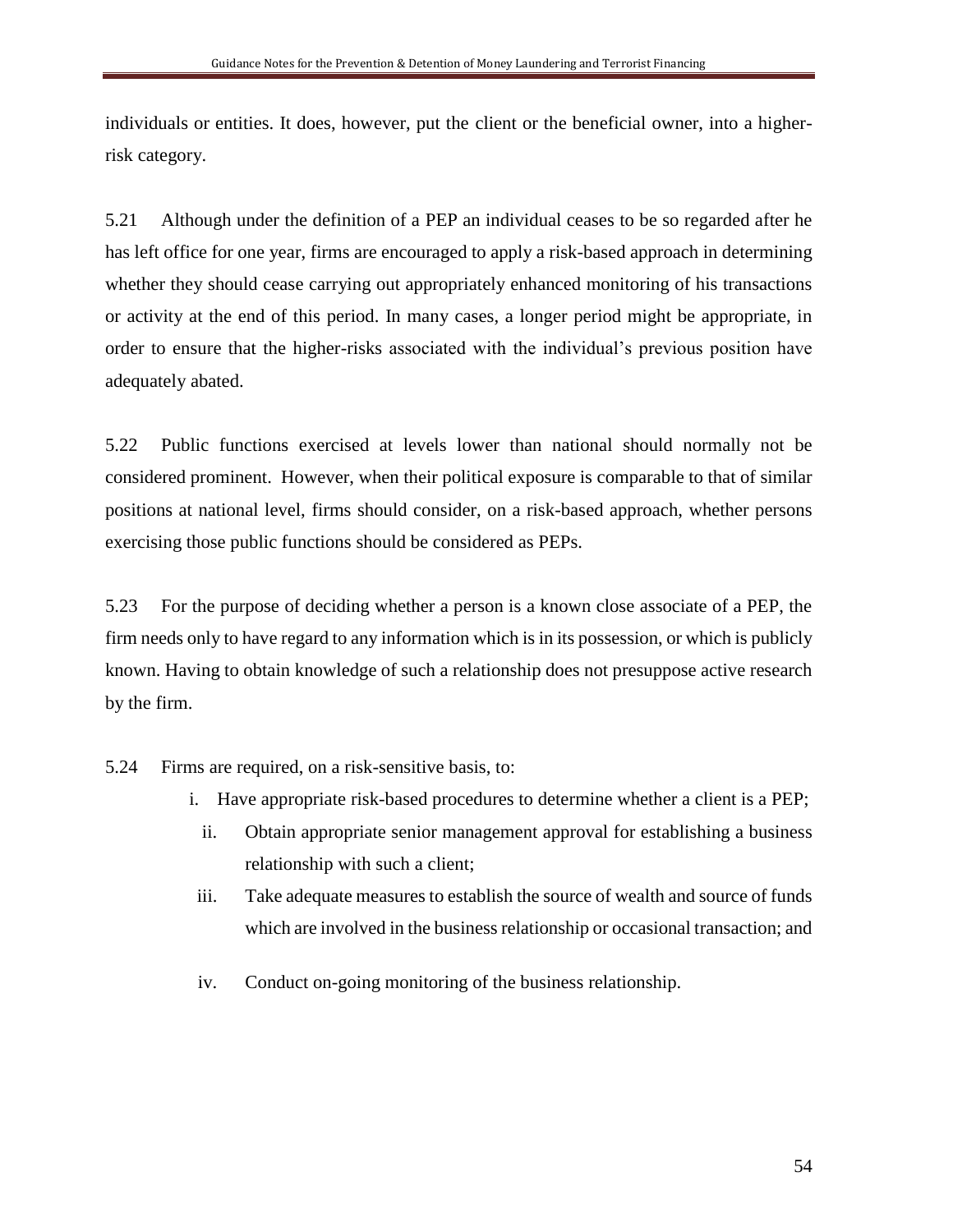#### **Risk-based procedures**

5.25 The nature and scope of a particular firm's business will generally determine whether the existence of PEPs in their client base is an issue for the firm, and whether or not the firm needs to screen all clients for this purpose. In the context of this risk analysis, it would be appropriate if the firm's resources were focused in particular on transactions that are characterized by a high-risk of money laundering or terrorist financing.

5.26 Establishing whether individuals qualify as PEPs is not always straightforward and can present difficulties. Where institutions need to carry out specific checks, they may be able to rely on an internet search engine, or consult relevant reports and databases on corruption risk published by specialized national, international, non-governmental and commercial organizations. Resources such as the Transparency International Corruption Perceptions Index, may be helpful in terms of assessing the risk. If there is a need to conduct more thorough checks, or if there is a high likelihood of a firm having PEPs for clients, subscription to a specialist PEP database may be the only adequate risk mitigation tool.

#### **Senior management approval**

5.27 Obtaining approval from senior management for establishing a business relationship does not mean obtaining approval from the Board of directors (or equivalent body), but from the immediately higher level of authority to the person seeking such approval.

### **On-going monitoring**

5.28 Guidance on the on-going monitoring of the business relationship is given in Section 7 of these Guidance Notes.

5.29 Firms should remember that new and existing clients may not initially meet the definition of a PEP, but may subsequently become one during the course of a business relationship. The firm should, as far as practicable, be alert to public information relating to possible changes in the status of its clients with regard to political exposure. When an existing client is identified as a PEP, enhanced customer due diligence must be applied to that client.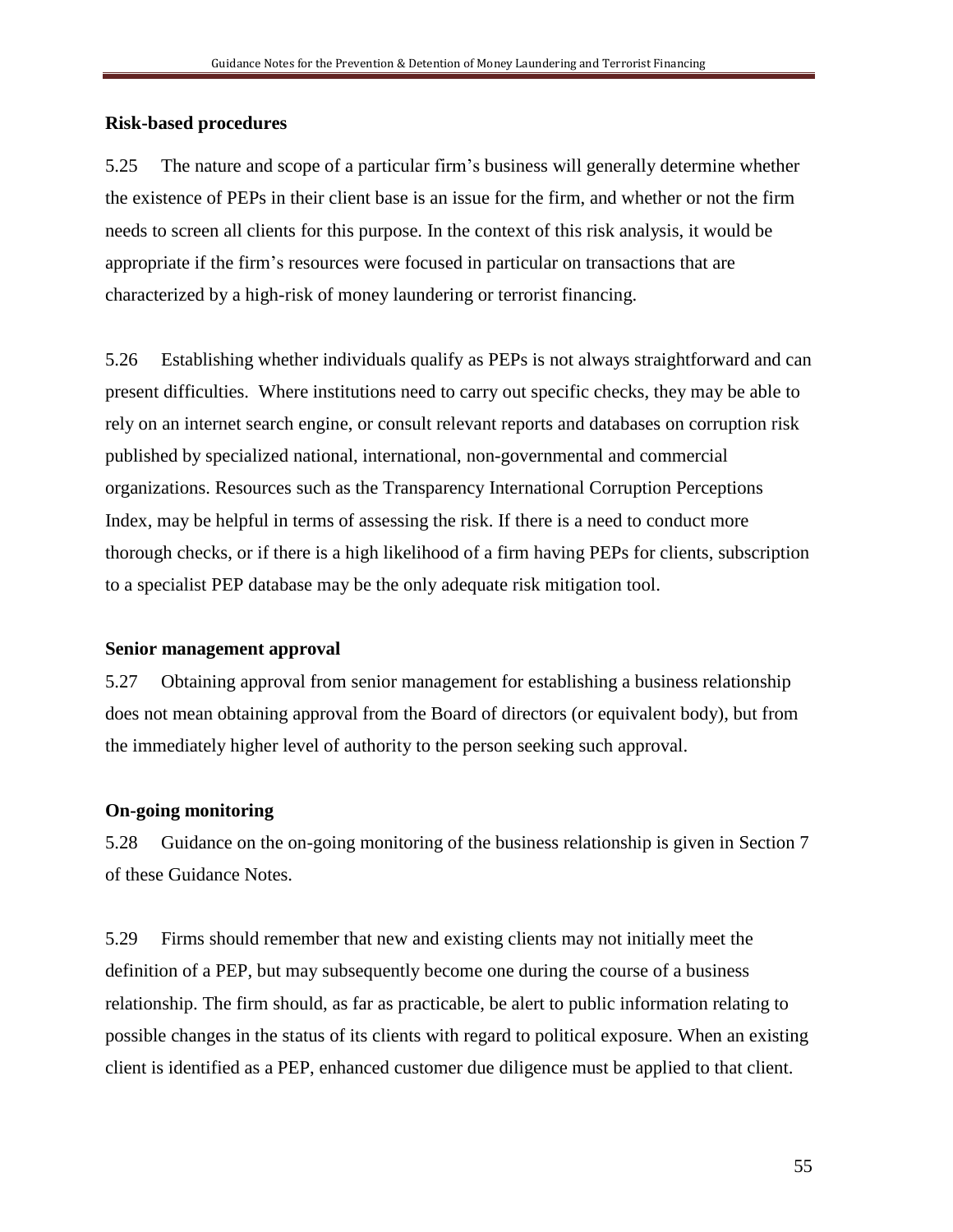- 5.30 Enhanced due diligence measures include:
	- i. obtaining further CDD information (identification information and relationship information, including further information on the source of funds and source of wealth, from either the client or independent sources (such as the internet, public and commercially available databases));
	- ii. taking additional steps to verify the CDD information obtained;
	- iii. commissioning due diligence reports from independent experts to confirm the veracity of CDD information held;
	- iv. requiring higher levels of management approval for higher risk new client relationships;
	- v. requiring more frequent review of client relationships;
	- vi. requiring the review of client relationships to be undertaken by the compliance function, or other employees not directly involved in managing the client relationship; and
	- vii. setting lower monitoring thresholds for transactions connected with the client relationship.

5.31 The risk of handling the proceeds of corruption, or becoming engaged in an arrangement that is designed to facilitate corruption, is greatly increased where the arrangement involves PEP. Appropriate risk-based systems and controls must be put in place to determine whether a: (i) client; (ii) owner or controller of a client; or (iii) third party on whose behalf a client acts, is a PEP. Such systems and controls must recognise that clients may subsequently acquire PEP status.

5.32 A firm may demonstrate that it has appropriate systems and controls for determining whether applicants for business or clients are PEPs where it:

i. establishes who are the current and former holders of prominent public functions within those higher risk countries and determines, as far as is reasonably practicable,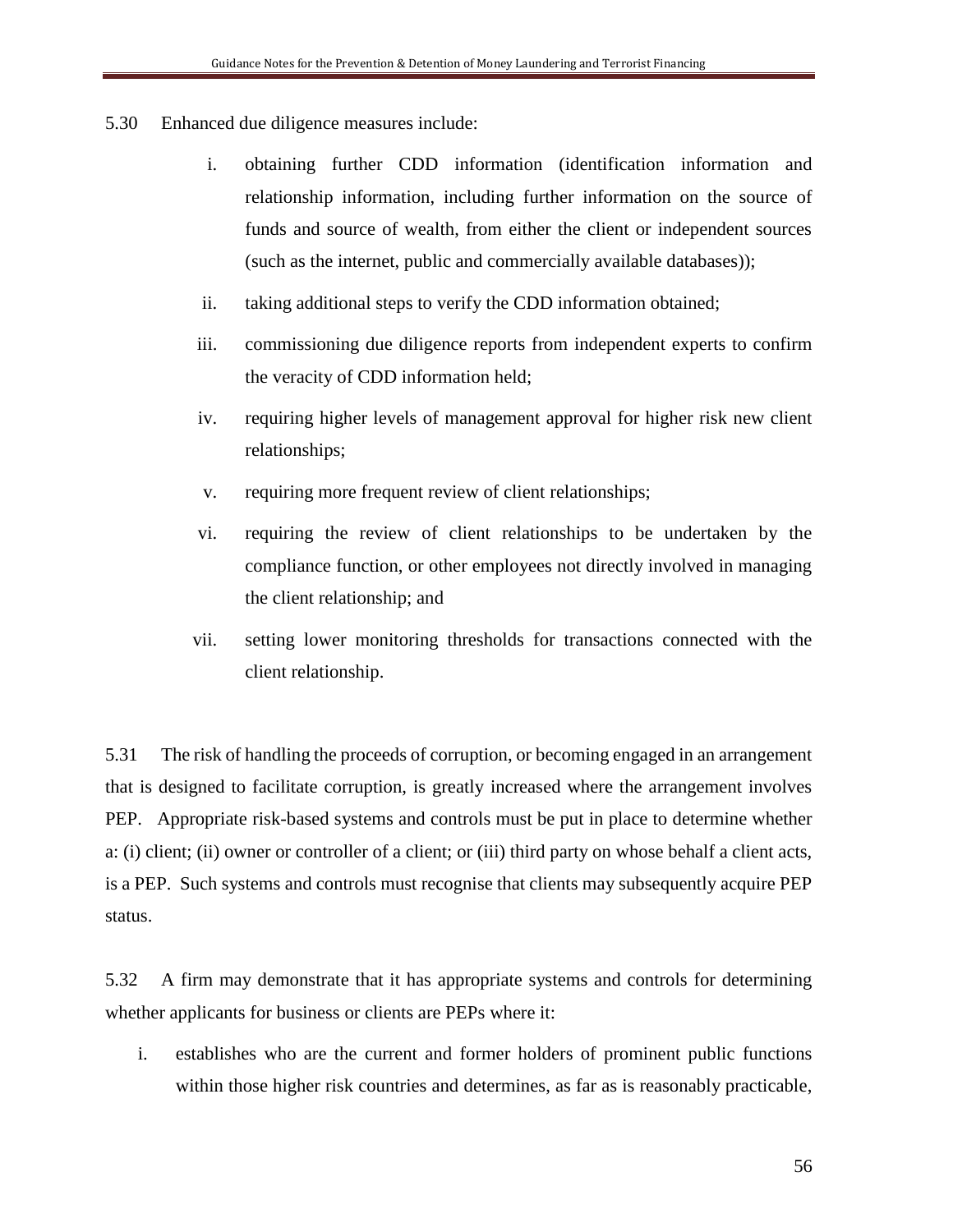whether or not applicants for business and clients have any connections with such individuals (including through immediate family or close associates). In determining who are the current and former holders of prominent public functions, it may have regard to information already held by the firm and to external information sources such as the United Nations ("UN"), the European Parliament, the UK Foreign and Commonwealth Office, the Group of States Against Corruption, and commercially available databases; and exercises vigilance where applicants and clients are involved in business sectors that are vulnerable to corruption such as, but not limited to, oil or arms sales. One source of information is the Transparency International Corruption Perception Index.

- 5.33 A firm must have clear policies and procedures for dealing with PEPs, including:
	- i. appropriate senior management approval to establish a relationship with a PEP and for continuing a relationship, should a subsequent connection with a PEP be identified; and
	- ii. enhanced CDD, including enhanced scrutiny and regular oversight of the relationship at appropriate senior management level.

#### **Simplified Due Diligence**

5.34 Simplified due diligence ("SDD") is defined in Regulation 10 of the AML/ATF Regulations and it means not having to apply CDD in certain circumstances where the risk of money laundering and the terrorist financing may be lower. This means not having to identify the client or verify his identity or that of the beneficial owner including the settlor of any trust<sup>6</sup> where relevant nor having to obtain information on the purpose or intended nature of the business relationship. It is, however, still necessary to conduct on-going monitoring of the business relationship. Firms must have reasonable grounds for believing that the customer, product or transaction related to such product, falls within any of the following categories set

 $\overline{a}$ 

 $6$  Regulation 3(3)(d) of the AML/ATF Regulations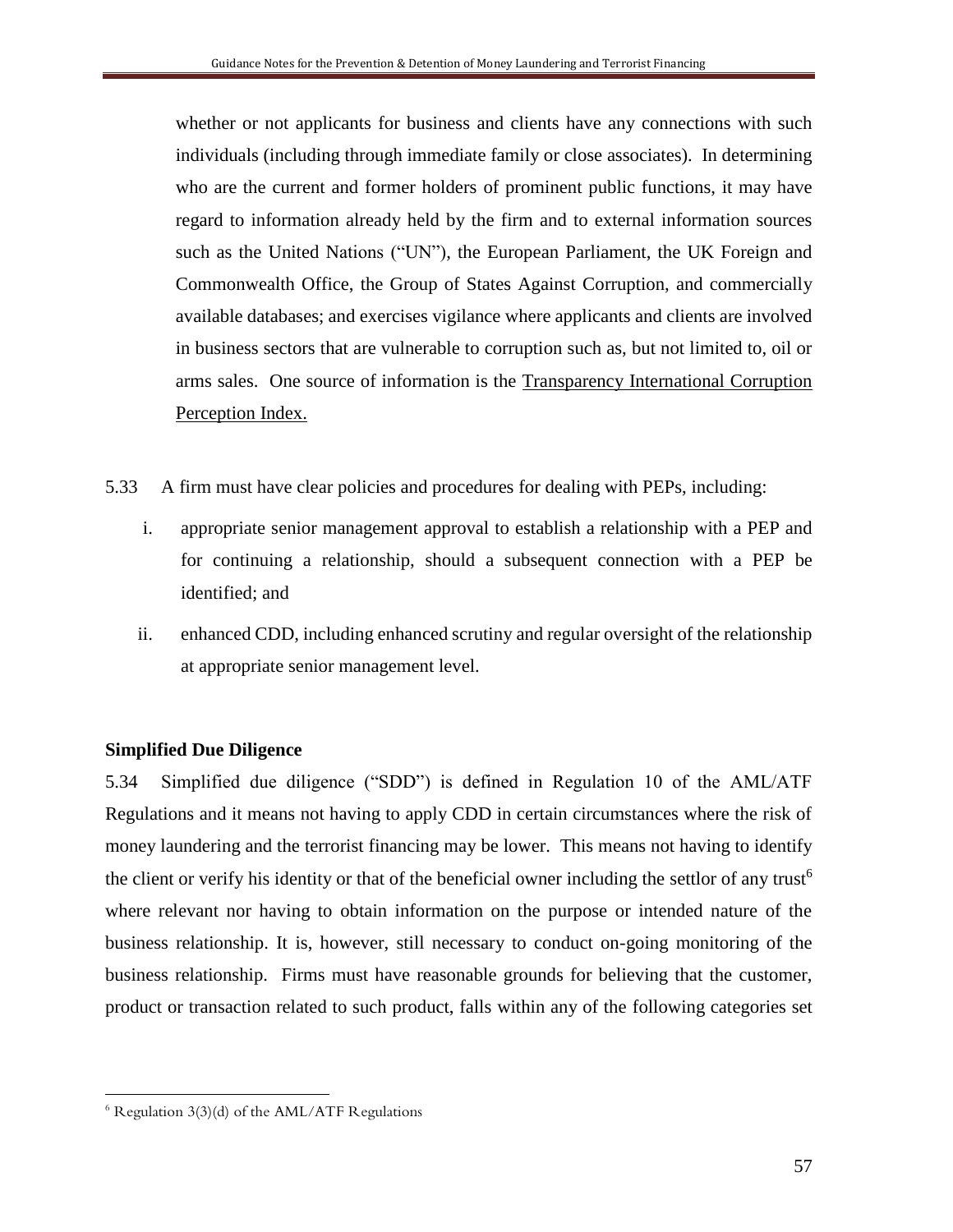out in the AML/ATF Regulations and may have to demonstrate this to the Board. Clearly, for operating purposes, the firm will still need to maintain a base of information about the client.

- 5.35 The circumstances where SDD can be applied are where the client is:
	- i. Itself an AML/ATF regulated financial institution subject to the AML/ATF Regulations or is a foreign AML/ATF regulated financial institution subject to requirements equivalent to the AML/ATF Regulations in force in Bermuda and which is supervised for compliance with those requirements;
	- ii. A company listed on an appointed stock exchange.
	- iii. An independent professional where the product is an account into which monies are pooled provided that where the pooled account is held in a country or territory other than Bermuda— that country or territory imposes requirements to combat money laundering and terrorist financing which are equivalent to those laid down in the AML/ATF Regulations; the independent professional has effectively implemented those requirements; and the independent professional is supervised in that country or territory for compliance with those requirements; and information on the identity of the person on whose behalf monies are held is available on request to the institution acting as custodian for the account.
	- iv. A public authority in Bermuda.
	- v. The product is a life insurance contract where the annual premium is no more than \$1,000 or where a single premium of no more than \$2,500 is paid for a single policy; or an insurance contract for the purpose of a pension scheme where the contract contains no surrender clause and cannot be used as collateral; or a pension, superannuation or similar scheme which provides retirement benefits to employees, where contributions are made by an employer or by way of deduction from an employee's wages and the scheme rules do not permit the assignment of a member's interest under the scheme.
	- vi. The product and any transaction related to such product fulfils all the conditions set out in paragraph 1 of the Schedule to the AML/ATF Regulations.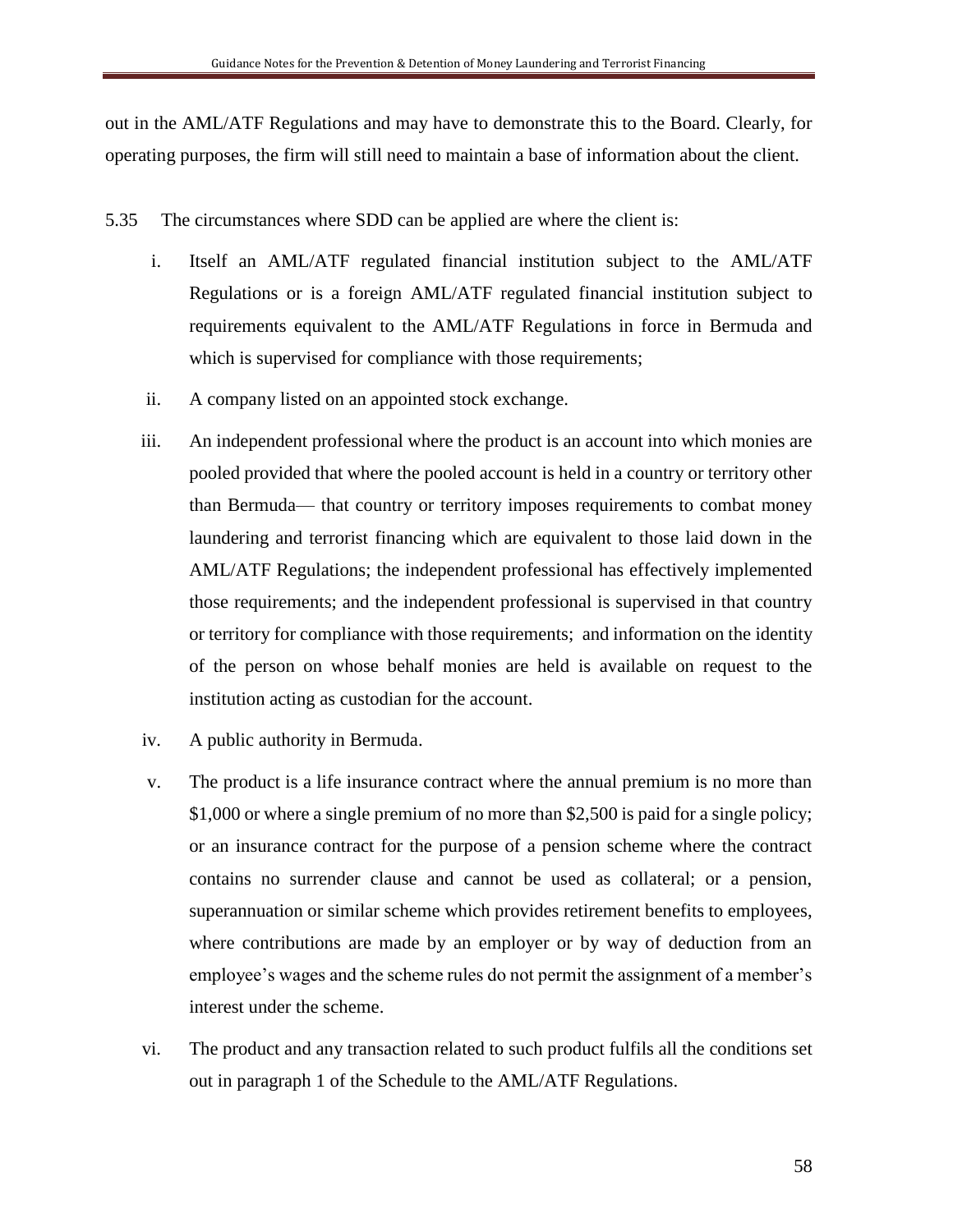## **Verification**

5.36 All key documents (or parts thereof) used to verify identity must be understandable (i.e. in a language understood by the employees of the firm), and may be required to be translated into English.

5.37 Components of identity may be verified using the following sources:

## **All clients – identification verification methods**

General identification information:

- Current passport providing photographic evidence of identity;
- Current national identity card providing photographic evidence of identity; or

• Current driving license – providing photographic evidence of identity – where the licensing authority carries out a check on the holder's identity before issuing.

Independent data sources (including electronic sources).

Residential address:

• Correspondence from a local government department or agency

• A letter of introduction confirming residential address from: (i) a Relevant Person regulated by the BMA; (ii) a regulated Relevant Person which is operating in a well-regulated jurisdiction; or (iii) a branch or subsidiary of a group headquartered in a well-regulated jurisdiction which applies group standards to subsidiaries and branches worldwide, and tests the application of and compliance with such standards;

- Personal visit to residential address;
- A bank statement or utility bill; or
- One of the general identification information sources listed above.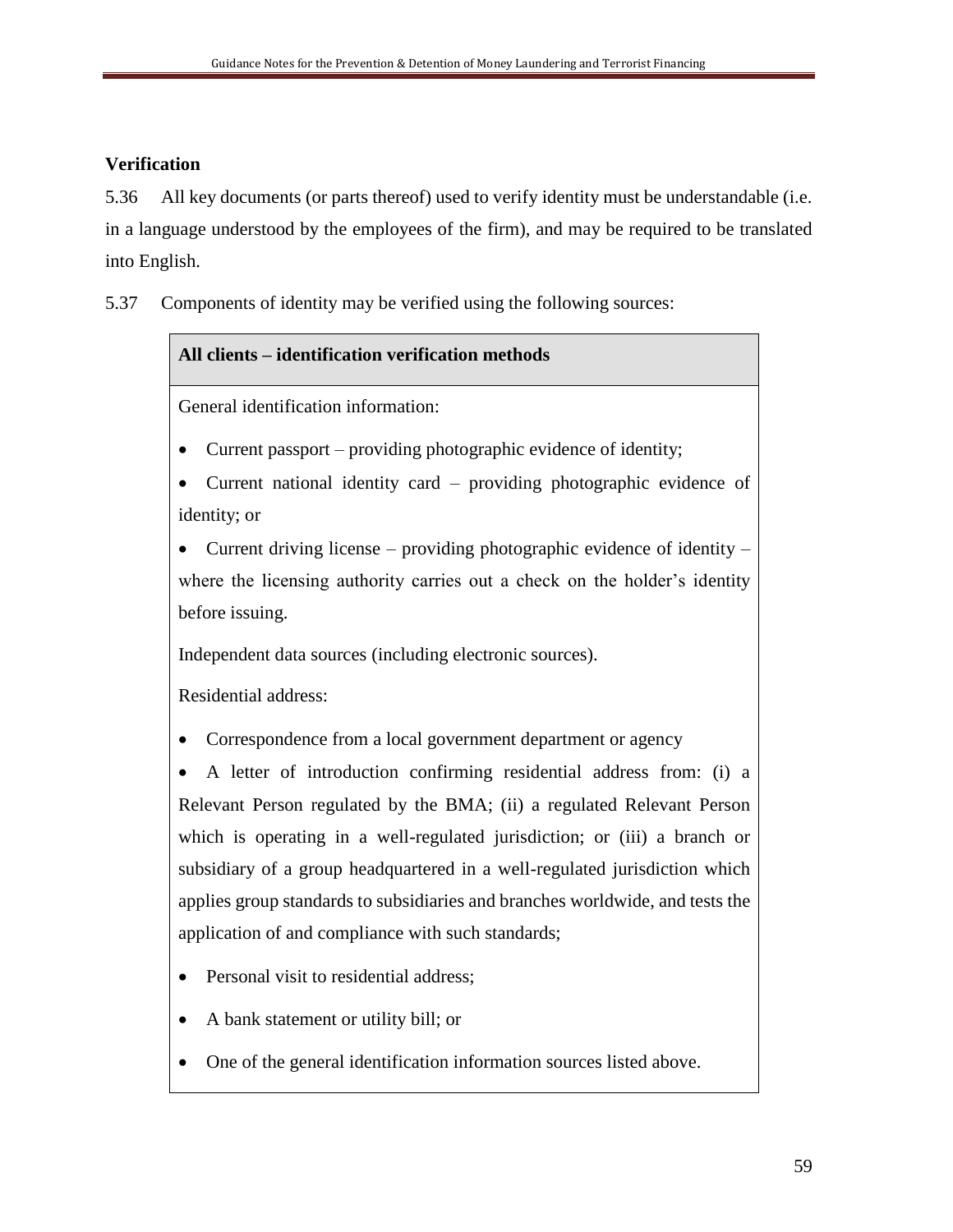#### **Lower risk**

Where the above general identification information sources are unavailable, identity may be verified using:

- A Bermuda driving license; or
- A birth certificate in conjunction with:
	- o a bank statement or a utility bill;
	- o documentation issued by a government source; or
	- o a letter of introduction from a relevant person that is regulated by the BMA.

5.38 Verification methods provide evidence of identity from a number of sources. These sources may differ in their integrity, reliability and independence. For example, some identification documents are issued after due diligence on an individual's identity has been undertaken, for example passports and national identity cards; others are issued on request, without any such checks being carried out. A firm should recognize that some documents are more easily forged than others.

5.39 Additionally, verification methods incorporating photographic confirmation of client identity provide a higher level of assurance that an individual is the person who they claim to be. Where a firm is not familiar with the form of the evidence obtained to verify identity, appropriate measures may be necessary to satisfy itself that the evidence is genuine.

When applying reasonable measures to the re-verification of identity following a change in a particular aspect of identity, e.g. a change of address, a firm may apply a risk-based approach which focuses on higher risk clients.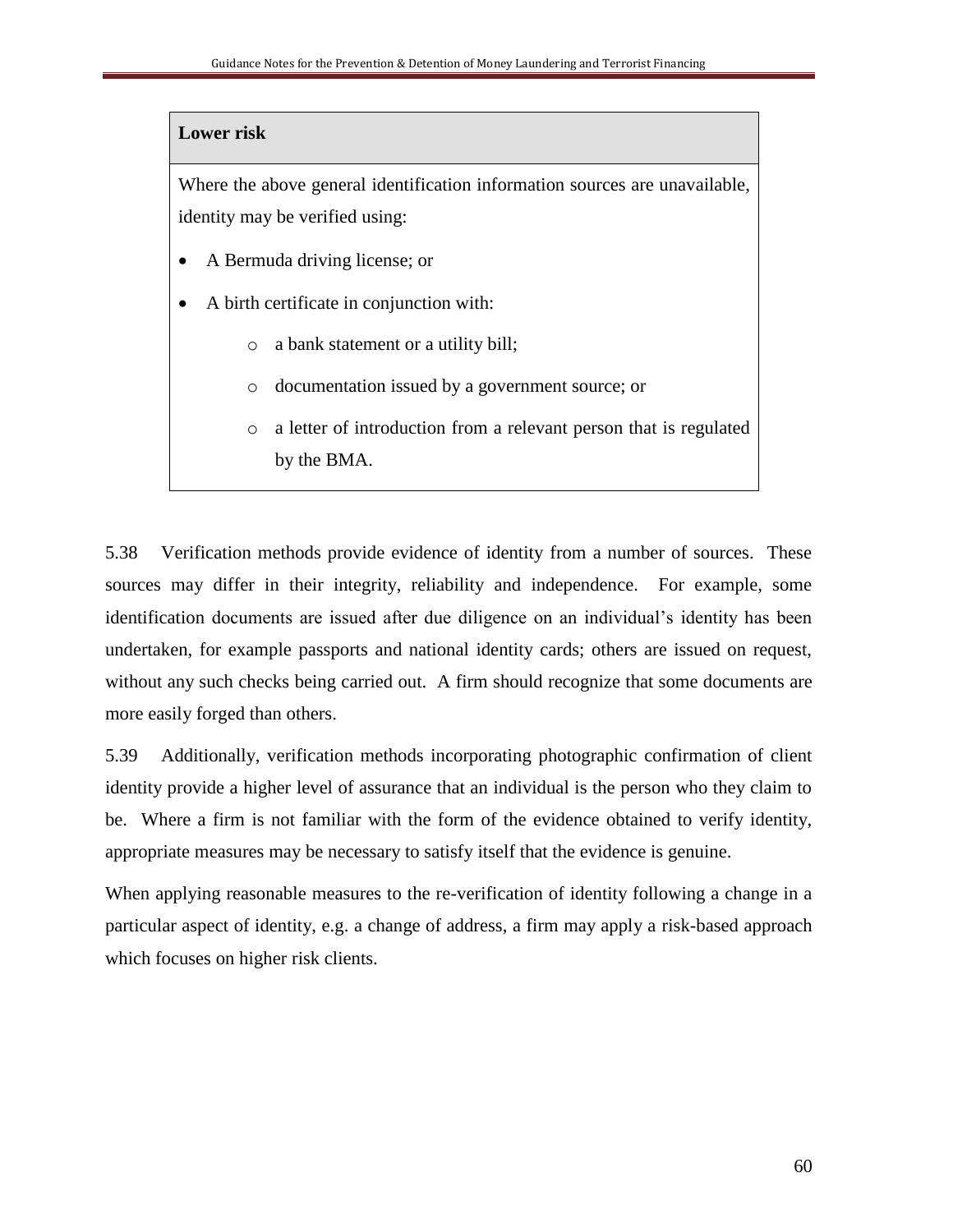## **CHAPTER 6: TIMING OF VERIFICATION**

#### **Regulation 8**

6.1 To comply with the requirements of Regulation 8 of the AML/ATF Regulations, CDD procedures should normally be carried out before the start of a business relationship or prior to carrying out an occasional transaction. However, where there is little risk of money laundering or terrorist financing and it is necessary to enter into a relationship prior to obtaining identification evidence, then a concession is provided in respect of a business relationship (but not an an occasional transaction).

6.2 A business relationship is defined in Regulation  $2(1)$  of the AML/ATF Regulations as a business, professional or commercial relationship between a relevant person and a client which is expected by the relevant person when contact is first made between them to have an element of duration. For example, a business relationship may be established once a firm undertakes to act on instructions as to the operation of that relationship, for example, by receiving and accepting signed terms of business from the client.

6.3 An occasional transaction is defined in Regulation  $2(1)$  of the AML/ATF Regulations as a transaction (carried out other than as part of a business relationship) amounting to \$15,000.00 or more, whether the transaction is carried out in a single operation or several operations which appear to to be linked.

6.4 Where urgent advice is required in the course of conducting specified business in Regulation 2 of the AML/ATF Regulations, this may be given prior to completing CDD requirements with the exception that such advice may not be given for the objective of furthering a set. The actual criminal act.

6.5 Regulation 8 of the AML/ATF Regulations provides that a relevant person must verify the identity of the client (and any beneficial owner, including the settlor of any trust, beneficiaries of a trust or insurance policy) before the establishment of a business relationship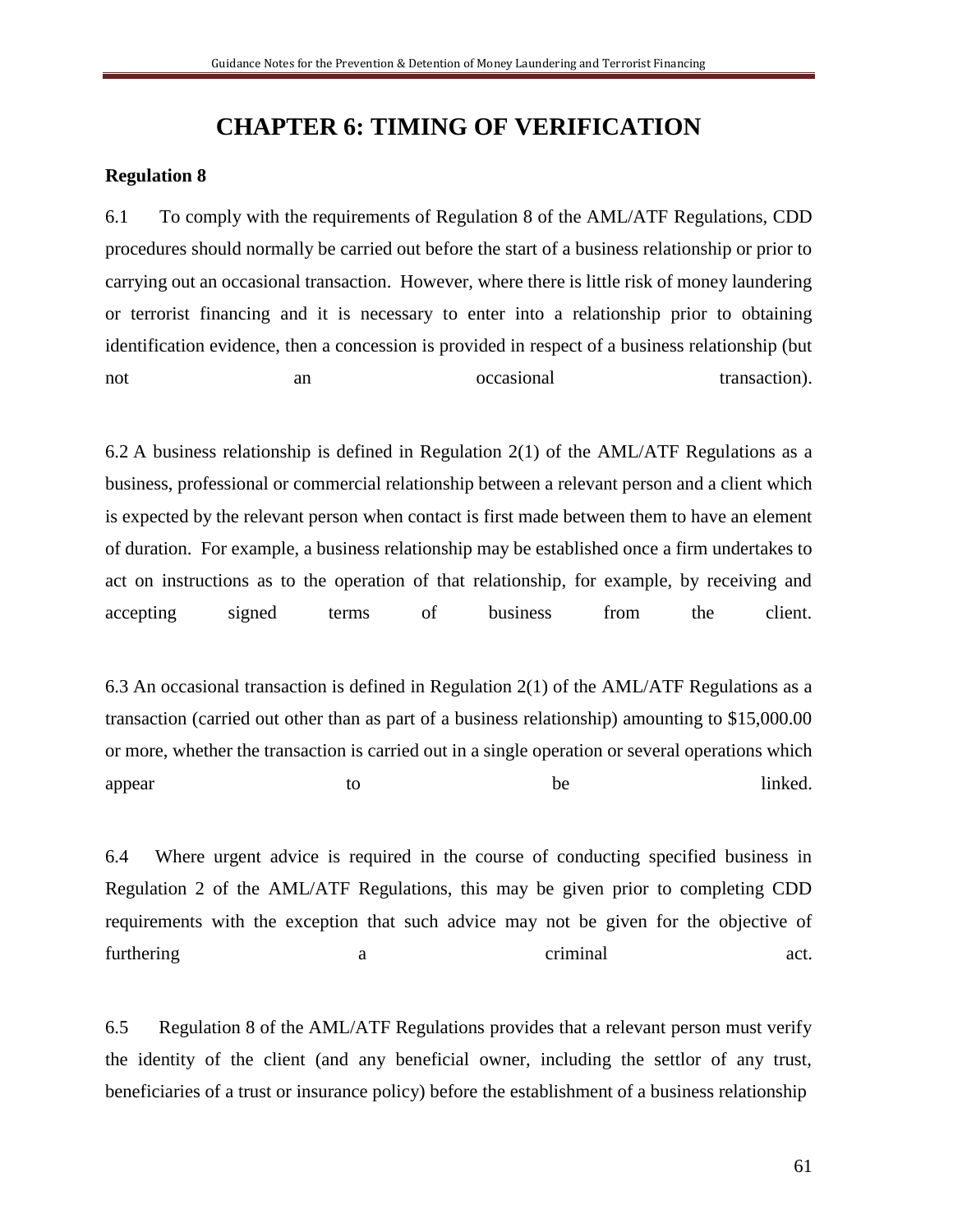or the carrying out of an occasional transaction. Such verification may be completed during the establishment of a business relationship if— this is necessary not to interrupt the normal conduct of business; and there is little risk of money laundering or terrorist financing occurring, provided that the verification is completed as soon as practicable after contact is first established; and any money laundering or terrorist financing risks that may arise are effectively managed. The verification of the identity of the beneficiary under a life insurance policy or a trust may take place after the business relationship has been established provided that it takes place at or before the time of pay-out or at or before the time the beneficiary exercises a right vested under the policy or trust.

6.6 A firm may complete verification of identity after the initial establishment of a business relationship if the following conditions are met:

- i. the need to perform verification of identity at a later stage is essential not to interrupt the normal conduct of business e.g. the provision of urgent advice; and
- ii. there is little risk of money laundering or terrorist financing occurring and the verification is completed as soon as practicable after the contact is first established.
- iii. any money laundering or terrorist financing risks that may arise are effectively managed.

6.7 In any event, a firm must not permit final agreements to be signed or pay away funds to a third party (or to another account in the name of the client) other than to deposit the funds on behalf of the client until such time as identity has been verified.

6.8 At any time when a relevant person suspects money laundering or terrorist financing (unless agreed otherwise with the FIA) or they have doubts about the veracity or adequacy of documents, that relevant person must verify the identity of the client data or information previously obtained.

6.9 In the case of a higher risk client, an appropriate time to apply identification procedures will be: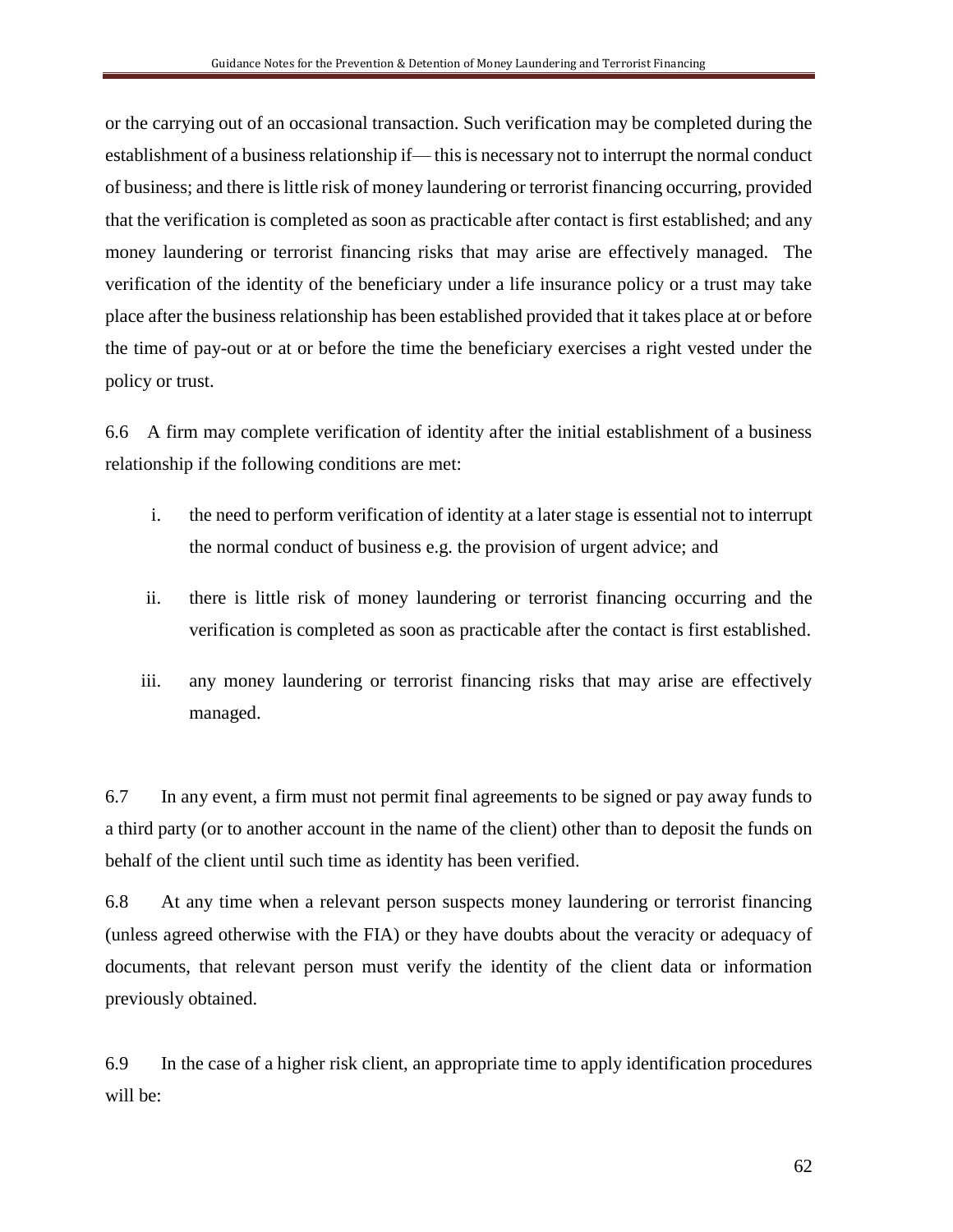- i. as soon as practicable after the risk has been assessed as high;
- ii. when an existing standard or lower risk client instructs on a new higher risk retainer; or
- iii. where an existing client has already been designated as higher risk.

6.10 In the case of standard and lower risk clients, an appropriate time to apply identification procedures will be:

- i. when a transaction of significance takes place;
- ii. where there has been a gap in retainers of 3 years or more; or
- iii. when the firm's client documentation standards change substantially

6.11 The verification requirements under the AML/ATF Regulations are, however, different as between a client and a beneficial owner (which expression includes the settlor of a trust). The identity of a client must be verified on the basis of documents, data or information obtained from a reliable and independent source. The obligation to verify the identity of a beneficial owner is for the institution to take risk-based and adequate measures so that it is satisfied that it knows who the beneficial owner is. It is up to each institution whether they make use of records of beneficial owners in the public domain (if any exist), ask their clients for relevant data or obtain the information otherwise. There is no specific requirement to have regard to particular types of evidence.

6.12 Irrespective of risk, verification procedures must always be applied to existing clients:

- i. where a firm suspects money laundering or terrorist financing; or
- ii. where there are doubts about the veracity or adequacy of documents, data or information that a firm has previously obtained for the purposes of CDD.

6.13 When conducting or updating CDD measures on existing clients a firm may demonstrate that it has taken reasonable measures to apply identification procedures when other information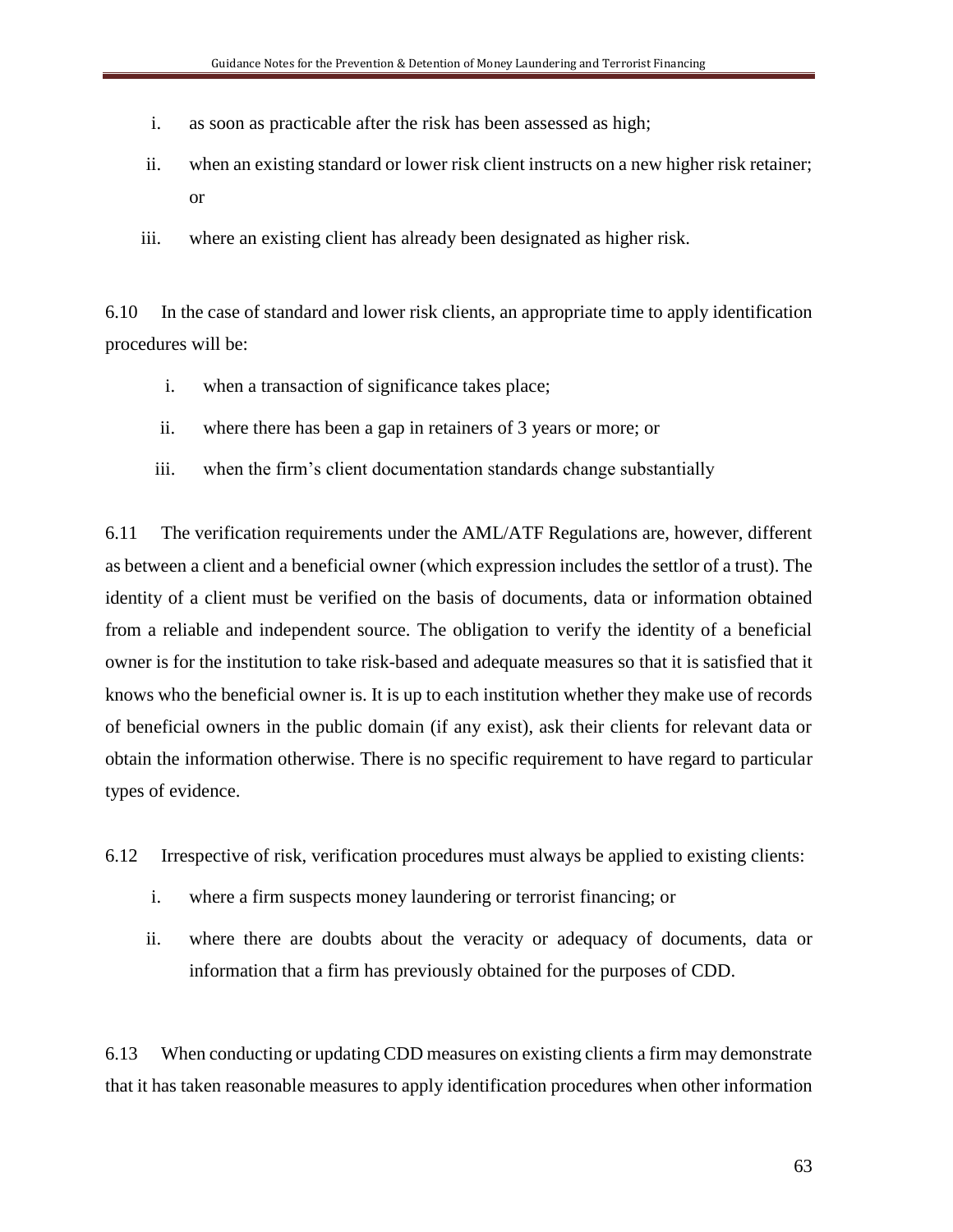already held on file for an existing client provides satisfactory evidence that the client is who they claim to be. Publicly available information may also confirm the information held by the firm.

6.14 A firm may delay obtaining satisfactory evidence of identity until such time as this has been collected by the introducer. However, confirmation should be received from the introducer that identification procedures are to be applied within a reasonable period of time and the firm should periodically check that this is the case.

6.15 On occasions, an individual resident abroad may be unable to provide evidence of their principal residential address using the verification methods set out above. Examples of such individuals include residents of countries without postal deliveries and few street addresses, who rely upon post office boxes or employers for delivery of mail, and residents of countries where, due to social restraints, private addresses may not be verified by personal visits.

6.16 It is essential for law enforcement purposes that a record of an individual's residential address (or details of how that individual's residential address may be reached) be recorded, so that an individual may be located by law enforcement if necessary during an investigation. As a result, it is not acceptable only to record a post office box number as an address, or to fail to take steps to verify that a residential address is valid where CDD is required.

6.17 A firm must ensure that there is a valid reason for a client being unable to satisfy its more usual verification of address requirements, and must document that reason. Where alternative methods to verify address are relied on, a relevant person must consider whether enhanced monitoring of the activity and transactions carried out by the client is appropriate.

6.18 There may also be circumstances where there is face to face contact with an individual, but where documentary evidence is to be provided at a time when the individual is not present. Regulation 11 (2) of the AML/ATF Regulations requires that where the client has not been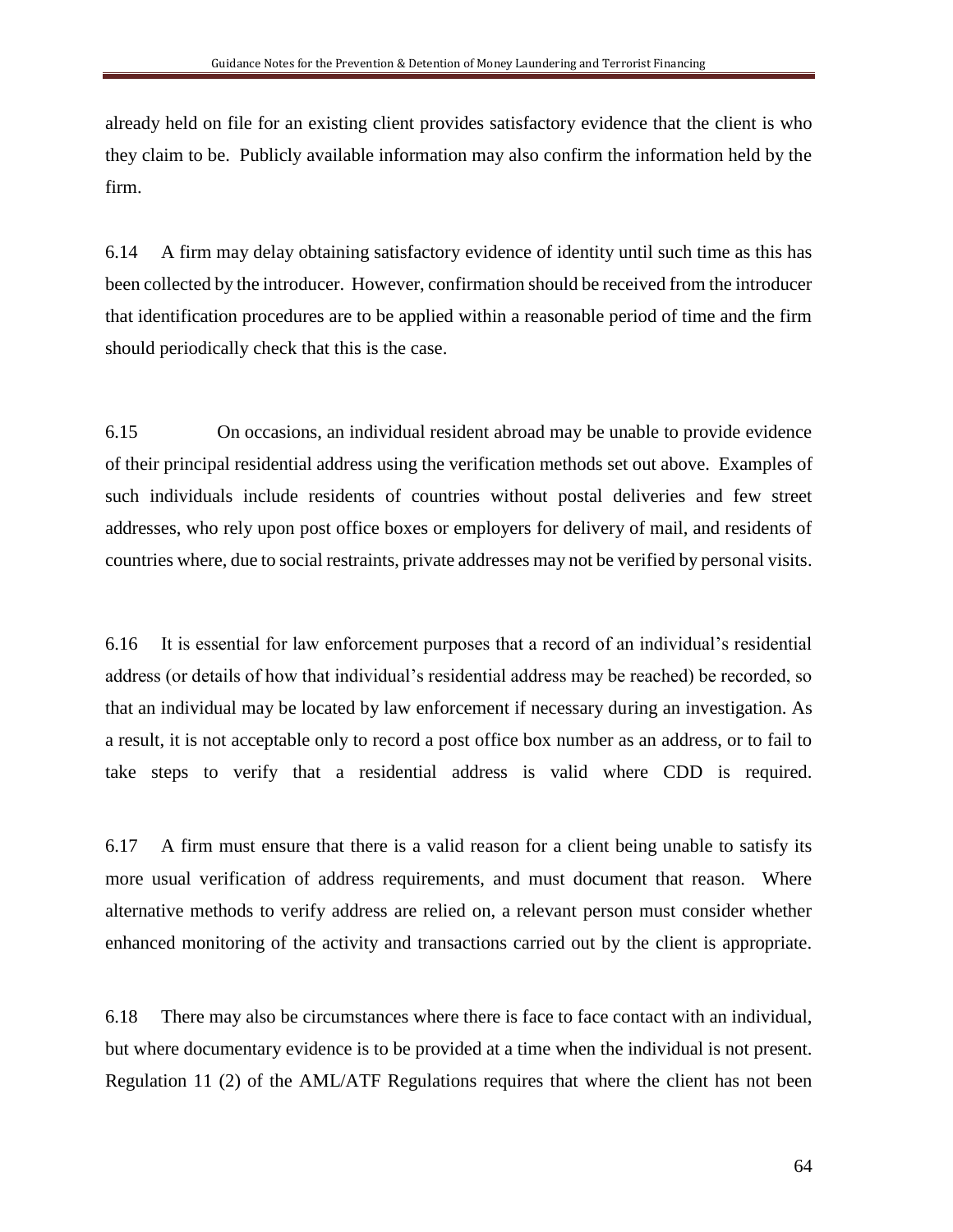physically present for identification purposes, the firm must take specific and adequate measures to compensate for the higher risk, for example by applying one or more of the following measures:

- i. ensuring that the client's identity is established by additional documents, data or information;
- ii. supplementary measures to verify or certify the documents supplied, or requiring confirmatory certification by an AML/ATF regulated financial institution (or equivalent institution) which is subject to equivalent Regulations;
- iii. ensuring that the first payment is carried out through an account opened in the client's name with a banking institution.

6.19 Where a relationship is established or transaction conducted remotely, or where the identity of an individual is to be verified using documentary evidence when the individual is not physically present, a firm must perform an additional check to reduce the risk of identity fraud. A firm may demonstrate that the specific additional check undertaken is appropriate where it takes into account the client risk assessment, matching the level of assurance given by the check to the risk presented by the client.

6.20 For higher risk clients where certification is relied upon, a firm may demonstrate that it has obtained appropriate verification of identity where it takes steps to check that the certifier is real, or alternatively, performs a further check to reduce the risk of identity fraud. This will guard against the risk that copy documentation provided is not a true copy of the original document and that the documentation does not correspond to the applicant whose identity is to be verified. For certification to be effective, the certifier will need to have seen the original documentation and, where documentation is to be used to provide satisfactory evidence of identity for an individual, have met the individual (where certifying evidence of identity containing a photograph). An acceptable certifier will also be subject to professional rules (or equivalent) providing for the integrity of their conduct.

6.21 Persons certifying documents must certify that: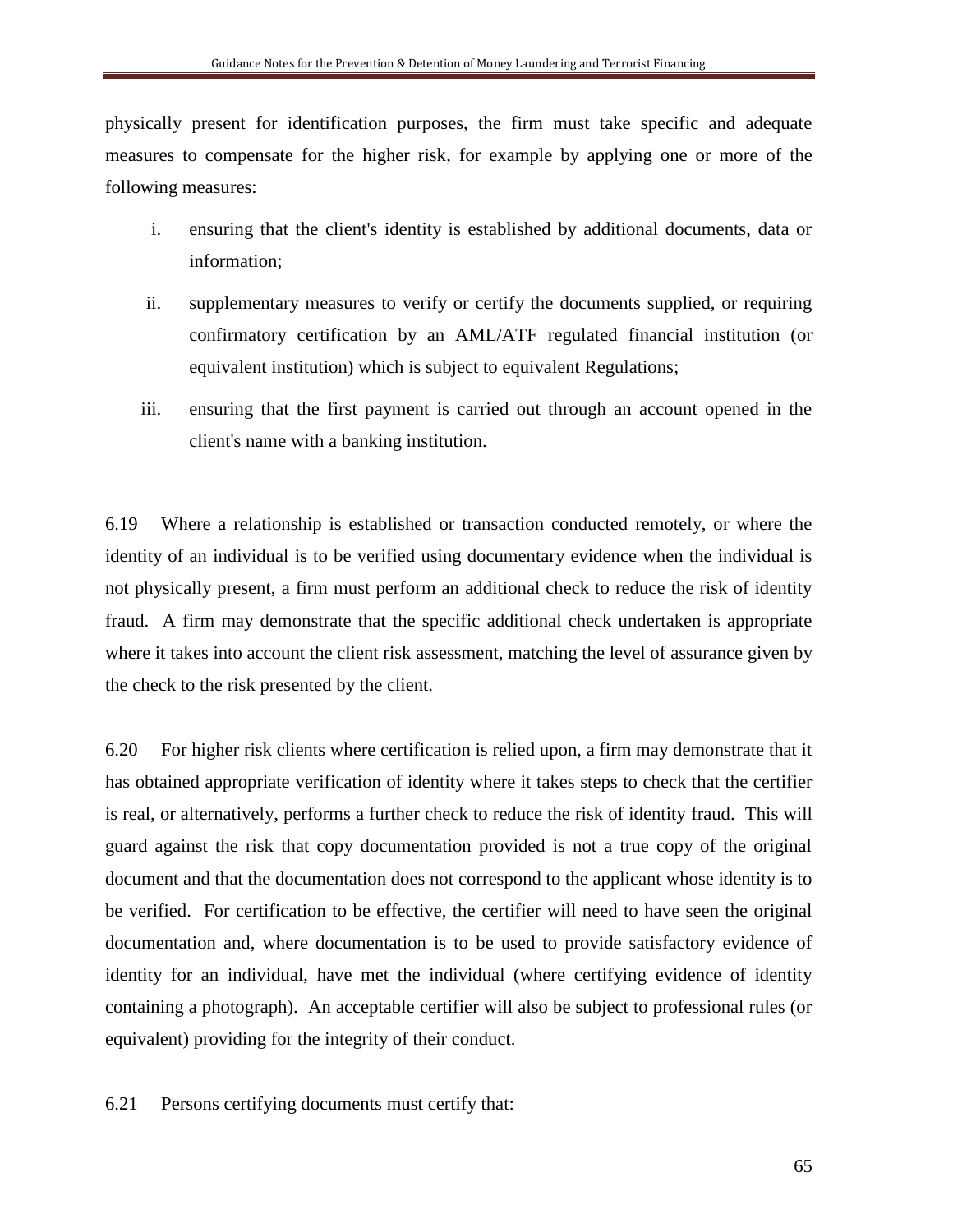- i. they have seen original documentation verifying identity and/or residential address;
- ii. the copy of the document (which they certify) is a complete and accurate copy of that original.

6.22 The certifier must also sign and date the copy document, and provide adequate information so that he may be contacted in the event of a query. An adequate level of information to be provided by a suitable certifier would include their name, position or capacity, their address and a telephone number or email address at which they can be contacted.

6.23 Acceptable persons to certify evidence of identity may include:

- i. Any barrister and attorney entitled to practise as such under the Supreme Court Act 1905.
- ii. Magistrates.
- iii. The Registrar of the Court of Appeal or the Supreme Court.
- iv. Officers of the Bermuda Police Service of or above the rank of Inspector.
- v. The manager of any bank, being an institution licensed as a bank under the Banks and Deposit Companies Act 1999.
- vi. The Deputy Governor.
- vii. The Secretary to the Cabinet.
- viii. The Registrar-General.
- ix. The Registrar of Companies.
- x. Customs officers as defined in the Revenue Act 1898 in the performance of their duty as such.
- xi. Immigration officers in the performance of their duty as such.
- xii. Justices of the Peace.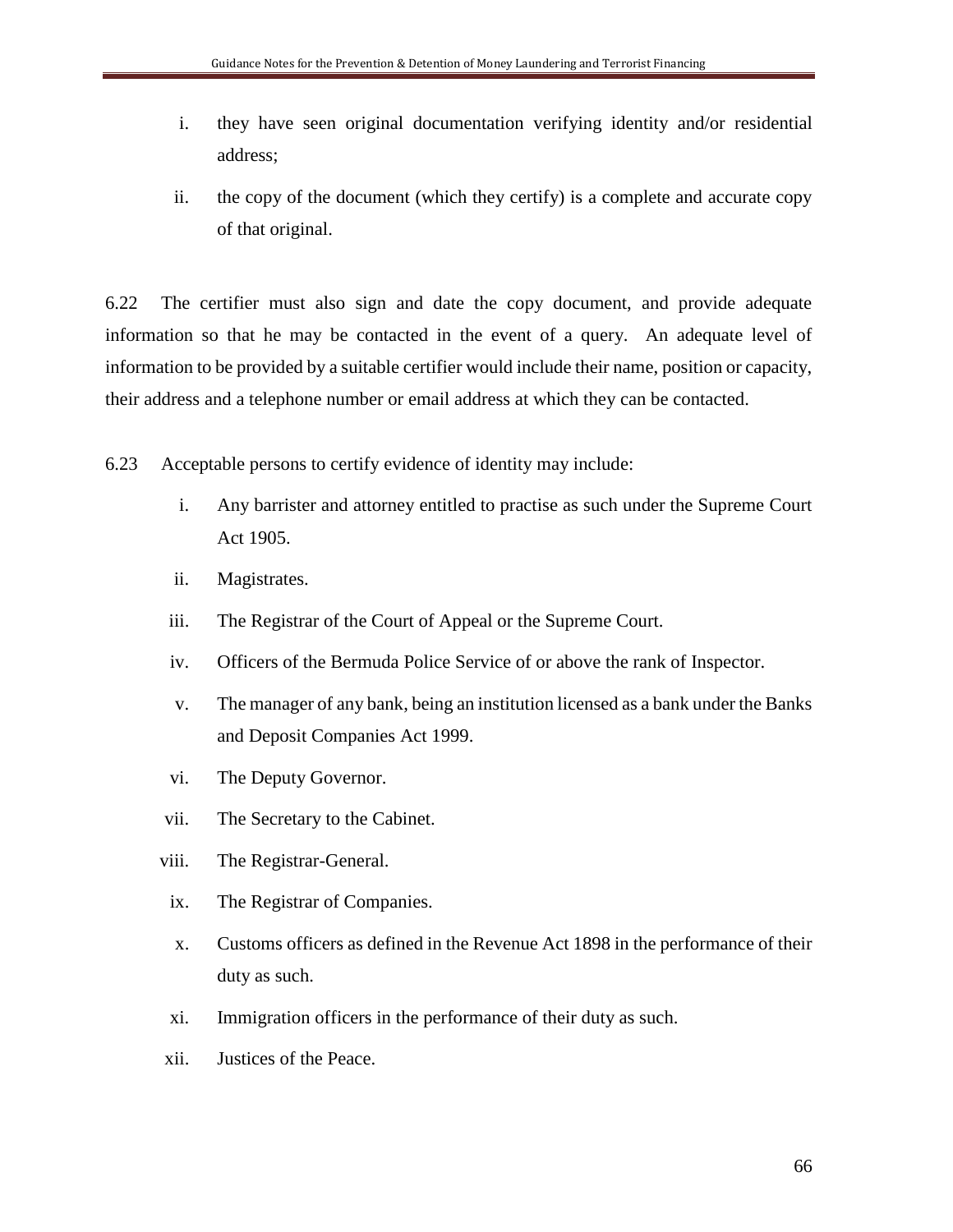6.24 A higher level of assurance will be provided where the relationship between the certifier and the subject (individual, legal body or express trust) is of a professional rather than a personal nature.

## **Incomplete Identification**

6.25 Where identification procedures cannot be completed, a firm must not proceed or continue with a business relationship or occasional transaction. Regulation 9 (1) of the AML/ATF Regulations provides that if a Relevant Person is unable to apply identification procedures in accordance with the AML/ATF Regulations, it shall:

- (a) not carry out a transaction with or for the client through a bank account;
- (b) not establish a business relationship or carry out an occasional transaction with the client;
- (c) terminate an existing relationship;
- (d) consider making a disclosure to the FIA.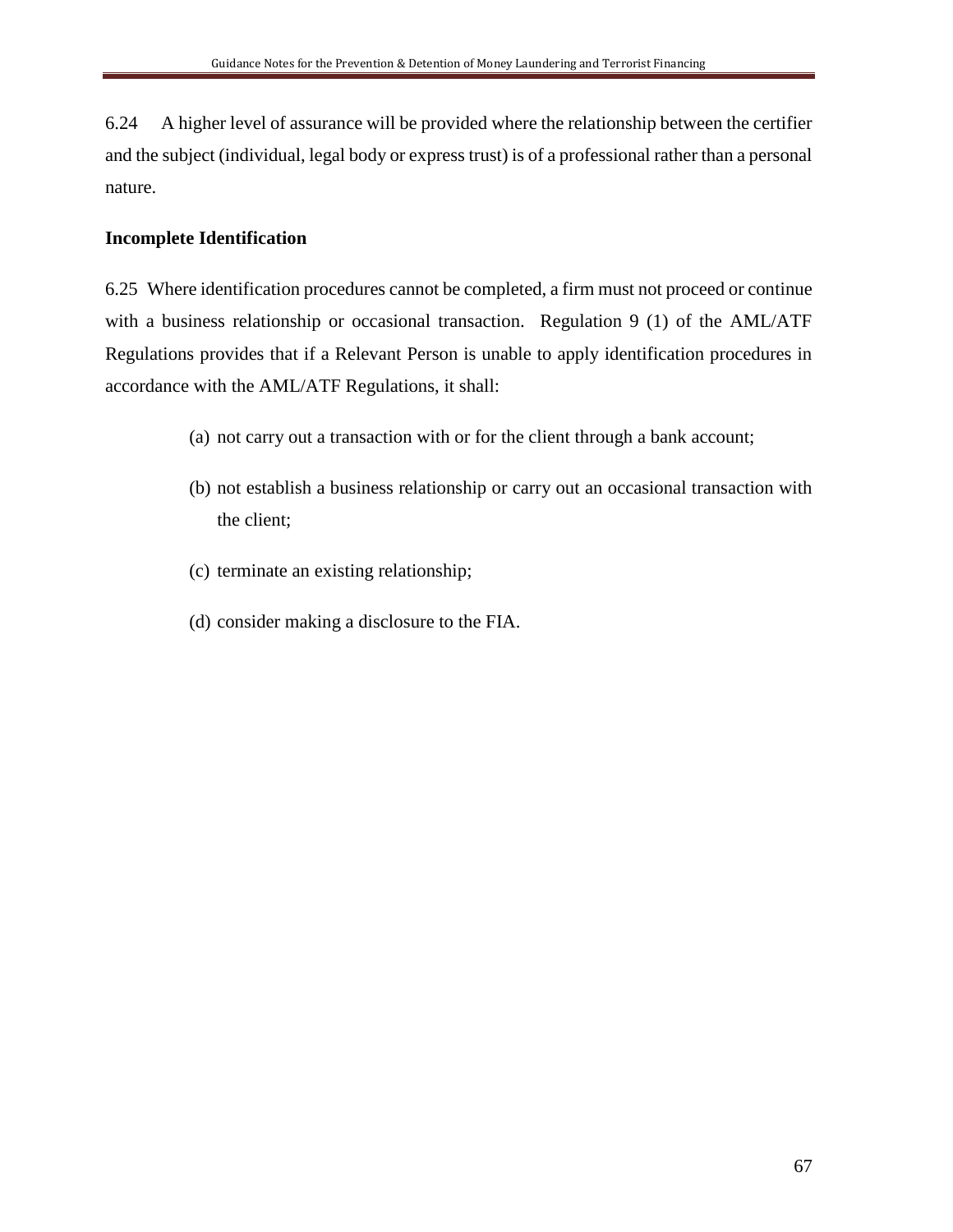# **CHAPTER 7: ONGOING MONITORING**

Regulation 6 Regulation 7

Regulation 15

Regulation 18A

7.1 Ongoing monitoring procedures apply to all business relationships, including those with existing clients. Monitoring of existing clients will be based on the type of risk the client represents.

7.2 Regulation 7(1) of the AML/ATF Regulations requires a relevant person to conduct ongoing monitoring of a business relationship. Ongoing monitoring of a business relationship means:-

- (a) scrutiny of transactions undertaken throughout the course of the relationship (including, where necessary, the source of funds) to ensure that the transactions are consistent with the relevant person's knowledge of the client, his business and risk profile; and
- (b) so far as practicable keeping the documents, data or information obtained for the purpose of applying client due diligence measures up to date.

7.3 Regulation 6(3) of the AML/ATF Regulations applies to the duty to conduct ongoing monitoring to CDD measures.

7.4 The monitoring procedures must:

- i. involve a firm applying its understanding of its business (i.e. the outcome of its risk assessment) to determine the nature of usual activity and its expectations for unusual and higher risk activity and transactions;
- ii. be designed to result in the identification of unusual and higher risk activity or transactions;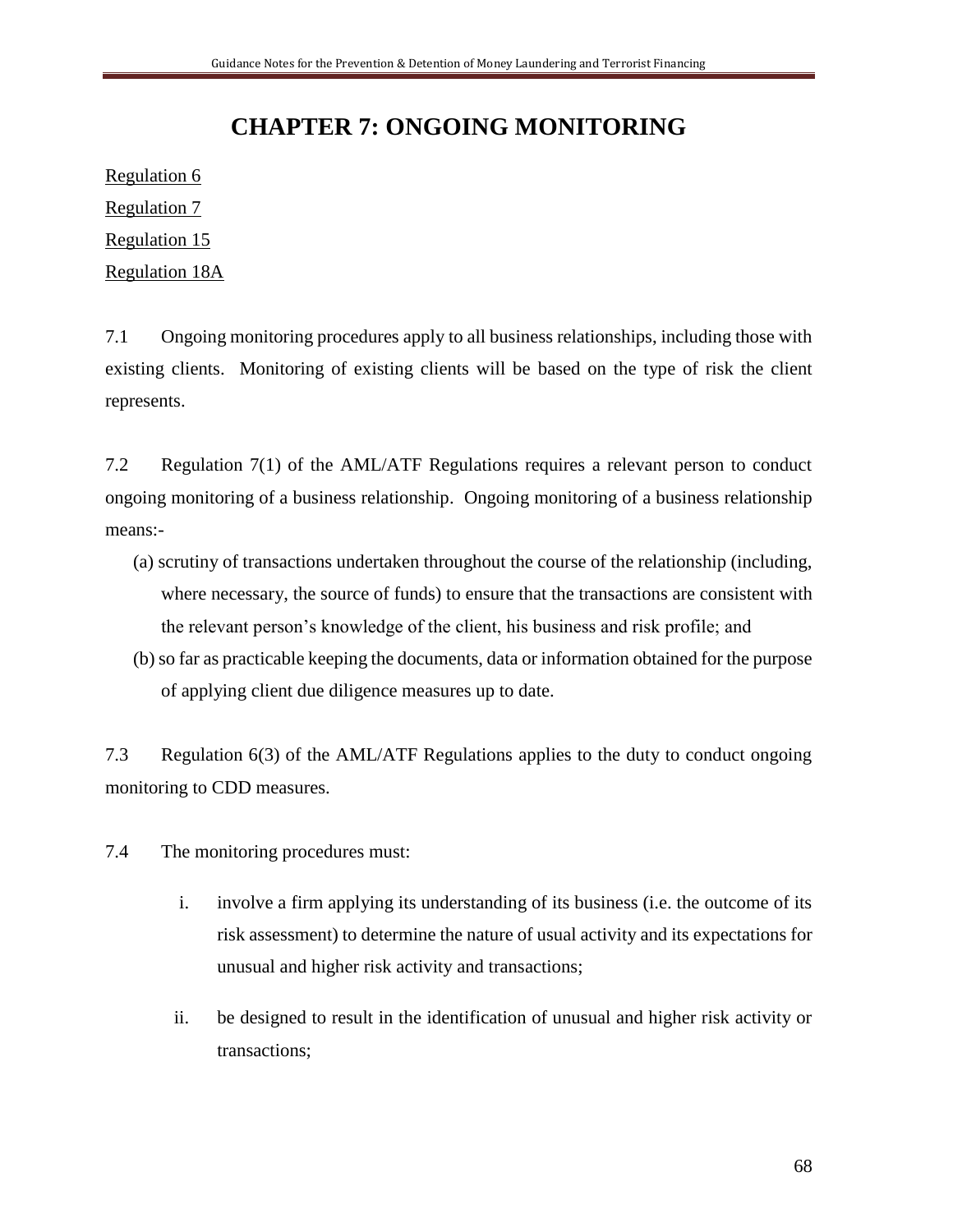- iii. require that, in particular, special attention is paid to specific higher risk activity, clients and transactions;
- iv. require the examination of any unusual or higher risk activity or transaction by an appropriate person to determine the background and purpose of the activity or transaction;
- v. in connection with the above examination, involve the collection of additional information (where appropriate);
- vi. establish whether there is a rational explanation (an apparent economic or visible lawful purpose) for the unusual or higher risk activity or transaction, and document these findings in writing; and
- vii. result in appropriate action being taken as a result of the findings of the above procedures.

7.5 When conducting monitoring procedures, the following are to be considered to be higher risk activity and transactions:

- i. complex transactions;
- ii. unusual large transactions;
- iii. unusual patterns of transactions;
- iv. activity and transactions: (i) connected with jurisdictions which do not, or insufficiently apply the FATF Recommendations; or (ii) which are the subject of UN or European Union ("EU") countermeasures;
- v. activity and transactions that may be conducted with persons who are the subject of UN or EU sanctions and countermeasures;
- vi. activity or transactions with PEPs or where PEPs are connected with the client, whether inside or outside Bermuda; and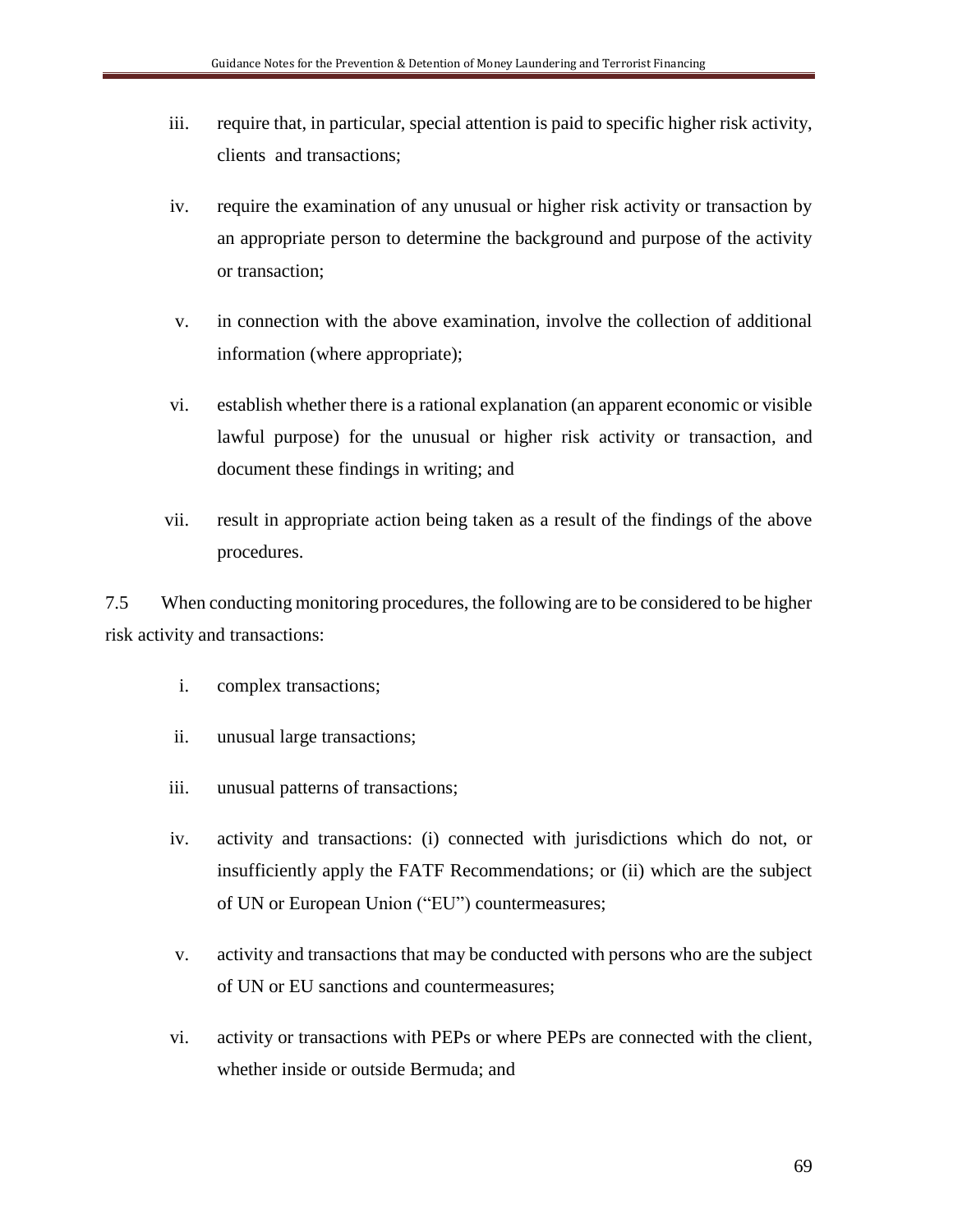vii. activity or transactions for clients who have not been physically present for identification purposes.

7.6 In line with enhanced due diligence requirements for higher risk clients, more intensive scrutiny of client activity and transactions may involve, for example:

- i. more frequent reviews and updating of CDD information;
- ii. more regular reviews of client activity and transactions against the client's expected activity profile; and
- iii. client reviews being conducted by persons not directly involved in managing client relationships.

7.7 The examination of unusual and higher risk activity or transactions may be conducted either by fee earners or by accounts or administration staff. In any case, a firm should ensure that the reviewer has access to relevant CDD information, and that the enquiries made, and the conclusions reached by the reviewer are appropriate.

7.8 Appropriate follow up action may include:

- i. updating CDD information to record the results of the enquiries made;
- ii. reviewing the appropriateness of the client risk assessment in light of the unusual activity and/or additional CDD information obtained;
- iii. applying increased levels of monitoring to particular relationships; and
- iv. where the activity or transaction does not have a rational explanation, considering whether the circumstances require a suspicious activity report to be submitted to the firm's Reporting Officer.

7.9 In determining the nature of the monitoring procedures that are appropriate, a firm may have regard to the following factors:

i. its risk assessment;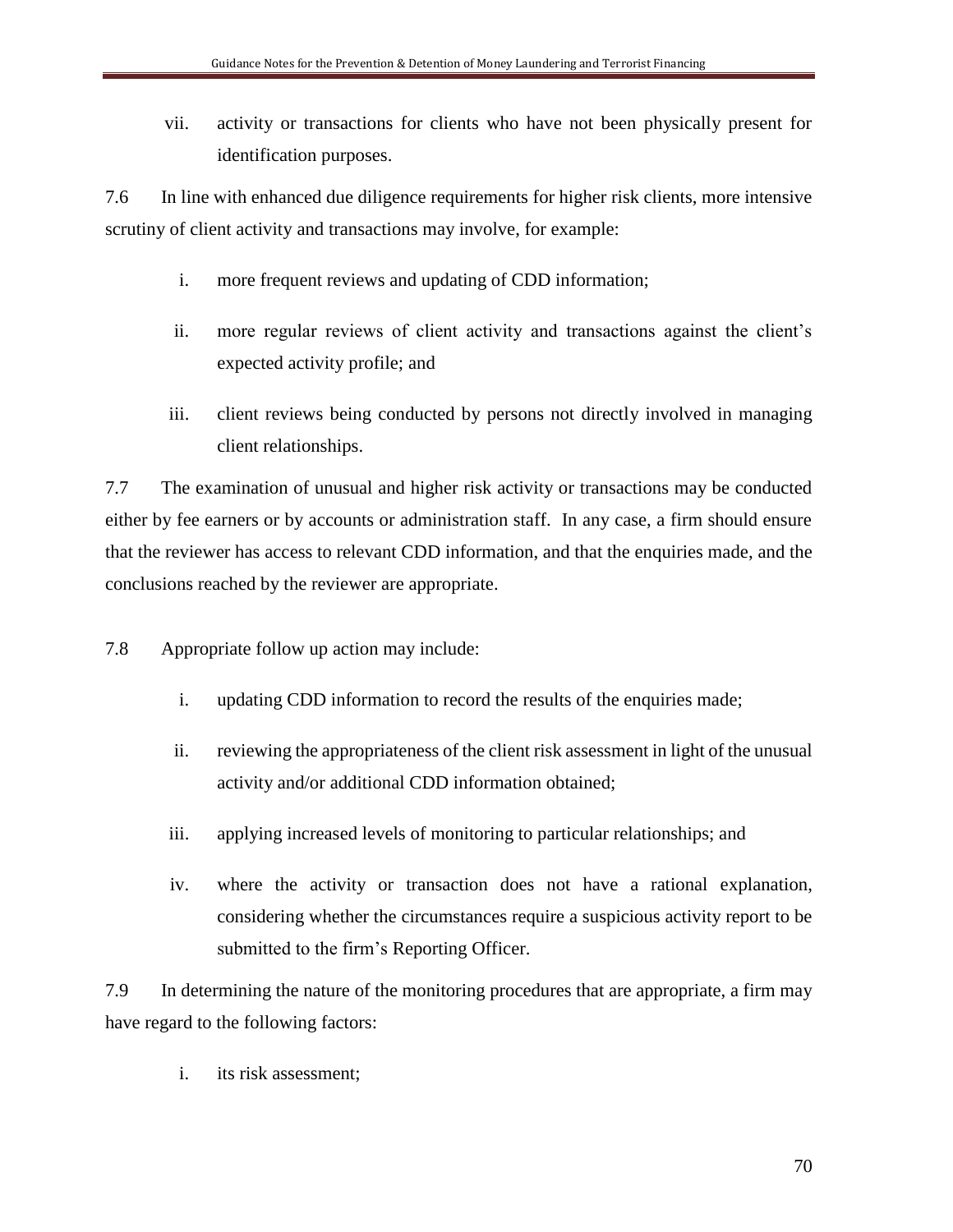- ii. the size and complexity of its business;
- iii. the nature of its legal business and services;
- iv. whether it is possible to establish appropriate standardized parameters for unusual activity; and
- v. the monitoring procedures that already exist to satisfy other business needs.

7.10 Appropriate factors to consider in determining whether activity or transactions are unusual include:

- the expected frequency, size, and origin/destination of client funds or other activity for individual clients; and
- the presence of risk factors specific to the nature of the activity or matter undertaken for the client. A firm should determine risk factors based on its knowledge of its client and should have regard to typologies (whether external or developed from its own experiences) relevant to the nature of its business activities.

7.11 A firm may demonstrate that it is appropriately examining unusual and higher risk activity and transactions where it:

- reviews the identified activity/transaction in light of the client risk assessment and the CDD information that it holds;
- makes further enquiries to obtain any further information required to enable a determination as to whether the activity/transaction has a rational explanation; and
- considers the activity or transaction in the context of any other relationships connected with the client.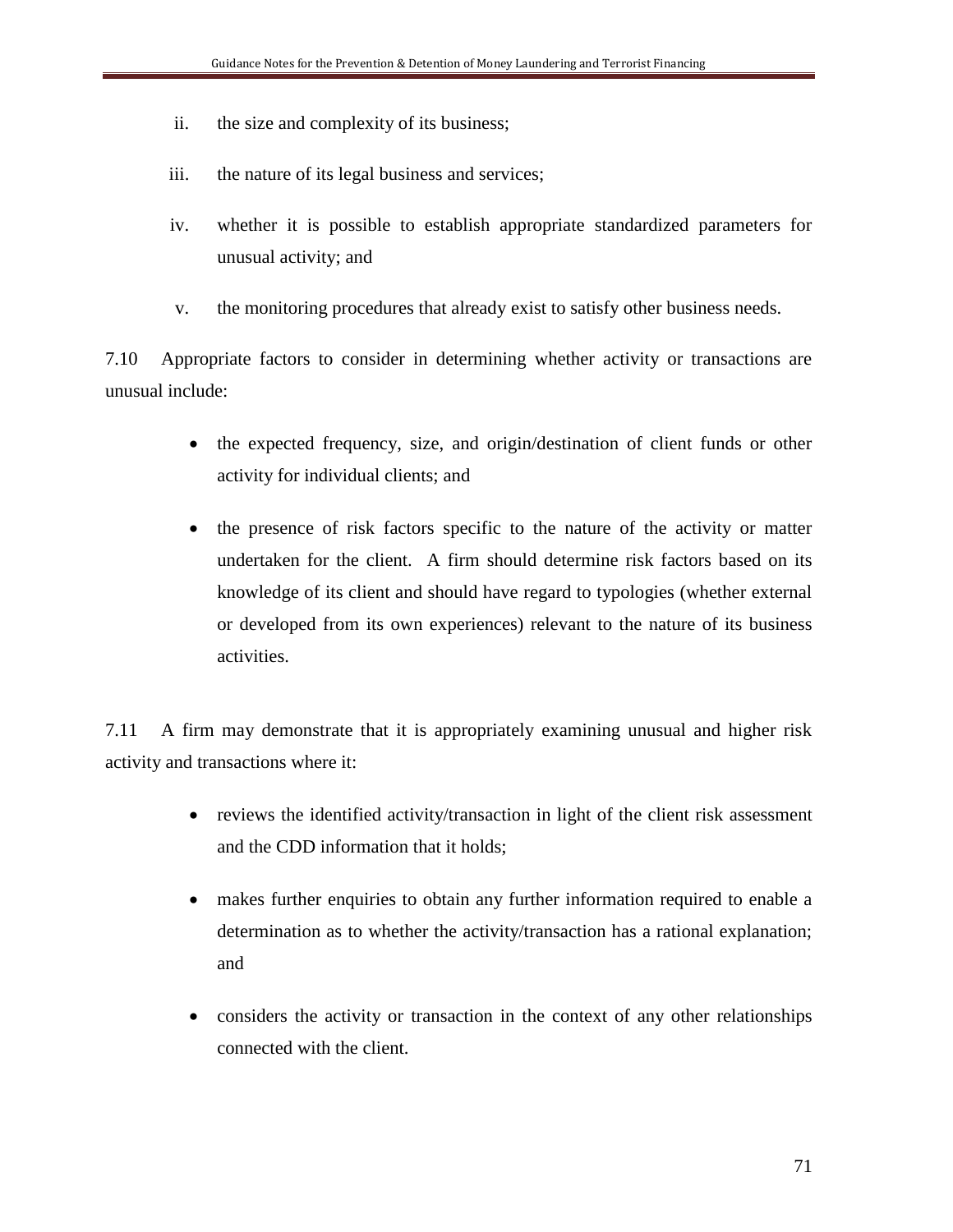7.12 Risk assessment should be carried out on an ongoing basis for those clients that have been identified as high risk throughout the business relationship and for each instruction. In the case of a client relationship assessed as presenting a higher risk, a firm may demonstrate that its CDD information remains up to date where it is reviewed and updated on at least an annual basis.

7.13 In the case of other relationships, a firm may demonstrate that its CDD information remains up to date where it is reviewed and updated on a risk sensitive basis, including where additional "factors to consider" become apparent (i.e. trigger events - when taking new instructions from a client, or meeting with a client may also present a convenient opportunity to update CDD information).

7.14 A comprehensive understanding of the risk presented by a client relationship may only become evident at a later stage following the establishment of a relationship. A firm may demonstrate that its client risk assessments remain up to date where its monitoring procedures involve consideration as to the ongoing appropriateness of the client's risk assessment.

7.15 FATF Recommendation 22 states that Designated Non-Financial Businesses and Professions ("DNFBPs") should be required to apply, amongst other things, Recommendation 10 (which deals with CDD) to existing clients at appropriate times on the basis of materiality and risk. Accordingly, Regulation 6(2) requires that a relevant person must apply customer due diligence measures at appropriate times to existing customers on a risk-sensitive basis.

#### **Source of funds**

7.16 Source of funds is the activity which generates the funds for a relationship e.g. a client's occupation or business activities. Information concerning the geographical sphere of the activities may also be relevant. Regulation 15 of the AML/ATF Regulations stipulates record keeping requirements for transaction records which require information concerning the remittance of funds also to be recorded (e.g. the name of the bank and the name and account number of the account from which the funds were remitted). This is the source of transfer and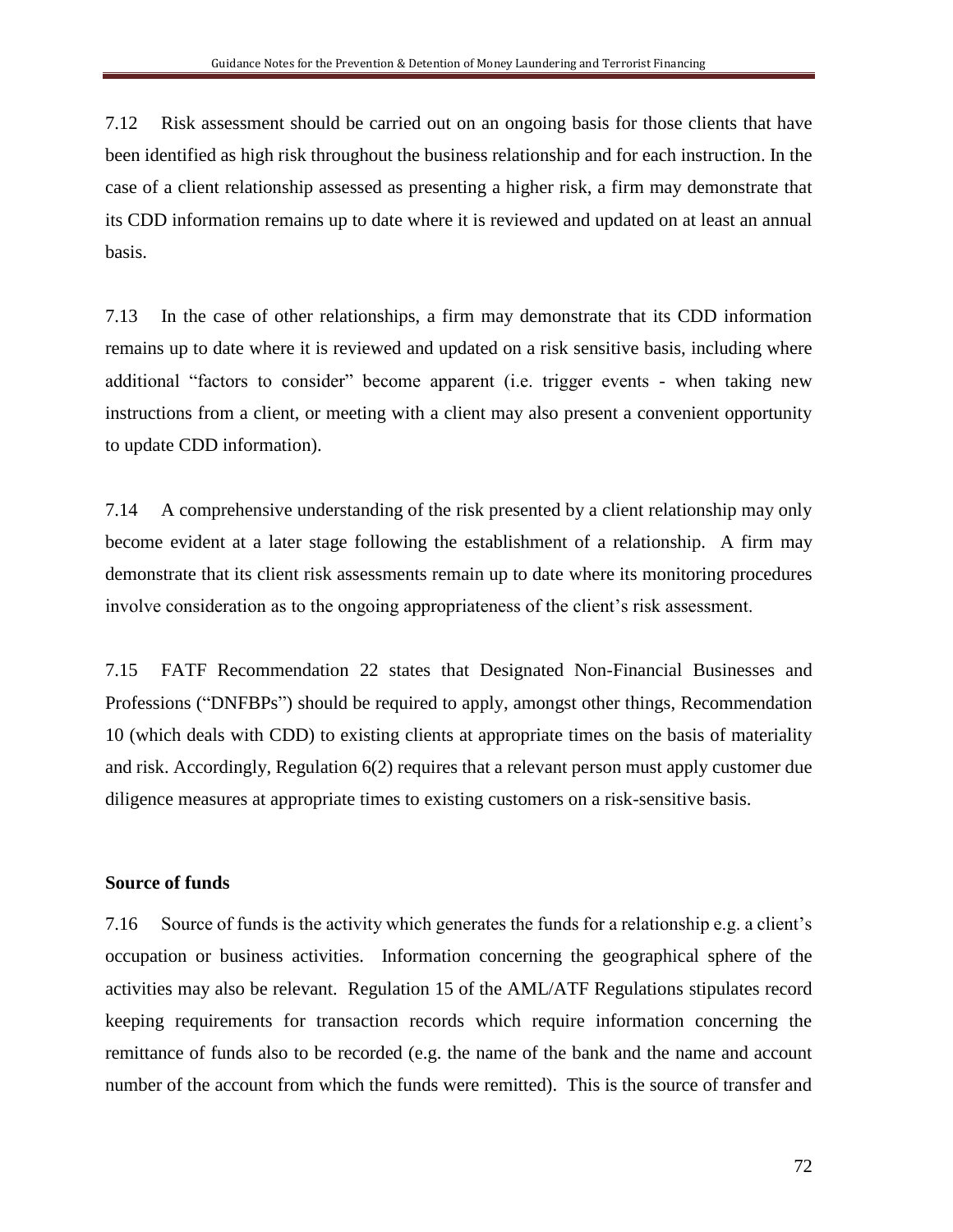is not to be confused with source of funds. The ability to follow the audit trail for criminal funds and transactions flowing through the professional and financial sector is a vital law enforcement tool in money laundering and terrorist financing investigations.

7.17 Firms should monitor whether funds received from clients are from credible sources. If funding is from a source other than a client, a firm may need to make further enquiries. If it is decided to accept funds from a third party, perhaps because time is short, firms should ask how and why the third party is helping with the funding. In some circumstances, cleared funds will be essential for transactions and clients may want to provide cash to meet a completion deadline. Firms should assess the risk in these cases and ask more questions if necessary.

## **Compliance Officer**

 $\overline{a}$ 

7.18 Firms must designate a person employed at managerial level to serve as its compliance officer. Firms shall be responsible for ensuring its compliance officer is adequately trained to carry out the role of compliance officer. The Compliance Officer must ensure that the necessary compliance programme procedures and controls described above and throughout these Guidance Notes and as required by the AML/ATF Regulations are in place; and coordinate and monitor the compliance programme to ensure continuous compliance with the AML/ATF Regulations. A Compliance Officer may also be appointed as a Reporting Officer.<sup>7</sup>

<sup>7</sup> Regulation 18A of the Proceeds of Crime (Anti-Money Laundering and Anti-Terrorist Financing) Regulations 2008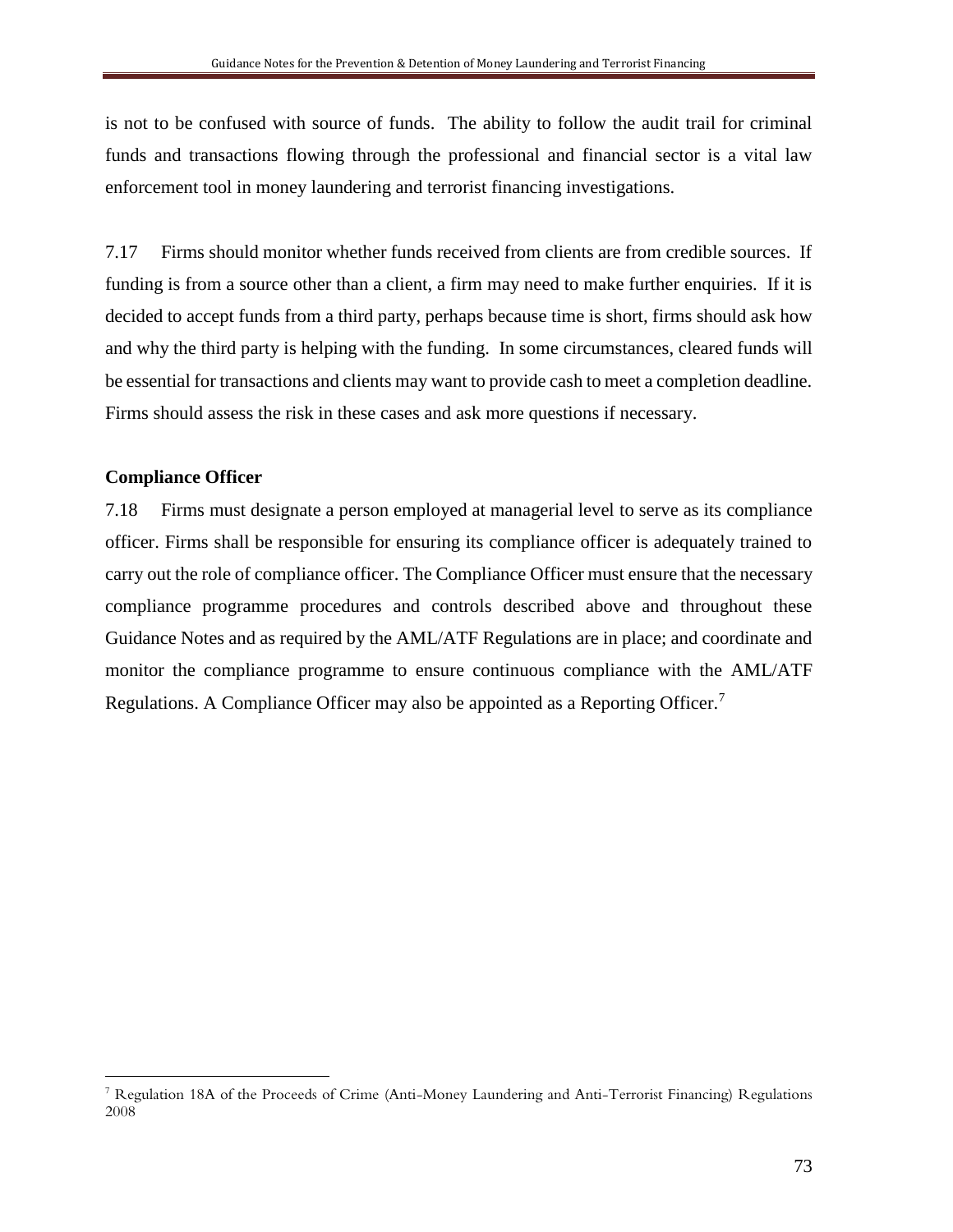# **CHAPTER 8: SUSPICIOUS ACTIVITY REPORTING**

## **Regulation 17**

8.1 Regulation 17 of the AML/ATF Regulations requires a relevant person to maintain internal reporting procedures to allow for reports to be made to a Reporting Officer when information comes to the attention of an employee which gives rise to knowledge or suspicion or reasonable grounds for suspicion that another person is engaged in money laundering or terrorist financing. The Reporting Officer after considering the information shall disclose that information to the FIA where he knows or suspects or has reasonable grounds to suspect that a person is engaged in money laundering or terrorist financing.

8.2 The provisions of Regulation 17 requiring a relevant person to maintain internal reporting procedures however do not apply to sole practitioners.

8.3 Firms are required to make a report in respect of information or any other matter that comes to them in the course of their profession or business where they know or suspect or have reasonable grounds for suspicion that a person is engaged in money laundering or terrorist financing.

8.4 Having knowledge means knowing the existence of certain facts. In a criminal court, it must be proved that the individual in fact knew that a person was engaged in money laundering. That said, knowledge can be inferred from the surrounding circumstances; so, for example, a failure to ask obvious questions may be relied upon by a jury to imply knowledge. The knowledge must, however, have come to the person in the course of their trade, profession, business or employment. Information that comes to the person in other circumstances do not come within the scope of Section 46 of the Proceeds of Crime Act or Schedule 1 of the ATFA and therefore no obligation exists to make a report. This does not preclude a report being made should the person choose to do so.

8.5 Suspicion is more subjective and falls short of proof based on firm evidence. Suspicion has been defined by the courts as being beyond mere speculation and based on some foundation,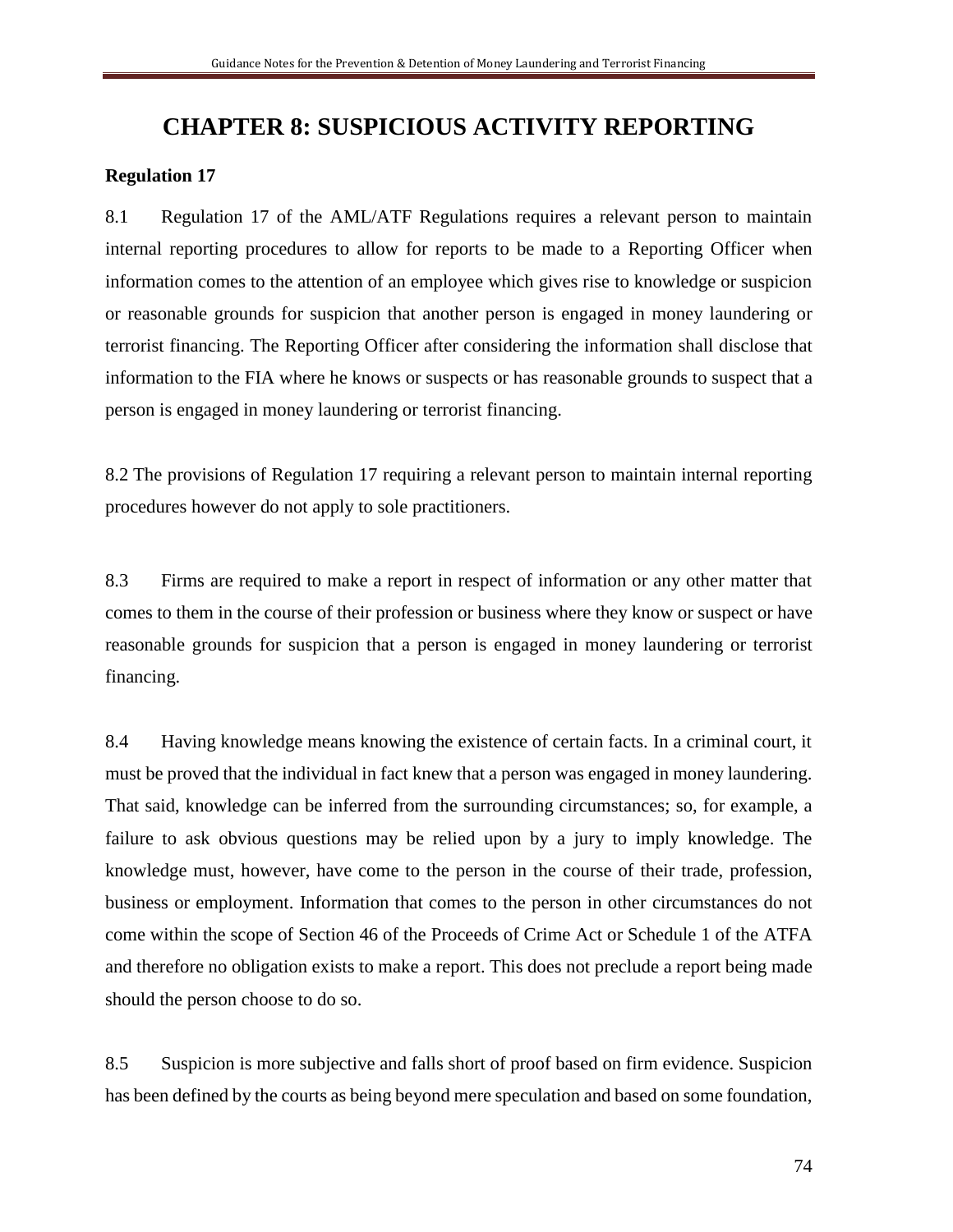for example: "A degree of satisfaction and not necessarily amounting to belief but at least extending beyond speculation as to whether an event has occurred or not"; and "Although the creation of suspicion requires a lesser factual basis than the creation of a belief, it must nonetheless be built upon some foundation." Justice Nelson in the case of N2J Ltd v Cater Allen before the High Court in London cited with approval Lord Devlin's definition of suspicion in Hussein v Chong Fook Kam [1970] AC 942: "Suspicion in its ordinary meaning is a state of conjecture or surmise where proof is lacking." "I suspect but I cannot prove." Justice Nelson continued "Suspicion does not have to have a long history of misdoing before it arises. It may arise in an otherwise seamless period of good conduct from one important new piece of information." "Suspicion may be no more than a feeling based on material which may fall well short of prima facie evidence."

8.6 A transaction which appears unusual is not necessarily suspicious. Even clients with a stable and predictable transactions profile will have periodic transactions that are unusual for them. Many clients will, for perfectly good reasons, have an erratic pattern of transactions or account activity. So the unusual is, in the first instance, only a basis for further enquiry, which may in turn require judgment as to whether it is suspicious. A transaction or activity may not be suspicious at the time, but if suspicions are raised later, an obligation to report then arises.

8.7 A suspicion reportable under the AML/ATF Legislation includes having reasonable grounds for suspicion. That is to say, being in possession of facts which to a reasonable person would arouse suspicion, whether or not one has actually formed any such suspicion, imposes a reporting duty. Thus the trigger-point for reporting has been lowered with corresponding greater obligation on lawyers to be aware of a) the facts occurring around them; b) the implication of those facts which others might draw whether or not they share such interpretation; and c) their duty to report.

## **Reporting on activities outside Bermuda**

8.8 The offence of money laundering, and the duty to report under the Proceeds of Crime Act, apply in relation to the proceeds of any criminal conduct, wherever carried out, that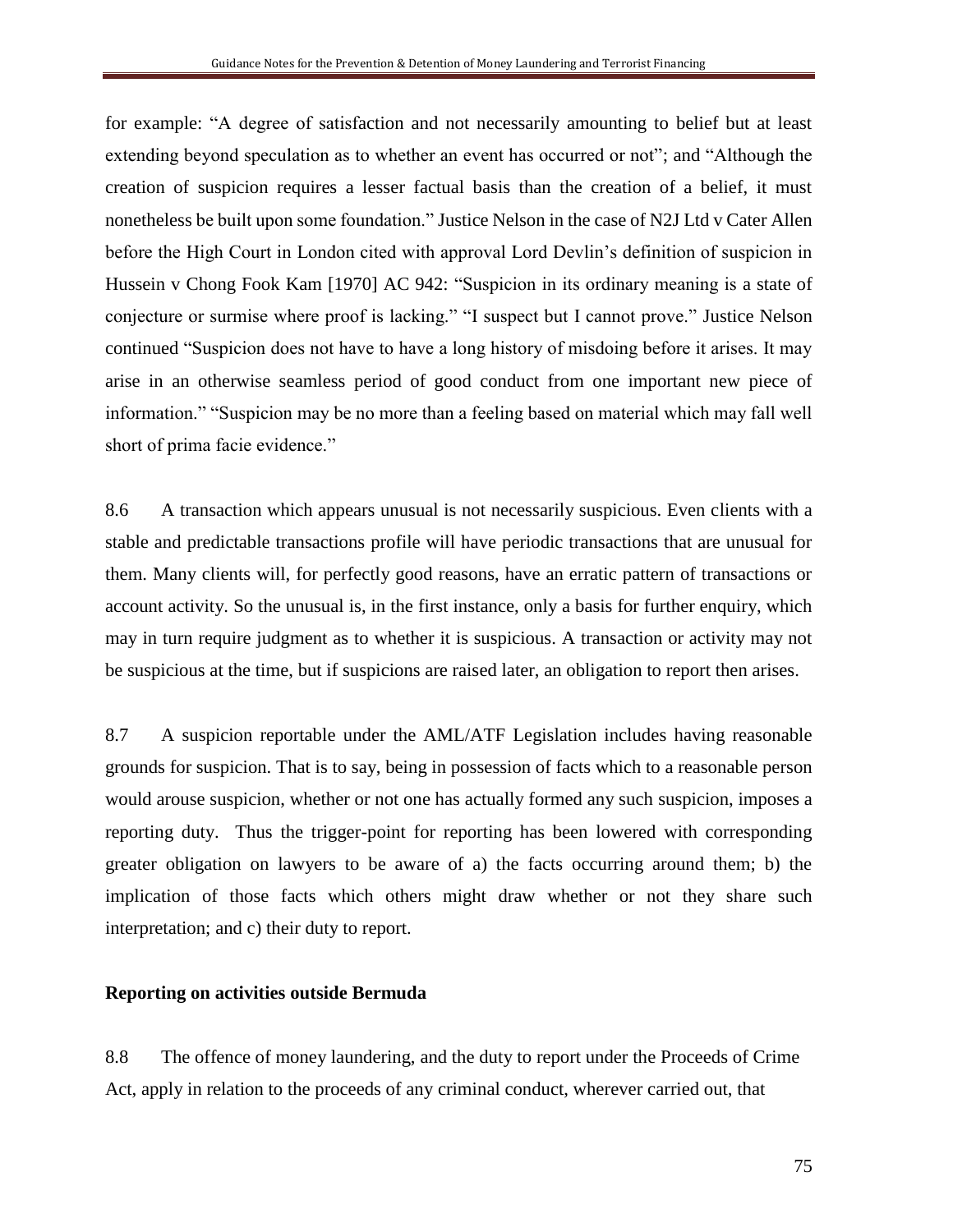would constitute an offence if it took place in Bermuda. This broad scope excludes offences which the institution, staff member or Reporting Officer knows, or believes on reasonable grounds, to have been committed in a country or territory other than Bermuda and not to be unlawful under the criminal law then applying in the country or territory concerned.

8.9 The duty to report under ATFA applies in relation to any terrorist financing offence under Sections 5-8 of that Act, that would have been an offence under these sections of the Act had it occurred in Bermuda.

8.10 The requirement to report knowledge or suspicion or having reasonable grounds for suspicion of money laundering or terrorist financing also applies where a Bermuda company or Bermuda partnership conducts business outside Bermuda. Where business is conducted outside Bermuda, for example through an office in another jurisdiction, through business trips to another jurisdiction, or where functions are outsourced to another jurisdiction, or where functions are outsourced to another jurisdiction and knowledge or suspicion or reasonable grounds for suspicion of money laundering or terrorist funding arises in respect of that non-Bermuda business, a report must be made to the FIA in the same way as for business conducted in Bermuda. Under the AML/ATF Regulations, where a firm conducts business pertaining to the specified activities in Section 49(5) of the Proceeds of Crime Act in Bermuda, but outsources aspects of its activities to another jurisdiction, whether to a group entity or to a third party, its money laundering and terrorist financing reporting procedures must also cover those outsourced activities.

8.11 It is likely that there will also be a requirement to report the knowledge or suspicion of money laundering or terrorist financing to an overseas financial intelligence unit to avoid the commission of an offence in that jurisdiction. This is known as a dual reporting requirement.

## **Other Reporting Obligations**

8.12 Section 64A of the Companies Act 1981 establishes a Register of Directors. By way of this register, every company registered in Bermuda must file annually with the Registrar of Companies a current listing of directors in the form prescribed by Section 64A. If default is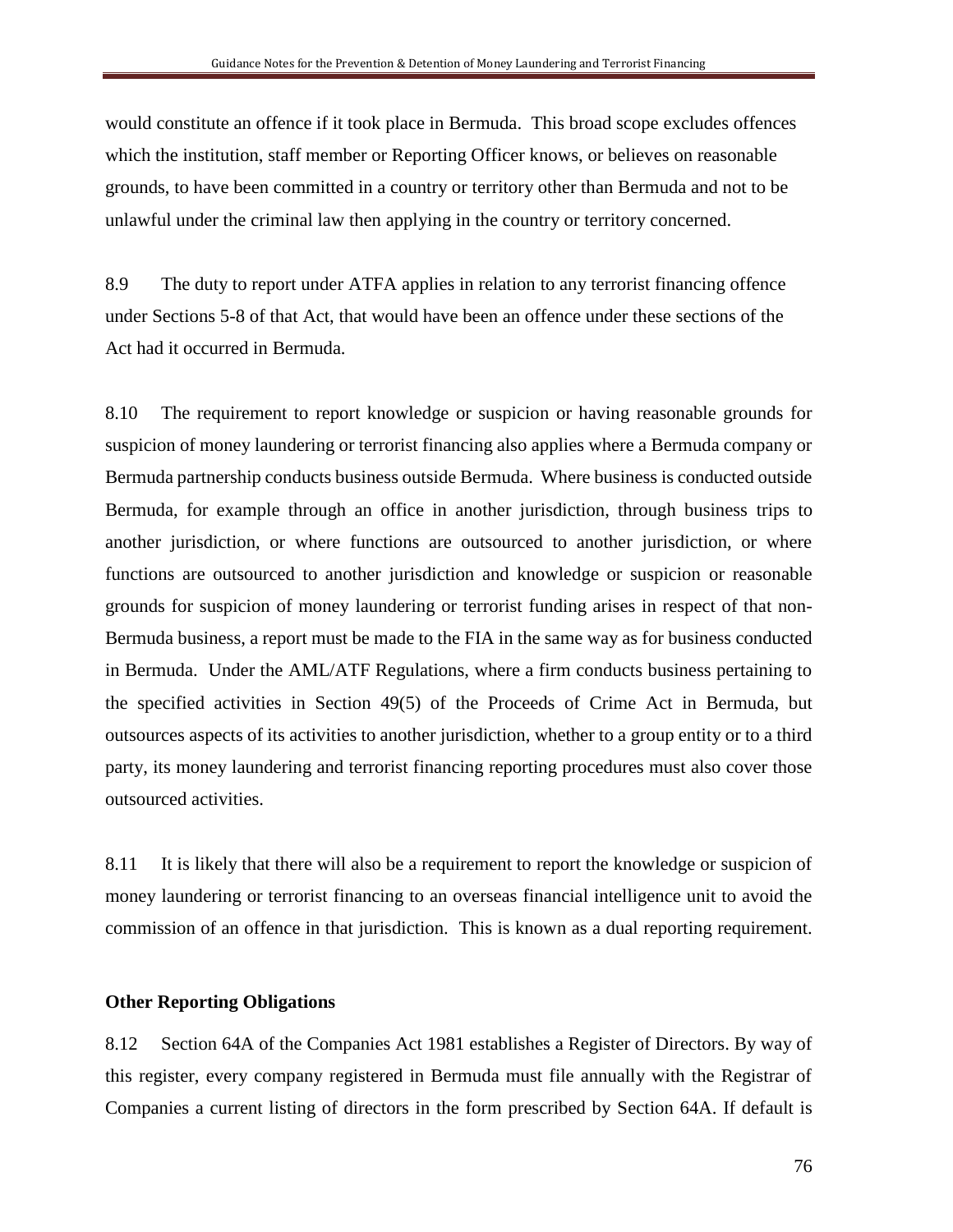made in complying with this section the company or every officer of the company who is in default shall be liable to a default fine. Accordingly, lawyers who serve as a director of any company incorporated under the Companies Act 1981 have a personal responsibility to ensure that the required filing with the Registrar of Companies is made upon any change of director or be personally subject to a default fine.

### **Reporting Officer**

8.13 Regulation 17 of the AML/ATF Regulations requires that law firms (but not sole practitioners) must appoint a Reporting Officer. A firm's Reporting Officer is responsible for ensuring that, when appropriate, the information or other matter leading to knowledge or suspicion or reasonable grounds for knowledge or suspicion of money laundering or terrorist financing is reported to the FIA. The decision to report or not to report must not be subject to the consent of anyone else.

8.14 A firm must ensure that the Reporting Officer:

- i. is employed by the firm;
- ii. has sufficient experience and skills;
- iii. has appropriate independence;
- iv. has a sufficient level of seniority and authority within the business;
- v. has sufficient resources, including sufficient time, and (if appropriate) is supported by Deputy Reporting Officer(s);
- vi. is able to raise issues directly with senior management;
- vii. is fit and proper;
- viii. maintains a record of all enquiries received from law enforcement authorities and records relating to all internal and external suspicious activity reports;
- ix. is fully aware of both their own and the business' obligations under AML/ATF Regulations, the Proceeds of Crime Act and by extension these Guidance Notes;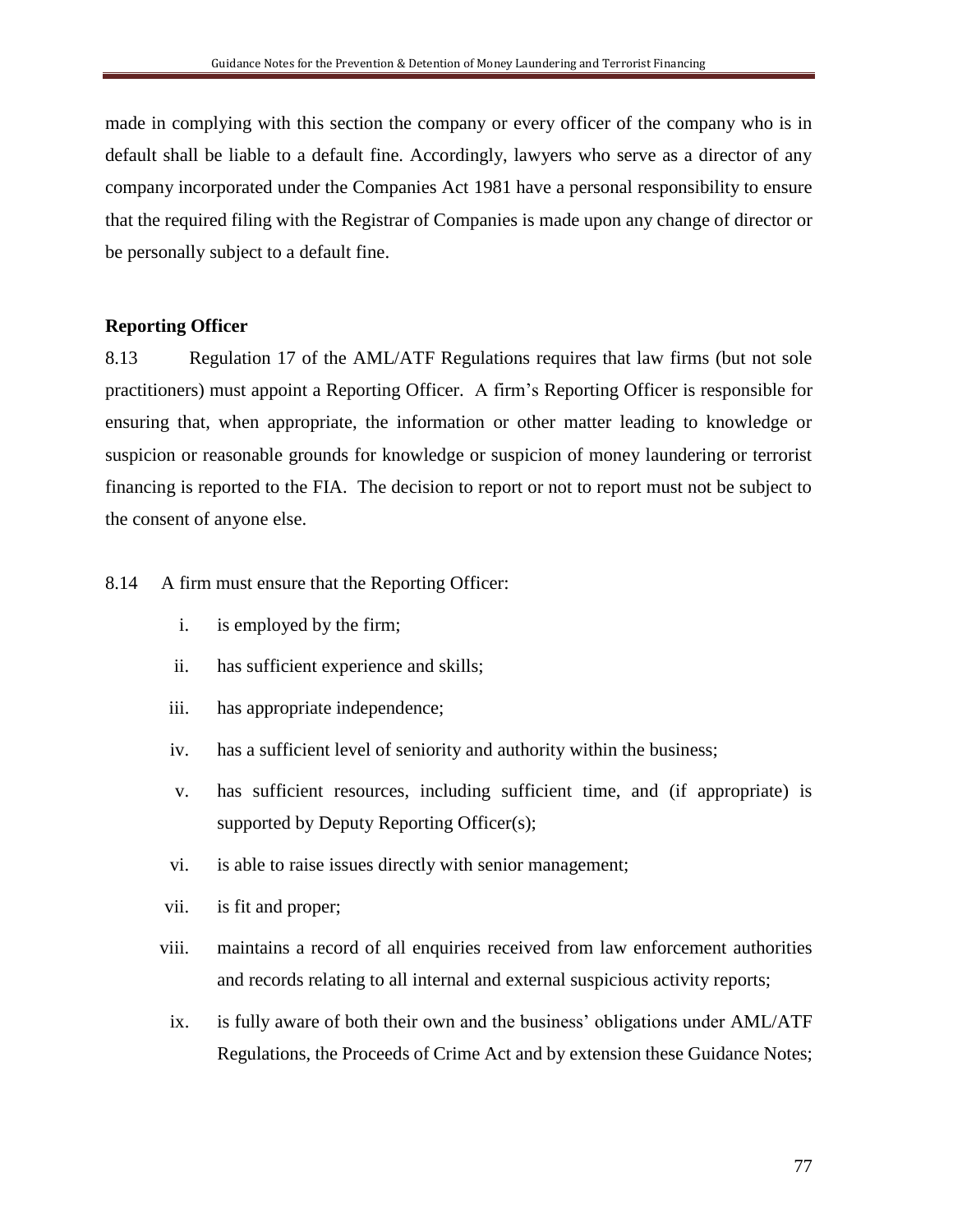- x. ensures that relationships are managed effectively post disclosure to avoid tipping-off any third parties; and
- xi. acts as the liaison point with the Board/the Bar/FIA and in any other third-party enquiries in relation to money laundering or terrorist financing.

8.15 Whilst the AML/ATF Regulations requires one individual to be appointed as Reporting Officer it recognizes that given the size and complexity of operations of many firms, it may be appropriate to designate an additional person ("Deputy Reporting Officer") to whom suspicious activity reports may also be made. Where a firm has appointed one or more Deputy Reporting Officers, it must ensure that the requirements set out above for the Reporting Officer are also applied to any Deputy Reporting Officer.

8.16 Where a firm has appointed one or more Deputy Reporting Officers, it must ensure that the Reporting Officer:

- keeps a record of the appointment of all Deputy Reporting Officers;
- provides support to and routinely monitors the performance of any Deputy Reporting Officer; and
- ensures that suspicious activity reports are considered and determined in an appropriate and consistent manner.

8.17 In the event that the position of Reporting Officer is expected to fall vacant, to comply with the statutory requirement to have an individual appointed to the office of Reporting Officer at all times, a firm must take action to appoint an appropriate member of senior management to the position on a temporary basis.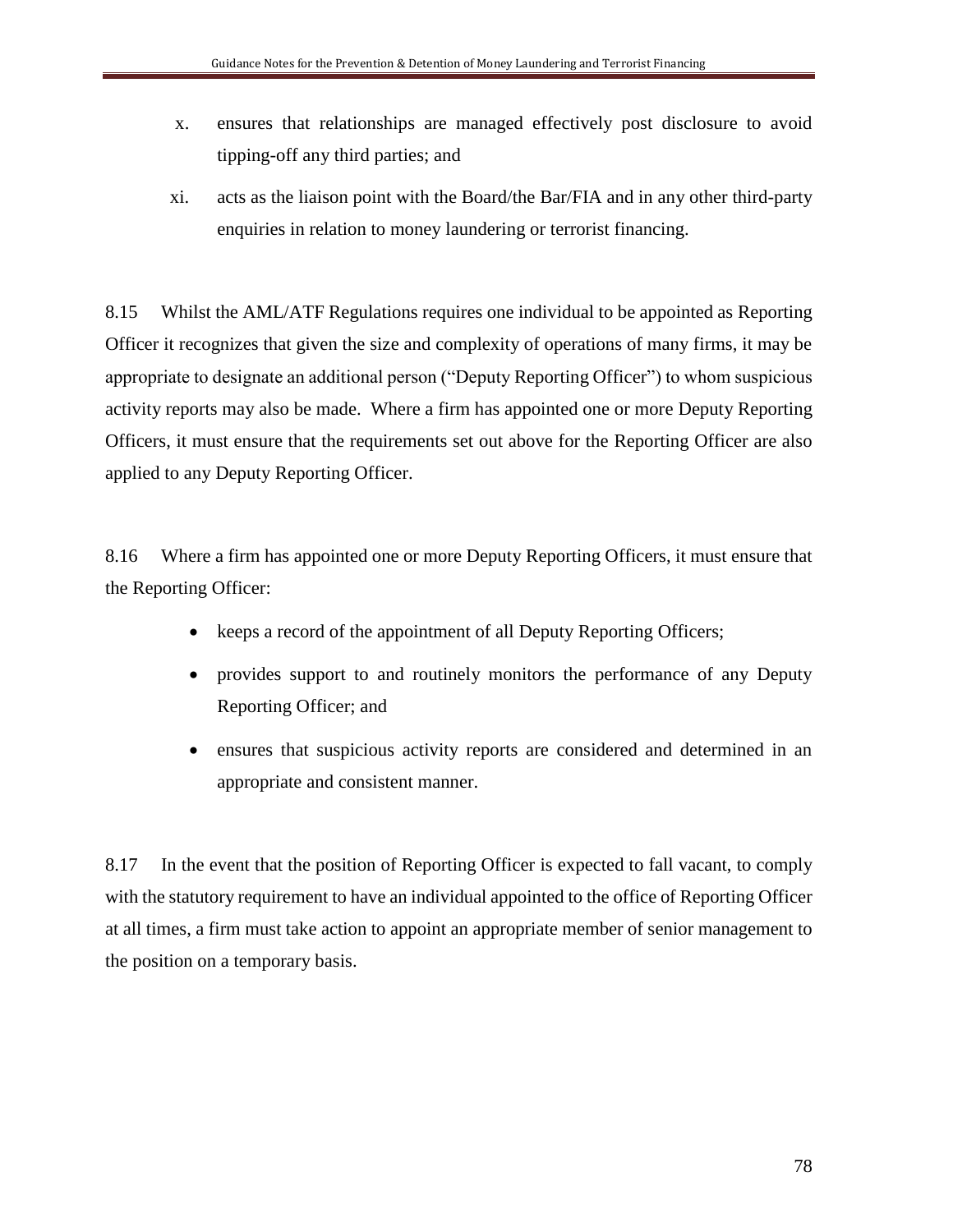#### **Reporting**

8.18 Section 44 (assisting another to retain the benefit of criminal conduct) and Section 45 (acquisition, possession or use of proceeds of criminal conduct) of the Proceeds of Crime Act states that where a person is concerned in an arrangement involving the proceeds of crime, or has possession of the proceeds of crime, they will not have committed an offence if the disclosure is made before he does the act concerned and the act is done with the consent of the FIA or the disclosure is made after he does the act but is made on his initiative as soon as it is reasonable for him to make it. Subsections  $43(2) - (5)$  and  $44(3)$  and  $(3A) - (3F)$  and  $45(5)$  and (5A) – (5F) of the Proceeds of Crime Act protect persons who carry out transactions that could contravene subsection  $43(1)$  or subsection  $44(1)$  or subsection  $45(1)$  where they have done so having made a disclosure to the FIA and have obtained its consent or deemed consent for the transaction.

8.19 Section 12 of ATFA contains similar provisions in circumstances where offences would otherwise be committed under Section 5 (fund-raising), Section 6 (use and possession of property), Section 7 (funding arrangements) and Section 8 (money laundering).

8.20 Section 9 of ATFA contains an offence of failure to report knowledge or suspicion or having reasonable grounds for suspicion of another person's involvement in terrorist financing or money laundering (Sections 5 to 8 of the ATFA), where the knowledge or suspicion or reasonable grounds for suspicion arose during the course of a trade, profession, business or employment, other than in the course of a business in the regulated sector.

8.21 Schedule 1 Part 1 Section 1 of the ATFA contains a further offence, where a person fails to report another person's involvement in terrorist financing or money laundering (Sections 5 to 8 of the ATFA), where their knowledge or suspicion or reasonable grounds for suspicion, arose during the course of business in the regulated sector.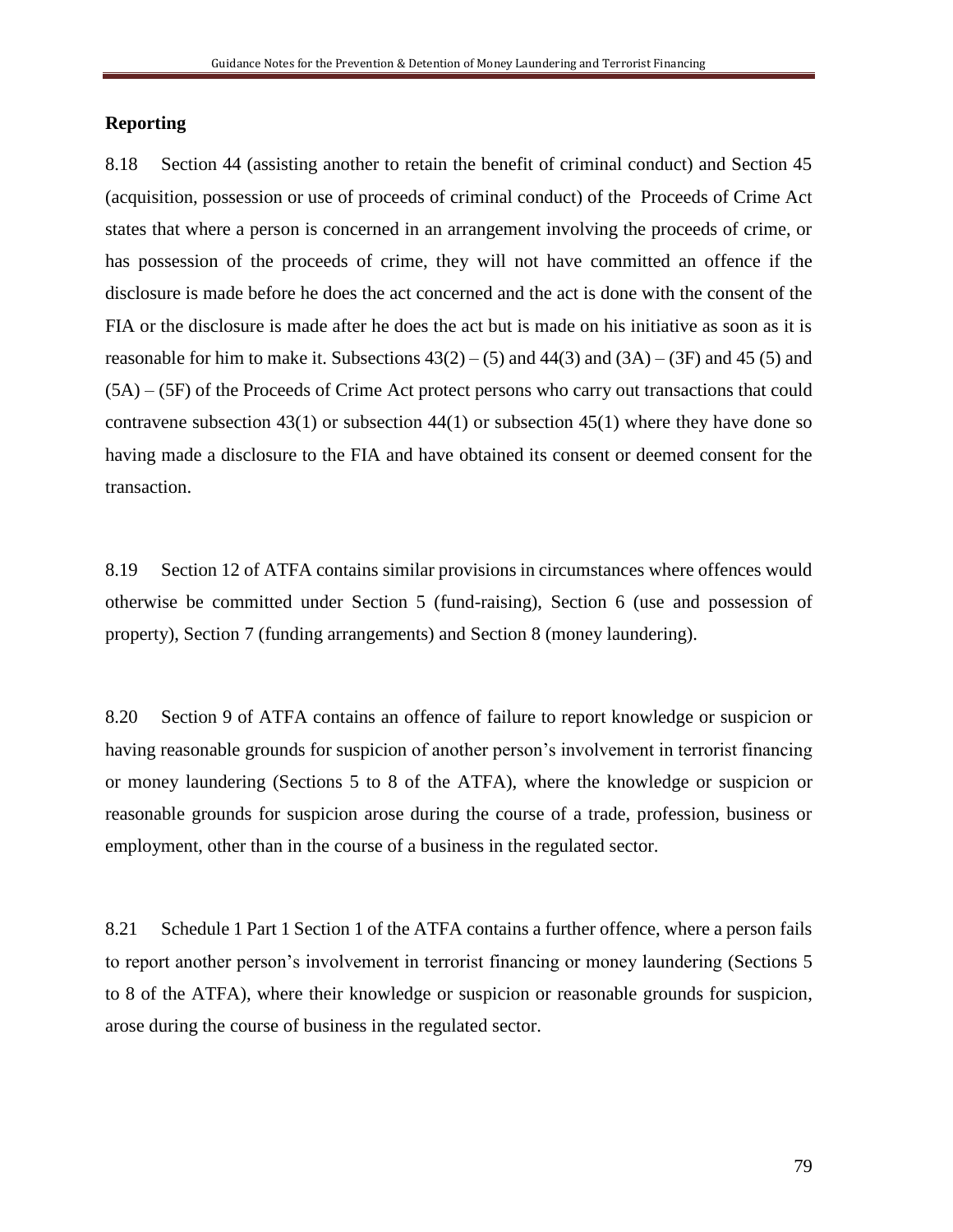8.22 The mental elements of knowledge and suspicion, which are relevant to statutory offences are not terms of art and are not defined within the statutes. Knowledge means actual knowledge. There is some suggestion that wilfully shutting one's eyes to the facts may amount to knowledge. However, the current general approach from the criminal courts is that nothing less than actual knowledge will suffice. Additional guidance may be found in Shah v HSBC (2012) EWHC 1283 (QB)

8.23 The term 'suspects' is one which the court has historically avoided defining; however, because of its importance in English criminal law, some general guidance has been given. In the case of *Da Silva* [1996] EWCA Crim 1654, Longmore LJ stated:

*'It seems to us that the essential element in the word "suspect" and its affiliates, in this context,*  is that the defendant must think that there is a possibility, which is more than fanciful, that the *relevant facts exist. A vague feeling of unease would not suffice.'*

8.24 There is no requirement for the suspicion to be clear or firmly grounded on specific facts, but there must be a degree of satisfaction, not necessarily amounting to belief, but at least extending beyond speculation.

8.25 The test for whether a person holds a suspicion is a subjective one. If someone thinks a transaction is suspicious, they are not expected to know the exact nature of the criminal offence or that particular funds were definitely those arising from the crime. They may have noticed something unusual or unexpected and, after making enquiries, the facts do not seem normal or make commercial sense. There does not have to be evidence that money laundering is taking place for there to be a suspicion.

8.26 The meaning of suspicion detailed above was also confirmed by the Court of Appeal in the case of *K v NatWest* [2006] EWCA Civ 1039.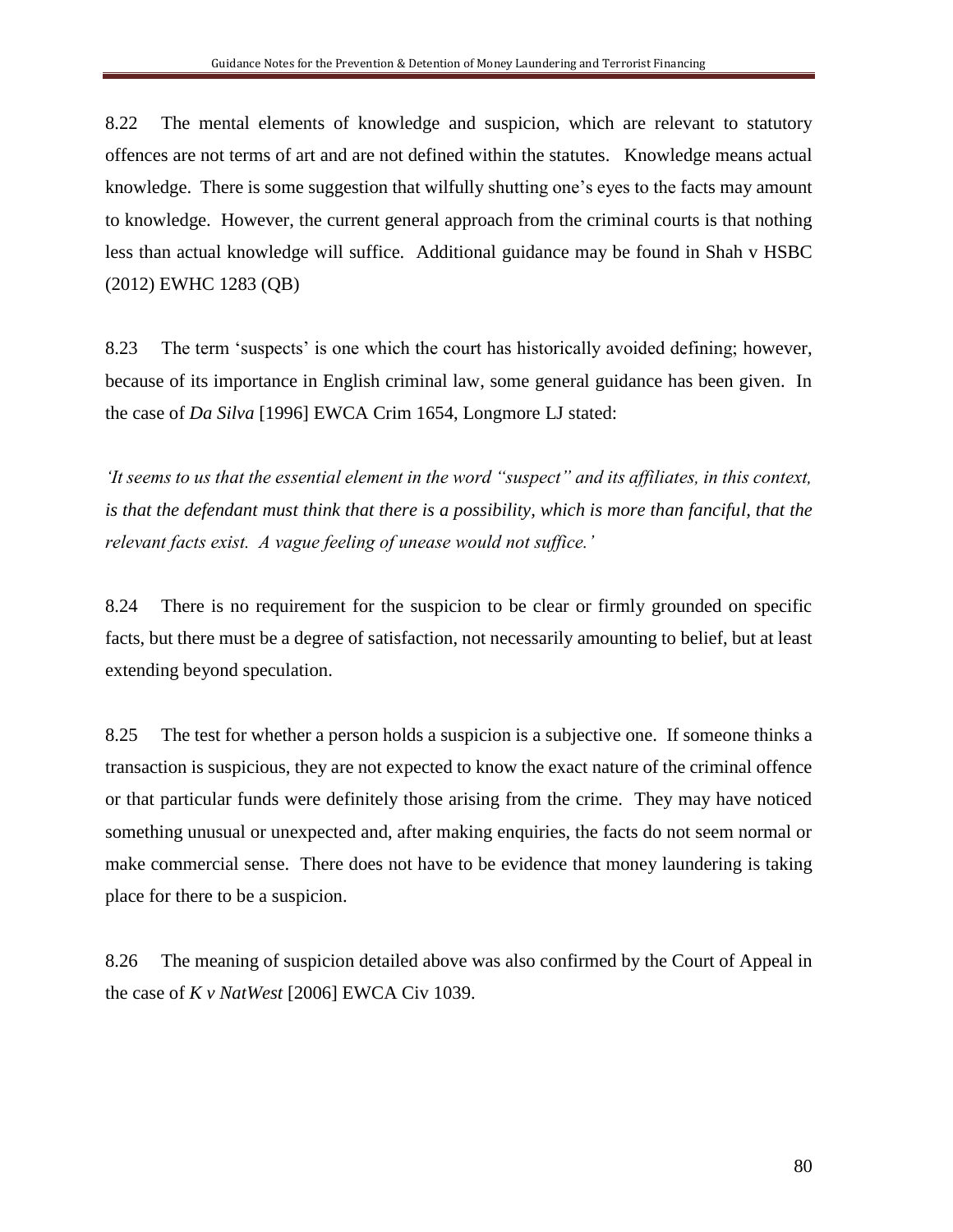8.27 If someone has not yet formed a suspicion, but they have cause for concern, a firm may choose to ask the client or others more questions. This choice depends on what is already known, and how easy it is to make enquiries.

8.28 If there is a belief that a client is innocent, but there are suspicions that another party to a transaction is engaged in money laundering, a firm may need to consider referring the client for specialist advice regarding the risk that they may be a party to one of the principal offences. However, whether someone has a suspicion is a matter for their own judgment.

8.29 The considerations relating to "reasonable grounds for suspicions" are the same as for the mental element of suspicion, except that it is an objective test. Were there factual circumstances from which an honest and reasonable person [having like duties under the AML/ATF Legislation] should have inferred knowledge or formed the suspicion that another was engaged in money laundering or terrorist financing?

8.30 A firm must ensure that:

- i. where a new or an existing client fails to supply adequate CDD information, or adequate documentation verifying identity (including the identity of any beneficial owners and controllers or settlor of any trust), consideration is given to making a SAR;
- ii. internal reporting procedures encompass the internal recording of attempted transactions and business that has been turned away;
- iii. employees make written internal SARs containing all relevant information to the Reporting Officer (or a Deputy Reporting Officer) as soon as it is reasonable practicable after the information comes to their attention;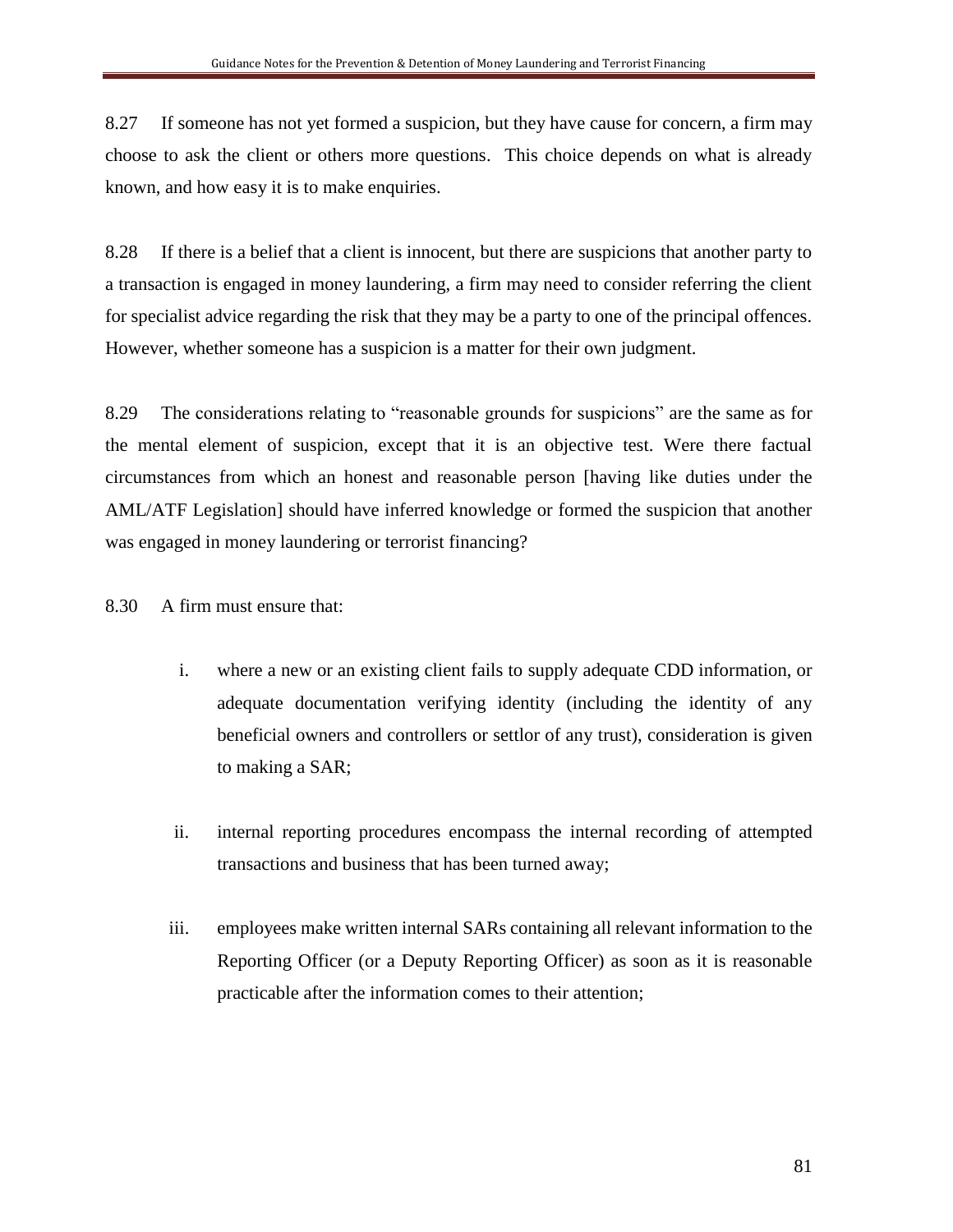- iv. SARs include as full a statement as possible of the information giving rise to knowledge, suspicion or reasonable grounds for knowledge or suspicion of money laundering or terrorist financing activity and full details of the client;
- v. reports are not filtered out by supervisory staff or managers such that they do not reach the Reporting Officer (or Deputy Reporting Officer); and
- vi. reports are acknowledged by the Reporting Officer (or a Deputy Reporting Officer).

8.31 A firm must establish and maintain arrangements for disciplining any member of staff who fails, without reasonable excuse, to make an internal SAR where they have knowledge, or suspicion or reasonable grounds for suspicion of money laundering or terrorist financing.

8.32 Firms, but not sole practitioners, need to have a system clearly setting out the requirements for making an internal SAR. These may include:

- i. the circumstances in which a disclosure is likely to be required;
- ii. how and when information is to be provided to the Reporting Officer or deputies;
- iii. resources which can be used to resolve difficult issues around making a disclosure;
- iv. how and when a disclosure is to be made to the FIA;
- v. how to manage a client when a disclosure is made whilst waiting for consent; and
- vi. the need to be alert to tipping-off issues.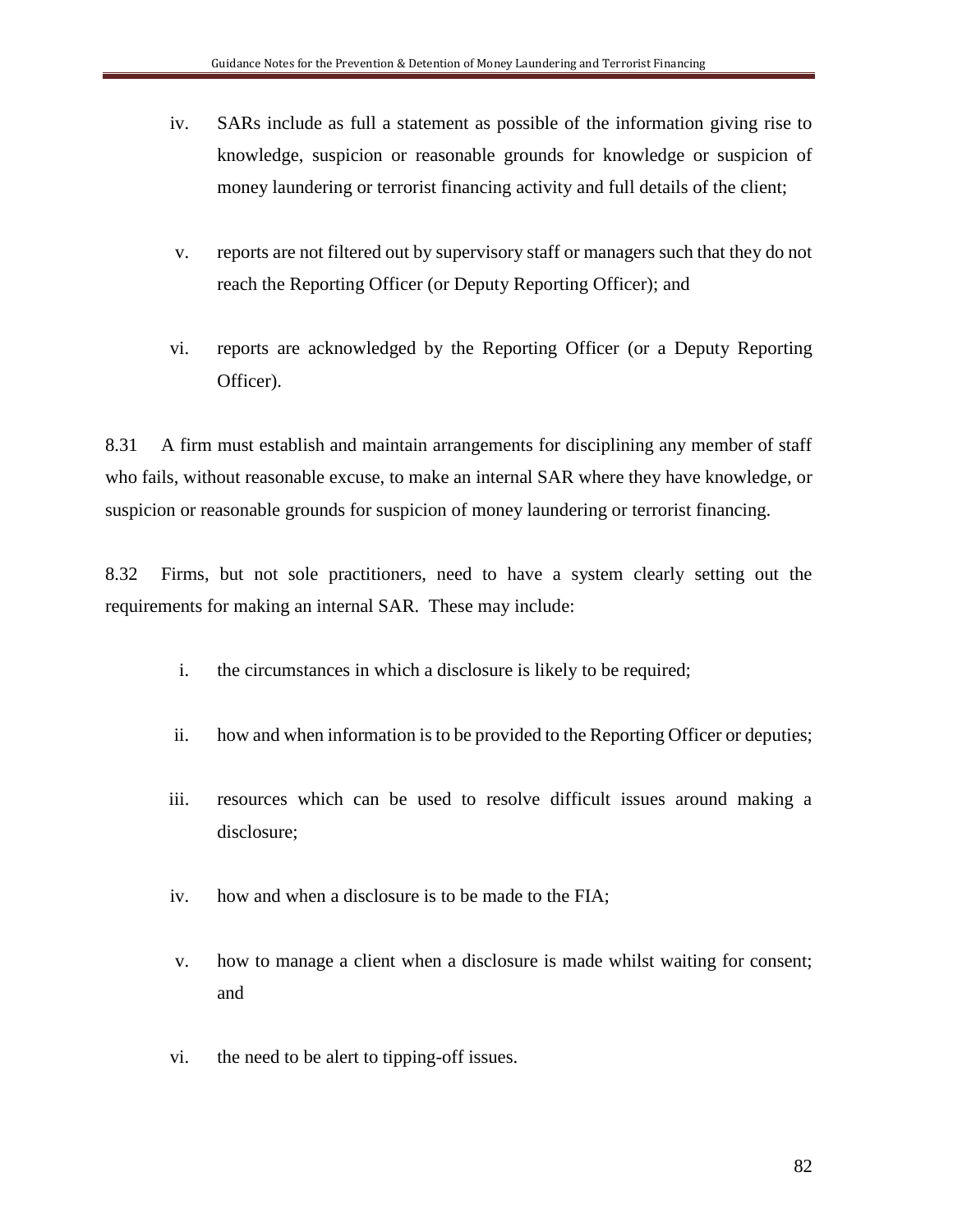8.33 A firm may demonstrate that it has established and maintained appropriate arrangements for disciplining staff, where employment contracts and employment handbooks provide for the imposition of disciplinary sanctions for failing to report knowledge or suspicion or reasonable grounds for suspicion.

8.34 A firm must ensure that:

- i. all relevant information is promptly made available to the Reporting Officer (or Deputy Reporting Officer) on request to ensure that internal SARs are properly assessed;
- ii. each SAR is considered by the Reporting Officer (or Deputy Reporting Officer) in light of all relevant information; and
- iii. the Reporting Officer (or Deputy Reporting Officer) documents the evaluation process following and reasons for the decision to report or not to report to the FIA.

8.35 In order to demonstrate that a report is considered in light of all relevant information when evaluating a suspicious activity report, the Reporting Officer (or Deputy Reporting Officer) may:

- i. review and consider transaction patterns and volumes, previous patterns of instructions, the length of the business relationship and CDD information; and
- ii. examine other connected accounts or relationships. Connectivity can arise through commercial connections, such as transactions to or from other customers or common introducers, or through connected individuals, such as third parties, common ownership of entities or common signatories. However, the need to search for information concerning connected accounts or relationships should not delay the making of a report the FIA.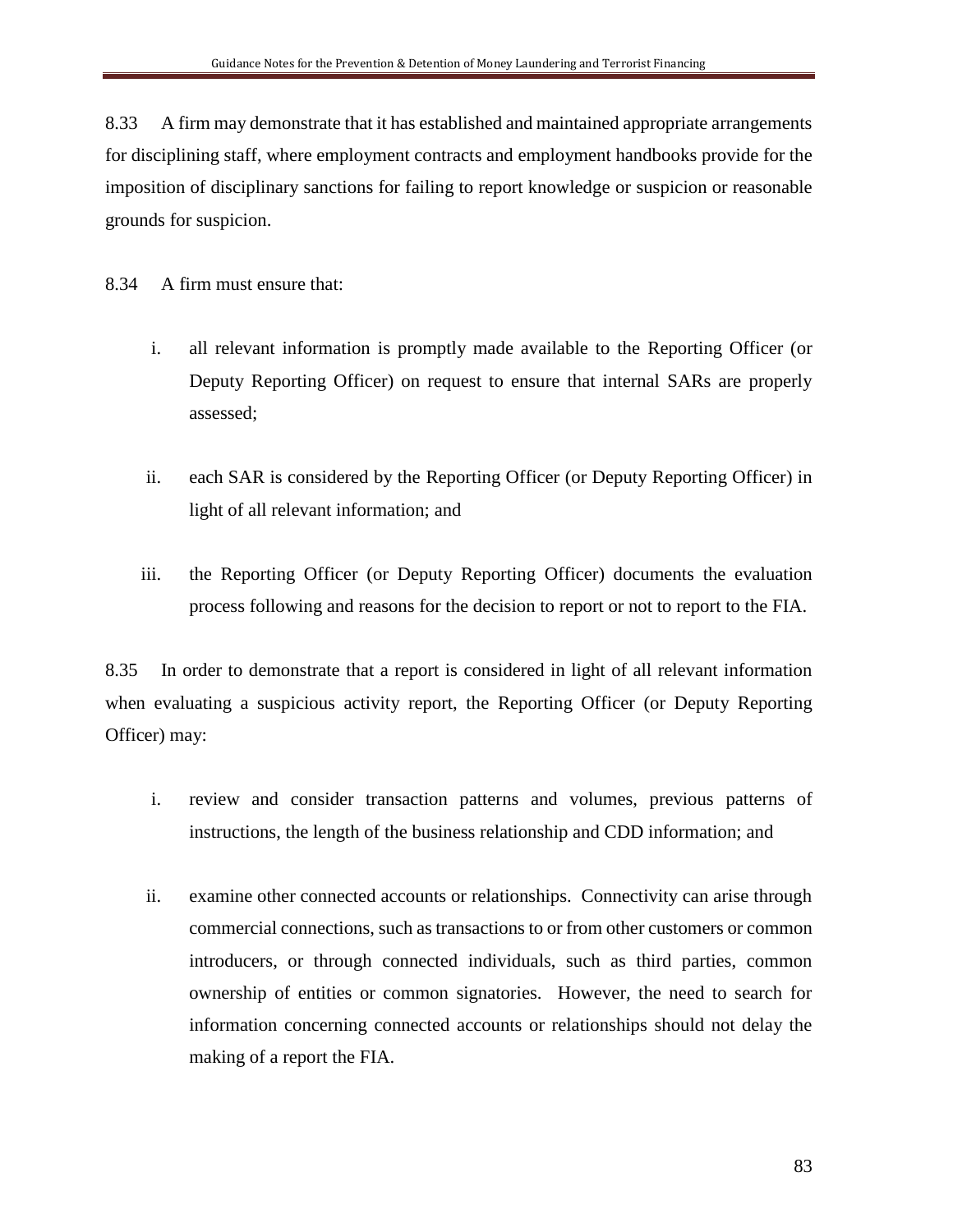## **Communication with the FIA**

8.36 A firm must ensure that the Reporting Officer makes external SARs containing all relevant information including the provision of all the necessary documentation in support of the SAR directly to the FIA as soon as is reasonably practicable, in a format approved by the FIA. Relevant information includes:

- i. full details of the client and as full a statement as possible of the information giving rise to knowledge or suspicion or reasonable grounds for suspicion. It will be particularly important to provide as comprehensive a narrative to the FIA as possible describing the who, what, when, where and why of the suspicion or grounds for suspicion;
- ii. if a particular type of criminal conduct is suspected, a statement of this conduct;
- iii. financial records;
- iv. correspondence;
- v. file/account opening documentation;
- vi. where a firm has additional relevant information that could be made available, the nature of this information; and
- vii. statistical information to assist the FIA in its analysis of reports.

8.37 The FIA does not accept manual submissions of SARs (including those faxed or emailed). All SAR filing is done electronically, and in order to file a SAR you should:

- 1. Register with goAML by filling out a Registration form on the www.fia.bm website
- 2. Obtain your login information
- 3. File your SAR(s) online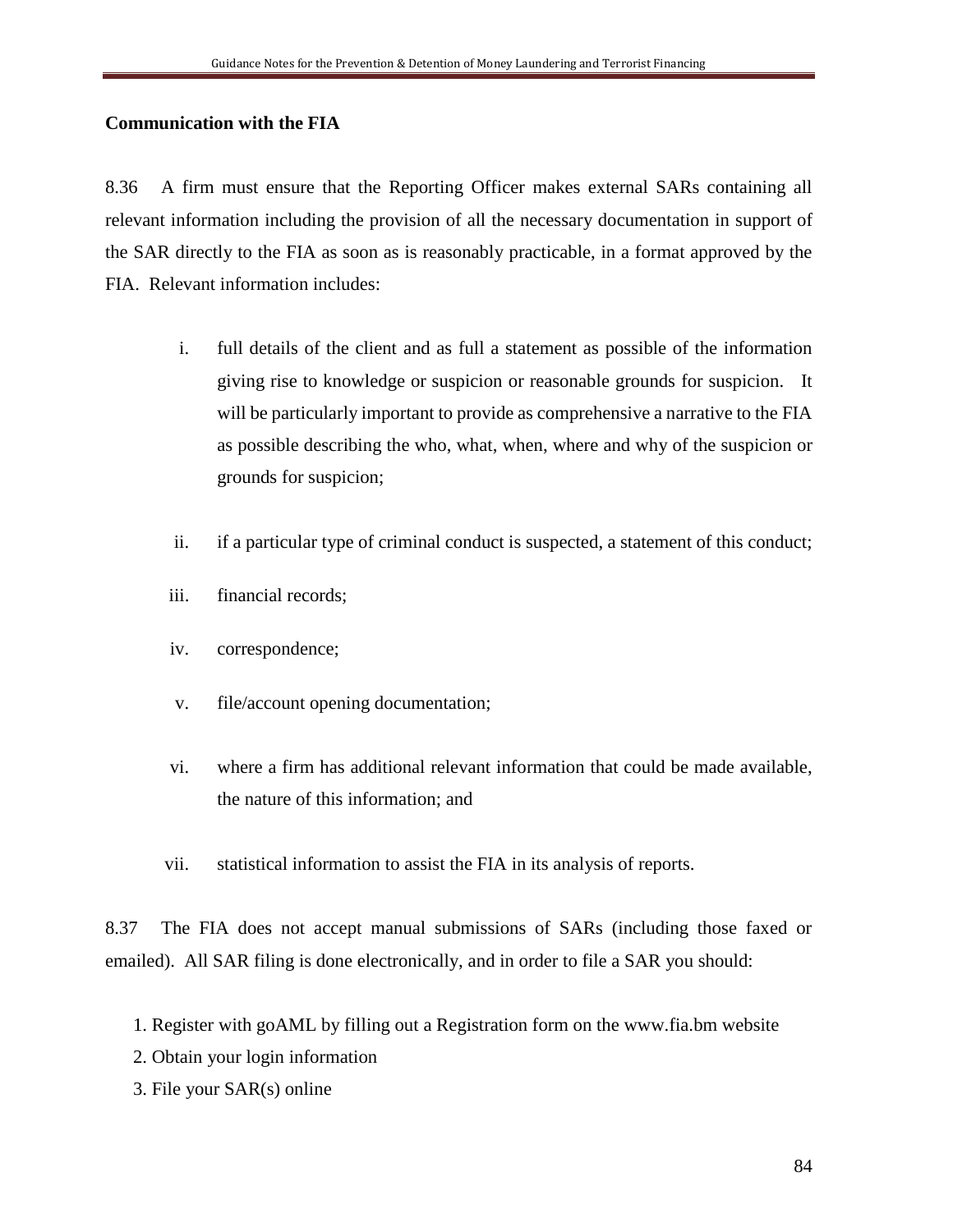4. Contact the FIA for any training issues at: analyst@fia.bm Additional information may be obtained at [www.fia.bm.](http://www.fia.bm/)

8.38 A SAR must be filed with the FIA as soon as it is reasonably practicable to do so once knowledge or suspicion has been formulated or where there are reasonable grounds for suspicion. As such it must be made either before a transaction occurs, or afterwards, if knowledge or suspicion is formulated, or the grounds for suspicion present themselves, with the benefit of hindsight after a transaction or activity occurs.

8.39 Firms should keep comprehensive records of suspicions, objective facts providing grounds for suspicion, and disclosures because disclosure of a suspicious activity or transaction is a defence to criminal proceedings. Such records may include notes of:

- i. ongoing monitoring undertaken and concerns raised by management and staff;
- ii. discussions with the Reporting Officer (or Deputy Reporting Officer) regarding concerns;
- iii. advice sought and received regarding concerns;
- iv. why the concerns did not amount to a suspicion or meet the objective test of "reasonable grounds" and a disclosure was not made;
- v. copies of any disclosures made; and
- vi. conversations with the FIA, insurers, supervisory authorities etc. regarding disclosures made; and decisions not to make a report to the FIA which may be important for the Reporting Officer to justify his position to law enforcement.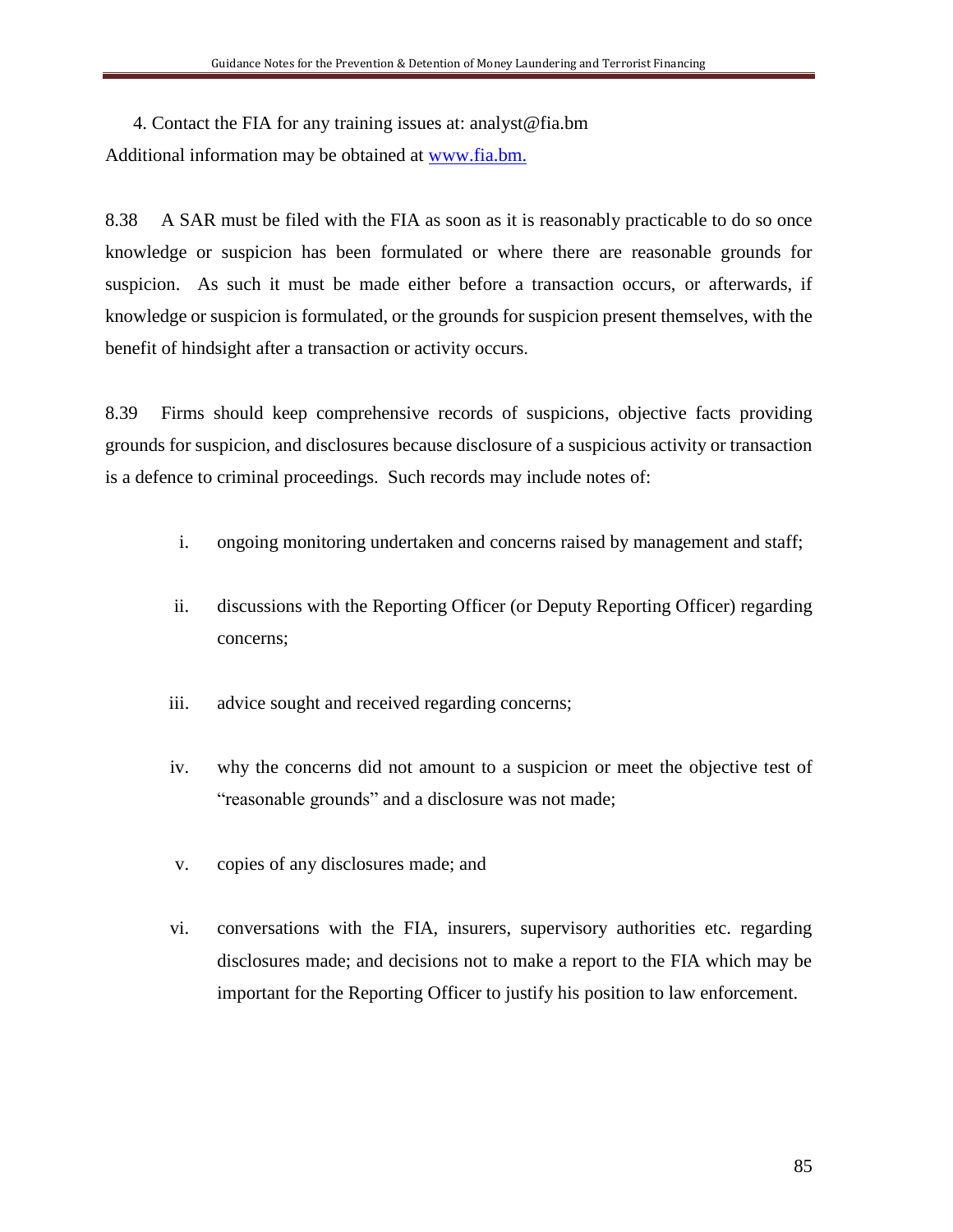## **Tipping Off**

8.40 The Proceeds of Crime Act, Section 47 and ATFA, section 10A, set out the offence of "tipping off"

8.41 The Proceeds of Crime Act Section 47(1) and ATFA section 10A(1) provide that where a person knows or suspects or has reasonable grounds to suspect that the police are acting or proposing to act in connection with an investigation which is being or is about to be conducted into money laundering or terrorist financing, and discloses any information to any other person which is likely to prejudice that investigation or proposed investigation, they commit an offence. It is a defence if the person does not know or suspect that disclosure is likely to prejudice the investigation.

8.42 The Proceeds of Crime Act section 47(2) and ATFA section 10A(2) provide that once an internal or external suspicious activity report has been made, it is a criminal offence for any person knowing or suspecting or having reasonable grounds to suspect that such a report has been made, to disclose to any other person information or any other matter which is likely to prejudice any investigation which might be conducted following such a disclosure.

8.43 In order to prevent the commission of a tipping-off offence, at the time of acknowledging receipt of an internal SAR, the Reporting Officer (or Deputy Reporting Officer) may provide a reminder to the member of staff submitting the report of the risk of communicating information that might prejudice law enforcement enquiries.

8.44 Regulation 6(1) (c) of the AML/ATF Regulations requires a relevant person to apply customer due diligence measures when the firm suspects money laundering or terrorist financing. Therefore, there is a risk that the contact between the firm and the client (or his advisors) could unintentionally lead to the client being tipped-off, where the process is managed without due care. Although it is not tipping-off to include a paragraph about a firm's obligations under the money laundering and terrorist financing legislation in a firm's standard client care letter. Reference should be made to the client due diligence procedures outlined in Section 5 of the Guidance Notes.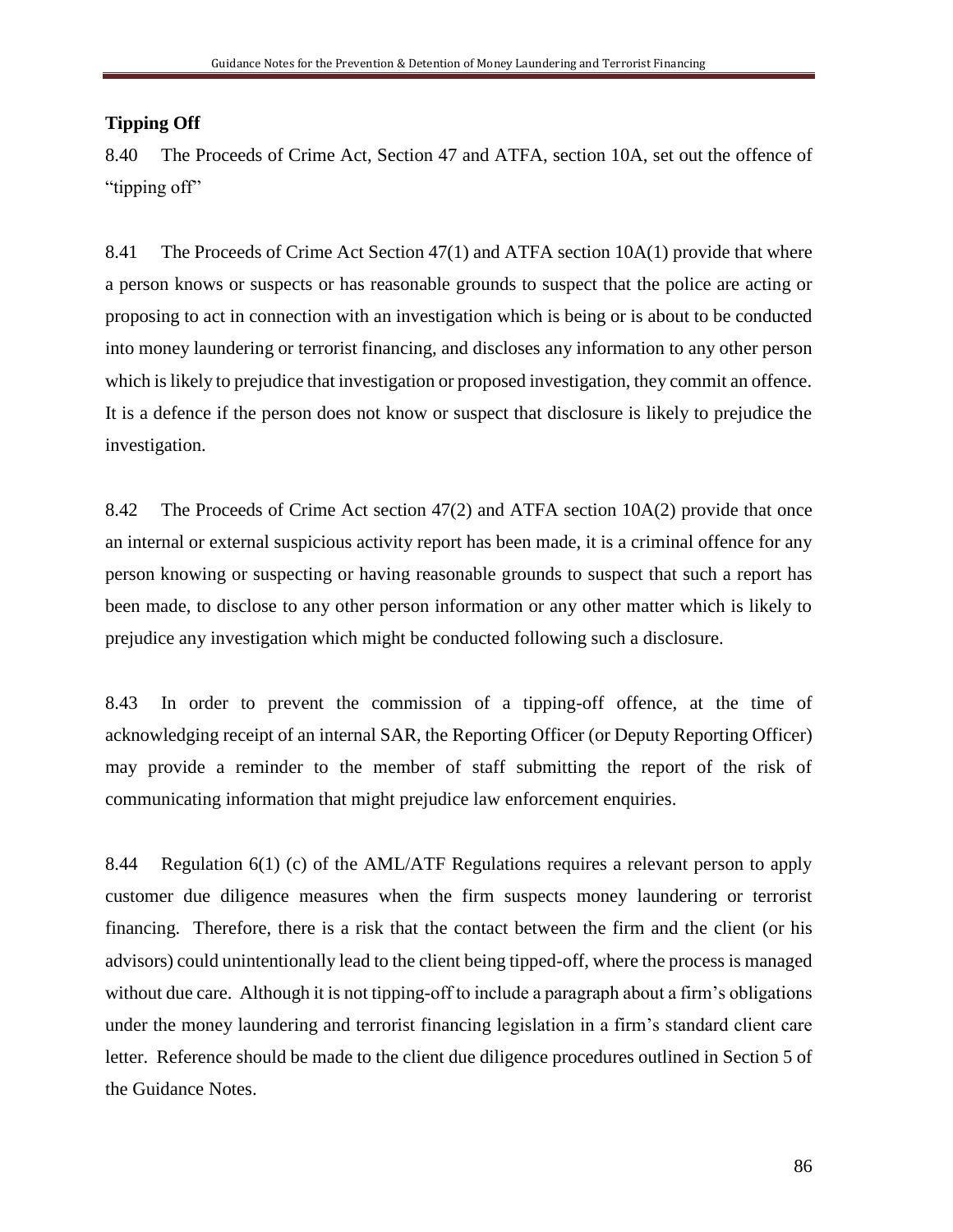8.45 In circumstances where a SAR has been filed with the FIA, and the CDD procedures are incomplete, the risk of tipping-off a client (and its advisers) may be minimized by ensuring that employees undertaking due diligence enquiries are aware of tipping-off procedures and are provided with adequate support, such as specific training or assistance from the Reporting Officer.

#### **Obtaining Consent from the FIA**

8.46 Where a SAR is made before a suspected transaction or event takes place, FIA consent must be obtained before the transaction or event occurs. Consent will only be given in respect of that particular transaction or activity and future transactions or activity should continue to be monitored and reported accordingly (the Proceeds of Crime Act Sections 44(3)(b)(i) and  $45(5)(b)(i)$ ; and the ATFA Section 12 sets out consent provisions).

8.47 Where a SAR report is made after the transaction or event, this will be acknowledged by the FIA. In the absence of any instruction to the contrary from the FIA, a firm will be free to maintain the client relationship under normal commercial circumstances. However, receipt of an acknowledgment from the FIA in these circumstances does not indicate that the knowledge or suspicion or ground for suspicion is with or without foundation, and future transactions or activity should continue to be monitored and reported as appropriate.

8.48 Refusal to act upon a client's instruction (for example, as a result of the FIA refusing to give consent for a transaction to proceed) may also lead to civil proceedings being instituted by the client. It may be necessary in circumstances where a client has instigated civil proceedings for a firm to seek the directions of the court.

#### **Transactions following a disclosure**

8.49 A firm is not obliged to continue relationships with clients if such action would place them at commercial risk. Termination is ultimately a commercial decision, however, in certain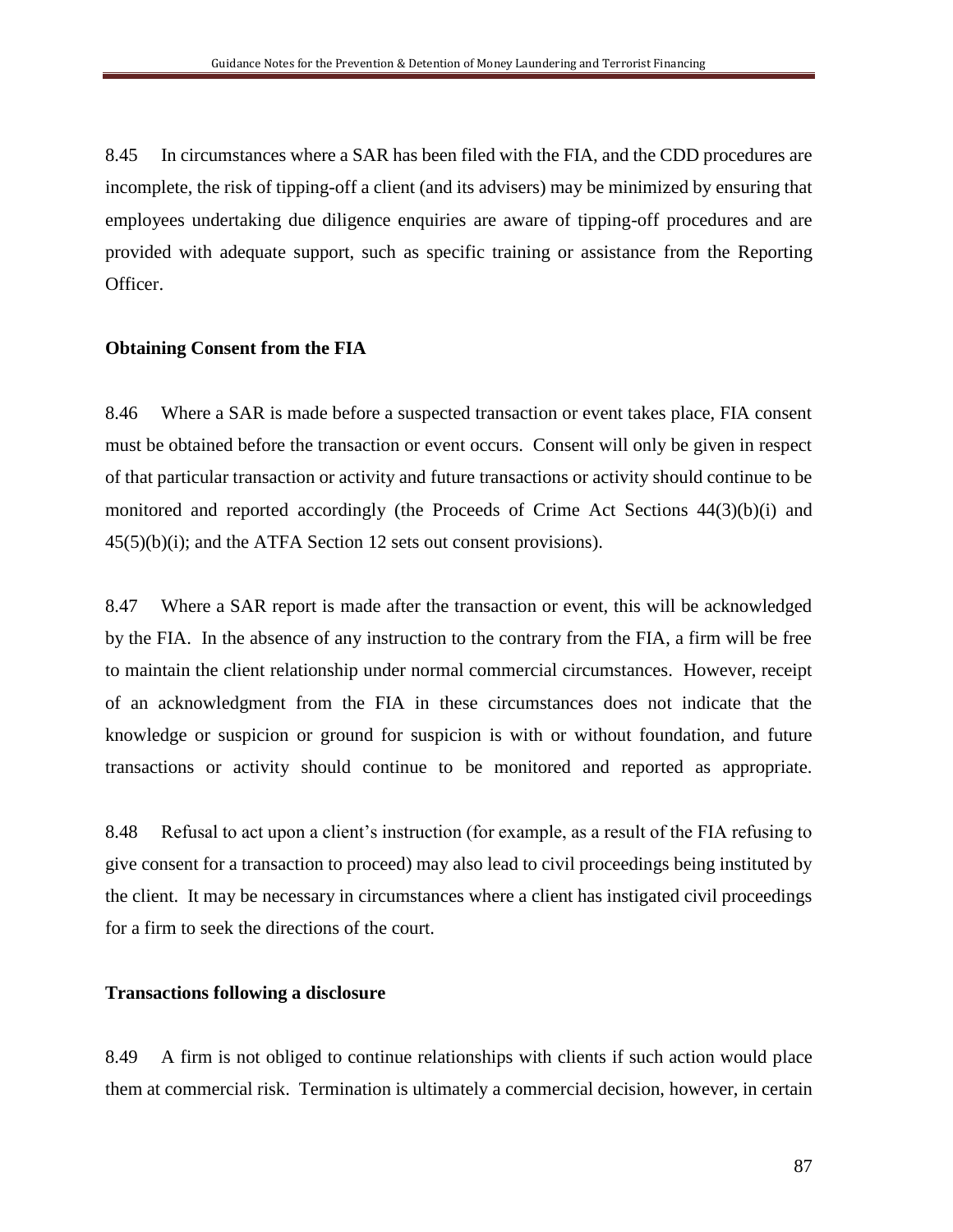circumstances a firm should consider liaising with the FIA to determine whether it is likely that termination would alert the client, and in such a case the FIA may request that a relationship is not terminated to avoid prejudicing an investigation.

8.50 If a firm, having filed a SAR, wishes to terminate a relationship or transaction and is concerned that in doing so, it may prejudice an investigation resulting from the report, it should seek the consent of the FIA to do so where the activities referred to fall within Sections 44 and 45 of Proceeds of Crime Act and section 12 of the ATFA. This is to avoid the danger of tippingoff.

## **Obtaining Information**

8.51 Section 16(1) of the FIA Act provides that the FIA may, in the course of enquiring into a suspicious transaction relating to a money laundering offence or a terrorist finance offence, serve a notice in writing on any person requiring that person to provide the FIA with such information as it may reasonably require for the purpose of its enquiry.

8.52 Section 16(2) of the FIA Act provides that a person who is required to provide information pursuant to a notice served under subsection (1) must provide the information to the FIA in such manner as the FIA requires.

8.53 Pursuant to Section 16(3) of the FIA Act, any person who without reasonable excuse fails to comply with a requirement imposed on him under this section shall be guilty of an offence and liable on summary conviction to a fine of \$10,000 or to imprisonment for six months or to both.

8.54 Nothing in section 16 requires the disclosure of information which is subject to legal professional privilege.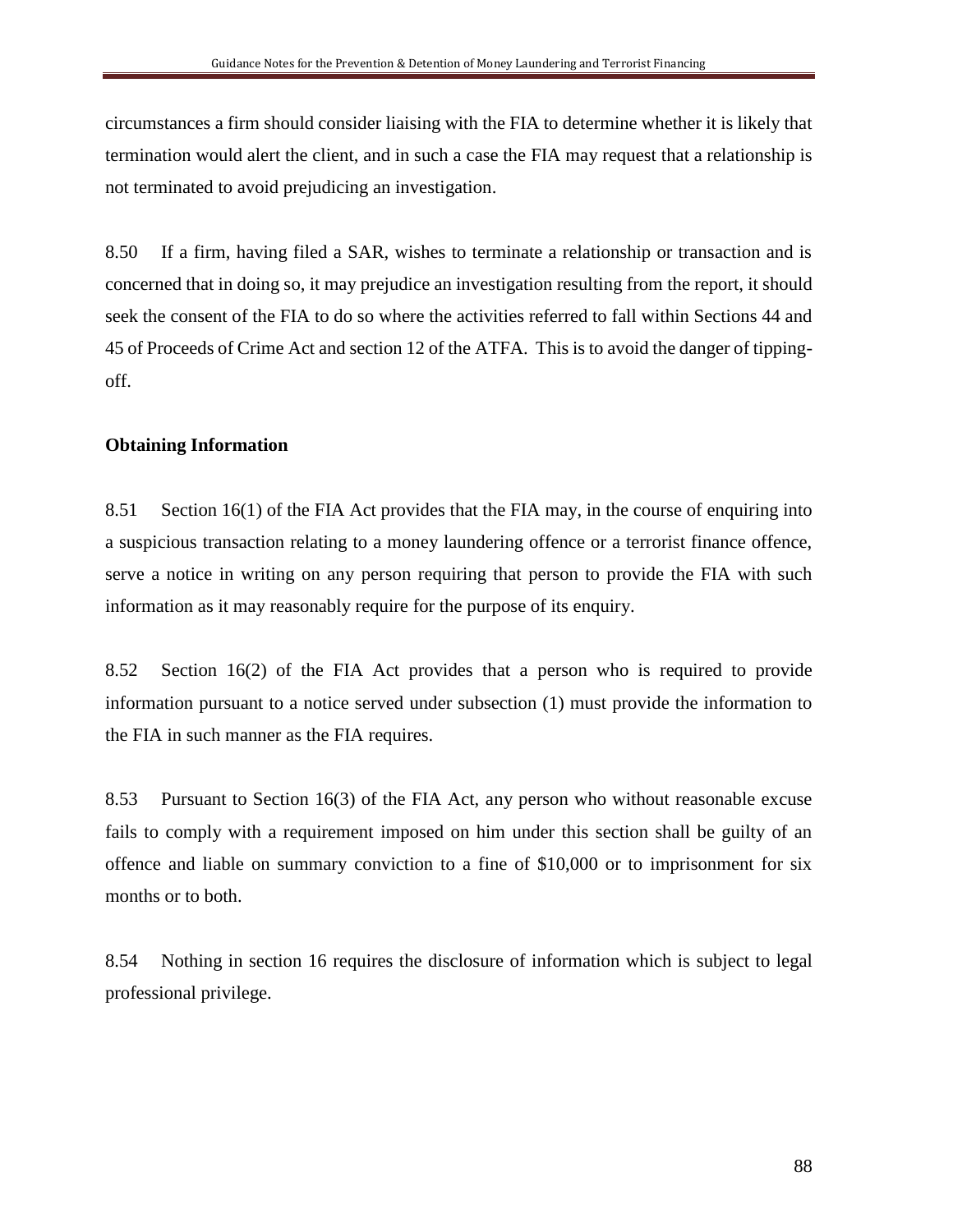#### **Service of Orders and Notices**

8.55 During the course of an investigation, a firm may be served with an order designed to restrain particular funds or property pending the outcome of an investigation. It should be noted that the restraint order may not apply to all funds or assets involved within a particular business relationship and a firm should consider what, if any, property may be utilized.

8.56 Upon the conviction of a defendant, a court may order the confiscation of their criminal proceeds or the confiscation of assets to a value representing the benefit of their criminal conduct, which may require the realization of legitimately obtained assets. A firm may be served with a confiscation order in relation to any funds or property belonging to that defendant. For example, if a person is found to have benefited from drug dealing to a value of \$100,000, then the court may order the confiscation of any assets belonging to that person to a value of \$100,000. Confiscation of the proceeds of criminal conduct is becoming commonplace within many jurisdictions, and legislation in place in Bermuda provides a mechanism by which overseas criminal confiscation orders may be recognized. Overseas civil confiscation orders may also be recognized in Bermuda.

#### **Freezing of funds**

8.57 Section 15(1) of the FIA Act provides that the FIA may in the course of enquiring into a suspicious transaction relating to the suspected proceeds of criminal conduct or to a money laundering offence or terrorist finance offence serve a notice on any relevant institution in Bermuda requiring it to not make available any funds to any person specified in the notice. Pursuant to Section 15(2) of the FIA Act such a notice shall be in writing and may require the relevant institution, as defined by Section 2(2), to freeze funds for a period not exceeding 72 hours. A relevant institution commits an offence if without reasonable excuse it fails to comply with a notice served on it under subsection (1) and a relevant institution guilty of an offence under subsection (1) is liable on summary conviction to a fine of \$50,000.

8.58 Under Section 52A(1) and (2) of Proceeds of Crime Act, a magistrate, upon the application of a police officer in the course of a confiscation investigation or an investigation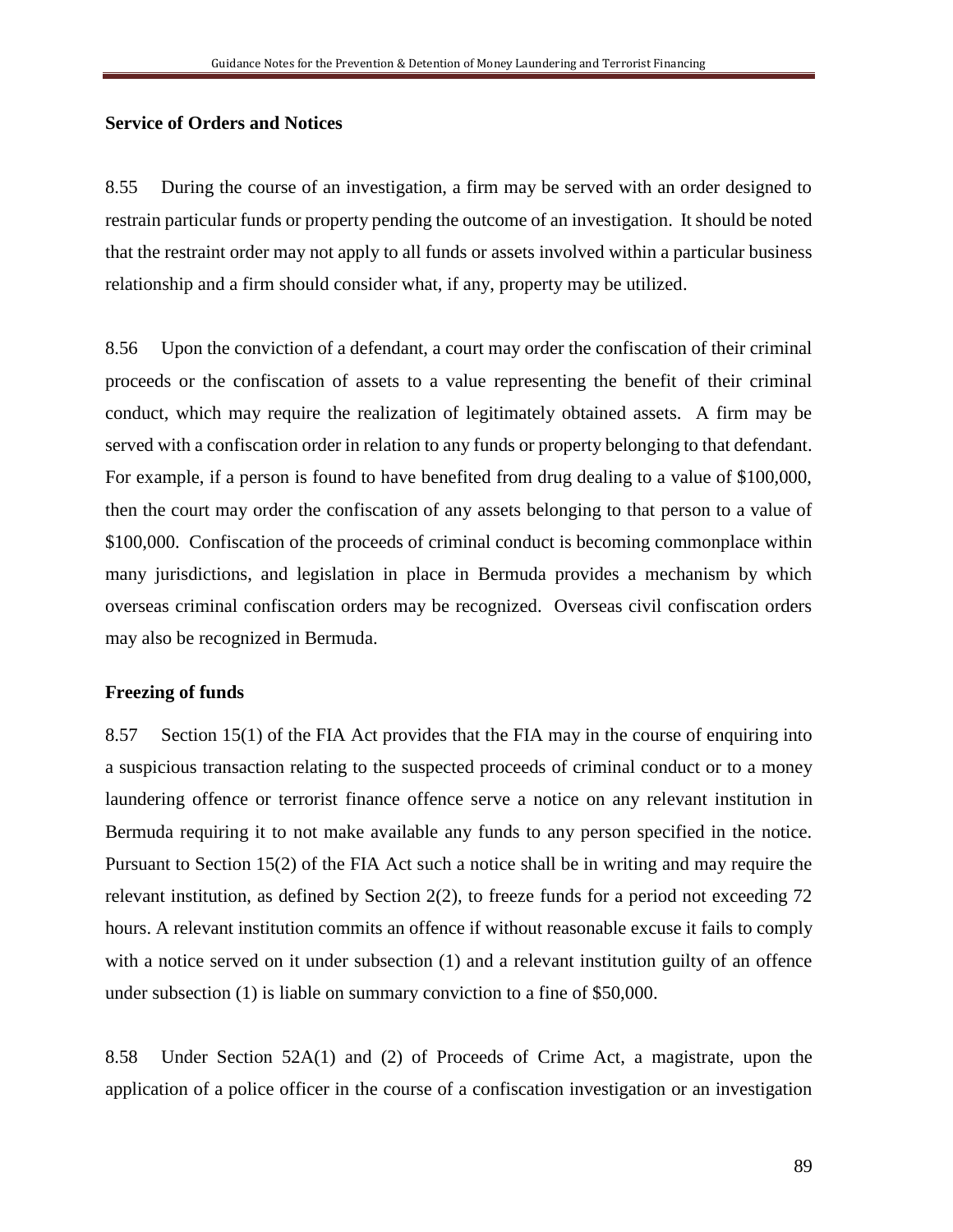into money laundering, may make an order requiring a relevant institution, as defined by Section 7(2), to not make available the suspected funds to any person. Pursuant to Section 52A(3) such an order shall not have effect for more than seven days,

#### P**ersons firms should not accept as clients**

 $\overline{a}$ 

8.59 Recommendation  $6^8$  and  $7^9$  of the FATF Standards require that countries implement targeted financial sanctions regimes to comply with United Nations Security Council resolutions ("UNSCRs") relating to the prevention and suppression of terrorism and terrorist financing, and the prevention, suppression and disruption of proliferation of weapons of mass destruction and its financing.

### **Prevention and suppression of terrorism and terrorist financing**

8.60 On 31 March 2011, the **Terrorist Asset-Freezing etc. Act 2010 (Overseas Territories) Order 2011** ("TAFA 2011 Order") (as read with the Terrorist Asset-Freezing etc. Act 2010 (Overseas Territories) (Amendment) Order 2017) brought into effect in Bermuda the requirements of UNSCR 1373  $(2001)^{10}$ . The purpose of the TAFA 2011 Order is to ensure that the necessary international anti-terrorism and terrorist asset-freezing measures are in place in the Overseas Territories of the UK. To this end the TAFA 2011 Order extends, with modifications, the UK Terrorist Asset-Freezing etc. Act 2010 ("TAFA") to Overseas Territories. The key objective of TAFA is to prevent and suppress the financing and facilitation

 $8$  Recommendation 6 is applicable to all current and future successor resolutions to resolution 1267(1999) and any future UNSCRs which impose targeted financial sanctions in terrorist financing context. At the time of issuance of the FATF Interpretive Note, (February 2012), the successor resolutions to resolution 1267 (1999) are resolutions: 1333 (2000), 1363 (2001), 1390 (2002), 1452 (2002), 1455 (2003), 1526 (2004), 1617 (2005), 1730 (2006), 1735 (2006), 1822 (2008), 1904 (2009), 1988 (2011), and 1989 (2011).

<sup>&</sup>lt;sup>9</sup> Recommendation 7 is applicable to all current Security Council resolutions applying targeted financial sanctions relating to the financing of proliferation of weapons of mass destruction, any future successor resolutions, and any future Security Council resolutions which impose targeted financial sanctions in the context of the financing of proliferation of weapons of mass destruction. At the time of issuance of this Recommendation, (February 2012), the Security Council resolutions applying targeted financial sanctions relating to the financing of proliferation of weapons of mass destruction are: resolutions 1718 (2006), 1737 (2006), 1747 (2007), 1803 (2008), 1874 (2009), and 1929 (2010).

<sup>&</sup>lt;sup>10</sup> The requirements of UNSC Resolution 1373 (2001) were previously implemented in Bermuda through the Terrorism (United Nations Measures) (Overseas Territories) Order 2001 ("2001 Order") and the Terrorist Asset-Freezing (Temporary Provisions) Act 2010.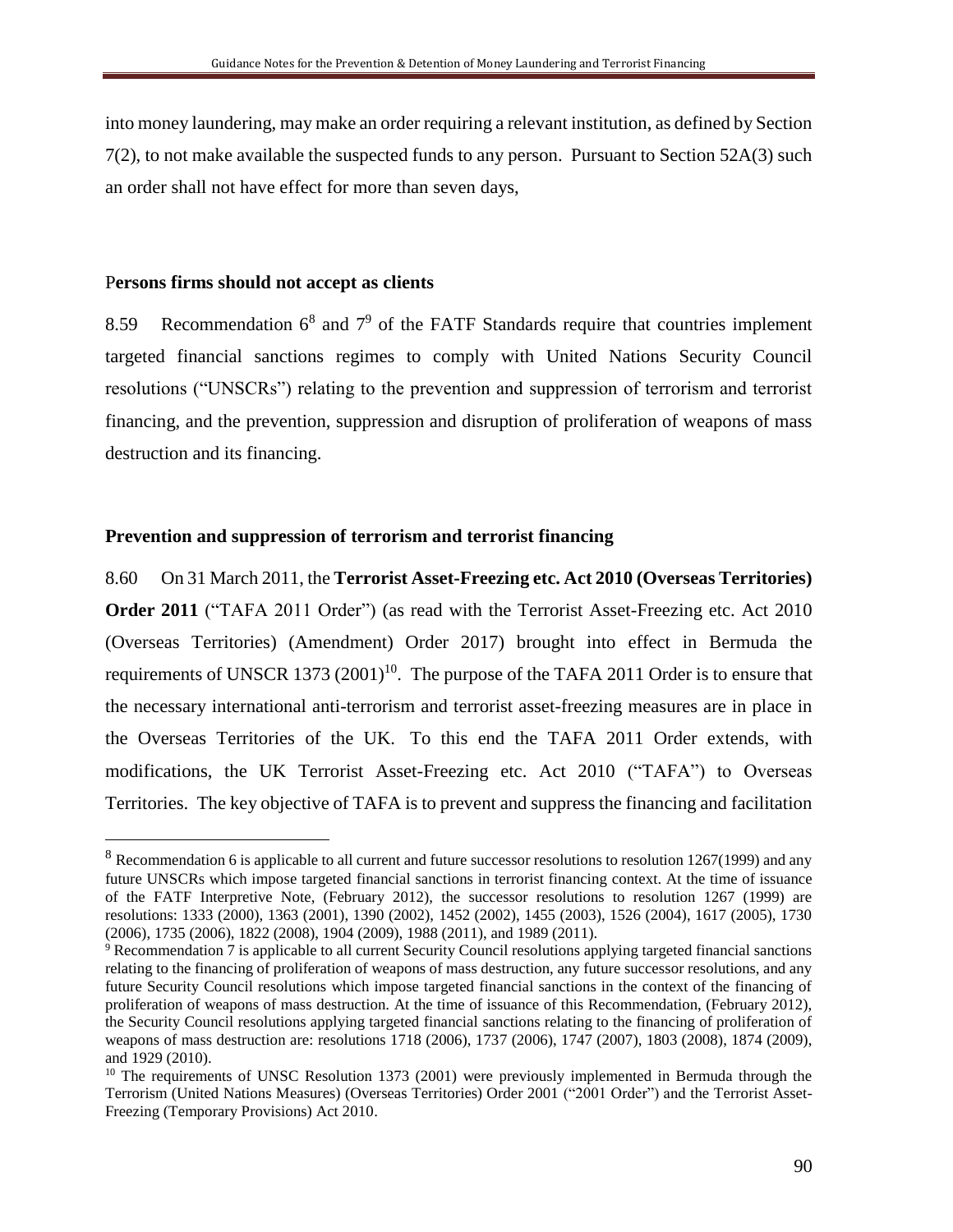of any acts of terrorism. There are five core prohibitions in the TAFA 2011 Order, breach of any of which is a criminal offence:-

- (i) Dealing with the funds and economic resources of a designated person;
- (ii) Making funds or financial services available to a designated person;
- (iii) Making funds or financial services available for the benefit of a designated person;
- (iv) Making economic resources available to a designated person; and
- (v) Making economic resources available for the benefit of a designated person.

8.61 The TAFA Amendment Order 2017 alters the definition of designated person in the principal Order to include persons designated by: the Treasury; the Council of the European Union under Article 2(3) of Council Regulation (EC) 2580/2001; and persons designated by the Governor of an Overseas Territory.

8.62 The requirements of UNSCR  $1267 (1999)^{11}$  as amended, and other additional European Union ("EU") measures, is brought into force in Bermuda through the International Sanctions (ISIL (Da'esh) and Al-Qaida) Amendment Regulations 2016 ("Al-Qaida Regulations") and the **International Sanctions (Afghanistan) (United Nations Measures) Regulations 2012**  ("Afghanistan Regulations"). The Al-Qaida Regulations and the Afghanistan Regulations implement respectively The ISIL (Da'esh) and Al-Qaida (Sanctions) (Overseas Territories) Order 2016 No. 1218 ("Al-Qaida Order 2016") and **The Afghanistan (United Nations Measures) (Overseas Territories) Order 2012 No. 1758** ("Afghanistan Order 2012"). As with previous measures implementing non-UN obligations of the UK, these EU measures cannot be directly extended to Bermuda as such non-UN Sanctions obligations must be implemented by Regulations, made under section 2(1) of the International Sanction Act 2003.

8.63 The Al-Qaida Order 2016 gives effect to UN sanctions in respect of ISIL (Da'esh) and Al-Qaida and places restrictive measures on certain persons and entities associated with ISIL (Da'esh) and Al-Qaida. These restrictive measures include, inter alia, an arms embargo, asset freezing measures and the prohibition on the provision of assistance to persons and entities

 $\overline{a}$ 

<sup>&</sup>lt;sup>11</sup> The requirements of UNSC Resolution 1267 (1999) were previously implemented in Bermuda through The Al-**Qa'ida and Taliban (United Nations Measures) (Overseas Territories) Order 2002**, as amended.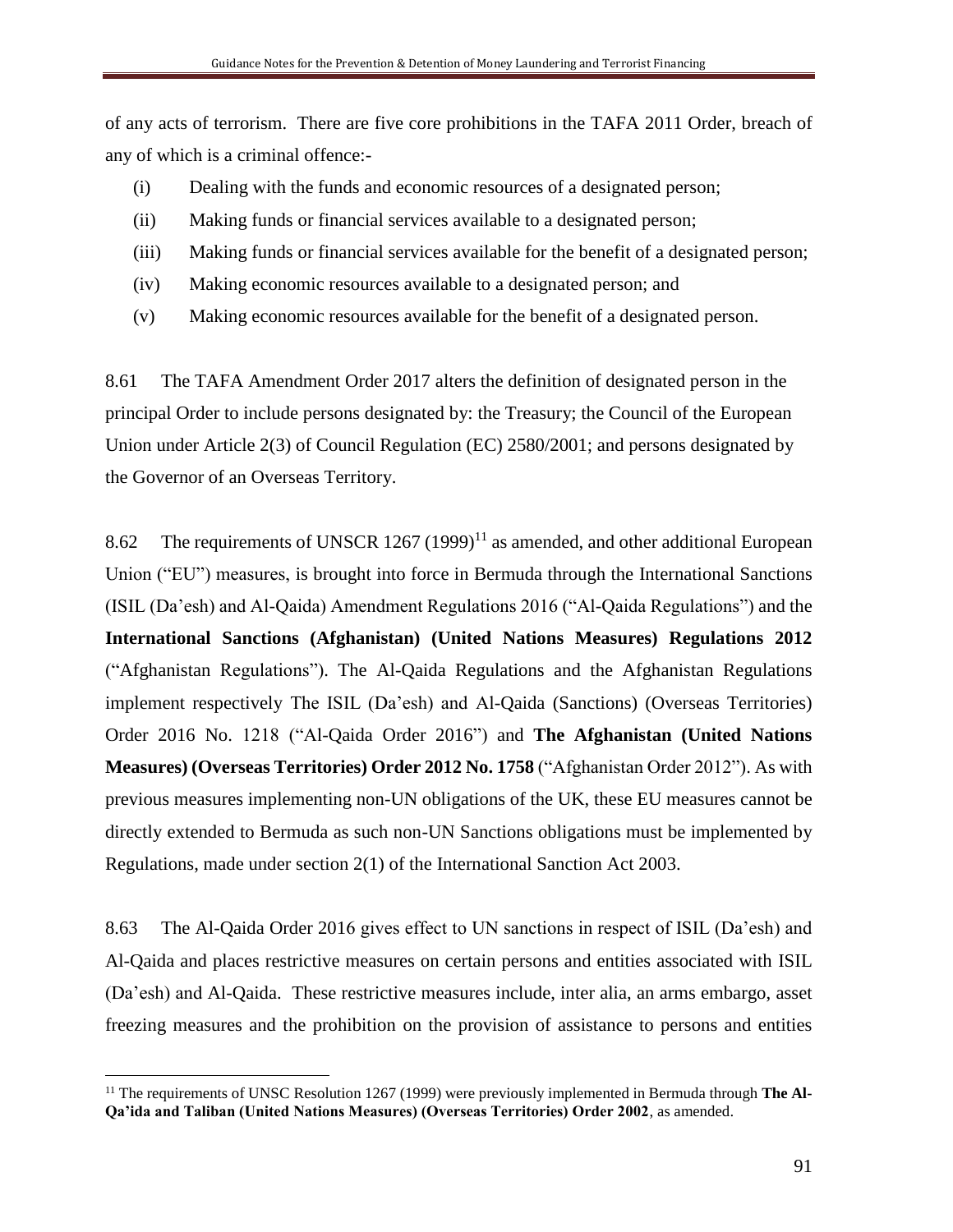designated by the United Nations Security Council or European Union as associated with ISIL (Da'esh) or Al-Qaida. The Afghanistan Order 2012 places restrictive measures on certain persons and entities associated with the Taliban. These restrictive measures include, inter alia, asset freezing measures and the prohibition of the supply of military goods and technical assistance related to military activities to designated persons.

# **Prevention, suppression and disruption of proliferation of weapons of mass destruction and its financing**

8.64 The requirements of UNSCR 1718 (2006) is implemented in Bermuda via the International Sanctions Regulations 2013, which brought into force The Democratic People's Republic of Korea (Sanctions) (Overseas Territories) Order 2012 No. 3066 ("DPRK Order 2012"). The DPRK Order 2012 gives effect to the UN and EU sanctions in respect of the Democratic People's Republic of Korea adopted in Resolutions 1718 (2006) and 1874 (2009), and implemented by EU Regulation 329/2007. The DPRK Order 2012 provides for prohibition in respect of the direct or indirect sale, supply or transfer to any person in, or for use, in DPRK of: arms and related materiel; items and technology which could contribute to DPRK's nuclearrelated, ballistic missile-related or other weapons of mass destruction-related programmes or which could contribute to its military activities; certain dual use goods and technology; and luxury goods; a prohibition on the supply to DPRK of certain technical assistance, training, financial and other specified forms of assistance.

8.65 The sanctions measures against Iran are brought into force in Bermuda via the International Sanctions (Iran) Amendment Regulations 2016, which implements the Iran (Sanctions) (Overseas Territories) Order 2016. The Iran Order 2016 gives effect to the EU sanctions in respect of Iran implemented by EU Regulation 267/2012 amended by 2015/1861 and 2015/1862. The main provisions of the sanctions in respect of Iran include: the freezing of funds and economic resources of designated persons, as well as trade restrictions in respect of specified goods. The Joint Comprehensive Plan of Action ("JCPOA"), annexed to UNSCR Resolution 2231, provides for staged sanctions relief for Iran in exchange for Iran verifiably limiting its nuclear programme. The 2015 Council Decision and 2015 Council Regulations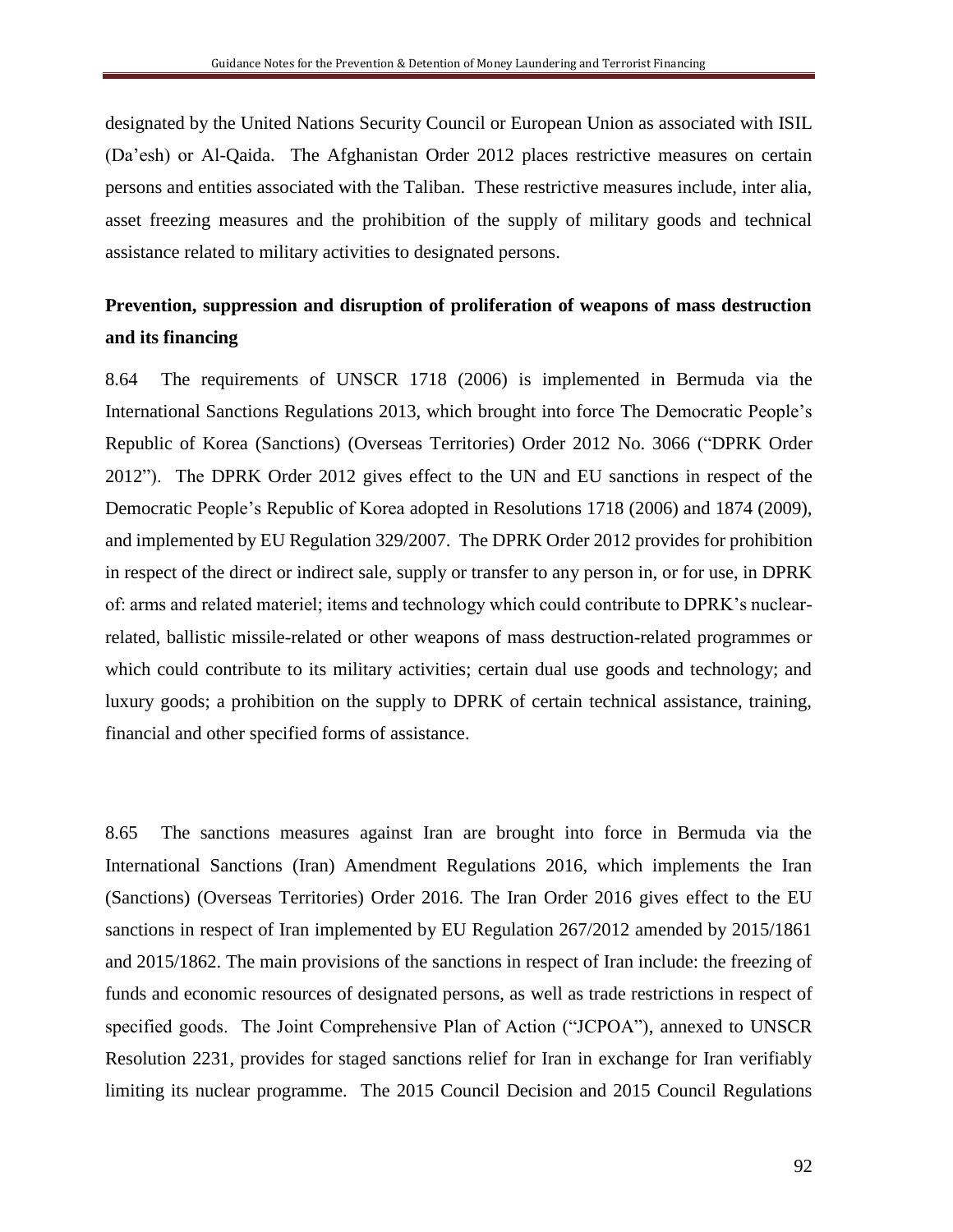were adopted to reduce the restrictive measures imposed on Iran consistent with the first stage of sanctions relief set out in the JCPOA and resolution 2231, and entered into force on 16 January 2016.

8.66 It should be appreciated that any obligations that arise under these Orders are in addition to any obligations under the AML/ATF suite of legislation and are separate from those obligations. The full text of the Orders are available at: [www.legislation.gov.uk/](http://www.legislation.gov.uk/) and the International Sanctions Act Regulations are available at: [www.bermudalaws.bm.](http://www.bermudalaws.bm/) Persons should ensure that they fully understand their obligations under this legislation. As appropriate, persons should take legal advice to assist in their understanding and compliance.

The links provided below may be of assistance in relation to financial sanctions regimes in the United Kingdom, the European Union and the United States –

## **United Kingdom – Office of Financial Sanctions Implementation HM Treasury:**

[Office of Financial Sanctions](https://www.gov.uk/government/organisations/office-of-financial-sanctions-implementation) Implementation

## **European Union – External Relations:**

Common Foreign & Security Policy (CFSP) - Sanctions or restrictive measures in force: [http://eeas.europa.eu/archives/docs/cfsp/sanctions/docs/measures\\_en.pdf](http://eeas.europa.eu/archives/docs/cfsp/sanctions/docs/measures_en.pdf)

## **United States of America – Office of Foreign Asset Control:**

U.S. Treasury - Office of Foreign Assets Control:

[https://www.treasury.gov/about/organizational-structure/offices/Pages/Office-of-Foreign-](https://www.treasury.gov/about/organizational-structure/offices/Pages/Office-of-Foreign-Assets-Control.aspx)[Assets-Control.aspx](https://www.treasury.gov/about/organizational-structure/offices/Pages/Office-of-Foreign-Assets-Control.aspx)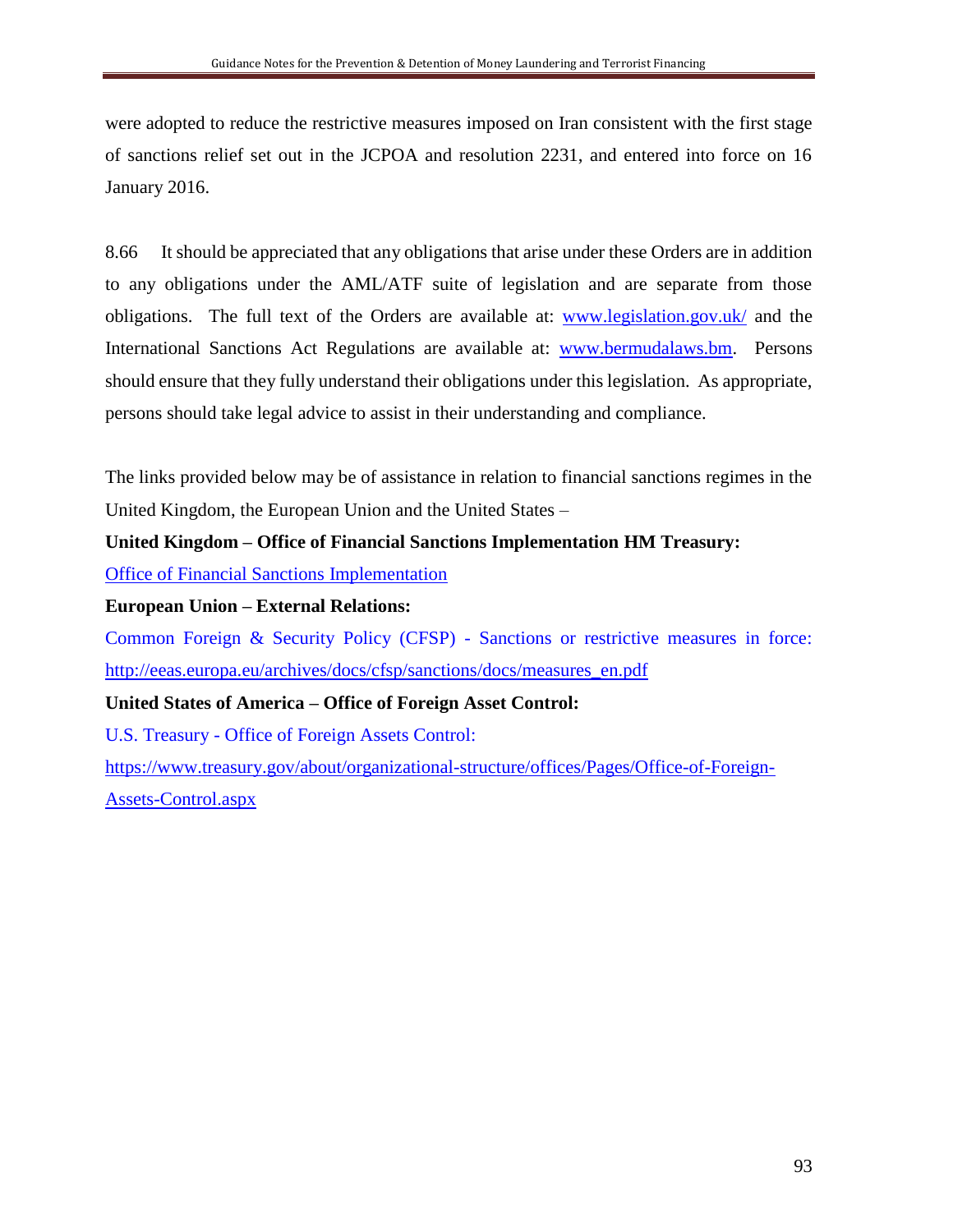# **CHAPTER 9: RELIANCE ON THIRD PARTIES Regulation 14**

9.1 A firm may rely on certain third parties to perform customer due diligence provided those third parties meet, or there are reasonable grounds to believe they meet any of the below descriptions:

- (a) an AML/ATF regulated financial institution;
- (b) a "relevant person" for the purposes of the AML/ATF Regulations who is an independent professional; and is supervised for the purposes of these Regulations by the Bermuda Bar Association or, as the case may be, the Chartered Professional Accountants of Bermuda.
- (c) a person who carries on business in a country or territory other than Bermuda who is an institution that carries on business corresponding to the business of AML/ATF regulated financial institutions or independent professionals. In the case of an independent professional, that professional must be subject to mandatory professional registration recognised by law; subject to requirements equivalent to those laid down in the AML/ATF Regulations; and supervised for compliance with requirements equivalent to supervision by a supervisory authority under the AML/ATF Regulations.

9.2 Further, the third party conducting client due diligence measures must consent to being relied upon. However, notwithstanding the firm's reliance on that third party, the firm must itself immediately obtain information sufficient to identify customers and must satisfy itself that reliance is appropriate given the level of risk for the jurisdiction in which the third party to be relied upon is usually resident.

9.3 Even if a firm relies on a third party, it will nevertheless remain liable for any failure to apply customer due diligence measures.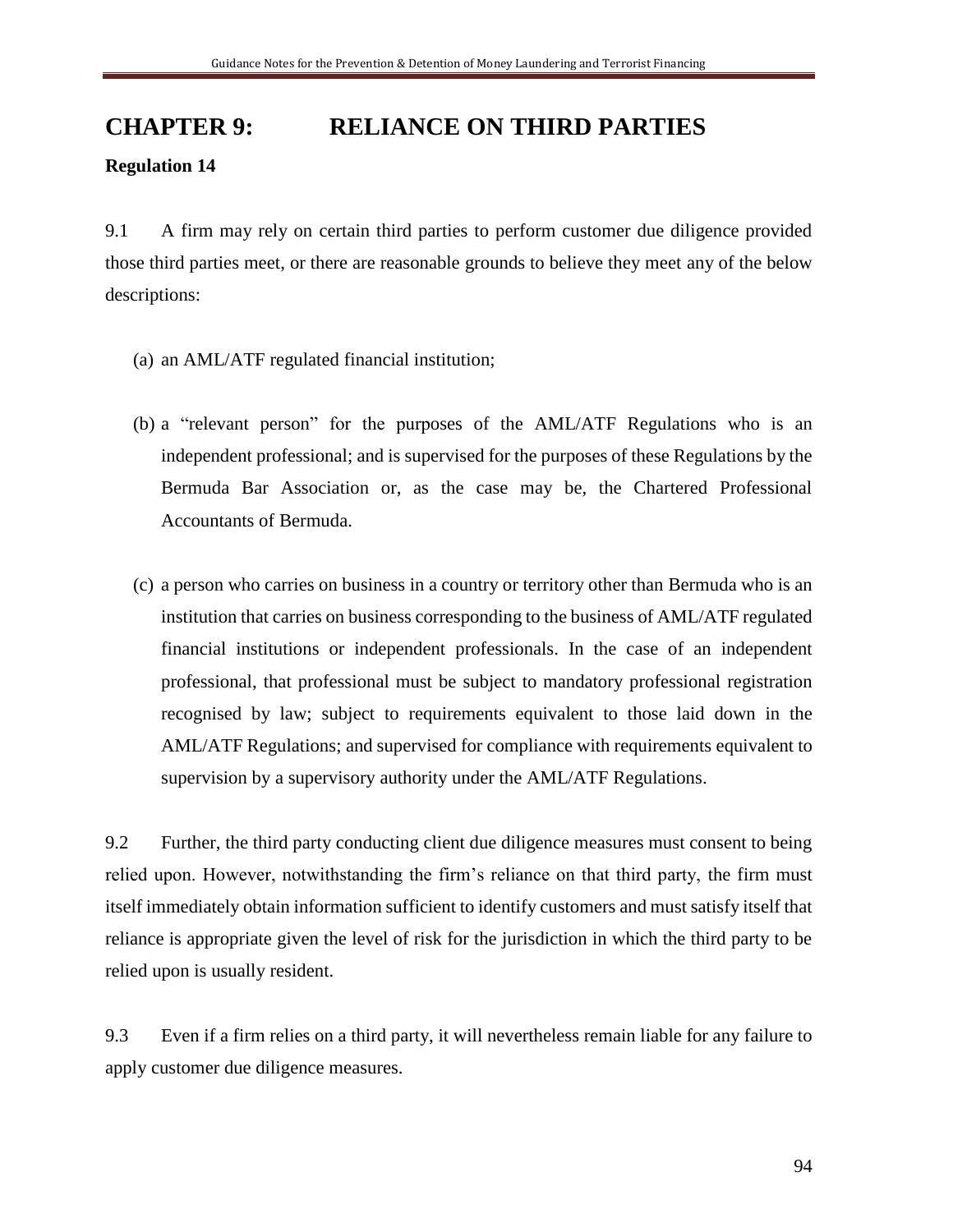9.4 Nothing in Regulation 14 prevents a firm applying customer due diligence measures by means of an outsourced service provider or agent provided that the firm remains liable for any failure to apply such measures.

For example:

• Where an entity (entity A) enters into a business relationship with, or undertakes an occasional transaction for, the underlying client of another entity (entity B), for example by accepting instructions from the client (given through entity B); Regulation 14(2) (a) & (b) applies:-

In this context, Entity B must be:

(1) a person who carries on business in Bermuda who is an AML/ATF regulated financial institution under section 2(2) of the AML/ATF Regulations or a business in the regulated sector under section 3 of the Anti-Terrorism (Financial and Other Measures) (Business in Regulated Sector) Order 2008; or an independent professional as defined at section (2) (1) of the AML/ATF Regulations.

## OR

(2) a person who carries on business in a country or territory other than Bermuda who is:

> (a) an institution that carries on business corresponding to the business of an AML/ATF regulated financial institutions or independent professionals;

(b) subject to mandatory professional registration recognised by law;

- (c) subject to requirements equivalent to those laid down in the regulations; and
- (d) supervised for compliance with those requirements in a manner equivalent to supervision by the relevant supervisory authority.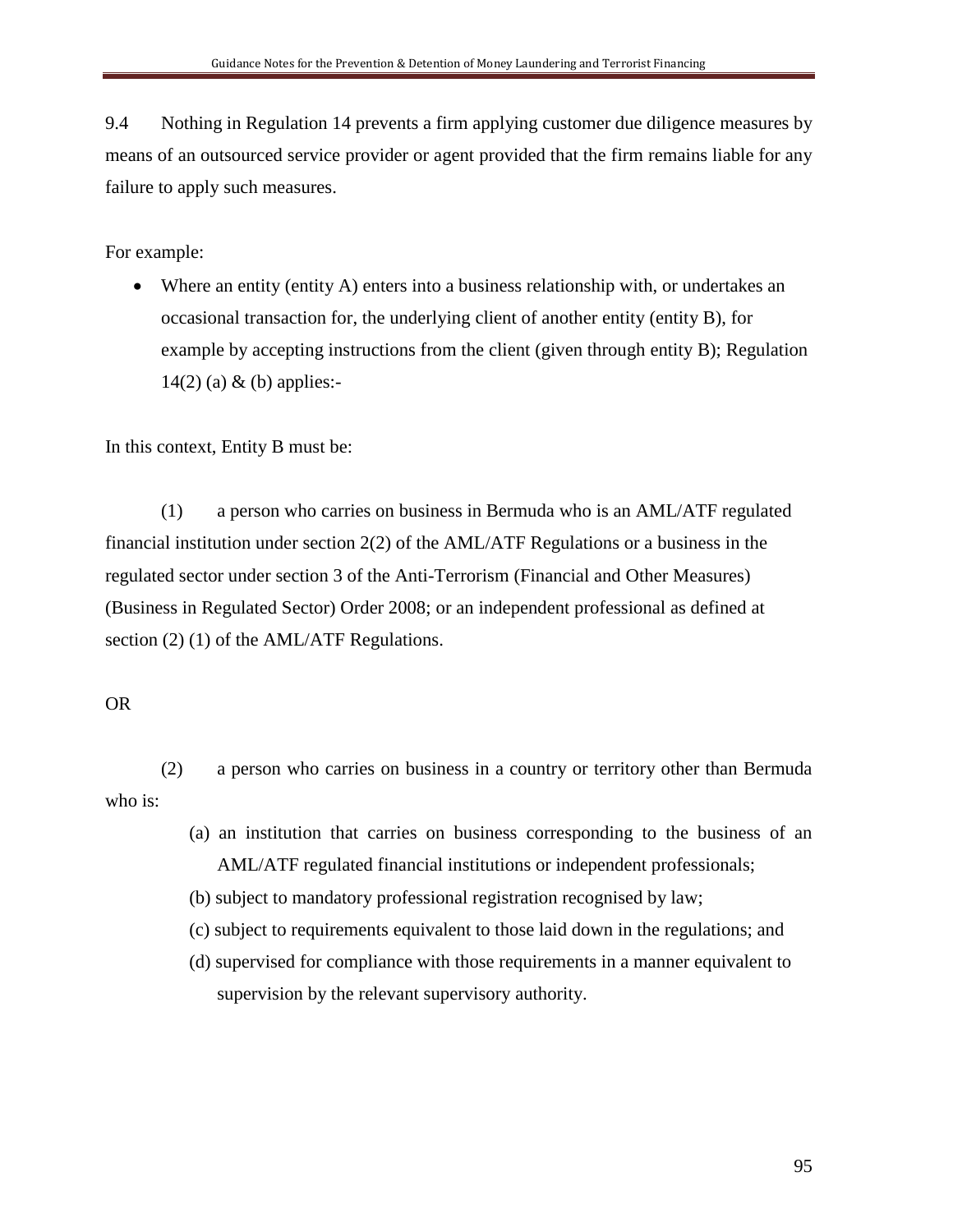#### **Consent to be relied upon**

9.5 The Regulations do not define how consent must be evidenced. Ordinarily, 'consent' means an acceptance of some form of proposal by one party from another – this may be written or oral, express or implied. Written acknowledgement that an entity is being relied on makes its relationship with the firm relying on it clear. On the other hand, it is not necessary for an entity to give an express indication that it is being relied on, and it may be inferred from their conduct.

9.6 In order to satisfy the purpose behind Regulation  $14(1)(a)$ , a firm may wish to consider providing the entity being relied on with notification of the reliance. The notification should specify that the firm intends to rely on the third-party institution for the purposes of Regulation 14(1) (a). Such a notification can be delivered in a number of ways. For example, where one firm is introducing a client to another firm, the issue of reliance can be raised during the introduction process and may form part of the formal agreement with the intermediary. Similarly, where the relying and relied upon entities are party to tripartite agreement with a client, the notification may be communicated during exchange of documents. Where a relationship exists between the parties it is likely that such a notification plus some form of acceptance should be sufficient for the purposes of establishing consent.

9.7 Where there is no contractual or commercial relationship between the relying and relied upon entities it is less likely that consent can be assumed from the silence of the entity being relied on. In such circumstances firms may wish to seek an express agreement as to reliance. This does not need to take the form of a legal agreement and a simple indication of consent (e.g., by e-mail) should suffice.

#### **Basis of reliance**

9.8 For one firm to rely on verification carried out by another entity, the verification that the entity being relied upon has carried out must have been based at least on the standard level of customer verification. It is not permissible to rely on simplified due diligence carried out, or any other exceptional form of verification, such as the use of source of funds as evidence of identity.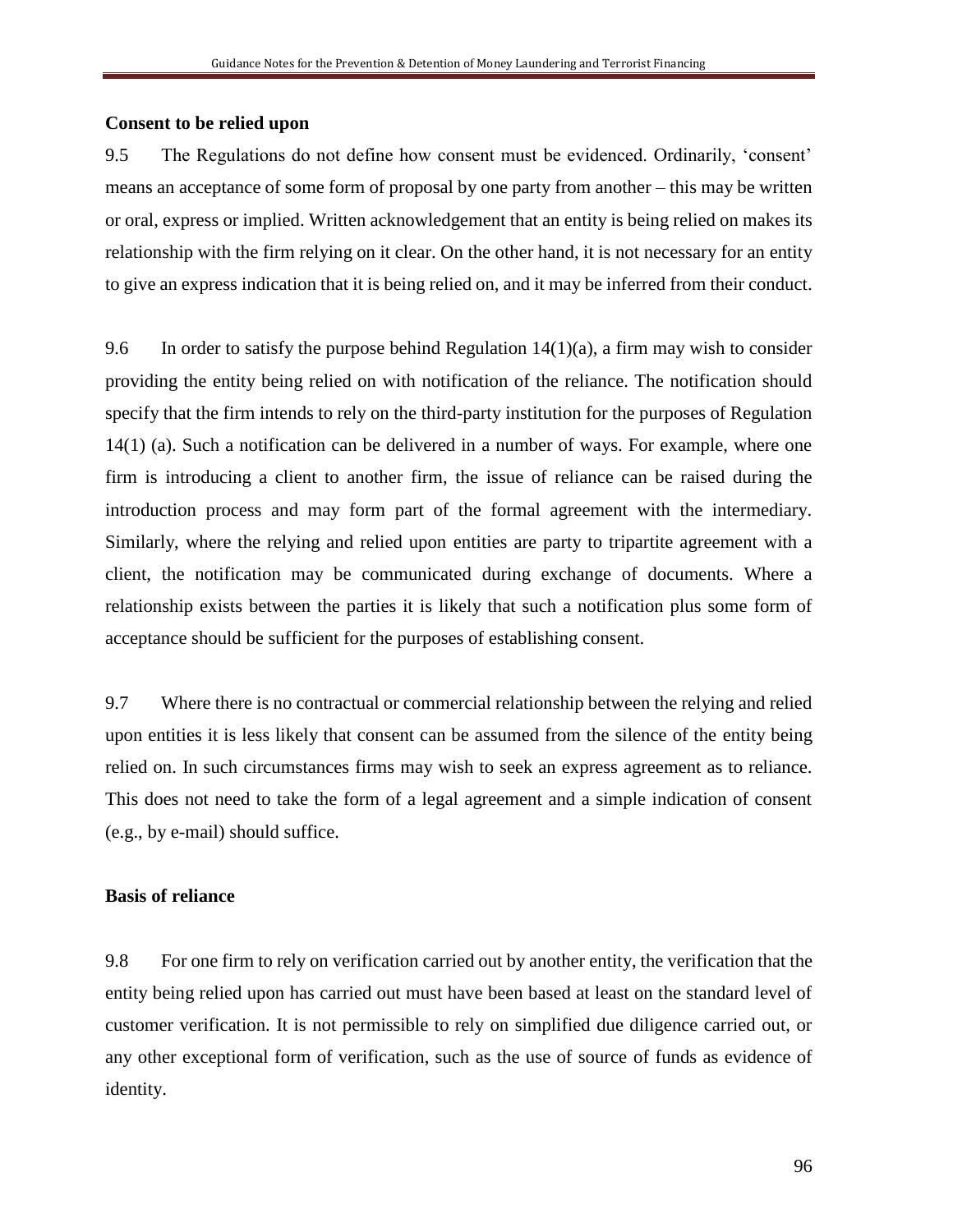9.9 Firms may also only rely on verification actually carried out by the entity being relied upon. An entity that has been relied on to verify a customer's identity may not 'pass on' verification carried out for it by another entity.

9.10 Whether an entity wishes to place reliance on a third party will be part of the firm's riskbased assessment, which, in addition to confirming the third party's status (Regulation 14(2)), may include consideration of matters such as:

- Its public disciplinary record, to the extent that this is available;
- The nature of the client the service sought and the sums involved;
- Any adverse experience of the other entity's general efficiency in business dealings; and
- Any other knowledge, whether obtained at the outset of the relationship or subsequently, that the firm has regarding the standing of the entity to be relied upon.

9.11 The assessment as to whether or not a firm should accept confirmation from a third party that appropriate customer due diligence measures have been carried out on a client will be riskbased, and cannot be based simply on a single factor.

- 9.12 In practice, the firm relying on the confirmation of a third party needs to know:
	- i.  $\bullet$  The identity of the client and/or beneficial owner or settlor of any trust<sup>12</sup> whose identity is being verified;
	- ii. The level of customer due diligence that has been carried out; and
	- iii. Confirmation that the third party understands his obligation to make available, on request, copies of the verification data, documents or other information.

 $\overline{a}$ 

<sup>&</sup>lt;sup>12</sup> Regulation 3(3) of the Proceeds of Crime (Anti-Money Laundering and Anti-Terrorist Financing) Regulations 2008, at paragraph (d), sets out the broadened definition of "beneficial owner" to include "the settlor of a trust".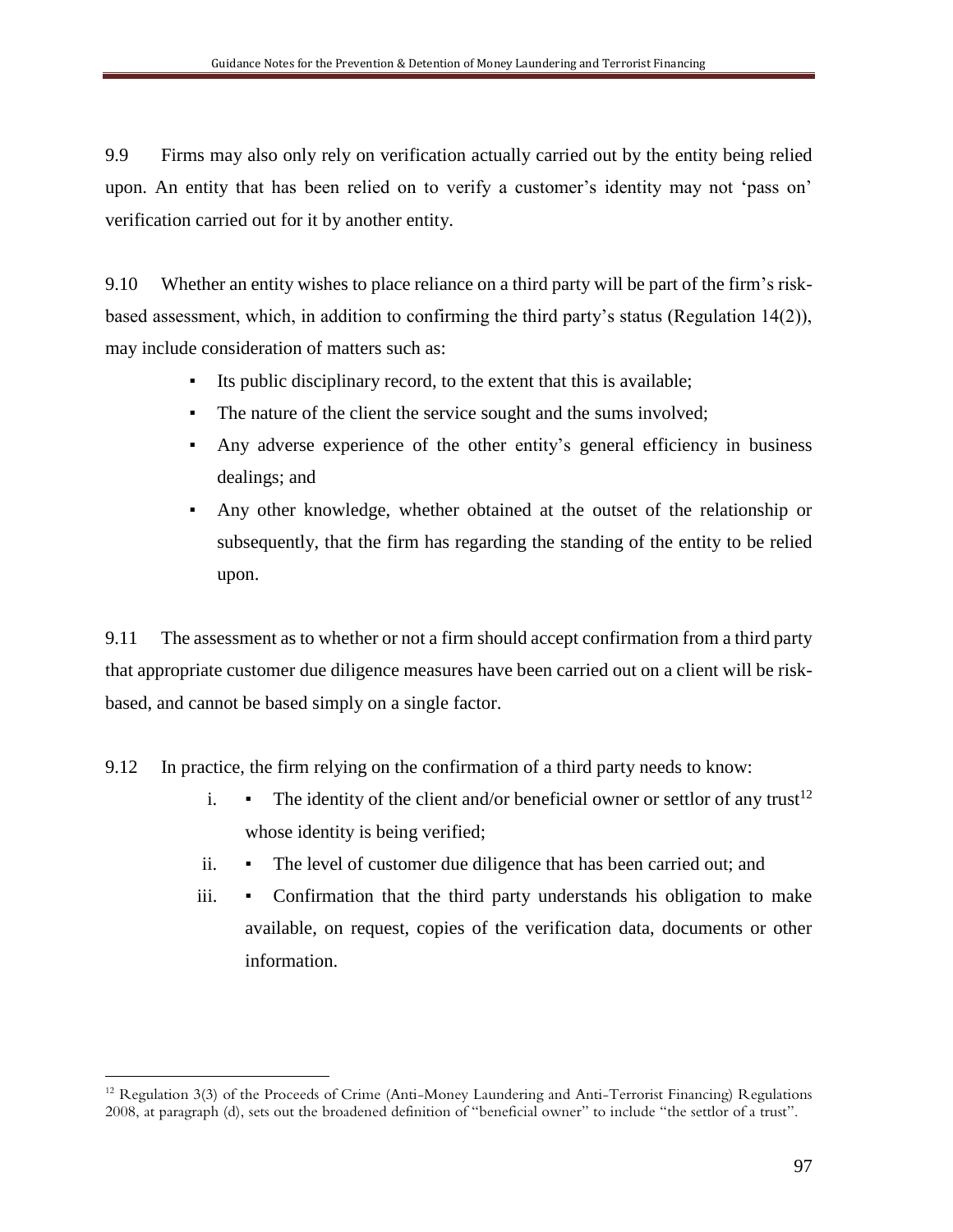9.13 The third party has no obligation to provide such confirmation to the firm, and may choose not to do so. In such circumstances, or if the firm decides that it does not wish to rely upon the third party, then the firm must carry out its own customer due diligence measures on the client.

9.14 For an entity to confirm that it has carried out customer due diligence measures in respect of a customer is a serious matter. An entity must not give a confirmation on the basis of a generalized assumption that the entity's systems have operated effectively. There has to be awareness that the appropriate steps have in fact been taken in respect of the client that is the subject of the confirmation.

9.15 **Note:** notwithstanding the firm's reliance on that third party, the firm must itself immediately obtain information sufficient to identify customers and must satisfy itself that reliance is appropriate given the level of risk for the jurisdiction in which the third party to be relied upon is usually resident.

9.16 Even if a firm relies on a third party, it will nevertheless remain liable for any failure to apply customer due diligence measures.

## **Outsourcing**

9.17 Controls on firms' outsourcing the due diligence function to other parties are now in place. Outsourcing means delegating any of the following functions to be performed by an external third party:

- i. AML/ATF systems;
- ii. AML/ATF controls; and
- iii. AML/ATF procedures,

9.18 Section 14A of the AML/ATF Regulations provides that where a firm delegates its AML/ATF compliance function to another entity (outsourcing), the firm must retain ultimate responsibility for the AML/ ATF compliance function. Ultimate responsibility includes the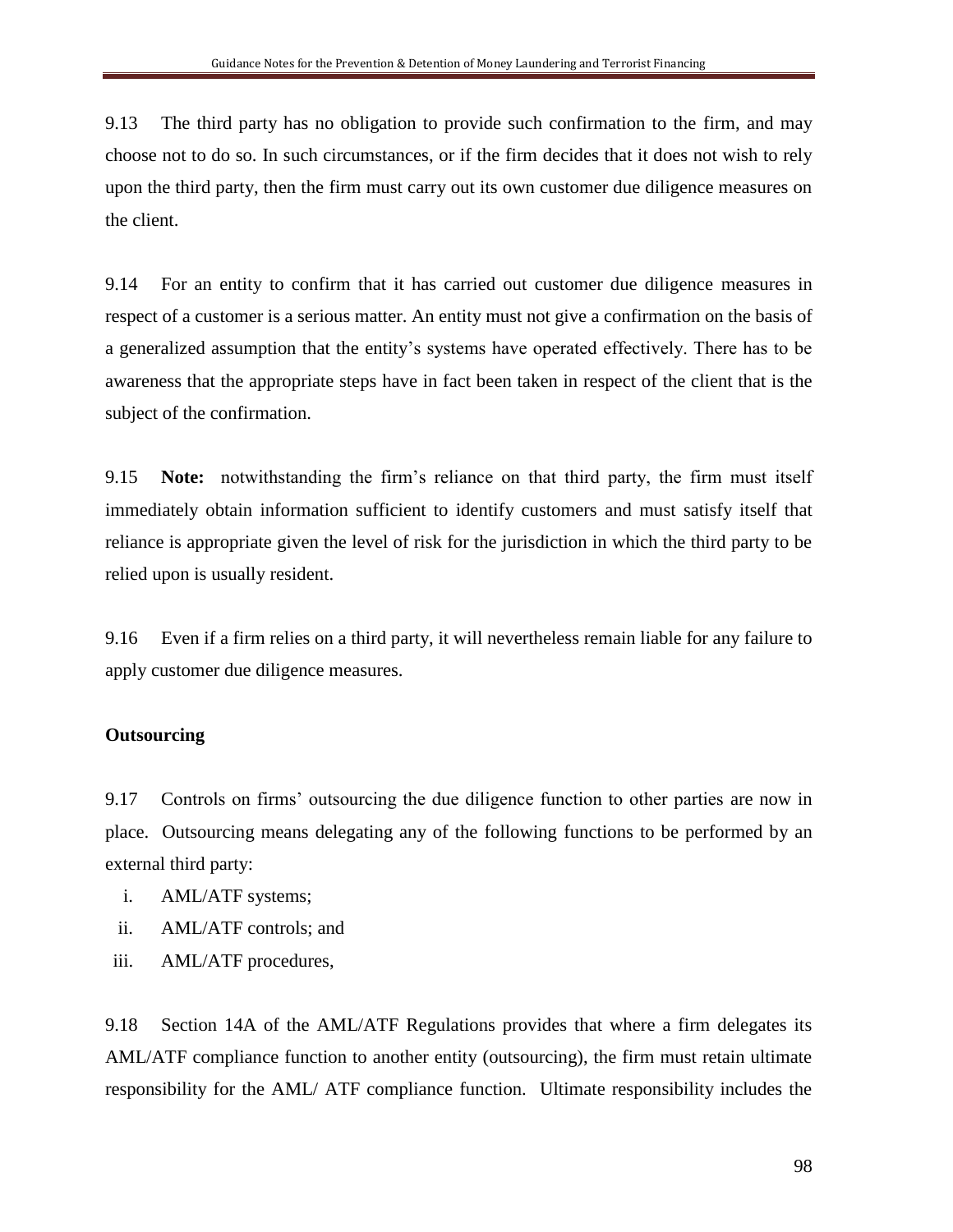obligation to ensure that the provider of the outsourced AML/ATF compliance function has in place the following:

- i. AML/ATF systems;
- ii. AML/ATF controls; and
- iii. AML/ATF procedures.

Such systems, controls and procedures must be in compliance with the Bermuda AML/ATF requirements.

9.19 Further, the firm must consider the effect that outsourcing compliance functions have on the money laundering and terrorist financing risk. The firm must also: assess the money laundering and terrorist financing risk associated with outsourced functions and record its assessment; monitor any perceived risk on an ongoing basis; and, where the compliance functions themselves have been delegated (Compliance Officer or Reporting Officer), the firm must ensure that the roles, responsibilities and respective duties are clearly defined and documented.

9.20 The firm must likewise ensure that the Compliance Officer or Reporting Officer and all employees understand the roles, responsibilities and the respective duties of all parties contemplated by the AML/ATF Regulations.

9.21 A firm must not rely on a third party or enter into outsourcing arrangements of the type referred to in Regulation 14A, where access to records specified under Regulation 15 is likely to be impeded by confidentiality or data protection restrictions.<sup>13</sup>

## **Regulation 15(5)**

9.22 An entity which carries on business in Bermuda and is relied on by another person must, within the period of five years beginning on the date on which it is relied on, if requested by the firm relying on it:

 $\overline{a}$ <sup>13</sup> POCA Regulations 2008.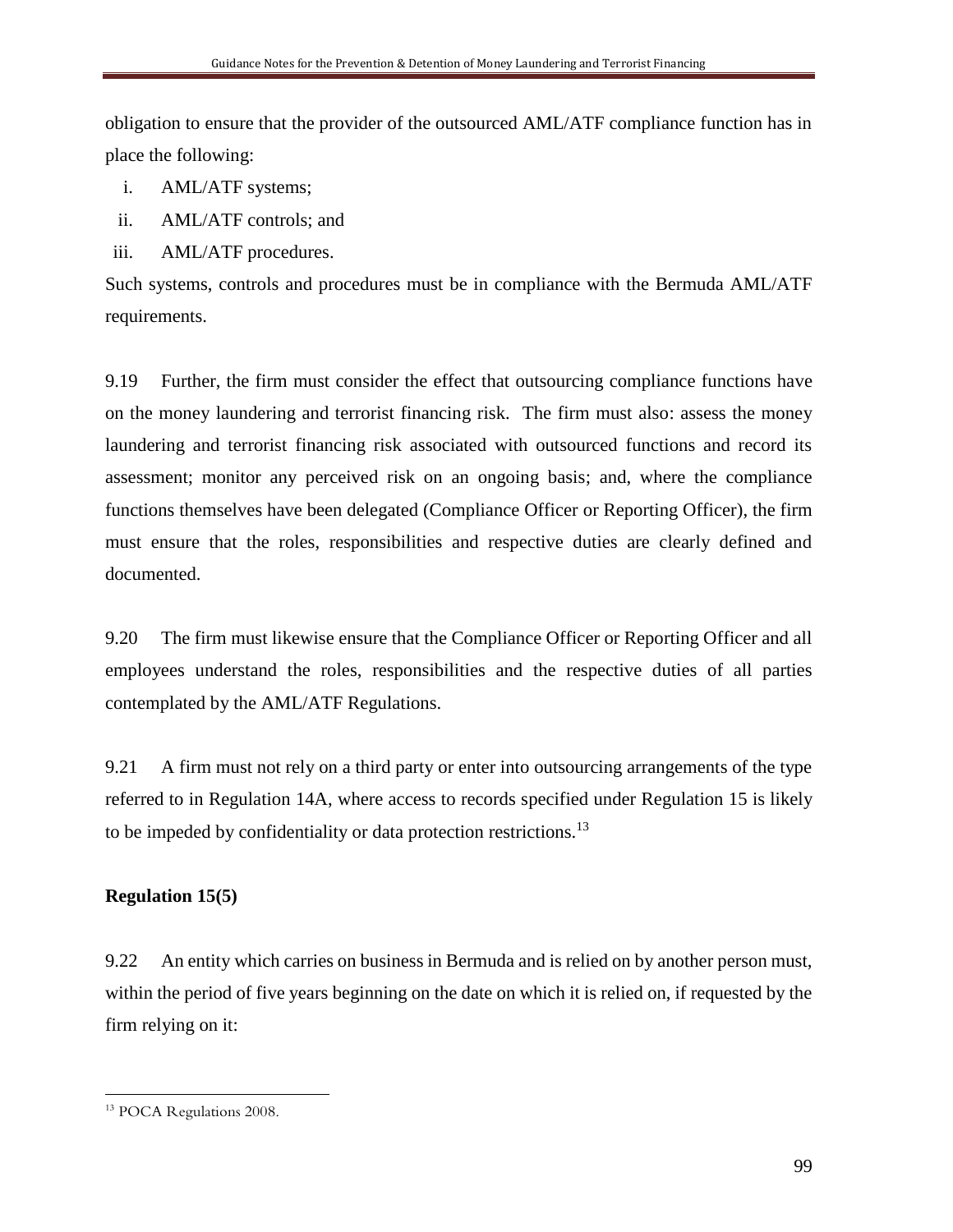- i. As soon as reasonably practicable make available to the firm which is relying on it any information about the client (and any beneficial owner or settlor of any trust) which the third party obtained when applying customer due diligence measures; and
- ii. As soon as reasonably practicable forward to the firm which is relying on it relevant copies of any identification and verification data and other relevant documents on the identity of the client (and any beneficial owner or settlor of any trust) which the third party obtained when applying those measures.

## **Regulation 15(6)**

9.23 A firm which relies on an entity situated in a country or territory other than Bermuda to apply customer due diligence measures must take steps to ensure that the entity on which it relies will, within the period of five years beginning on the date on which the third party is relied on, if requested, comply with the obligations to retain and maintain information as set out above.

9.24 The personal information supplied by the client as part of a third party's customer identification procedures will generally be set out in the form that the relying firm will require to be completed, and this information will therefore be provided to that entity.

## **Regulation 15(5) & (6)**

9.25 A request to forward copies of any identification and verification data and other relevant documents on the identity of the customer or beneficial owner or settlor of any trust obtained when applying customer due diligence measures, if made, would normally be as part of a firm's risk-based customer acceptance procedures. However, the entity giving the confirmation must be prepared to provide this data or other relevant documents throughout the five-year period for which it has an obligation under the Regulations to retain them.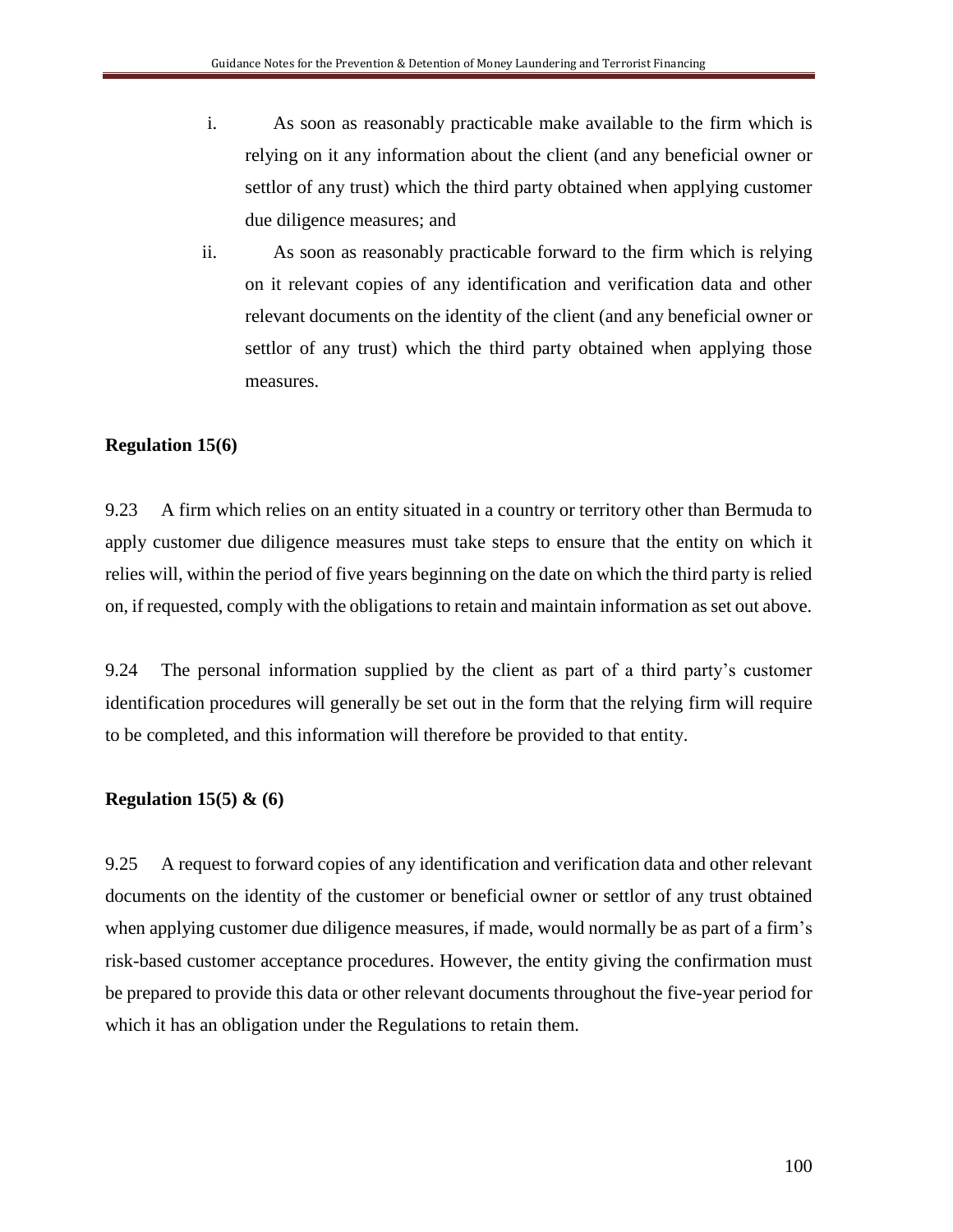9.26 Where a firm makes such a request and it is not met, the firm will need to take account of that fact in its assessment of the third party in question, and of the ability to rely on the third party in the future. In addition, the firm should review its application of CDD in respect of the client or beneficial owner in question.

A firm must also document the steps taken to confirm that the entity relied upon satisfies the requirements in Regulation 14(2). This is particularly important where the entity relied upon is situated in a country or territory other than Bermuda.

9.27 Part of the firm's AML/ATF policy statement should address the circumstances where reliance may be placed on other entities and how the firm will assess whether the other entity satisfies the definition of third party in Regulation 14(2)

## **Group introductions**

9.28 Where clients are introduced between different firms of the same group, entities that are part of the group should be able to rely on identification procedures conducted by that part of the group which first dealt with the client. One member of a group should be able to confirm to another part of the group that the identity of the client has been appropriately verified.

9.29 Where a client is introduced by one part of a firm to another, it is not necessary for his identity to be re-verified, provided that:

- The identity of the client has been verified by the introducing firm in line with AML/ATF standards of Bermuda or an equivalent jurisdiction; and
- The group entity that carried out the customer due diligence measures can be relied upon as a third party under Regulation 14(2).

9.30 The acceptance by a Bermuda firm of confirmation from another group entity that the identity of a client has been satisfactorily verified is dependent on the relevant records being readily accessible, on request, from the other entity.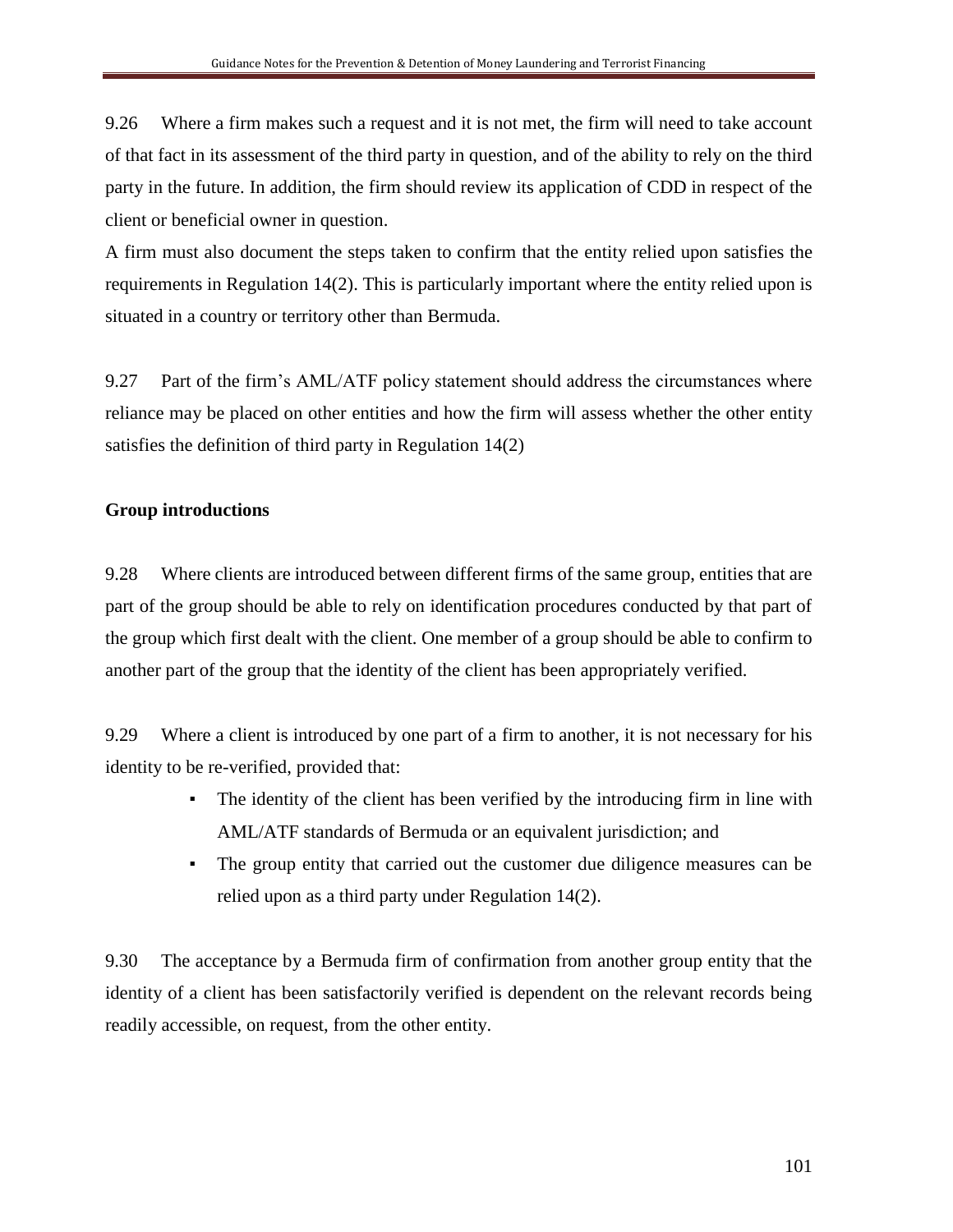9.31 Where Bermuda firms have day-to-day access to all group client information and records, there is no need to obtain a group introduction confirmation, if the identity of that client has been verified previously to AML/ATF standards in Bermuda, or in an equivalent jurisdiction. However, if the identity of the client has not previously been verified, for example because the group client relationship pre-dates the introduction of AML/ATF regulations, or if the verification evidence is inadequate, any missing verification evidence will need to be obtained.

# **Use of pro-forma confirmations Regulation 14(2)**

9.32 Whilst a firm may be able to employ another party to apply all or part of the customer due diligence measures under Regulation 14(2), it must receive, as part of its risk-based procedures, a written confirmation from the third party, at least in so far as to evidence consent. This may also be the case, for example, when a firm is unlikely to have an on-going relationship with the third party. Confirmations can be particularly helpful when dealing with third parties located in a country or territory other than Bermuda, where it is necessary to confirm that the relevant records will be available.

9.33 The provision of a confirmation certificate implies consent to be relied upon, in the terms agreed and in accordance with Regulation 14

## **Situations which are not reliance**

#### **One firm or entity acting solely as introducer**

9.34 At one end of the spectrum, one entity may act solely as an introducer between the client and the firm providing the service, and may have no further relationship with the client. The introducer plays no part in the transaction between the client and the firm, and has no relationship with either of these parties that would constitute a business relationship.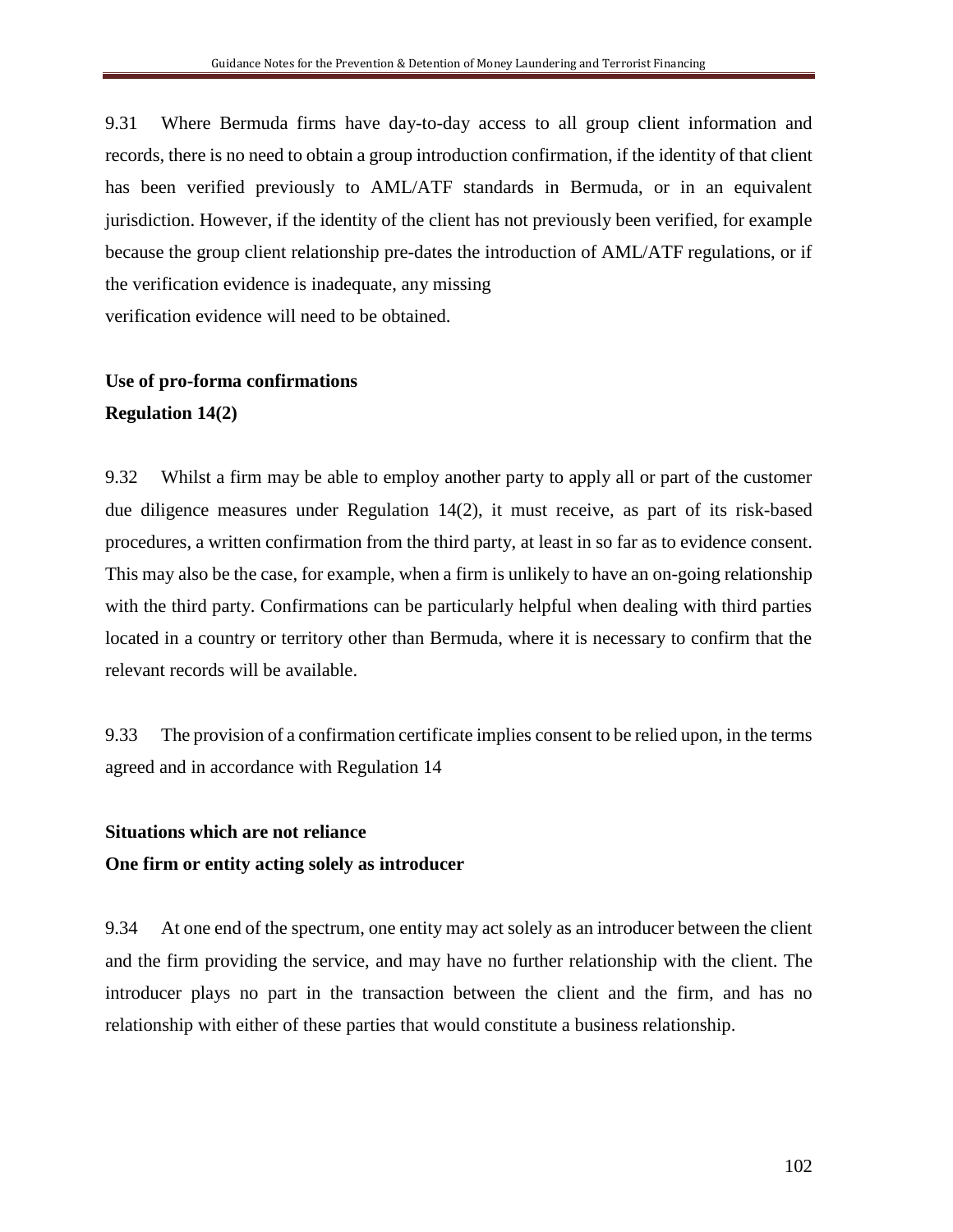9.35 In these circumstances, where the introducer neither gives advice nor plays any part in the negotiation or execution of the transaction, the identification and verification obligations under the Regulations lie with the firm. This does not, of course, preclude the introducing entity carrying out identification and verification of the client on behalf of the firm providing service, as agent for that firm.

#### **Where the intermediary is the agent of the firm**

9.36 If the intermediary is an agent or appointed representative of the firm, it is an extension of that firm. The intermediary may actually obtain the appropriate verification evidence in respect of the client, but the firm is responsible for specifying what should be obtained, and for ensuring that records of the appropriate verification evidence taken in respect of the client are retained.

#### **Regulation 10(2)**

9.37 Depending on jurisdiction, where the client is an intermediary carrying on appropriately regulated business, and is acting on behalf of another, there is no obligation on the firm to carry out customer due diligence measures on the client, or on the underlying party.

9.38 Where a firm cannot apply simplified due diligence to the intermediary, the firm is obliged to carry out customer due diligence measures on the intermediary and, as the intermediary acts for another, on the underlying client.

9.39 A relevant person is not required to apply the customer due diligence measures referred to in Regulation 5 in the circumstances mentioned in Regulation  $6(1)(a)$  or (b), or Regulation 6(1A) where he has reasonable grounds for believing that the customer, product or transaction related to such product, falls within any of the following paragraphs:

(a) The customer is— an AML/ATF regulated financial institution which is subject to the requirements of these Regulations; or an AML/ATF regulated financial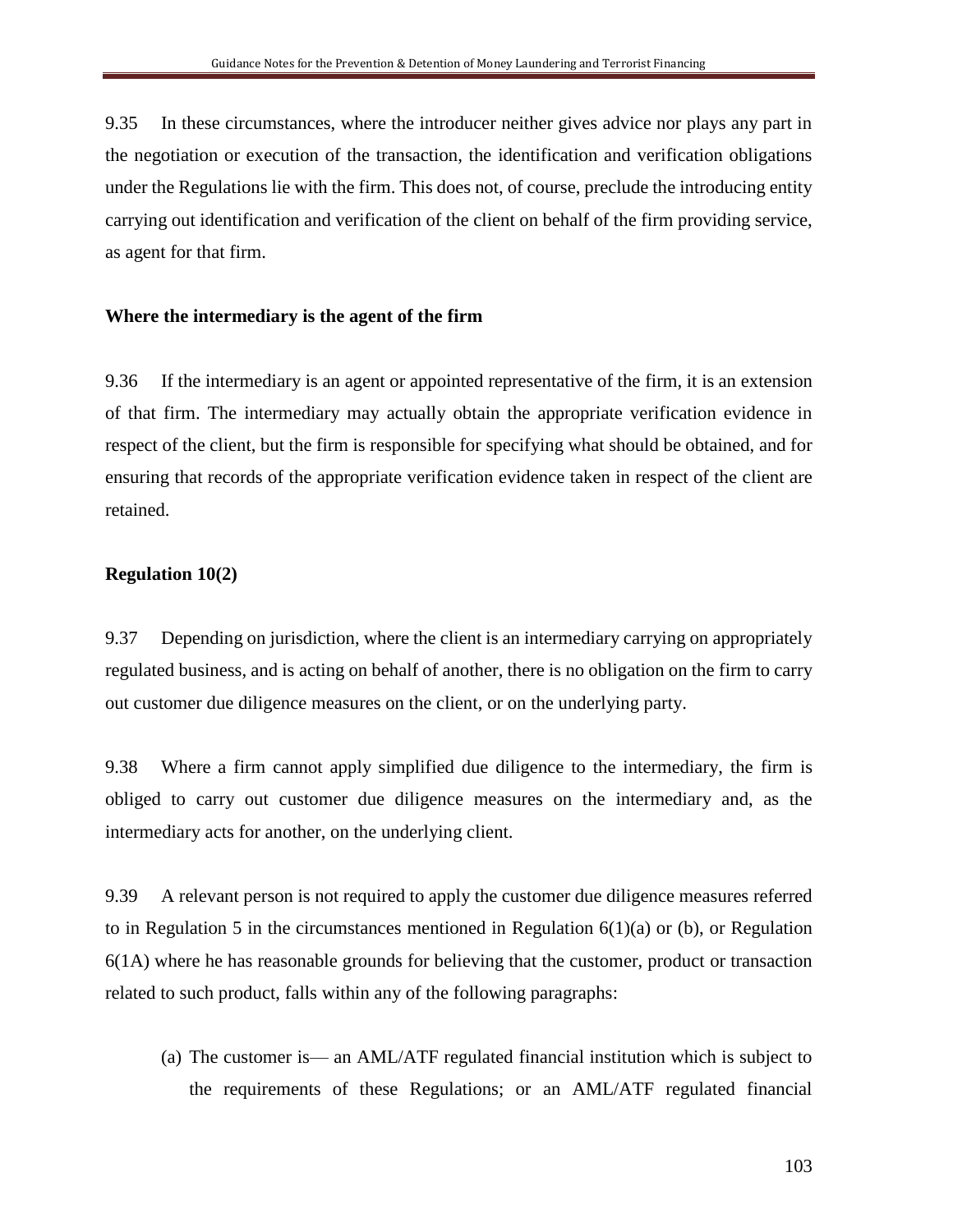institution (or equivalent institution) which— is situated in a country or territory other than Bermuda which imposes requirements equivalent to those laid down in these Regulations; has effectively implemented those requirements; and is supervised for compliance with those requirements.

- (b) The customer is a company whose securities are listed on an appointed stock exchange.
- (c) The customer is an independent professional (or similar professional) and the product is an account into which monies are pooled, provided that—where the pooled account is held in a country or territory other than Bermuda— that country or territory imposes requirements to combat money laundering and terrorist financing which are equivalent to those laid down in these Regulations; the independent professional has effectively implemented those requirements; and the independent professional is supervised in that country or territory for compliance with those requirements; and information on the identity of the persons on whose behalf monies are held in the pooled account is available, on request, to the institution which acts as a custodian for the account.
- (d) The customer is a public authority in Bermuda.
- (e) The product is— a life insurance contract where the annual premium is no more than \$1,000 or where a single premium of no more than \$2,500 is paid for a single policy; an insurance contract for the purpose of a pension scheme where the contract contains no surrender clause and cannot be used as collateral; or a pension, superannuation or similar scheme which provides retirement benefits to employees, where contributions are made by an employer or by way of deduction from an employee's wages and the scheme rules do not permit the assignment of a member's interest under the scheme.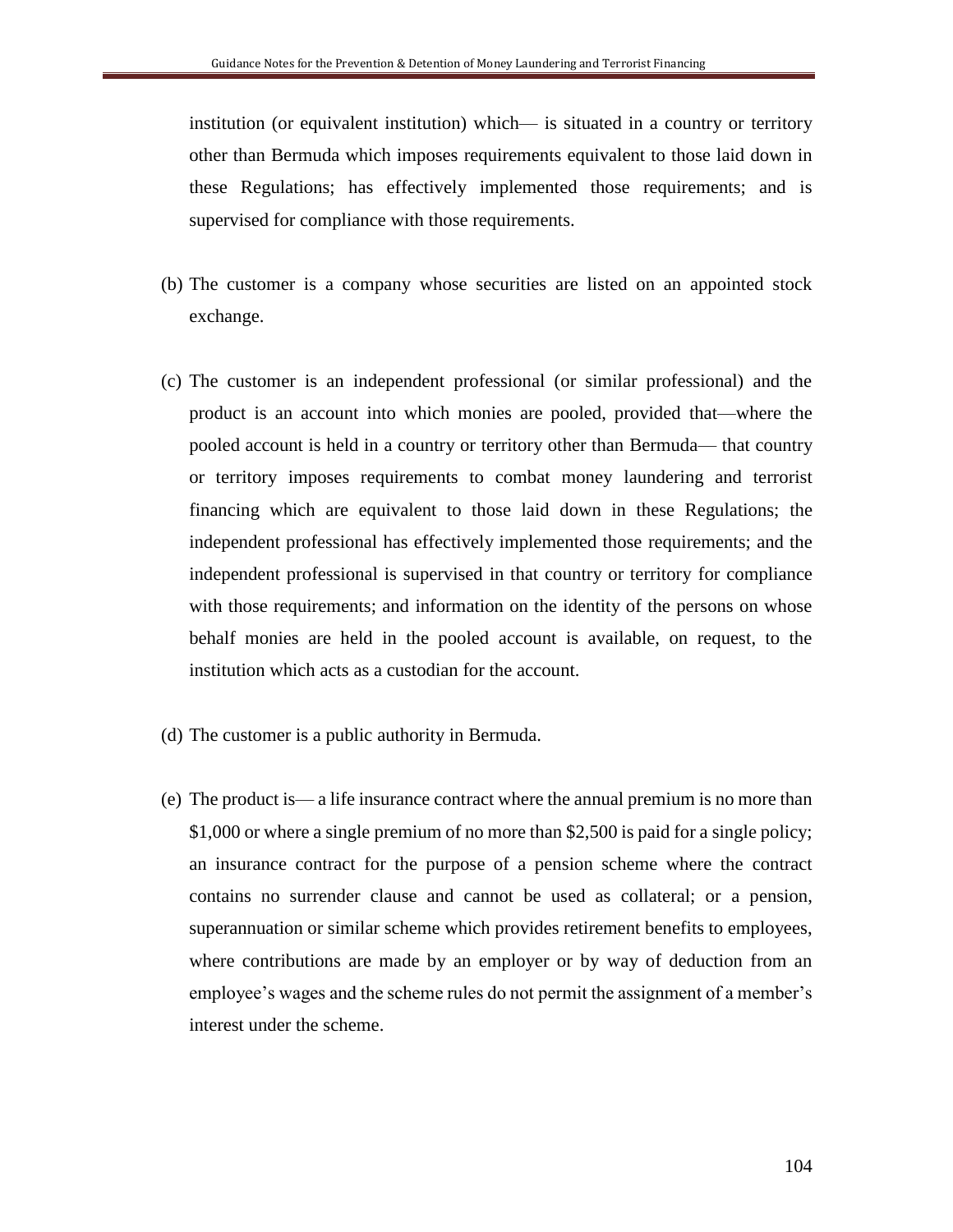(f) The product and any transaction related to such product fulfils all the conditions set out in paragraph 1 of the Schedule. The conditions are— the product has a written contractual base; any related transaction is carried out through an account of the customer with a banking institution which is subject to these Regulations or a banking institution situated in a country or territory other than Bermuda which imposes requirements equivalent to those laid down in these Regulations; the product or related transaction is not anonymous and its nature is such that it allows for the timely application of customer due diligence measures where there is a suspicion of money laundering or terrorist financing; the product is within the following maximum thresholds  $-$  in the case of insurance policies or savings products of a similar nature, the annual premium is no more than \$1,000 or there is a single premium of no more than \$ 2,500; in the case of products which are related to the financing of physical assets where the legal and beneficial title of the assets is not transferred to the customer until the termination of the contractual relationship (whether the transaction is carried out in a single operation or in several operations which appear to be linked), the annual payments do not exceed \$15,000; in all other cases, the maximum threshold is \$15,000; the benefits of the product or related transaction cannot be realised for the benefit of third parties, except in the case of death, disablement, survival to a predetermined advanced age, or similar events; in the case of products or related transactions allowing for the investment of funds in financial assets or claims, including insurance or other kinds of contingent claims the benefits of the product or related transaction are only realisable in the long term; the product or related transaction cannot be used as collateral; and during the contractual relationship, no accelerated payments are made, surrender clauses used or early termination takes place.

9.40 In particular, where the intermediary is located in a higher-risk jurisdiction, the riskbased approach should be aimed at ensuring that the business does not proceed unless the identity of the underlying client has been verified to the firm's satisfaction.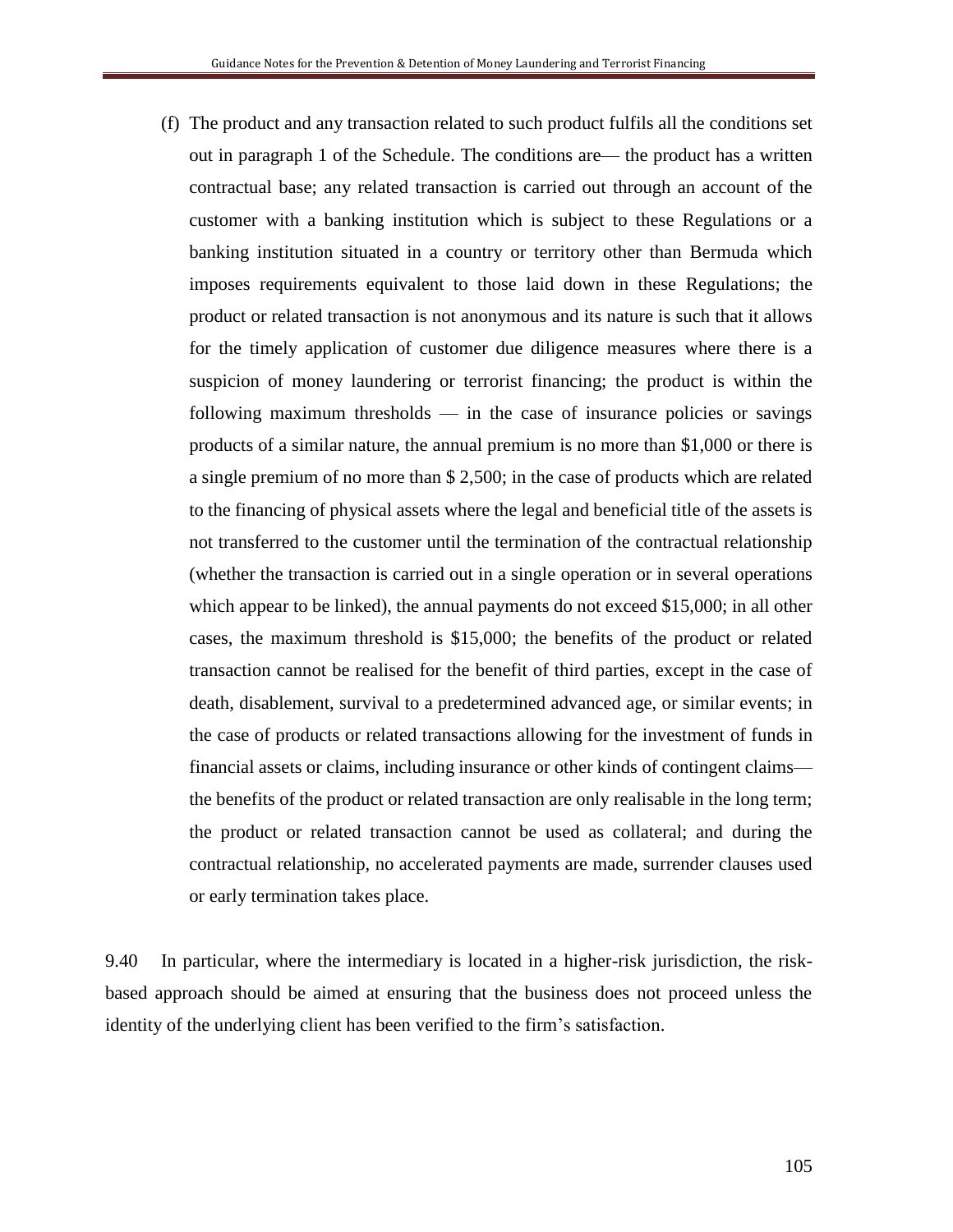# **CHAPTER 10: LEGAL PROFESSIONAL PRIVILEGE**

10.1 Lawyers are professionally and legally obliged to keep the affairs of their clients confidential and the circumstances in which they are able to disclose client communications are strictly limited. This obligation extends to all matters revealed to a lawyer, from whatever source, by a client or someone acting on the client's behalf. Only in exceptional circumstances, may this general obligation of confidence be overridden. The most relevant instances are where a court orders disclosure or disclosure is required by statute.

10.2 The Proceeds of Crime Act*,* the FIA Act and the ATFA all contain provisions requiring the disclosure of confidential information in certain circumstances to the FIA (or the Reporting Officer) by persons working in firms that fall within Regulation 2(1) of the AML/ATF Regulations.

10.3 There will likely be potential tensions between a lawyer's duty of confidentiality to his client and the disclosure requirements imposed under Proceeds of Crime Act, the FIA Act and the ATFA.

10.4 Under Section 44 of the Proceeds of Crime Act, a person who enters into an arrangement with another person knowing or suspecting that the other person is or has been engaged in criminal conduct or has benefited from criminal conduct commits an offence, unless they disclose that knowledge or suspicion or belief or any matter on which it is based to the FIA or to the Reporting Officer in accordance with their employer's procedures. Such a disclosure is to be made before he does the act concerned and the act is done with the consent of the FIA, or the disclosure is made after he does the act but is made on his initiative as soon as it is reasonable for him to make it.

10.5 Under Section 45 of the Proceeds of Crime Act a person commits an offence if that person acquires, uses or has possession of criminal property, unless acquired for adequate consideration or they disclose in good faith to the FIA a belief that any property is, or in whole or in part directly or indirectly represents, the proceeds of criminal conduct, or any matter on which such a belief is based. Subsection 45(8) provides that in the case of a person who was in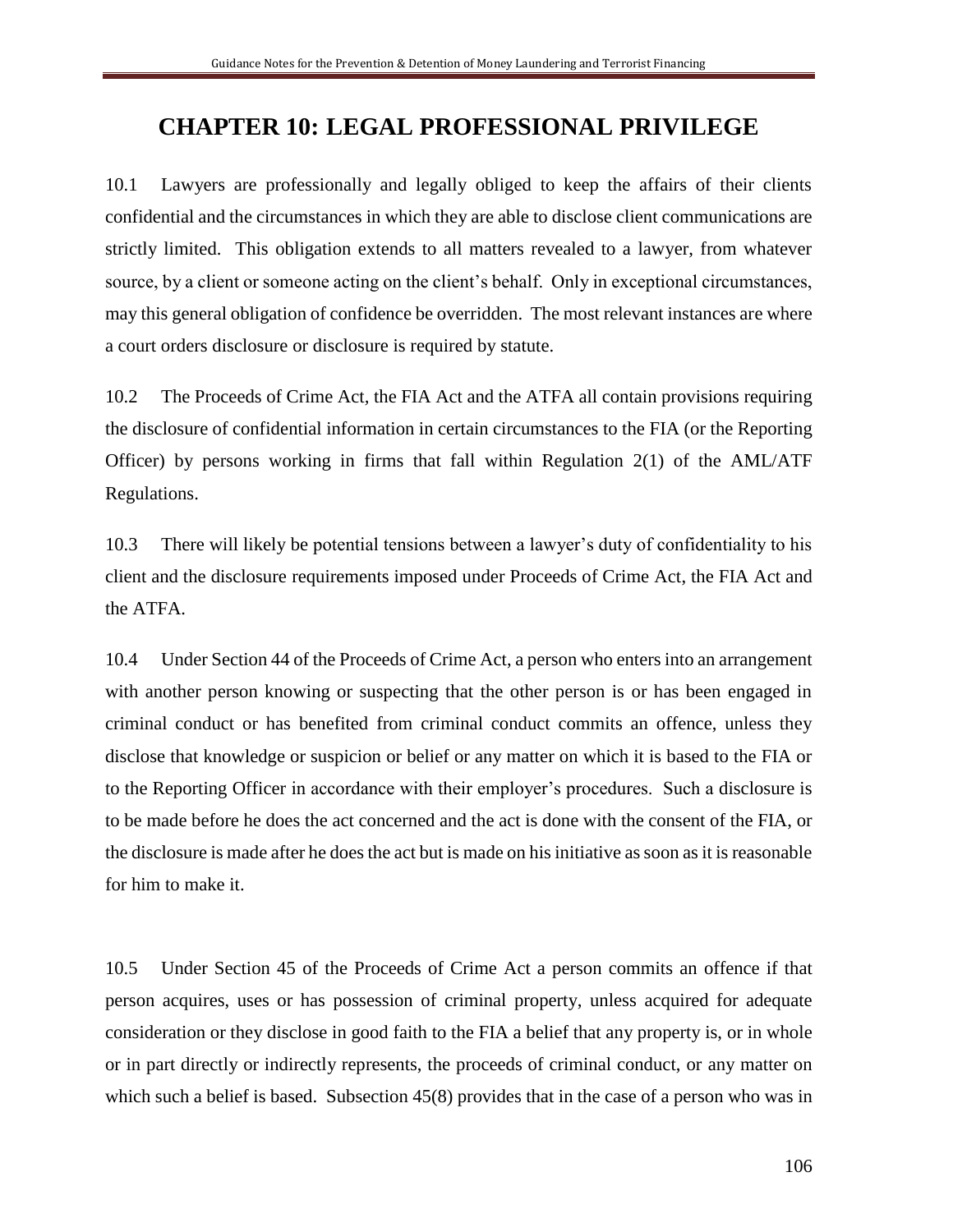employment at the time in question, disclosures, and intended disclosures, may be made to the appropriate person in accordance with any procedure established by his employer as they have effect in relation to disclosures, and intended disclosures, to the FIA. Again, such a disclosure is to be made before he does the act concerned and the act is done with the consent of the FIA, or the disclosure is made after he does the act but is made on his initiative as soon as it is reasonable for him to make it.

10.6 Section 5 – 10 of the ATFA contains similar provisions in relation to terrorist financing and money laundering relating to terrorist property.

10.7 Section 46 of Proceeds of Crime Act and Section 9 of the ATFA contain comparable provisions. Those provisions provide that a person commits an offence if they come into information in the course of their employment which leads them to know or suspect or to have reasonable grounds to suspect that another person is engaged in money laundering or committing an offence under Sections  $5 - 8$  of the ATFA and the person does not report their knowledge or suspicion or reasonable ground for suspicion to the FIA or to the Reporting Officer in accordance with their employer's procedures.

10.8 Sections 46(4) the Proceeds of Crime Act and 9(4) the ATFA set out a defence of reasonable excuse for not making a disclosure.

10.9 The Proceeds of Crime Act, FIA Act and the ATFA also include exemptions from the requirement to make such disclosures for professional legal advisers acting in privileged circumstances (see Section 46 (3) of the Proceeds of Crime Act, 9(6) of the ATFA, and 16(4) and 20(3) of FIA Act),). Legal professional privilege is defined in Section 46(6) of the Proceeds of Crime Act and 9(7) of the ATFA as any information or other matter which comes to a professional legal advisor in privileged circumstances where it is communicated to him by or by a representative of a client of his in connection with the giving by the adviser of legal advice to the client; or by a person seeking legal advice from the adviser or by any person in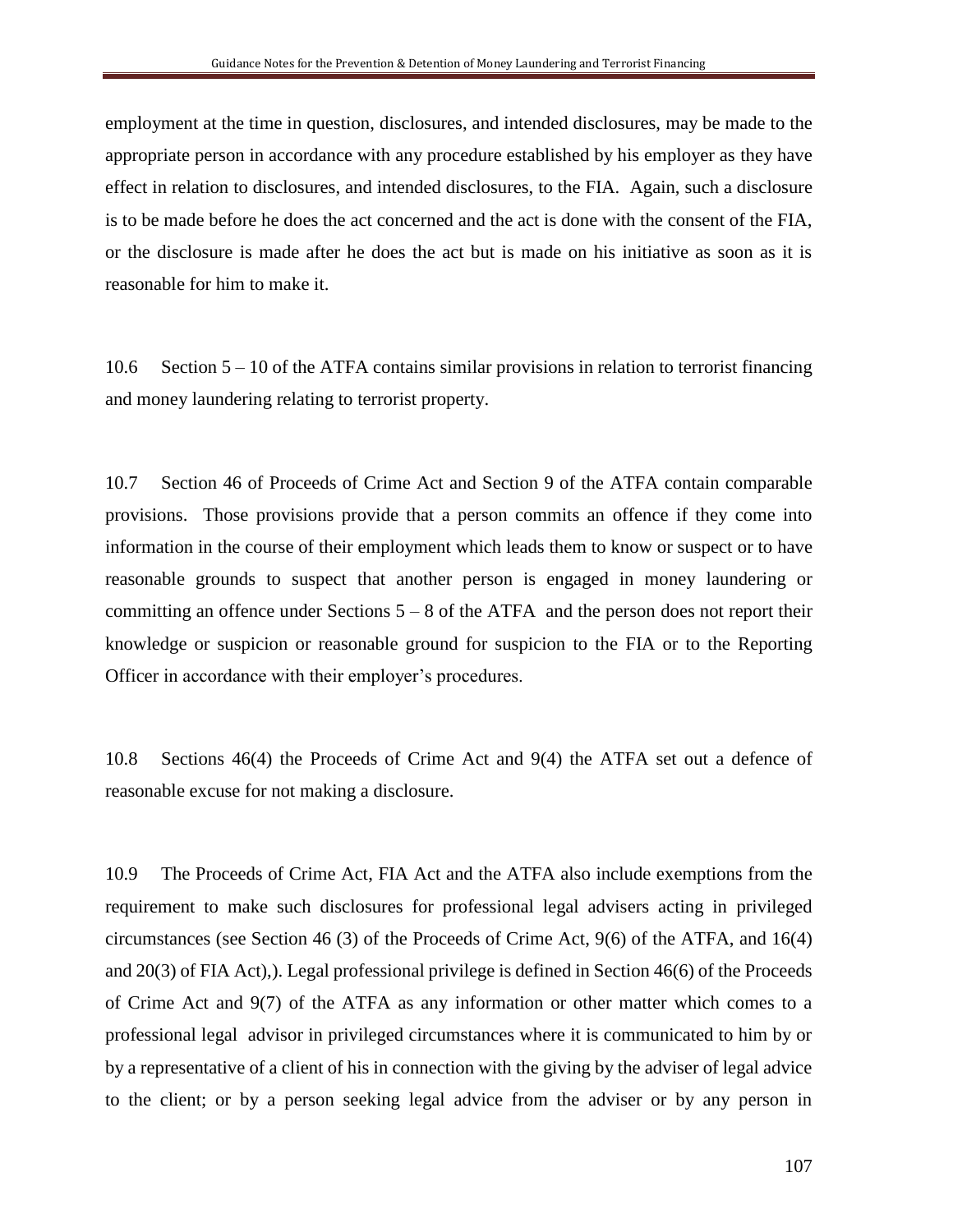contemplation of or in connection with legal proceedings and for the purpose of those proceedings.

10.10 The exemptions do not apply to information or other matters communicated or given with a view to furthering a criminal purpose.

10.11 Section 47 of the Proceeds of Crime Act and Section 10A of the ATFA covers the offence of "tipping-off" However, Sections 47(3) and 10A(3) also provide that it is not an offence where a professional legal adviser discloses any information or other matter:

- (a) to or to a representative of a client of the legal adviser in connection with the giving by the adviser of legal advice to the client; or
- (b) to any person
	- (i) in contemplation of or in connection with legal proceedings, and
	- (ii) for the purpose of those proceedings.

Again, this exemption does not apply in relation to any information or other matter that is disclosed with a view to furthering a criminal purpose.

10.12 Certain confidential communications between a lawyer and his client will fall into a category known as Legal Professional Privilege ("LPP"). LPP is a privilege against disclosure, ensuring clients know that certain documents and information provided to lawyers cannot be disclosed without the client's consent. It recognises a client's fundamental right to be candid with their legal adviser, without fear of later disclosure to their prejudice. It is an absolute right and cannot be overridden by any other public interest. LPP can, however, be waived and it can be overridden by statute (R (Morgan Grenfell & Co Ltd.) v Special Comr of Income Tax [2003] 1 AC 563).

10.13 LPP does not extend to everything lawyers have a duty to keep confidential. LPP protects only those confidential communications falling under either of the two heads of privilege – advice privilege or litigation privilege.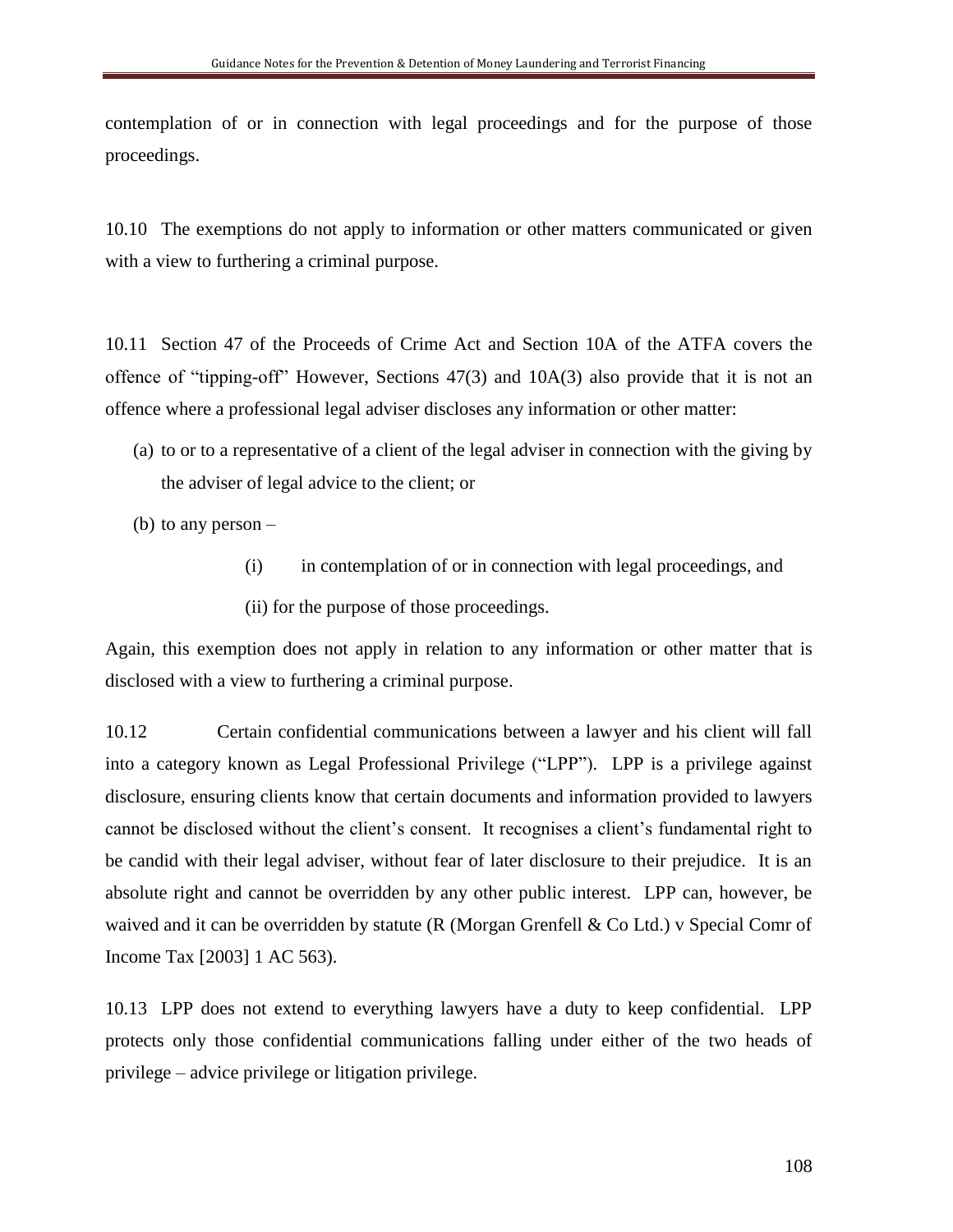10.14 For the purposes of LPP, lawyers include barristers, solicitors, in-house lawyers and their employees.

10.15 Communications between a lawyer, acting in their capacity as a lawyer, and a client, are privileged if they are both:

- confidential; and
- for the purpose of seeking advice from a lawyer or providing it to a client.

(Bene Ltd. v. VAR Hanson & Partners 1997 JLR N-10)

10.16 Communications are not privileged merely because a client is speaking or writing to their lawyer. The protection applies only to those communications which directly seek or provide advice or which are given in a legal context, that involve the lawyer using their legal skills and which are directly related to the performance of the lawyer's professional duties (Three Rivers District Council and Others v Governor and Company of the Bank of Scotland (No 6) [2004] UKHL 48).

Case law has given some examples of what advice privilege covers:

10.17 Communications subject to advice privilege:

- a lawyer's bill of costs and statement of account (Chant v Brown (1852) 9 Hare 790); and
- information imparted by prospective clients in advice of a retainer will attract LLP if the communications were made for the purpose of indicating the advice required (Minister v Priest 1930 AC 558 per Lord Atkin at 584).

10.18 Communications not subject to advice privilege: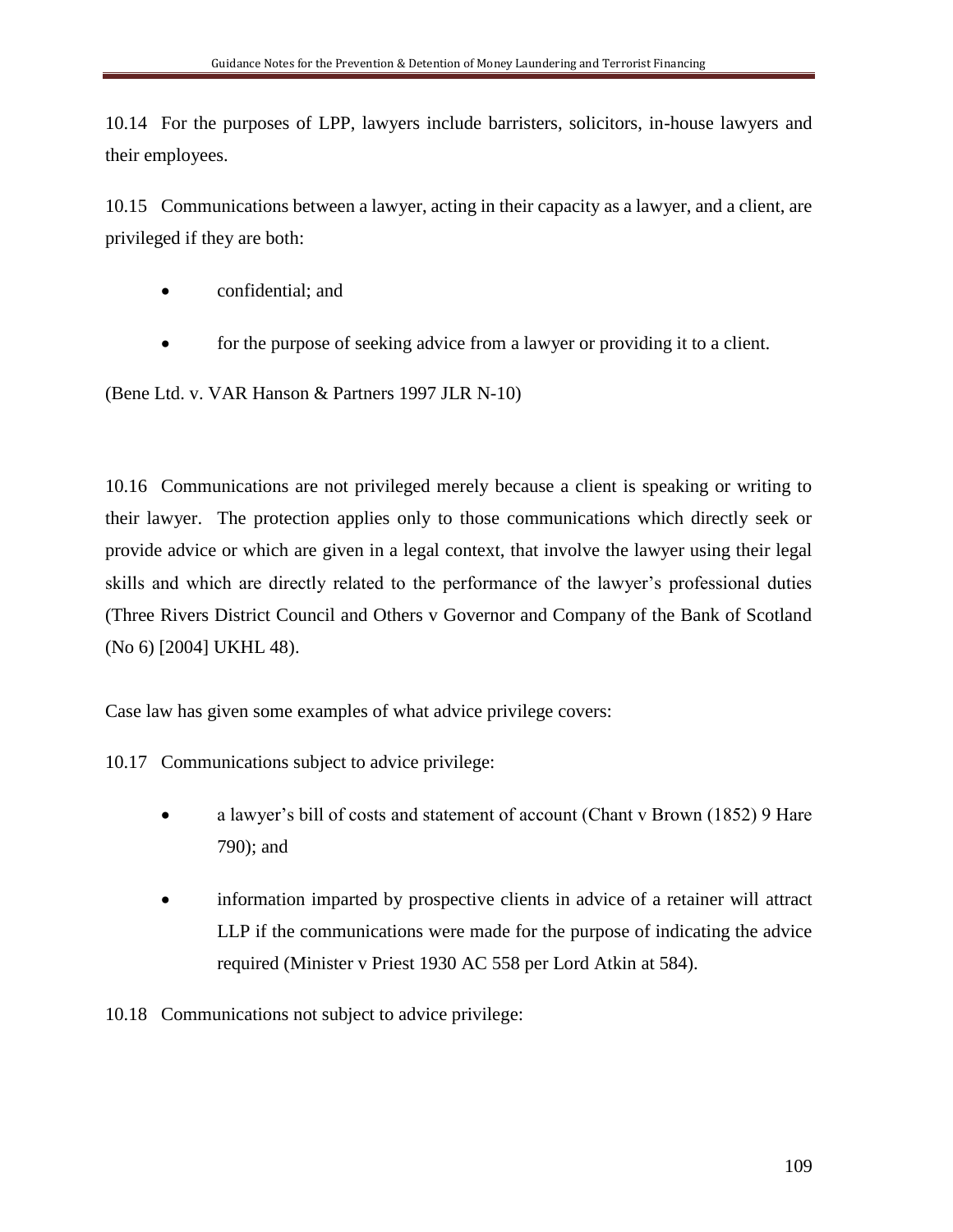- i. notes of open court proceedings (Parry v News Group Newspapers (1990) 140 New Law Journal 1719 and Pacific Investments Ltd. v Christensen 1996 JLR N-7) are not privileged, as the content of the communication is not confidential;
- ii. a client account ledger maintained in relation to the client's money (Nationwide Building Society v Various Solicitors [1999] P.N.L.R. 53);
- iii. an appointments diary or time record on an attendance note, time sheet or fee record relating to a client (R v Manchester Crown Court, ex p. Rogers [1999] 1 W.L.R. 832 and Bene Ltd. v VAR Hanson & Partners 1997 JLR N-10)); and
- iv. conveyancing documents are not communicated so not subject to advice privilege (R v Inner London Crown Court ex p. Baines and Baines [1988] QB 579).

10.19 All communications between a lawyer and their client relating to a transaction in which the lawyer has been instructed for the purpose of obtaining legal advice are covered by advice privilege, notwithstanding that they do not contain advice on matters of law and construction, provided that they are directly related to the performance by the lawyer of their professional duty as legal adviser of their client. (*Three Rivers District Council v the Bank of England [2004] UKHL 48 at 111*).

10.20 This means that where a lawyer is providing legal advice in a transactional matter (such as conveyancing) the advice privilege will cover all:

- i. communications with;
- ii. instructions from; and
- iii. advice given to

the client, including any working papers and drafts prepared, as long as they are directly related to the lawyer's performance of their professional duties as a legal adviser.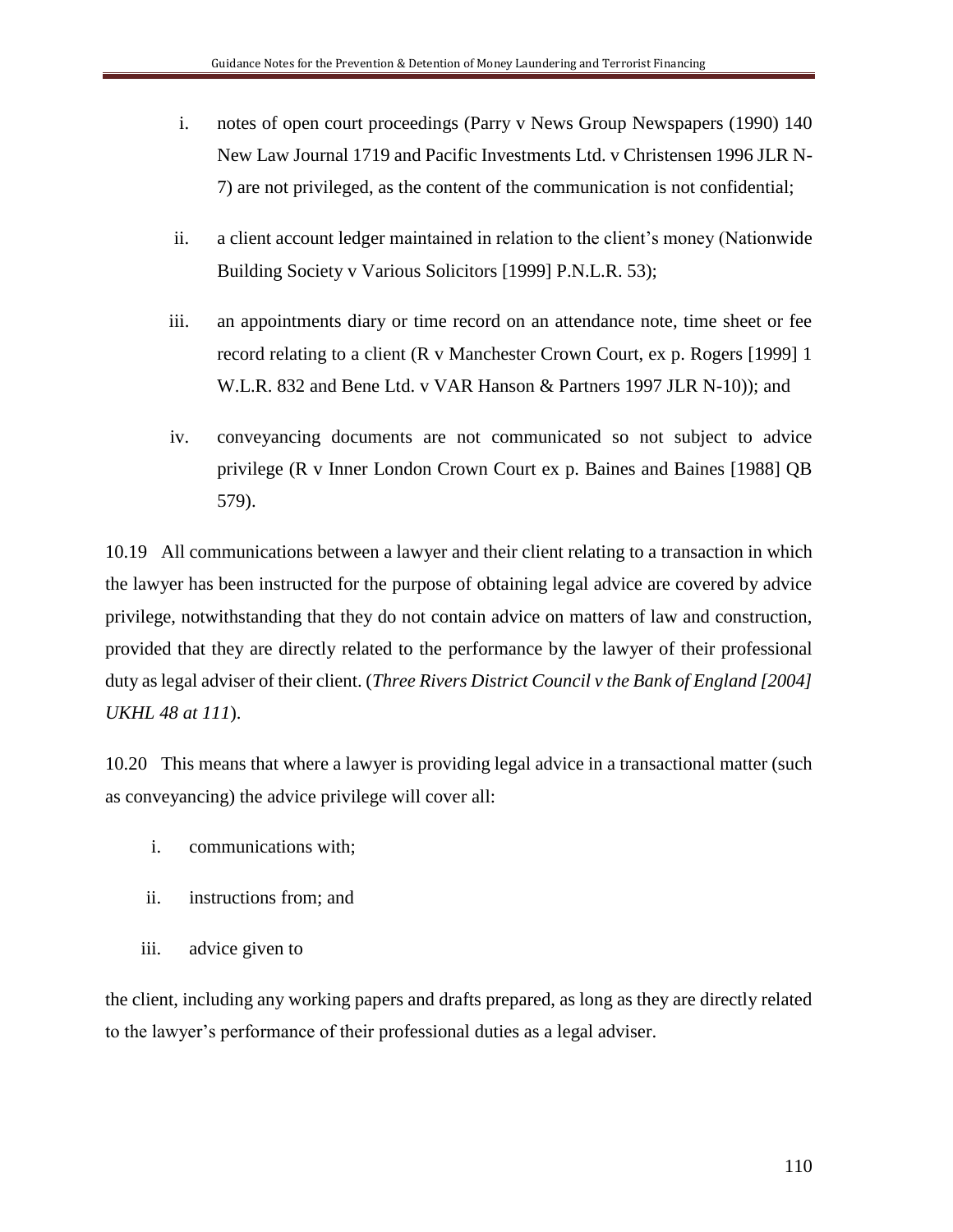10.21 This privilege, which is wider than advice privilege, protects confidential communications made in pursuance of, or contemplation of, litigation, between either:

- i. a lawyer and a client;
- ii. a lawyer and an agent, whether or not that agent is a lawyer; or
- iii. a lawyer and a third party.

(*Bene Ltd. v VAR Hanson & Partners* 1997 JLR N-10)

10.22 Such communications must be for the sole or dominant purpose of litigation, either:

- i. for seeking or giving advice in relation to it;
- ii. for obtaining evidence to be used in it; or
- iii. for obtaining information leading to obtaining such evidence.

10.23 An original document not brought into existence or privileged purposes and so not already privileged, does not become privileged merely by being given to a lawyer for advice or another privileged purpose.

10.24 Furthermore, where a lawyer has a corporate client, communication between the lawyer and the employees of the corporate client may not be protected by LPP if the employee cannot be considered to be "the client" for the purpose of the retainer. As such, some employees will be clients, while others will not. (*Three Rivers District Council v the Governor and Company of the Bank of England* (no 5) [2003] QB 1556).

10.25 It is not a breach of LPP to discuss a matter with your Reporting Officer for the purpose of receiving advice on whether to make a disclosure. Privilege will continue to apply whilst such a determination is being made.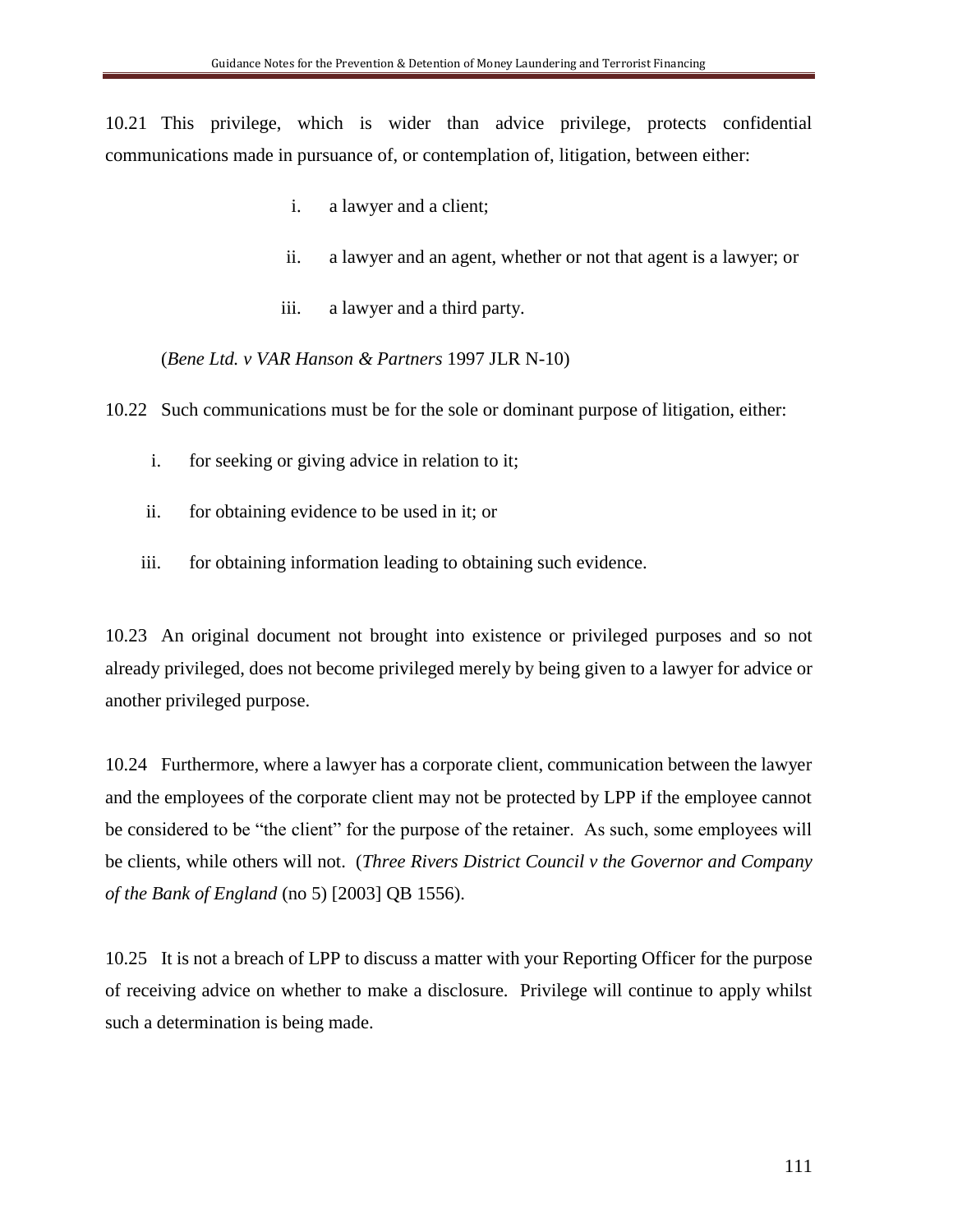10.26 LPP protects advice a lawyer gives to a client on avoiding committing a crime (*Bullivant v Att-Gen of Victoria* [1901] AC 196) or warning them that proposed actions could attract prosecution (*Butler v Board of Trade* [1971] Ch 680). LPP does not extend to documents which themselves form part of a criminal or fraudulent act (*Hume v Attorney General* 2006 LJR N-36), or communications which take place in order to obtain advice with the intention of carrying out an offence (*R v Cox and Railton* (1984) 14 QBD 153). It is irrelevant whether or not the lawyer is aware that they are being used for that purpose (*Banque Keyser Ullman v Skandia* [1986] 1 Lloyds Rep 336).

10.27 Section 44, 45, and 46 of the Proceeds of Crime Act, Section 10 of the ATFA, and Section 20 of the FIA Act provides that, if a person discloses information under those laws, the disclosure will not be treated as a breach of any restriction on the disclosure of information (however imposed).

10.28 It is not just a client's intention which is relevant for the purpose of ascertaining whether information was communicated for the furtherance of a criminal purpose. It is also sufficient that a third party intends the lawyer/client communication to be made with that purpose (e.g. where the innocent client is being used by a third party) (*R v Central Criminal court ex p Francis & Francis* [1989] 1 AC 346).

10.29 The direct reporting obligations contained in Section 46 (2) of the Proceeds of Crime Act and Section 9(3) of the ATFA do not apply to a lawyer's knowledge or suspicion or grounds for suspicion arising from information obtained in privileged circumstances (as defined in those laws). A lawyer may, however, wish to consider making a joint report with his client. The agreement of the lawyer's client to waive LPP is necessary in order for this to be possible.

10.30 If information leading to knowledge or suspicion or reasonable grounds for suspicion is obtained in circumstances that are not covered by LPP, a disclosure should be made to avoid the commission of an offence of failing to disclose. Lawyers will not be in breach of their professional duty of confidentiality when they do so.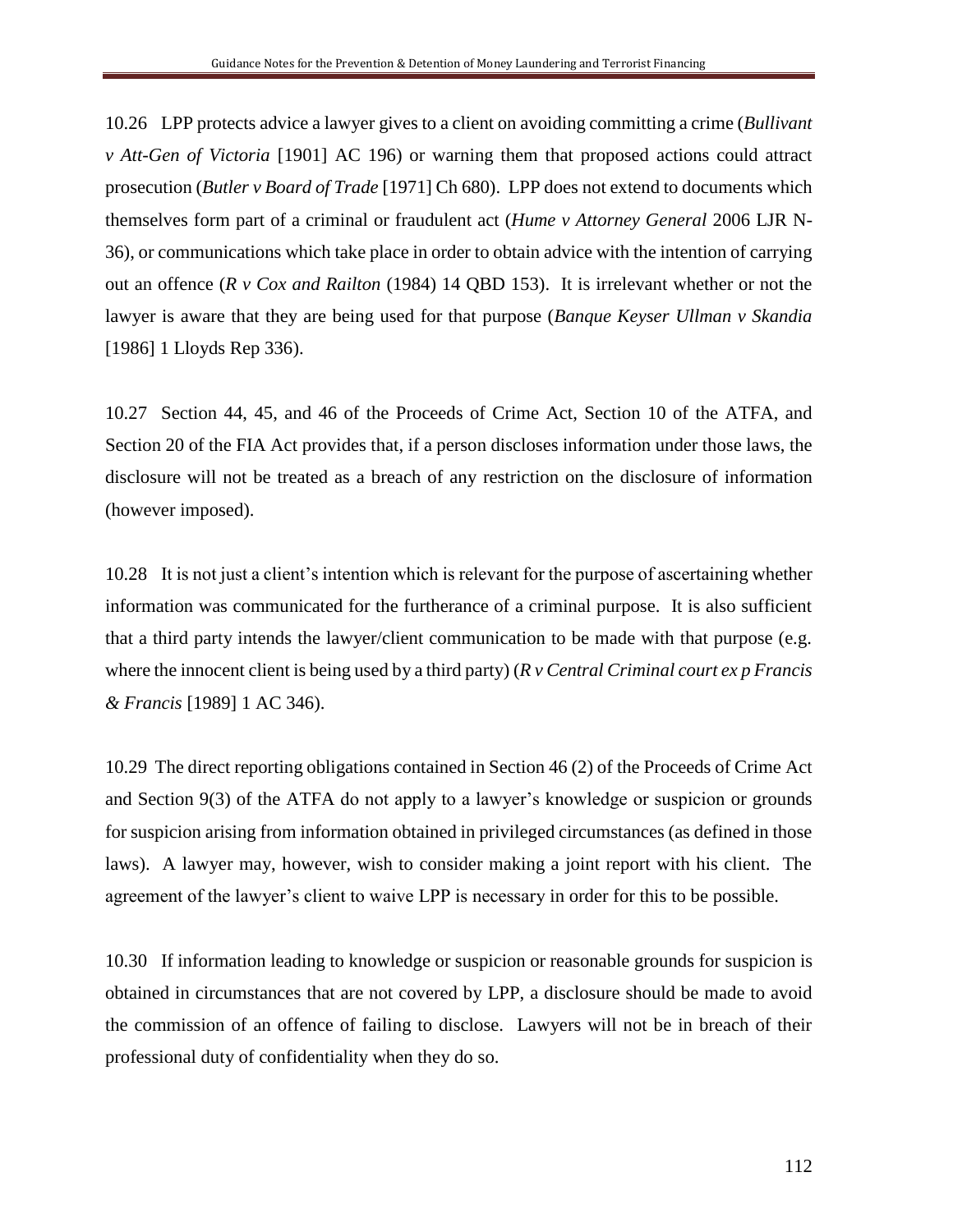10.31 If a lawyer commits an offence under Section 44 or 45 of the Proceeds of Crime Act or Section 8 of the ATFA they should make a disclosure to a police officer, otherwise they will not be able to avail themselves of the defences which operate under those Sections.

10.32 As the application of LPP is complex, it is recommended that firms consider requiring that reports be made to the Reporting Officer on each occasion that there is knowledge or suspicion or reasonable grounds for suspicion of money laundering or terrorist financing. The Reporting Officer can then discuss the situation with the fee earner concerned and, as necessary, take advice from an appropriate partner, director or senior lawyer.

10.33 It would be prudent, and would facilitate a firm's compliance with the requirements of Proceeds of Crime Act, the ATFA and the FIA Act, for consideration to be given to the need to separate all material on client files so that it is clear what material is non-privileged and the material for which privilege is claimed.

10.34 CDD and risk assessment documents should be completed, where possible, in a way which distinguishes privileged and non-privileged information. It would be prudent where possible, to include guidance to the effect in internal procedure manuals. This will assist in ensuring that the Board can undertake audits of firms with the minimum disruption to business and those firms comply with their obligations to the Board.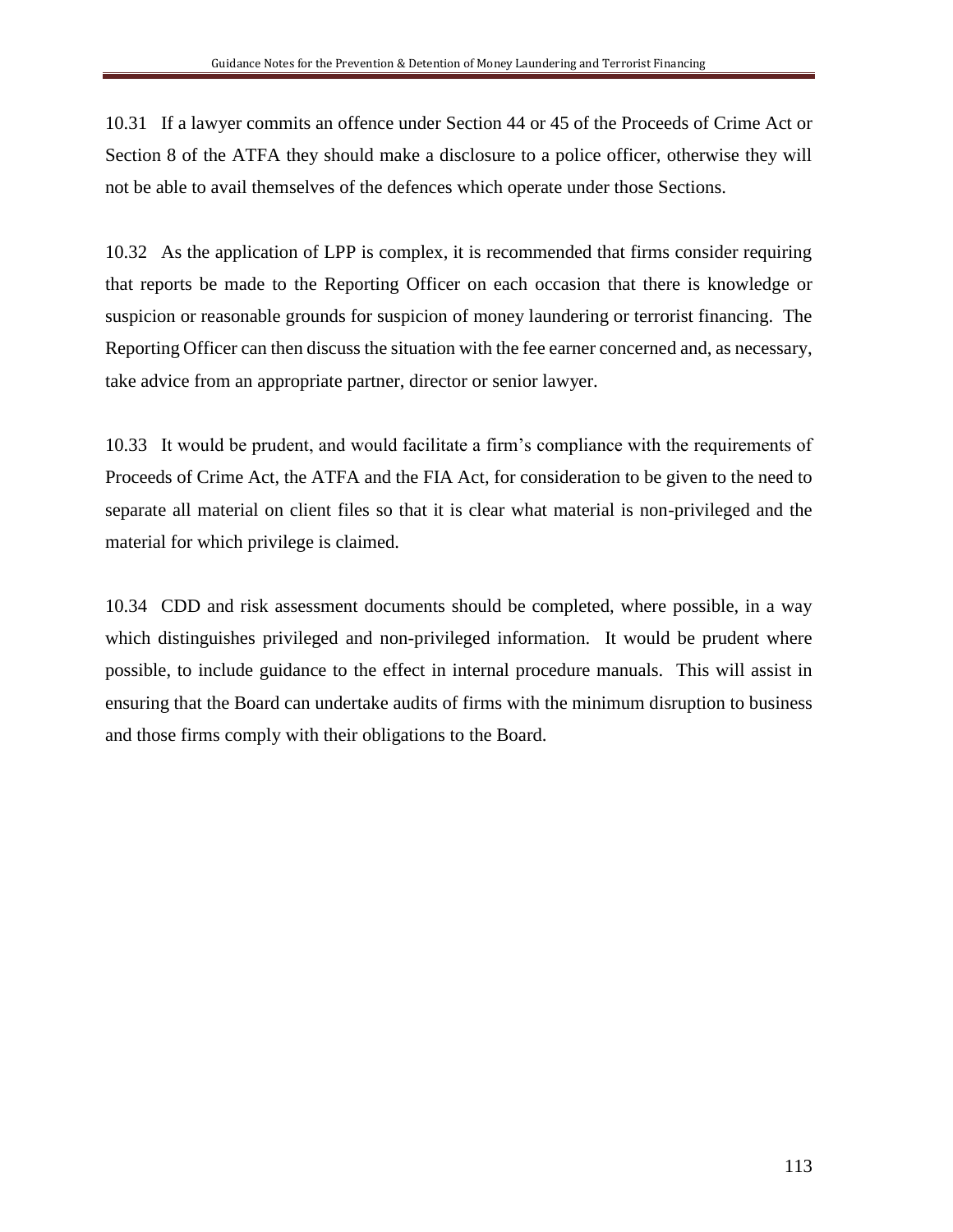## **Chapter 11: TRAINING**

#### **Regulation 18**

 $\overline{a}$ 

11.1 Regulation 18 of the AML/ATF Regulations requires a relevant person to take appropriate measures so that all relevant employees are made aware of the laws relating to money laundering and terrorism financing and regularly given training in how to recognize and deal with transactions which may be related to money laundering or terrorist financing. The effective application of even the best designed control systems can be quickly compromised if staff lack competence or probity, are unaware of or fail to apply systems and controls, and are not adequately trained.

11.2 Regulation 18(2) of the AML/ATF Regulations defines a relevant employee as an employee who at any time in the course of his duties has or may have access to any information which may be relevant in determining whether any person is engaged in money laundering or terrorist financing. For the purposes of Regulation 18, "relevant employee" includes an individual working on a temporary basis whether under a contract of employment, contract for services or otherwise.<sup>14</sup>

11.3 One of the most important controls over the prevention and detection of money laundering and terrorist financing is to have appropriately vetted staff who are: (i) alert to money laundering and terrorist financing risks; and (ii) well trained in the identification of unusual or higher risk activities or transactions, which may indicate money laundering or terrorist financing activity.

11.4 Therefore all relevant employees will need to have a basic understanding of money laundering and terrorist financing and an awareness of internal reporting procedures (including the identity of the Reporting Officer and the statutory penalties for non-compliance). It is

<sup>14</sup> Regulation 18 (3) of the Proceeds of Crime (Anti-Money Laundering and Anti-Terrorist Financing) Regulations 2008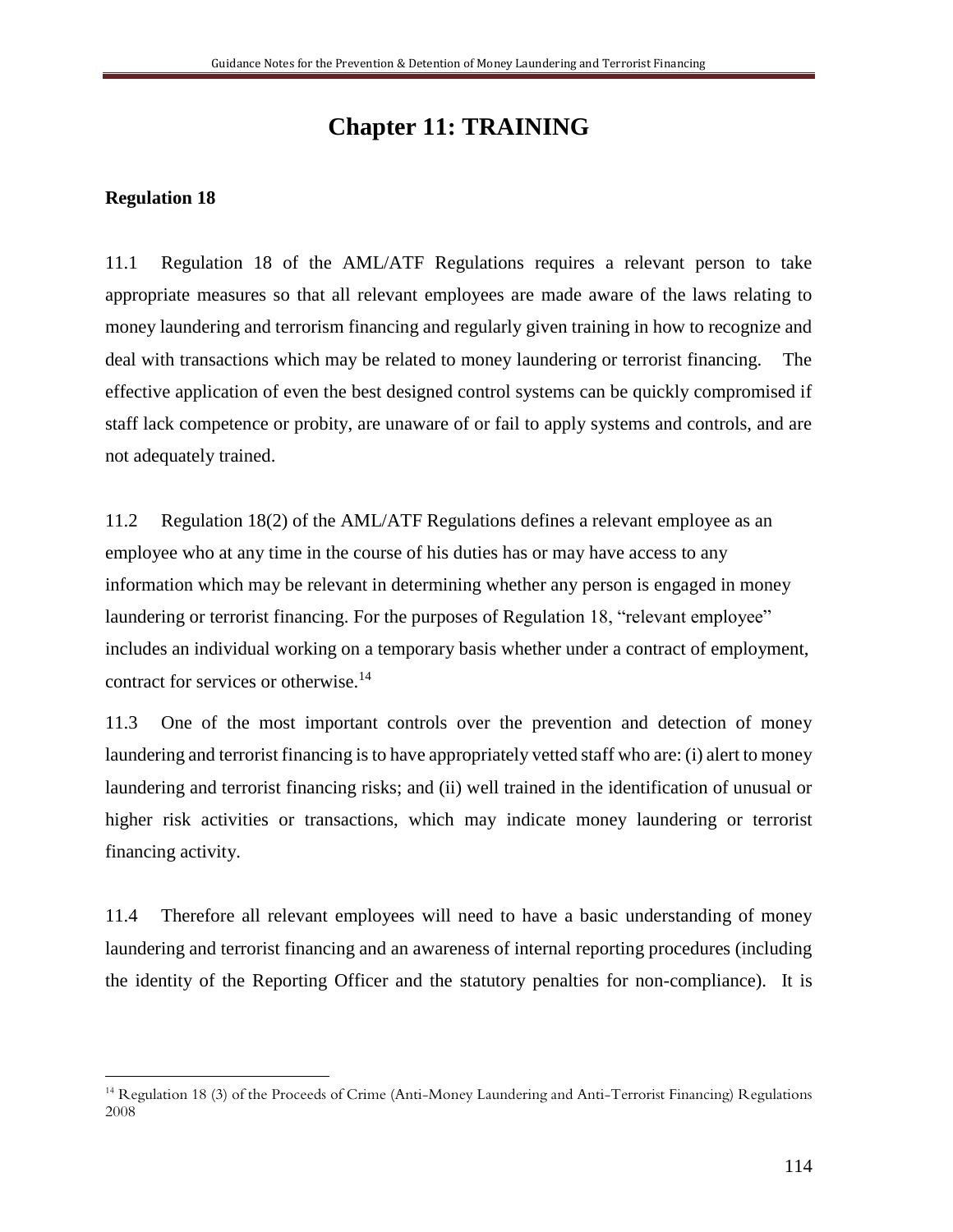important for senior management to make employees aware of their obligations and to provide regular training on how to discharge them.

- 11.5 A firm must have appropriate measures in place to make relevant employees aware of:
	- the firm's business' systems and controls (including policies and procedures) designed to prevent and detect money laundering and terrorist financing;
	- the statutory obligations under which the business operates and under which employees may be held personally liable; and
	- the implications of failing to report information in accordance with procedures, and that as well as criminal, civil or regulatory sanctions, disciplinary proceedings can also rise.
- 11.6 A firm may demonstrate that it has appropriate measures in place where it:
	- i. provides relevant employees with a copy of, or intranet access to, the firm's procedure manual for AML/ATF;
	- ii. informs staff of the identity of the Reporting Officer and the procedures to make internal SARs;
	- iii. provides relevant employees with a document outlining the firm's and their own obligations and potential criminal liability under the AML/ATF legislation and this Guidance;
	- iv. requires employees to acknowledge that they have received and understood the business' procedures manual and document outlining statutory obligations; and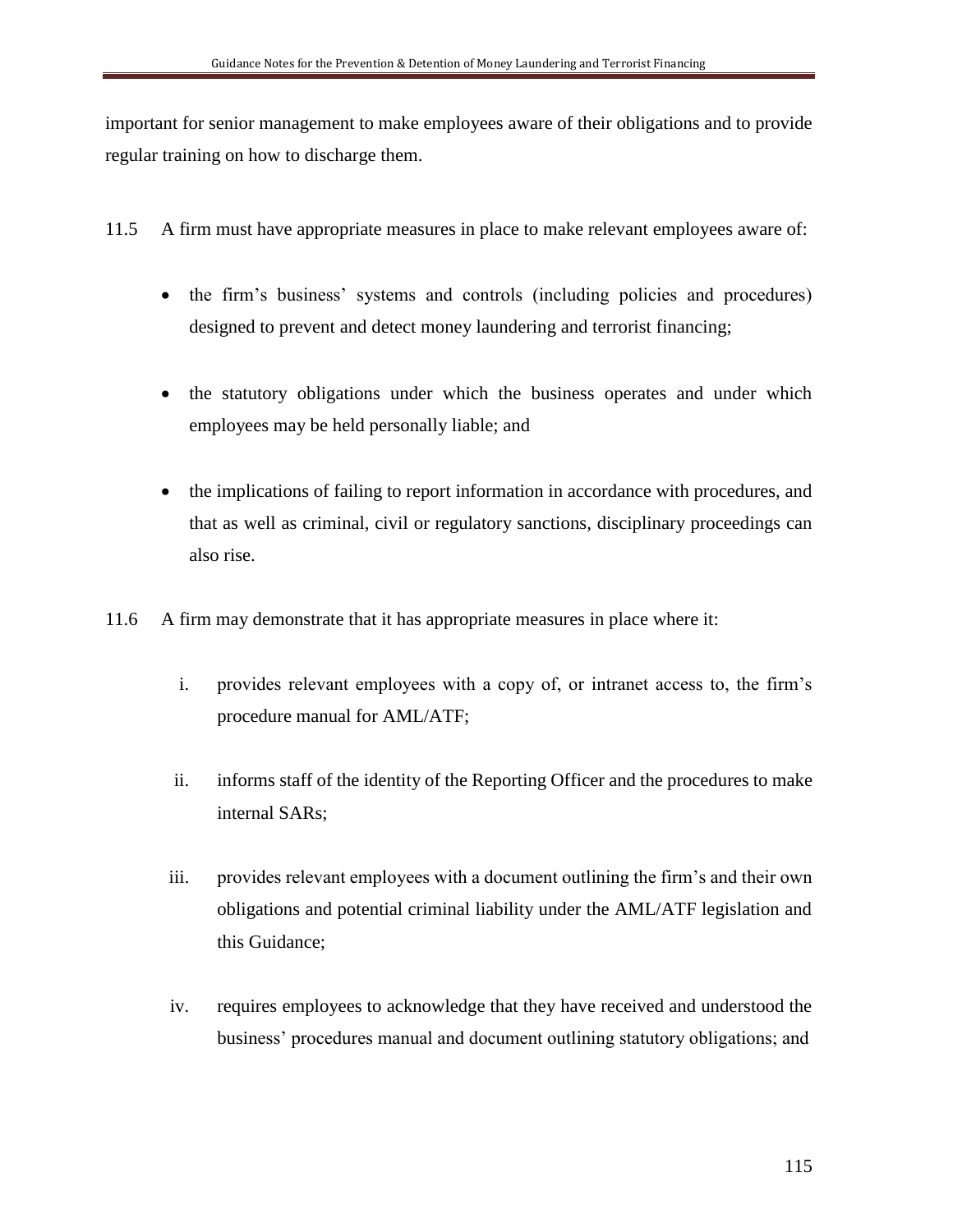v. periodically tests employees' awareness of policies and procedures and statutory obligations.

11.7 It is not sufficient solely to provide employees with a copy of these Guidance Notes as these are designed to provide a base from which a firm can design and implement systems and tailor its own policies and procedures appropriate to its business.

11.8 A firm may demonstrate that it has appropriate measures to maintain awareness where it:

- i. keeps employees aware of anti-money laundering and terrorist financing developments (such as updates issued by the Board or the Office of the National Anti-Money Laundering Committee ("NAMLC"), or developments in international standards) as they occur;
- ii. provides employees with case studies illustrating how products or services provided by the financial services business may be abused;
- iii. advises employees of current news stories involving money laundering and terrorist financing activity; and
- iv. sends e-mail reminders of employee obligations and the need to remain vigilant.

11.9 The guiding principle of all anti-money laundering and terrorist financing training should be to encourage employees, irrespective of their level of seniority, to understand and accept their responsibility to contribute to the protection of the business against the threat of money laundering and terrorist financing. A firm may demonstrate the provision of adequate training where the training promotes an awareness of the threat of money laundering and terrorist financing and the reporting procedures that should be followed in the event that unexplained unusual, or higher risk activity or transactions are spotted.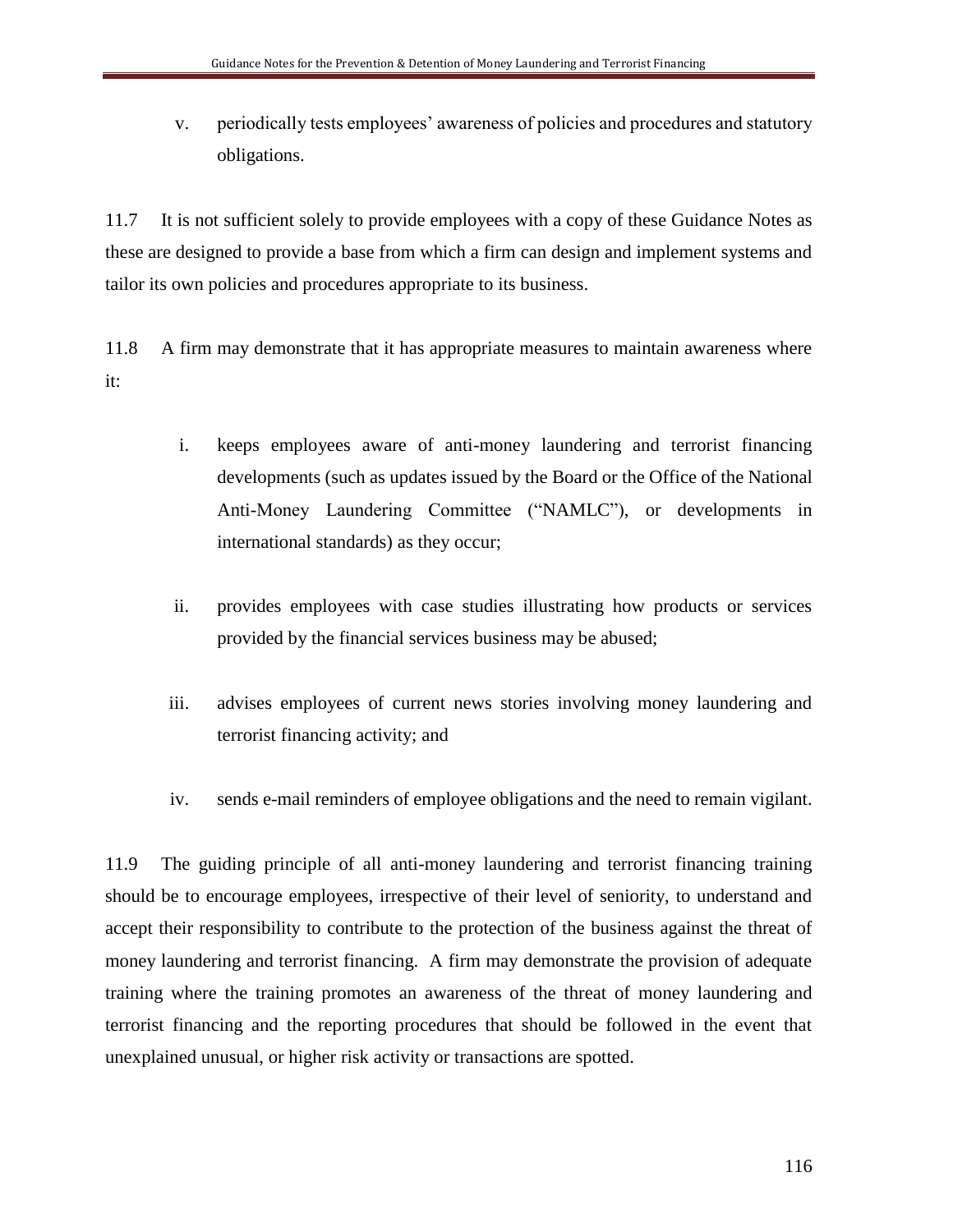### 11.10 Training must:

- i. be tailored to the business and relevant to the employees to whom it is delivered;
- ii. highlight to employees the importance of the contribution that they can individually make to the prevention and detection of money laundering and terrorist financing; and
- iii. cover key aspects of legislation to prevent and detect money laundering and terrorist financing.
- iv. A firm may demonstrate the provision of adequate training to relevant employees where it addresses:
- v. the money laundering and terrorist financing legislation;
- vi. vulnerabilities of services and products offered by the firm, and subsequent money laundering and terrorist financing risk;
- vii. policies and procedures, and employees' responsibilities;
- viii. application of risk based CDD policies and procedures;
- ix. recognition of and dealing with unusual or higher risk activity and transactions, such as activity outside of expected patterns, unusual settlements, abnormal payment or delivery instructions and changes in the patterns of business relationships;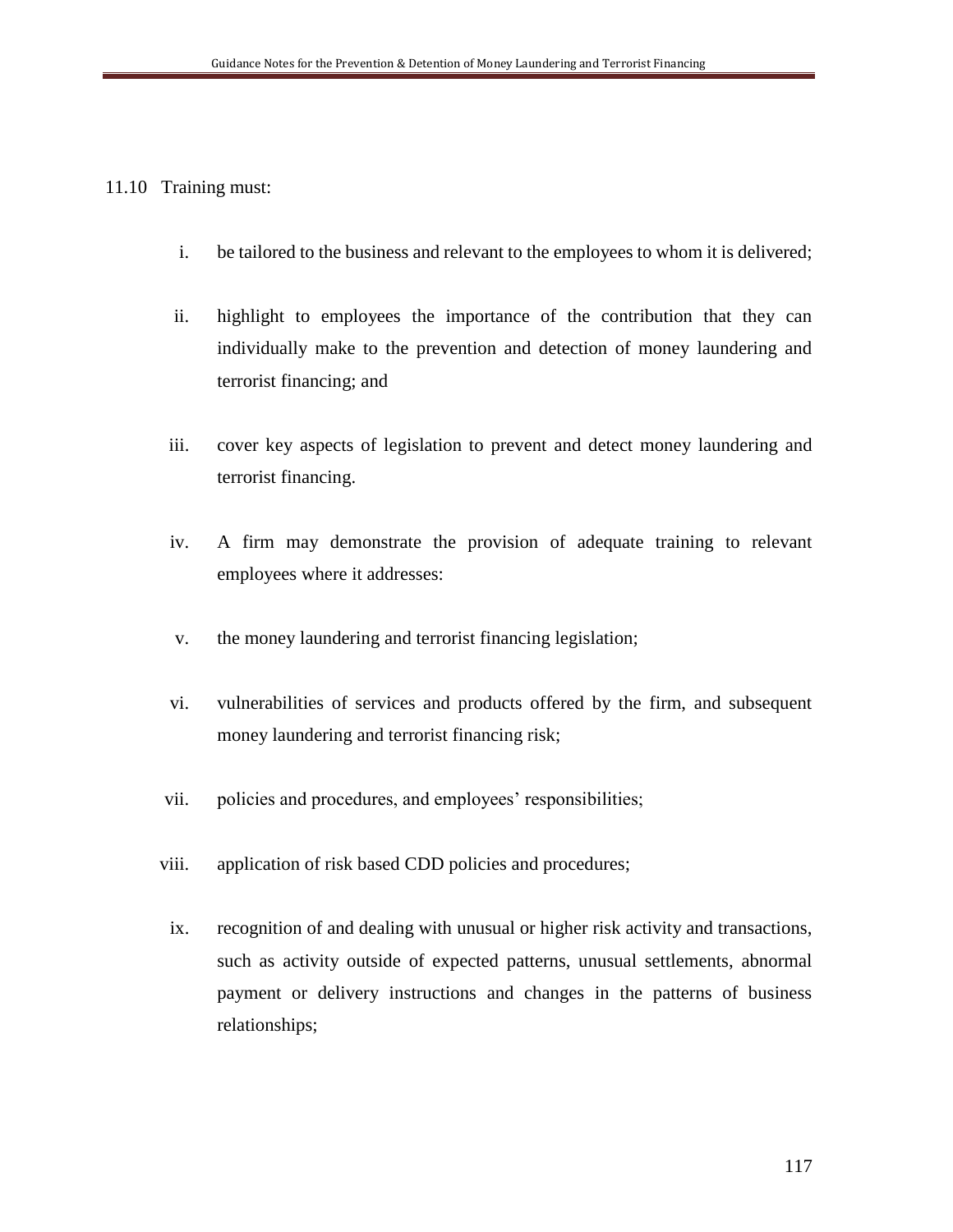- x. money laundering and terrorist financing developments, including techniques, methods, trends and typologies; and
- xi. management of client relationships which have been the subject of a SAR, e.g. risk of committing the offence of tipping-off, and dealing with questions from such clients, and/or their advisers.
- xii. 11.6 A firm may demonstrate the provision of adequate training where (in addition to training for relevant employees) it addressed the evaluation of the effectiveness of systems and controls (and policies and procedures) in place to prevent and detect money laundering and terrorist financing.
- xiii. A firm may demonstrate the provision of adequate training where (in addition to training for relevant employees) it addresses:
- xiv. the design and implementation of systems and controls to counter money laundering and terrorist financing; and
- xv. the design and implementation of compliance testing and monitoring programs.
- xvi. A firm may demonstrate the provision of adequate training where (in addition to training for relevant employees) it addresses:
- xvii. the handling and validation of internal disclosures;
- xviii. liaising with the FIA and law enforcement;
- xix. management of the risk of tipping-off; and
- xx. the handling of, for example, production and restraint orders.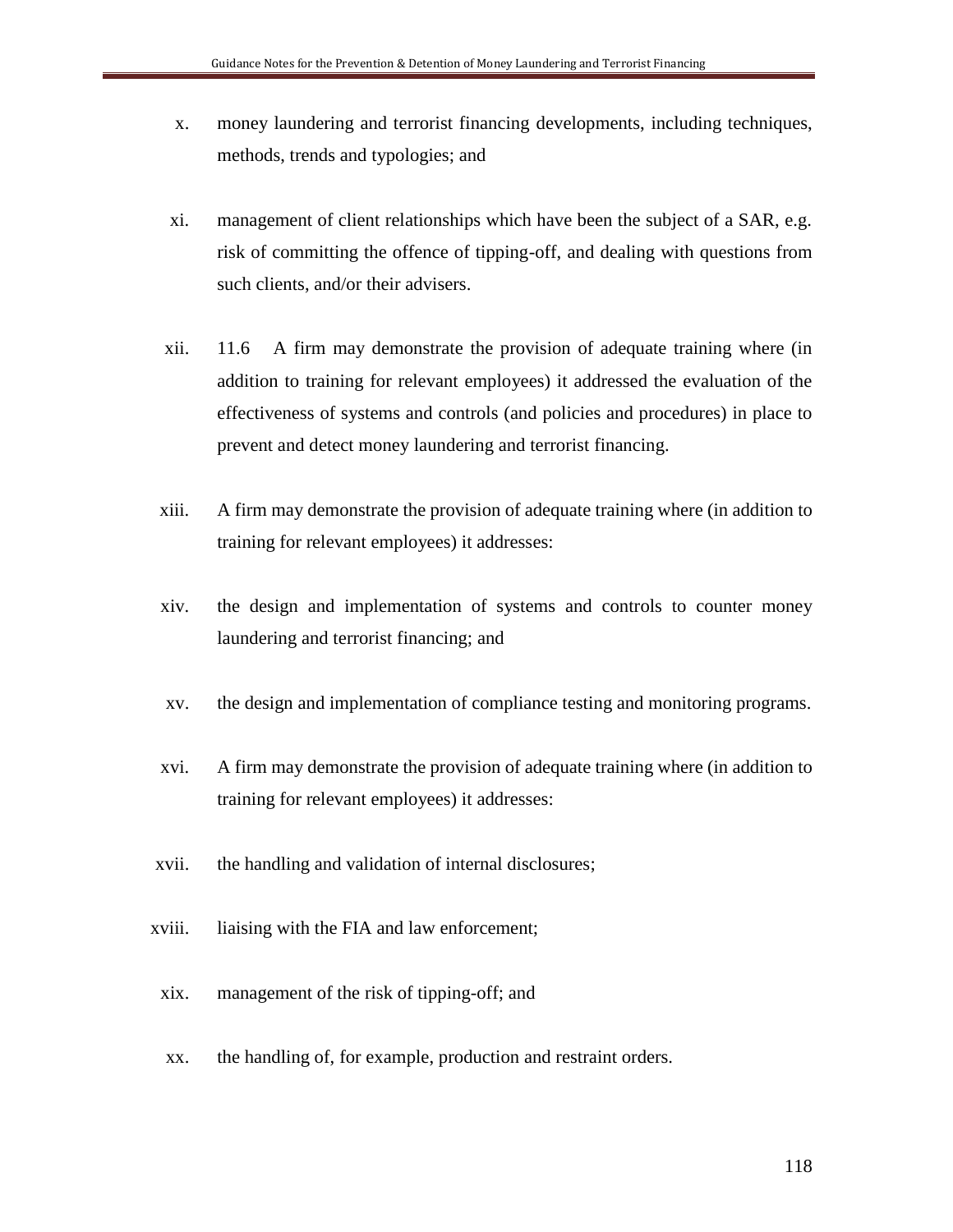11.11 A firm may demonstrate the provision of training at appropriate frequencies by:

- i. providing all employees with induction training within 30 days of the commencement of employment and, when necessary, where there is a subsequent change in an employee's role;
- ii. delivering training to all employees at least annually, and otherwise determining the frequency of training for relevant employees on the basis of risk, with more frequent training where appropriate.
- iii. A firm may demonstrate that it has assessed the effectiveness of training provided by:
- iv. testing employee's understanding of the business' policies and procedures to combat money laundering and terrorist financing, and also their ability to recognise money laundering and terrorist financing activity;
- v. monitoring the compliance of employees with systems and controls (including policies and procedures) to prevent and detect money laundering and terrorist financing, and taking any action that may be necessary;
- vi. monitoring internal reporting patterns, and taking any action that may be necessary; and
- vii. the routine supervision of employees.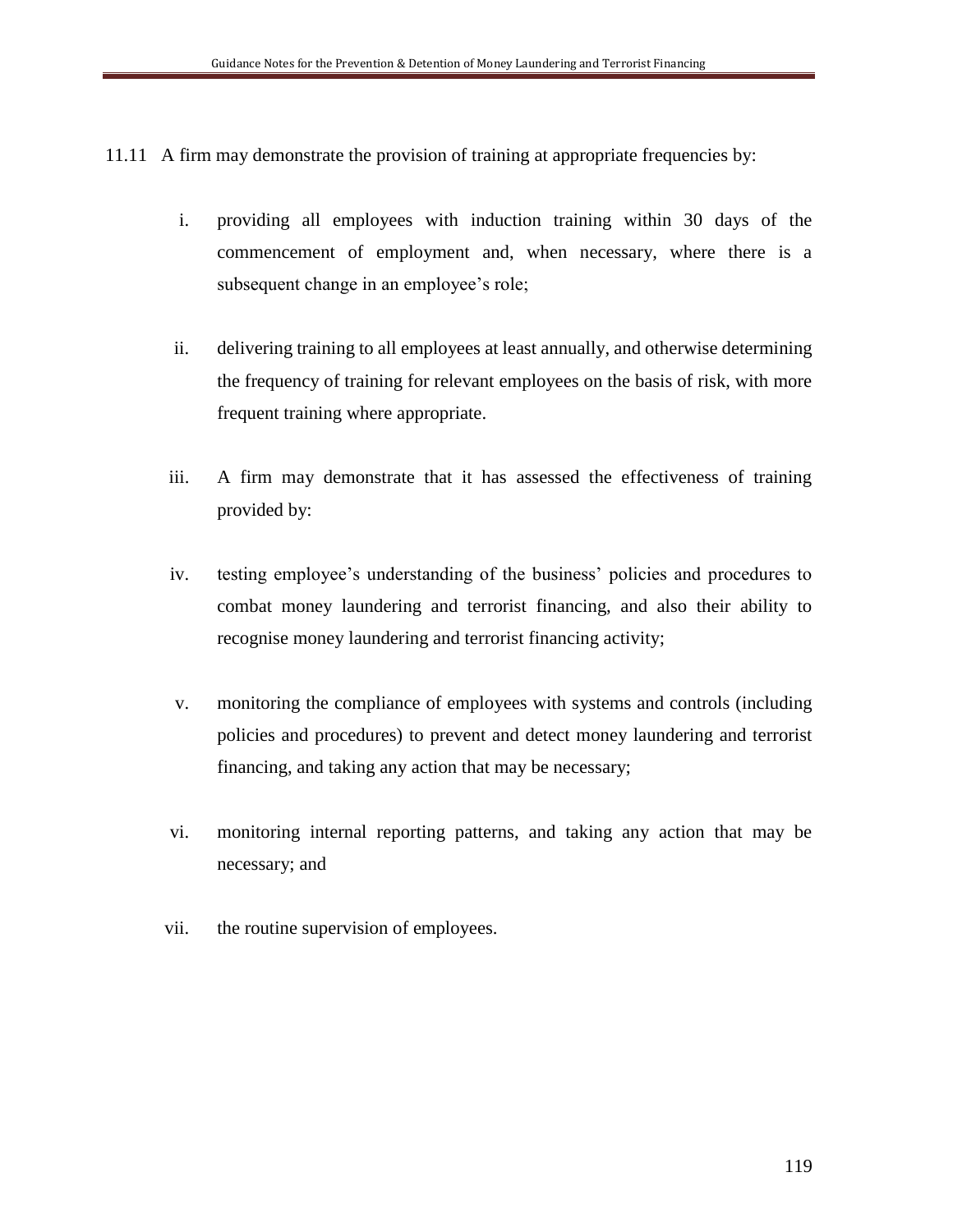# **CHAPTER 12: RECORD KEEPING**

### **Regulation 15**

12.1 The record keeping obligations of the AML/ATF Regulations and additional regulatory requirements are essential to facilitate effective investigation, prosecution and confiscation of criminal property. If law enforcement agencies, either in Bermuda or elsewhere, are unable to trace criminal property due to inadequate record keeping, then prosecution for money laundering or terrorist financing and confiscation of criminal property may not be possible. Likewise, if the funds used to finance terrorist activity cannot be traced back through the financial system, then the sources and the destination of terrorist funding will not be identified.

12.2 Regulation 15 of the AML/ATF Regulations provides for record keeping procedures to be followed by a relevant person. Records may be kept:

- i. by way of original documents;
- ii. by way of photocopies of original documents (certified where appropriate);
- iii. microfiche;
- iv. in scanned form; or
- v. in computerized or electronic form.

12.3 Regulation 15(2) of the AML/ATF Regulations requires the following records to be kept:

i. a copy of or the references to, the evidence of the client's identity obtained pursuant to AML/ATF Regulations 6,11,13(4) or 14; and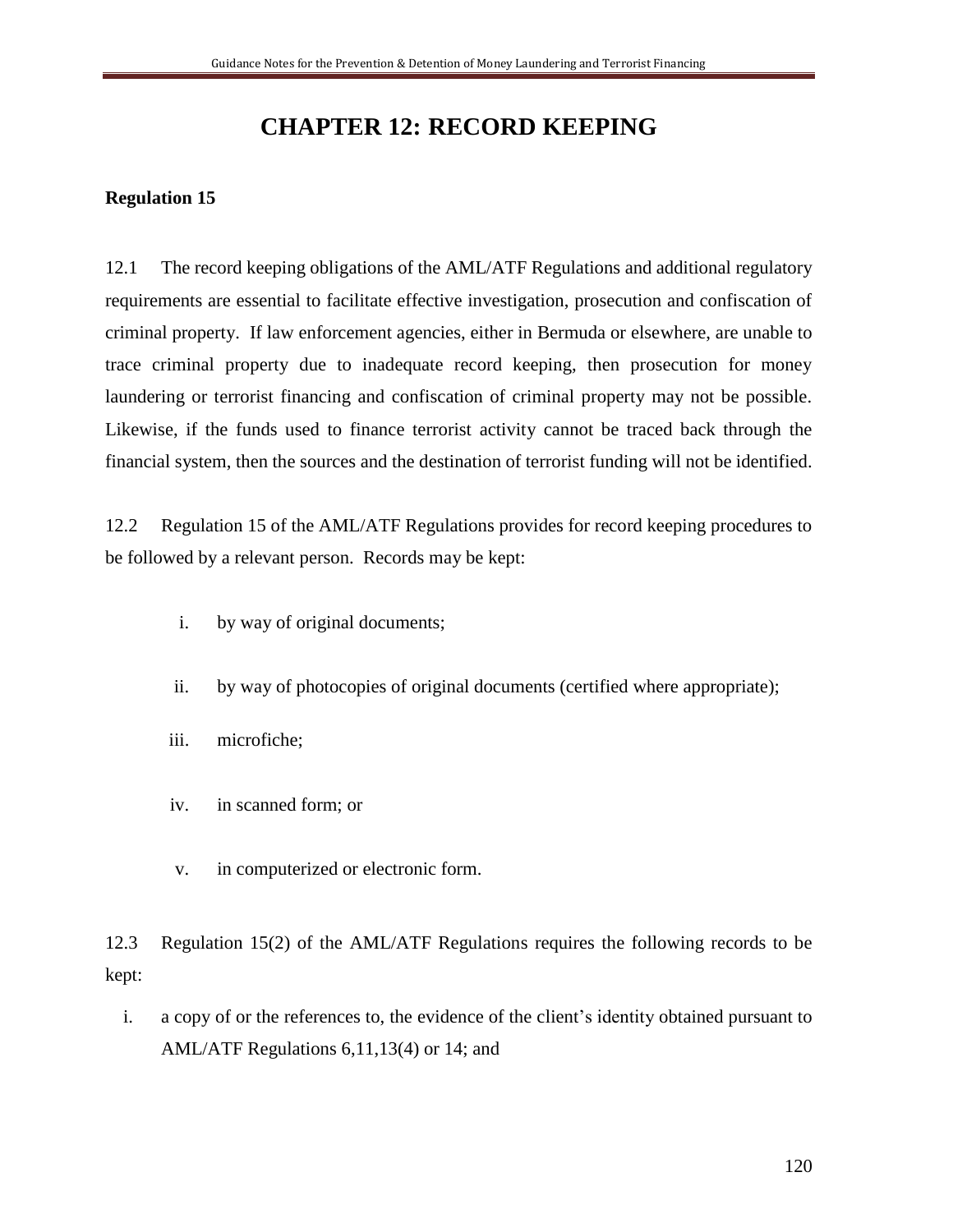ii. the supporting evidence and records (consisting of the original documents or copies admissible in court proceedings) in respect of the business relationships and occasional transactions which are the subject of customer due diligence.

12.4 Regulation 15 (3) of the AML/ATF Regulations requires a relevant person to retain records in relation to evidence of identity for at least five years beginning on the date on which the business relationship ends, or in the case of an occasional transaction five years beginning on the date on which the transaction is completed. AML/ATF Regulation 2 defines an independent professional as a Relevant Person for the purposes of the records retention requirements.

12.5 A firm must ensure that the way in which CDD information is recorded and stored facilitates periodic updating of the information. A firm may demonstrate adequate recording and storage of CDD information by ensuring that updated information relating to a client that is obtained through meetings, discussions, or other methods of communication with the client is recorded and retained.

12.6 Records must contain the following details of each transaction carried out with or for a client in the course of business activities specified by Regulation 2 of the AML/ATF Regulations:

- i. name and address of the client;
- ii. if a monetary transaction, the kind of currency and the amount;
- iii. if the transaction involves a client's account, the number, name or other identifier for the account;
- iv. date of the transaction;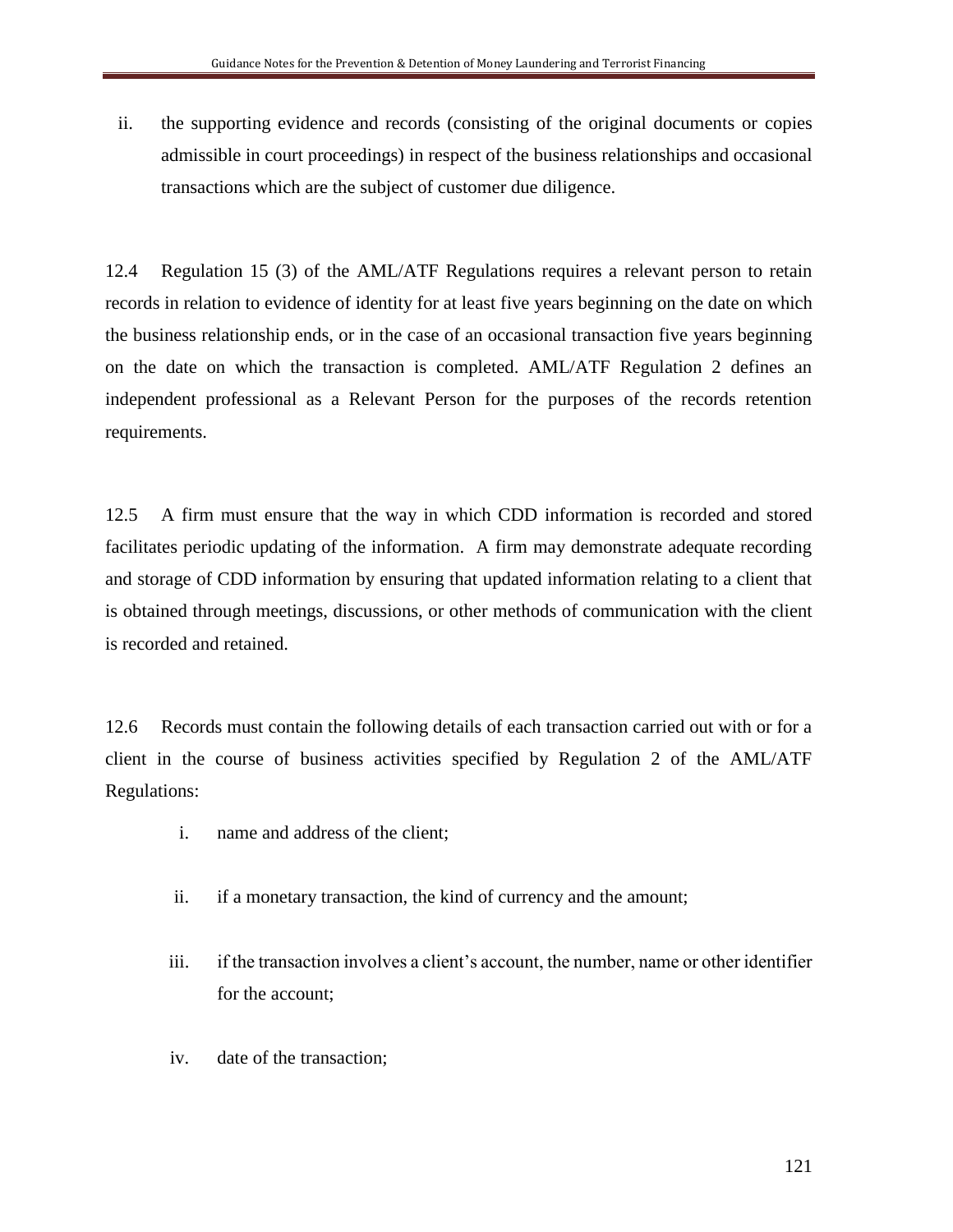- v. details of the counterparty, including account details;
- vi. nature of the transaction; and
- vii. details of the transaction.

12.7 The records prepared and retained by a firm in relation to client transactions and activity must be orderly and such that the audit trail for incoming and outgoing funds or asset movement is clear and complete. Adequate recording of details of transactions may be demonstrated by recording all transactions undertaken on behalf of a client within that client's records, enabling a complete transaction history for each client to be easily constructed.

12.8 Adequate recording of details of transactions may be demonstrated by including (where appropriate):

- a. valuation(s) and price(s);
- b. the form (e.g. cash, cheque, electronic transfer) in which funds are transferred;
- c. memoranda of instruction(s) and authority(ies);
- d. memoranda of purchase and sale;
- e. custody of title documentation; and
- f. other records in support of transaction of records where these are necessary to enable a clear and complete audit trail of fund or asset movements to be established.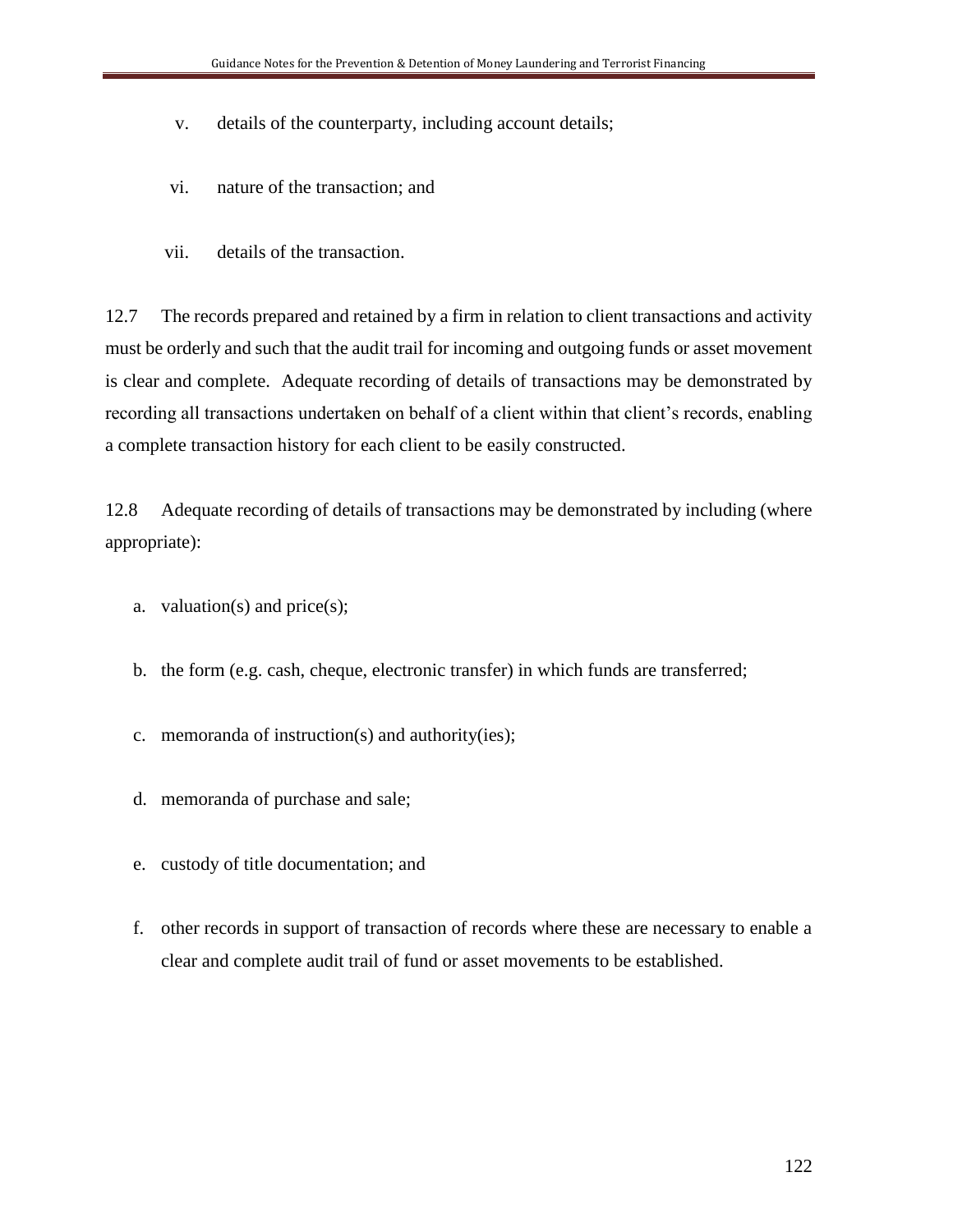12.9 A firm must keep for at least five years adequate and orderly records to enable the Board, internal and external auditors and other competent authorities to assess the effectiveness of systems and controls that are maintained by a firm to prevent and detect money laundering and terrorist financing.

12.10 A firm must keep adequate and orderly records documenting its policies and procedures to prevent and detect money laundering and terrorist financing for at least five years from the date those policies and procedures are superseded.

12.11 A firm may demonstrate that it has retained adequate records where it keeps:

- i. its risk assessment;
- ii. compliance reports to senior management; and
- iii. the working papers of the CO to the extent that these provide details of the testing programs conducted.

This does not necessitate the retention of all compliance testing working papers.

12.12 A firm must keep, for a period of five years from the date a business relationship ends, or, if in relation to an occasional transaction, for five years from the date that a transaction was completed, orderly records containing:

- i. internal SARs and supporting documentation;
- ii. the decision of the Reporting Officer concerning whether to make an external suspicious activity report and the basis of that decision; and
- iii. any external SARs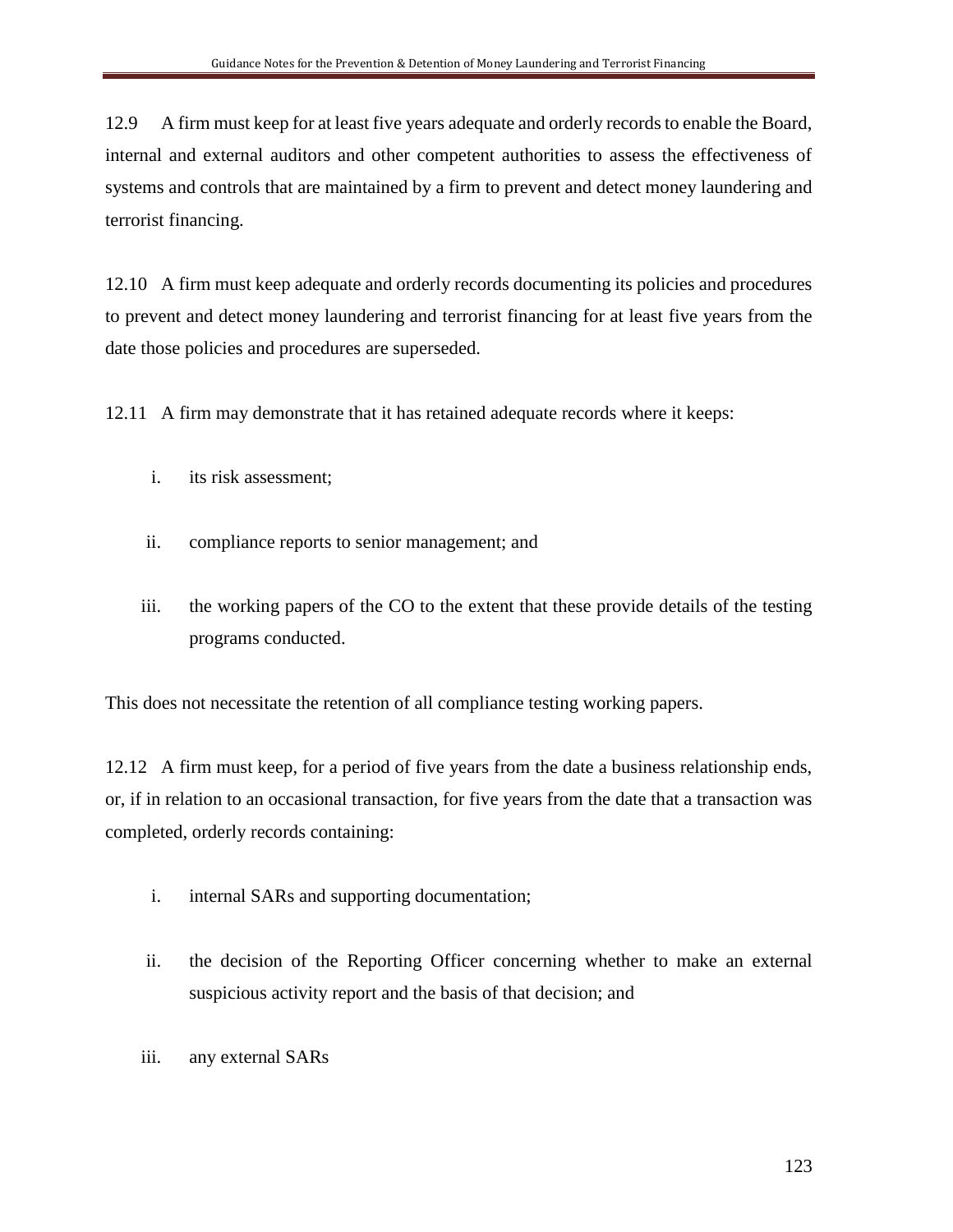in relation to that business relationship or an occasional transaction.

12.13 A firm must keep adequate and orderly records containing the findings of reviews of:

- i. complex transactions;
- ii. unusual large transactions; and
- iii. unusual patterns of transactions which have no apparent economic or visible lawful purpose,

for a period of five years from the date the business relationship ends, or, if in relation to an occasional transaction, for five years from the date that the transaction was completed.

12.14 A firm must keep adequate and orderly records containing the findings of review of clients and transactions:

- i. connected with jurisdictions which do not or insufficiently apply the FATF Recommendations, where the business relationship or transaction has no apparent economic or visible lawful purpose; or
- ii. which are the subject of international countermeasures for a period of five years from the date the business relationship ends, or, if in relation to a one-off transaction, for five years from the date that the transaction was completed.

12.15 A firm must keep adequate and orderly records for five years detailing the dates on which training on the prevention and detection of money laundering and terrorist financing was provided, the nature of the training and the names of employees who received the training.

12.16 A firm must ensure that the way in which CDD information (including transaction information) is recorded facilitates ongoing monitoring of each relationship.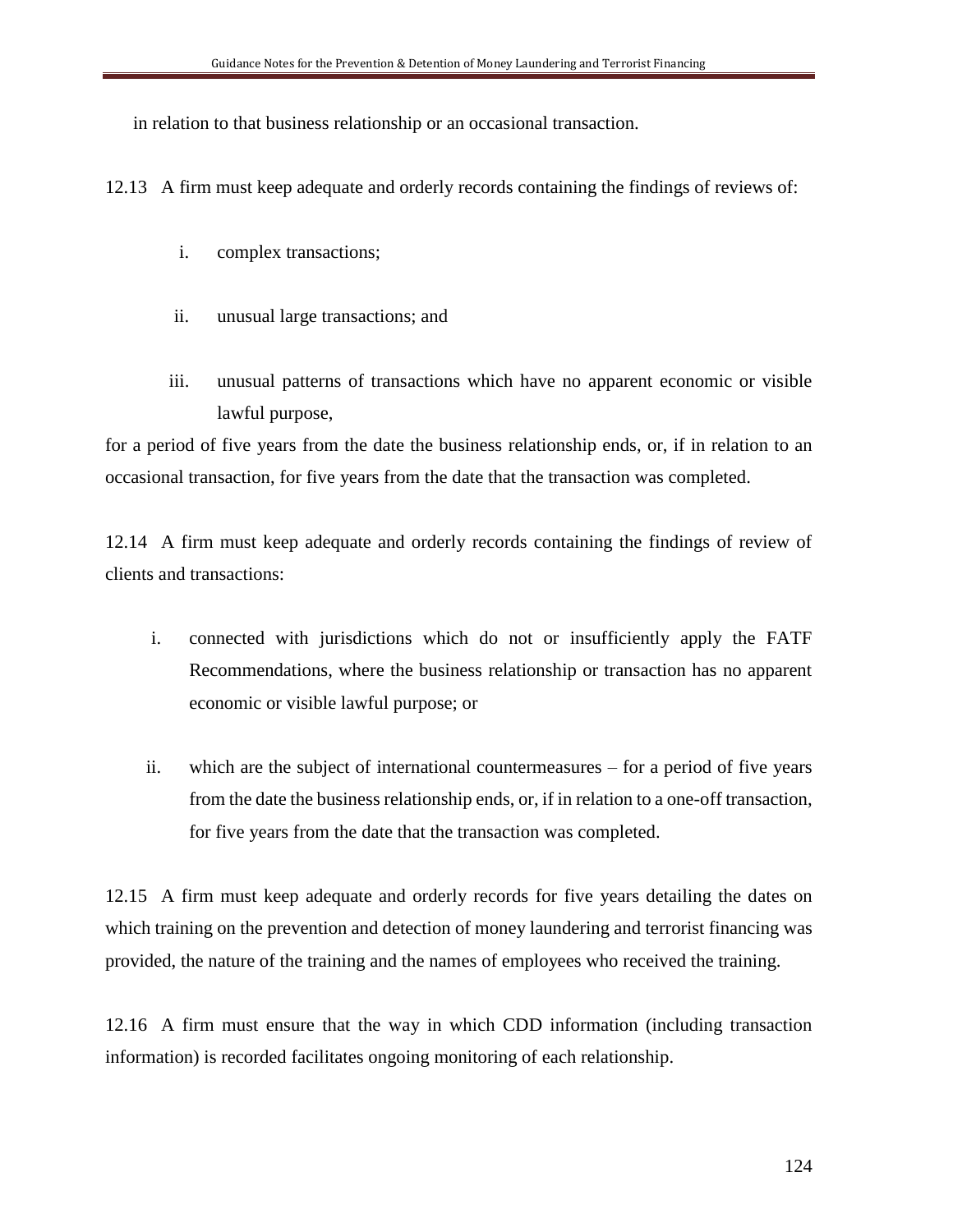12.17 For all other purposes, the records retained by a firm must be readily accessible by the firm. A firm must periodically review the accessibility of, and condition of, paper and electronically retrievable records and ensure adequate consideration of the safekeeping of records.

12.18 A firm must periodically test procedures relating to retrieval of records.

12.19 A firm that undergoes mergers, take-overs, or internal reorganisations, must ensure that records remain readily retrievable for the required period when rationalising computer systems and storage arrangements.

12.20 Records must be maintained in a format which would enable the firm to respond fully and rapidly to enquiries received from the FIA or law enforcement relating to:-

- i. Whether it maintains, or has maintained during the previous five years a business relationship with any person and;
- ii. the nature of that relationship.

12.21 Where documentation is held overseas or by third parties, such as under outsourcing arrangements, or where reliance is placed on introducers or intermediaries, this will present additional factors for a financial services business to consider. Where record keeping is outsourced, a firm remains responsible for compliance with all requirements.

12.22 Where an introducer ceases to trade or have a relationship with a client that it has introduced to a firm, particular care needs to be taken to retain, or hand over, the appropriate client records.

12.23 A firm must not enter into outsourcing arrangement or place reliance on third parties to retain records where access to records is likely to be impeded by confidentiality or data protection restrictions.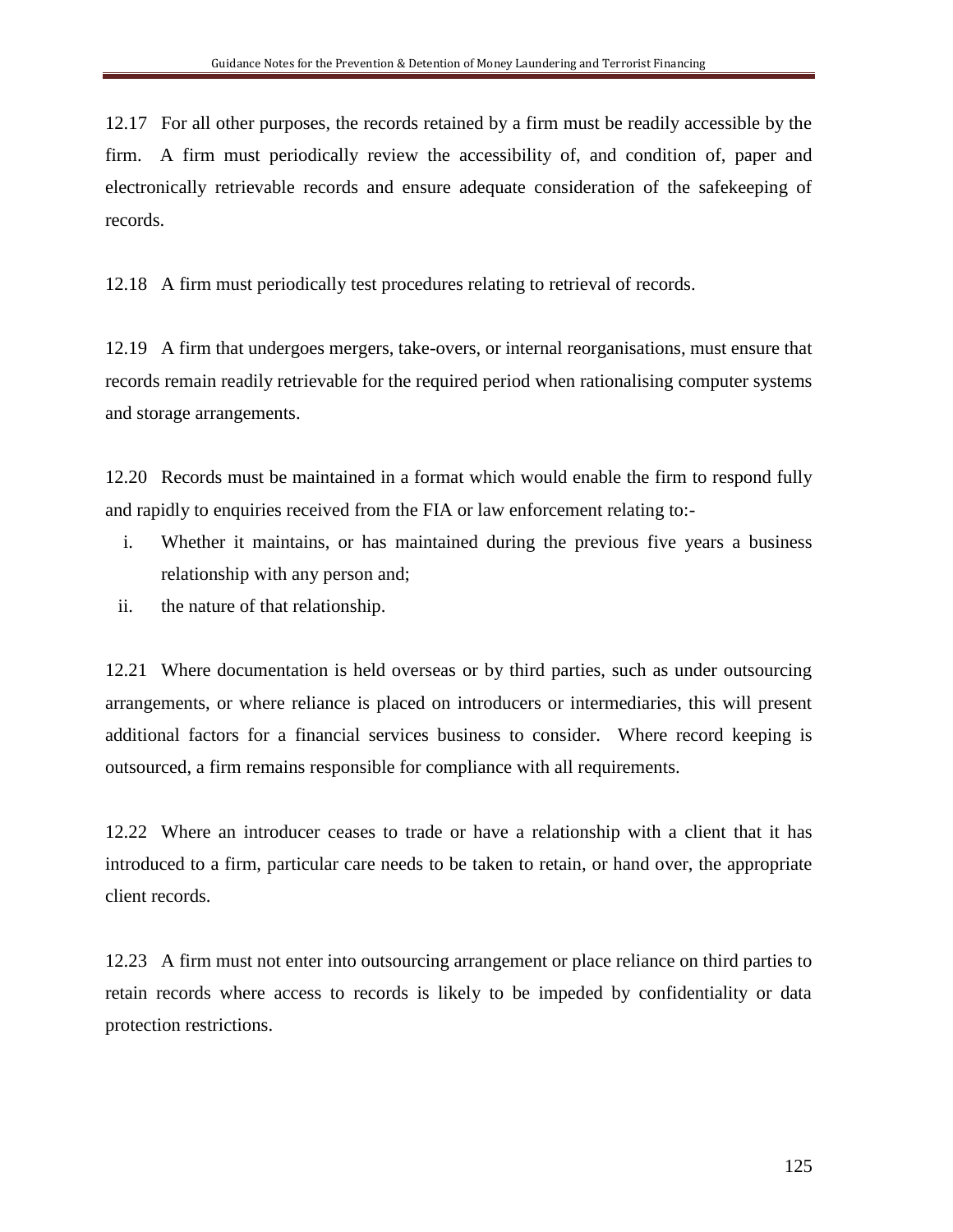12.24 Record keeping arrangements must be agreed with the Board where a firm terminates activities, or disposes of business or a block of client relationships to another accounting firm or service provider. Where a firm terminates activities, or disposes of business or a block of client relationships to other accounting firms or service providers, record keeping requirements are unaffected by the termination or disposal.